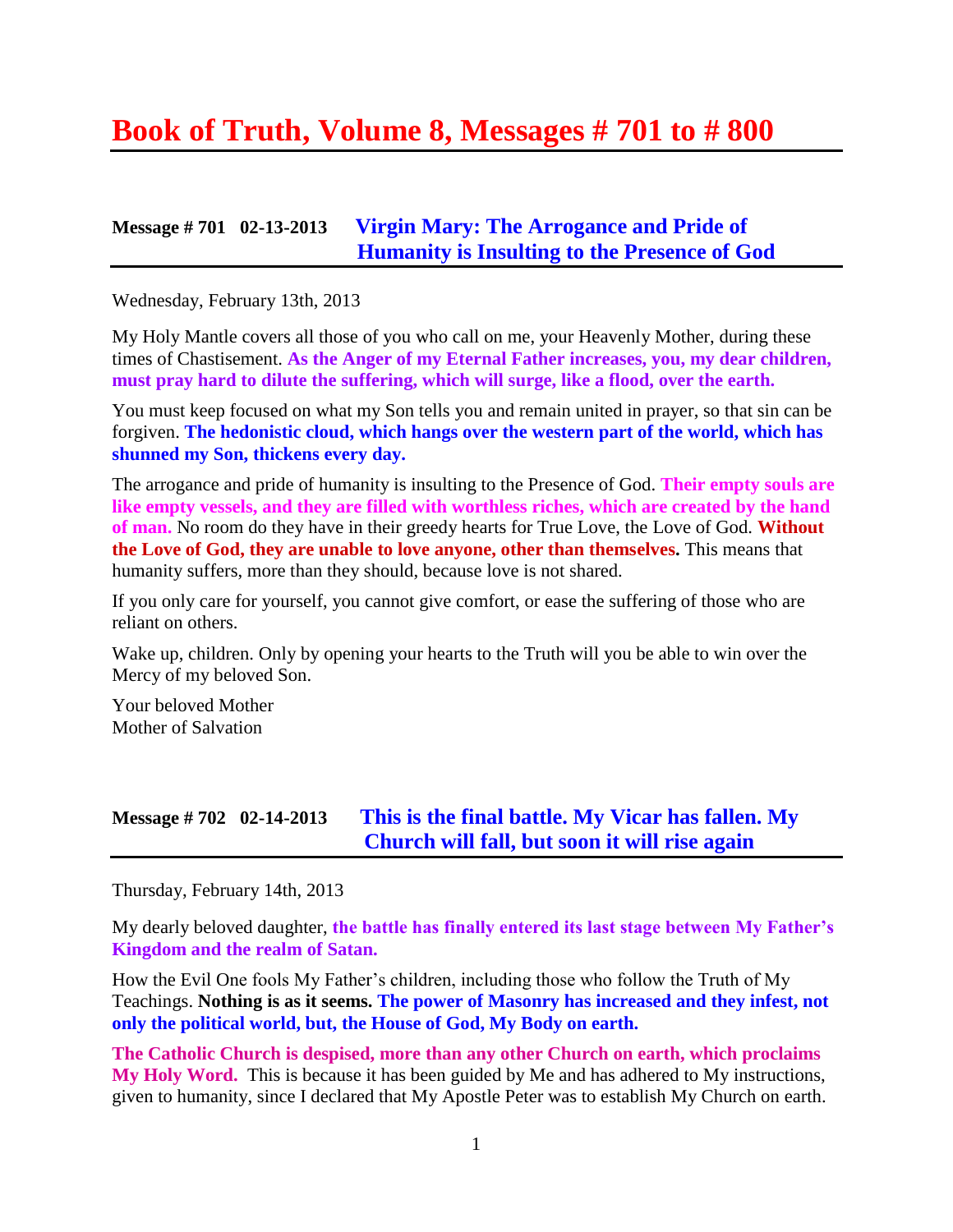My Church on earth has been the focus of the Evil One, who has, throughout the centuries, divided My Church and scourged all those who practice My Most Holy Sacraments. Not once did he, the Evil One, relent in his plan to persecute My Church. **Cunning, deceitful, arrogant, boastful, and full of self-importance, he, the Deceiver, believes his power is almighty**. He targets, always, those who have been accorded the responsibility to lead God's children to eternal life.

**My Catholic Church has, for some time, suffered terribly, by the hand of Satan.** Not once, have they been left to do their holy duty to Me, in peace. **Then to ensure that he, the Evil One, could cause even more harm, he infiltrated those sacred servants of mine by sending his own servants to mix amongst them. It was then that the abomination of evil entered My Church.**

When sin was committed by those appointed to nurture souls, it was I, Jesus Christ, Who was accused and put into the dock.

**The biggest deceit of all was when the Evil One convinced man that it was I, Jesus, Head of the Church on earth, Who betrayed humanity.** Humanity was born with sin. Man will sin, until the time of My Second Coming. To discard Me, as the Savior of the World, because of the sins of man, including those whose responsibility was for souls who have been led astray, will be your downfall.

Instead of the Truth, you will allow the lies of the Beast to corrupt your hearts. **You are now under the control of evil in My Church and many will fall prey to the lies, which will now be presented to you, as the Truth.**

**The Truth of My Teachings will soon be declared as irrelevant and untrue. My Father's Rage at this infestation in My Church, on earth, will soon be felt amongst his servants, in My Church in Rome**. **This is the final battle. My Vicar has fallen. My Church will fall, but soon it will rise again.**

Your Jesus

#### **Message # 703 02-15-2013 [Marriage is not acceptable before My Altar if it is](http://www.thewarningsecondcoming.com/marriage-is-not-acceptable-before-my-altar-if-it-is-between-two-people-of-the-same-sex/)  [between two people of the same sex](http://www.thewarningsecondcoming.com/marriage-is-not-acceptable-before-my-altar-if-it-is-between-two-people-of-the-same-sex/)**

Friday, February 15th, 2013

My dearly beloved daughter, **this Mission must move on, now, to entice and embrace those who do not believe in My Teachings and those who consider themselves to be Christians, but who only acknowledge Me in little ways.**

Their indifference is hurtful. Their interpretation of My Teachings, which have then been twisted to fit into their secular lifestyles, is the worst form of betrayal of Me, their Jesus.

Young, middle-aged and the aged, all so-called followers of Christianity, offend Me with their own watered-down version, which they believe to be acceptable to God. They have been creating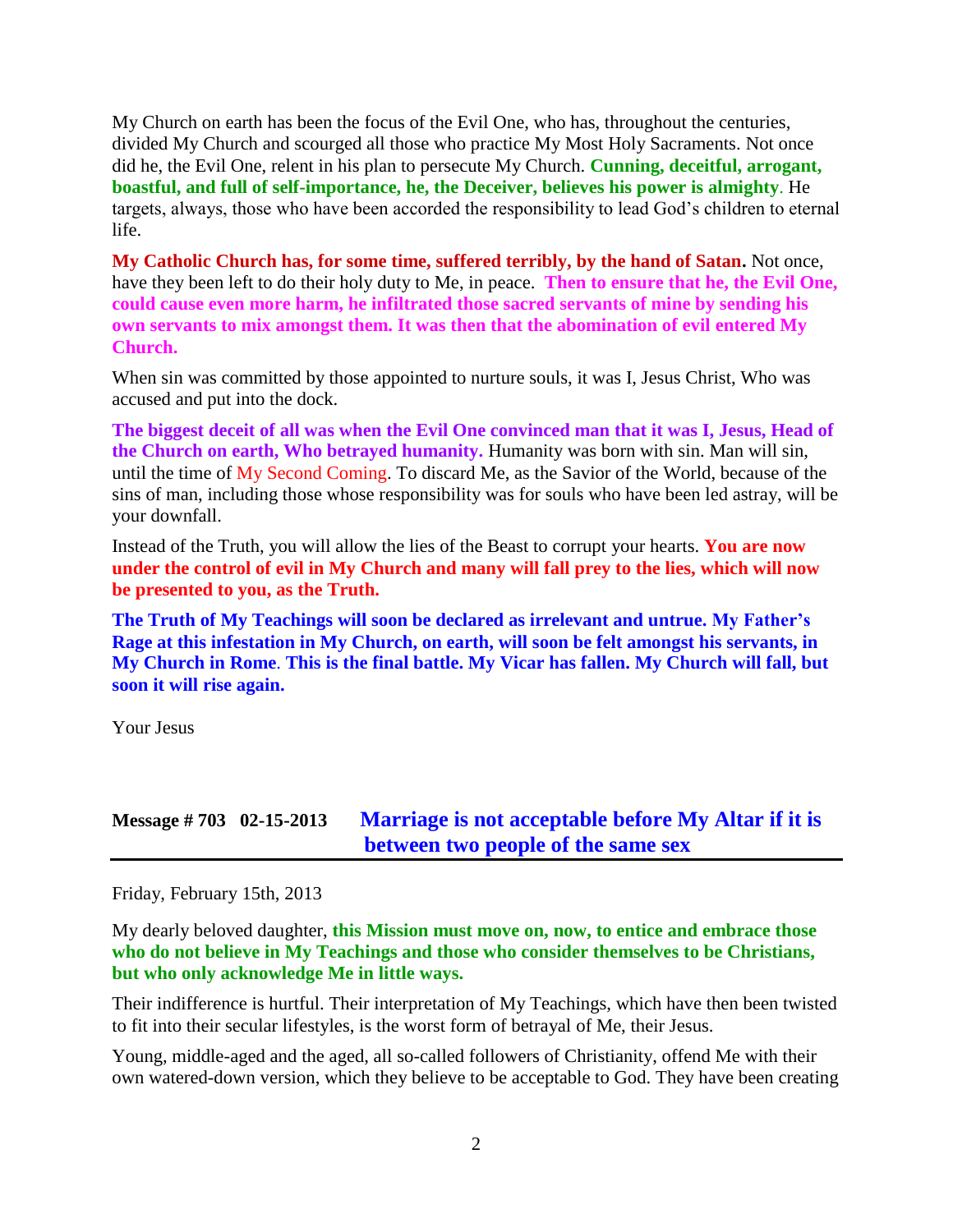a new doctrine, of their own making, which suits their lifestyles. Then, they believe that they can still please God and that their doctrine is acceptable to Him.

Know that only the Truth is acceptable to God. Attempts to appease Him will fall on deaf ears. **God will never accept lies. Nothing, no matter how well it has been dressed-up and couched in beautiful language, which promotes new concepts in Christianity, and the acceptance and tolerance of sin, will be accepted in the Eyes of the All-Seeing God. He will never accept new laws, which belittle the Sacraments, passed down by Me, Jesus Christ, the Savior of the World.**

I saved you to help you become free from the grip that Satan holds over the hearts of man. I gave up My Life, willingly, to save you and free you from the chains, to which you were bound, by Satan and the fires of Hell. This meant that Hell no longer had power over you, as you were given the freedom to choose life in My Kingdom, or death in the abyss of Hell.

**But, what does man do in today's world to repay Me for this extraordinary Gift? They try to justify sin in My Eyes. They present offensive sins before Me and plead with Me to accept lies and untruths. Worse still, they want to adapt My Holy Sacraments in various ways to suit their needs and then present Me with an abomination. Marriage is not acceptable before My Altar if it is between two people of the same sex. Yet, they do this and insult Me. They beg Me to accept sin, by justifying offenses against the Commandments of My Father. They try to convince themselves that this is acceptable, before God, when this could never be.**

**All the Laws of God are made in Heaven. Sin is a sin, in the Eyes of God, and can never be justified by human interpretation.**

It is the deluded mindset of these modern Christian advocates, who strive, at every turn, to change and adapt the Teachings of Christianity, which is damaging My Church. It causes terrible confusion.

They make a mockery of God and My Death on the Cross.

**This is how Christians revert to paganism and the switch can be rapid. False gods, false temples, false religions, all have one thing in common. Their followers honor a god, which is created by the hands of man.** Such religions are insulting to God and **in one church, the masonic temples, they pay homage, not to God at all, but to the Beast.** 

This is the price of the freedom, given to the world, by My Death on the Cross. This is why the world needs to accept the Truth and not fall prey to the deceit, which will be planted, amongst you, by the Beast as time goes on.

Your Jesus

# **Message # 704 02-17-2013 [The False Prophet will now take over the Seat in](http://www.thewarningsecondcoming.com/the-false-prophet-will-now-take-over-the-seat-in-rome/)  [Rome](http://www.thewarningsecondcoming.com/the-false-prophet-will-now-take-over-the-seat-in-rome/)**

Sunday, February 17th, 2013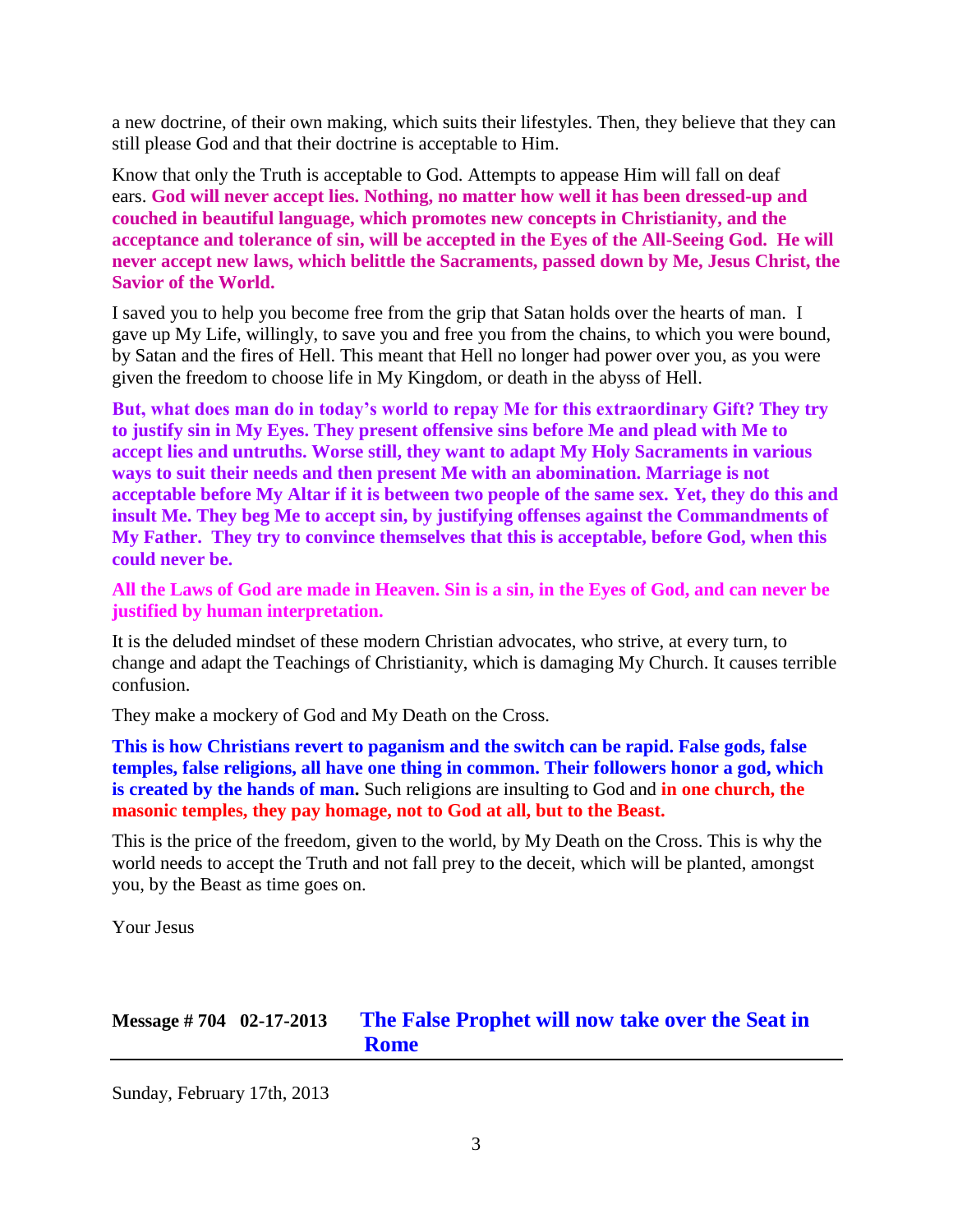My dearly beloved daughter, **the schism within the Catholic Church, as foretold, will now be witnessed, for all the world to see. The departure of My dearly beloved Holy Vicar, Pope Benedict XVI, marks the beginning of the end.** I have, through you, My chosen Prophet, over the last two years, tried to prepare My Church on earth for this sad event.

**The Masonic elite have grasped control over My Church and they will wield the most wicked deceit upon Catholics. The Keys of Rome are now within My Hands having been passed over to Me by My Father.** I will direct all of My followers so that the Truth can be sustained and that My Holy Word remains intact.

The False Prophet will now take over the Seat in Rome and My Word, just as it was in My Time on earth, will be treated as heresy.

Make no mistake, for as the deceit is presented to the world, as if the new reign represents the Truth, you, My daughter, will suffer terribly in My Holy Name just as the Prophets, which came before you.

**My followers must remain calm and pray for the salvation of all of My most sacred servants who will be caught up in this abomination.** I call on them to respond as follows.

**Continue to follow My Teachings. Never waver from the Word of God. Remain loyal to your sacred duties and administer the Holy Sacraments as you have been instructed by Me.**

**The Teachings of the Catholic Church, based on its formation by My Apostle Peter, remain infallible.** Now this will change once the foundation is rocked by the changes to come.

Shortly, you will no longer recognize My Church and you will feel very uncomfortable when you witness how My Holy Word will be tampered with.

Your Jesus

# **Message # 705 02-18-2013 [They will bring God's children under the rule of](http://www.thewarningsecondcoming.com/they-will-bring-gods-children-under-the-rule-of-the-little-horn-who-will-sit-in-pompous-splendour-in-the-seat-of-peter/)  [the little horn, who will sit in pompous splendor in](http://www.thewarningsecondcoming.com/they-will-bring-gods-children-under-the-rule-of-the-little-horn-who-will-sit-in-pompous-splendour-in-the-seat-of-peter/)  [the Seat of Peter](http://www.thewarningsecondcoming.com/they-will-bring-gods-children-under-the-rule-of-the-little-horn-who-will-sit-in-pompous-splendour-in-the-seat-of-peter/)**

Monday, February 18th, 2013

**My dearly beloved daughter, as the changes within My Church on earth intensify, so also will the voices of the false prophets rise, in unison, to endorse the abomination in My Church.** As I reveal to you, the true End Time Prophet, the Truth – most of which is already known – lies will be spread to confuse all those who follow Me.

**For every instruction I give to you, for the world, the exact opposite will be declared from the mouths of the false prophets.** They will declare words of comfort to My followers who will find the Truth too awful to bear. **Through their wicked lies they will bring God's children under the rule of the little horn, who will sit in pompous splendor in the Seat of Peter.**

**When I told you of the great division in My Church, I did not tell you how this would happen. So hear Me now. Just as the priests during My time on earth rejected My Holy**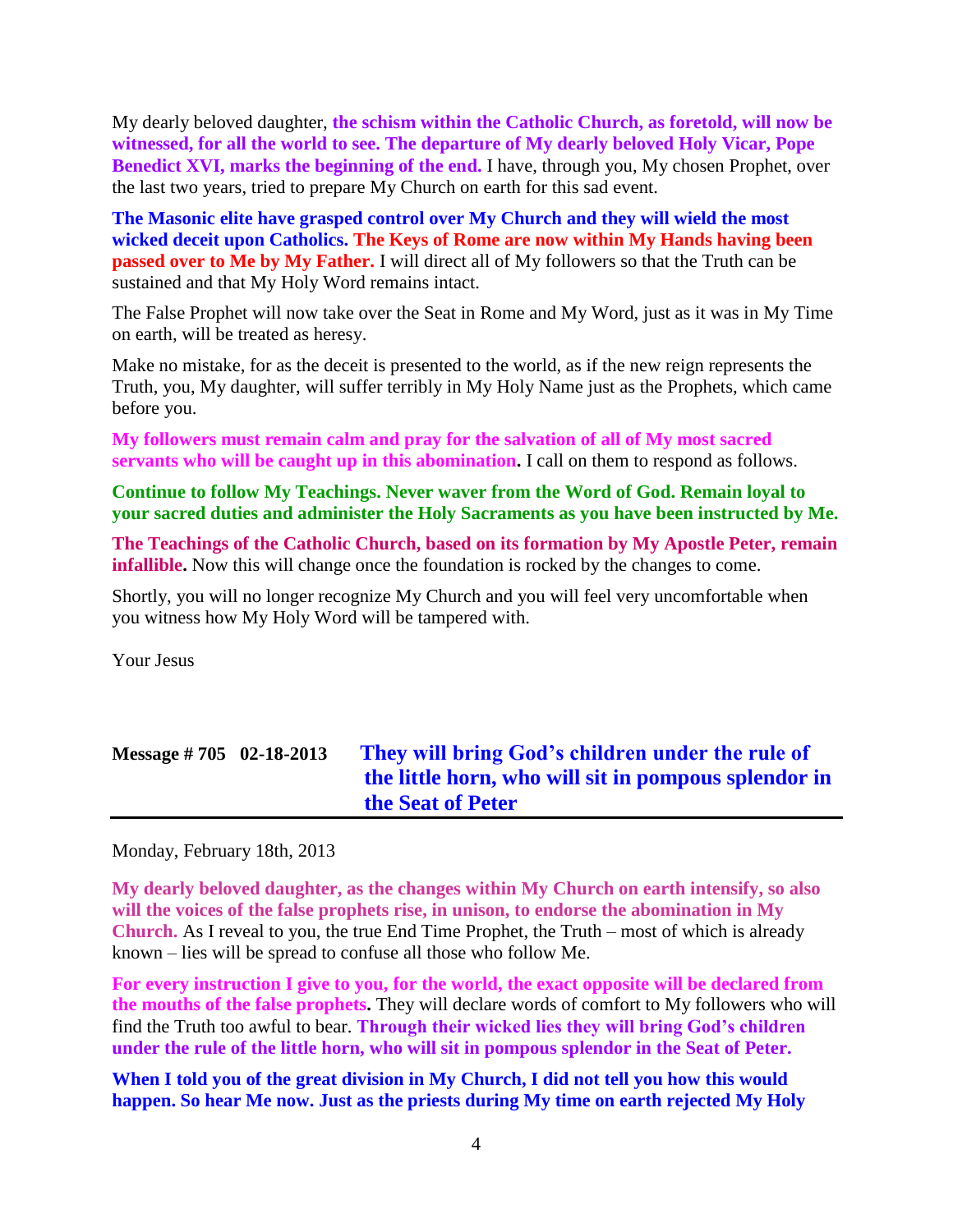**Word, so too will the priests just before My Second Coming reject Me. Not only will they reject My Word, given to you, My daughter, but they will accept the changes, which will be forced upon them. Their sacred gifts will be rendered impotent, as soon as, they accept the blasphemies and the new rules presented to them.**

My faithful followers will also be divided in their loyalty to My Church on earth. All you must do is to follow My Teachings given to you in My Father's Book. **There is no need to run anywhere, as I Am present amongst you.**

**You know the Truth. It has been fed to you, as Christians. So when you see that God's Commandments and My Teachings are being re-written, and My Holy Sacraments changed, then you must turn your backs.** Do not allow lies to frighten you, rather be frightened for those who accept these new evil acts and laws, purported to be from Me and who fail to understand the Truth.

Your Jesus

# **Message # 706 02-19-2013 [They will say that he was guilty of a crime of which](http://www.thewarningsecondcoming.com/they-will-say-that-he-was-guilty-of-a-crime-of-which-he-is-totally-innocent/)  [he is totally innocent](http://www.thewarningsecondcoming.com/they-will-say-that-he-was-guilty-of-a-crime-of-which-he-is-totally-innocent/)**

Tuesday, February 19th, 2013

My dearly beloved daughter, **please inform My disciples that My Reign is near.**

**They must not fret, because although the Crown of Thorns has descended on My Vicar, appointed by Me, Jesus Christ, to rule over My Holy Catholic and Apostolic Church, has been viciously ousted – I now come, at last, to bring you peace.**

**The next year will be very cruel and very distressing for you, My beloved disciples, and My last True Pope. He, who was maliciously and deliberately plotted against, has been treated just as I, Jesus Christ, was beaten and scourged. They will now try to kill him, just as they killed Me.** They will say that he was guilty of a crime of which he is totally innocent.

I, your beloved Savior will save you all from the wickedness, which will be perceived by many to have come from Me, by the Hand of My Command.

**I instruct My Church as before, but only through the Power of the Holy Spirit. The Keys of Rome are under the command of My beloved Father.** I, Jesus Christ, am ready to descend again at My Second Coming and I wish to make it known that you, my disciples, will suffer just as my own disciples did during My time on earth. You, My beloved, are with Me, locked within My Sacred Heart, so that you can unite with Me in sorrow**. I cry tears for My innocent, beloved last Pope on earth, Benedict XVI, chosen by Me to lead My Church during the last days.**

**It will take tremendous courage, for those willing victims, who will continue to declare My Holy Word, as they will be full of terrible doubts.** They know, within their hearts, that I Am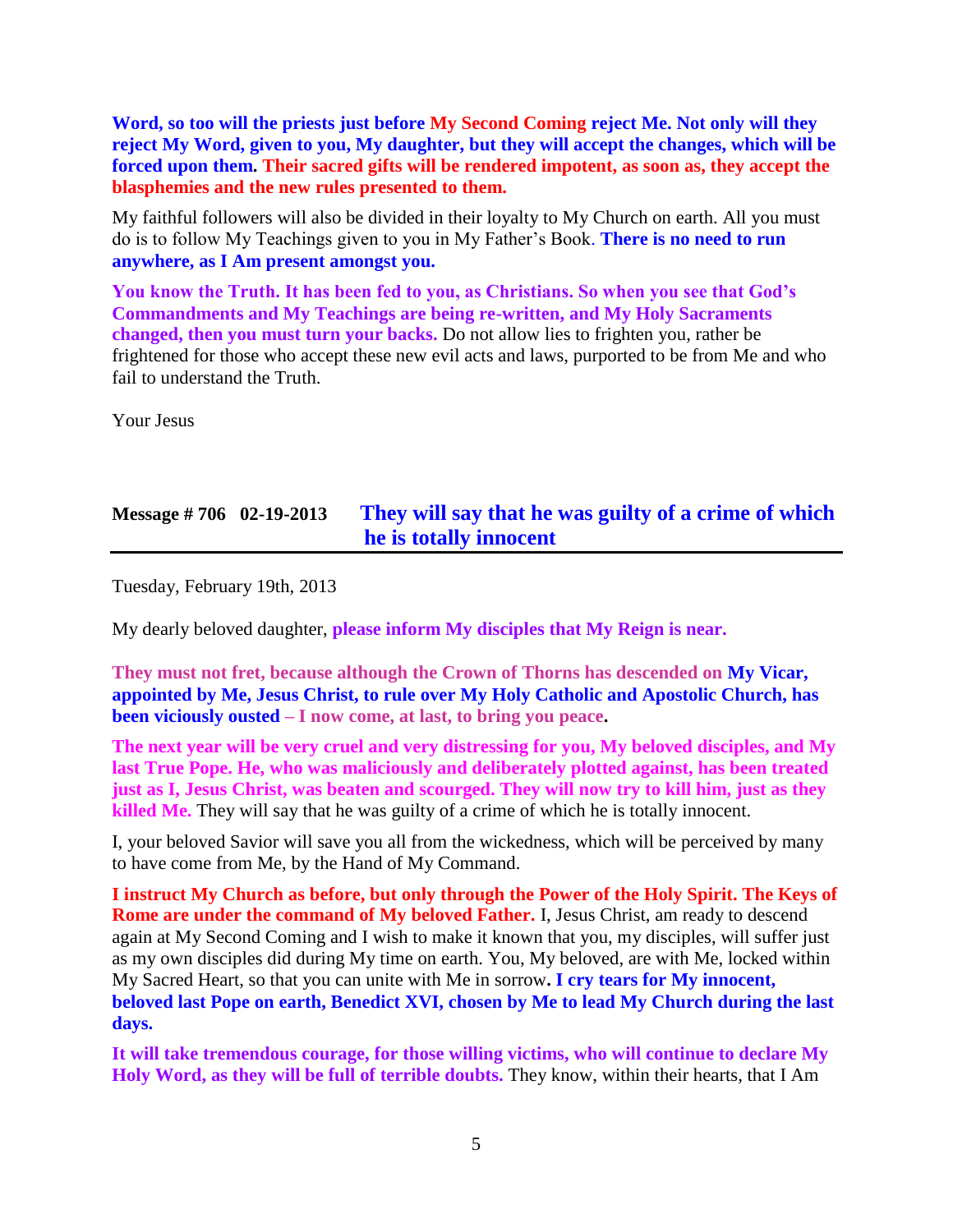speaking to them now and yet they will be assailed with doubts, which will be caused by those who will refuse to accept My Messages to humanity and who are yet devoted to Me, also.

I now bequeath this Special short Crusade Prayer. It is a Miracle Prayer to enable all those who recite it to feel My Presence in their souls. It will also help them to see the Truth, which I promised them, and which will always be given to them during the end times.

#### **Crusade of Prayer (101) Miracle Prayer to feel the Presence of Jesus**

O Dear Almighty Father, Creator of all that is and will be, help all of us who can recognize the Presence of Your beloved Son in the Church today, to become very strong.

Help me to overcome my fear, my loneliness and the rejection I suffer from my loved ones, as I follow Your Son, Jesus Christ, my Savior.

Please protect my loved ones from falling into the trap of believing in lies, which have been devised by Satan to destroy, divide and cause havoc amongst all God's children.

#### Please help all those who follow the abomination in Your Church to be saved from the eternal fires of Hell. Amen.

My beloved followers, you know Me by now. What you will see now, within the shell that was once My Church on earth, will make you nauseous. You will cry and cry until you feel nothing. And then when you call to Me and say:

**"Jesus, save me from the lies of Satan, so that I can discern the Truth of Your Remnant Church."** I will reassure you with this. I will fill you with the Holy Spirit. I will fill you with the tears of sorrow and then I will replace these tears with My Strength. Then you won't care, for **I will take over and guide you every step of the way.**

You will be inspired when you are being jeered at. You will be full of My Spirit of Love when they laugh at you, for believing in My Holy Doctrine. Then you will lose all fear and this will be replaced with such a powerful feeling of My Love for you, that only then, will you feel total relief and peace.

Your Jesus

# **Message # 707 02-20-2013 [This Great Illumination of Conscience will take](http://www.thewarningsecondcoming.com/this-great-illumination-of-conscience-will-take-place-after-my-holy-vicar-has-left-rome/)  [place after My Holy Vicar has left Rome](http://www.thewarningsecondcoming.com/this-great-illumination-of-conscience-will-take-place-after-my-holy-vicar-has-left-rome/)**

Wednesday, February 20th, 2013

My dearly beloved daughter, while it may seem unfair that God's children have to suffer under the reign of the False Prophet and the Antichrist, know this. **All souls in the world have to endure the pain of rejection and the suffering, which I endured, in some measure, in order to be purified.**

**I, through My Great Mercy, will ensure that this purification takes place quickly.** Then, My followers will expand in numbers, in readiness for My Second Coming. **My Father will watch**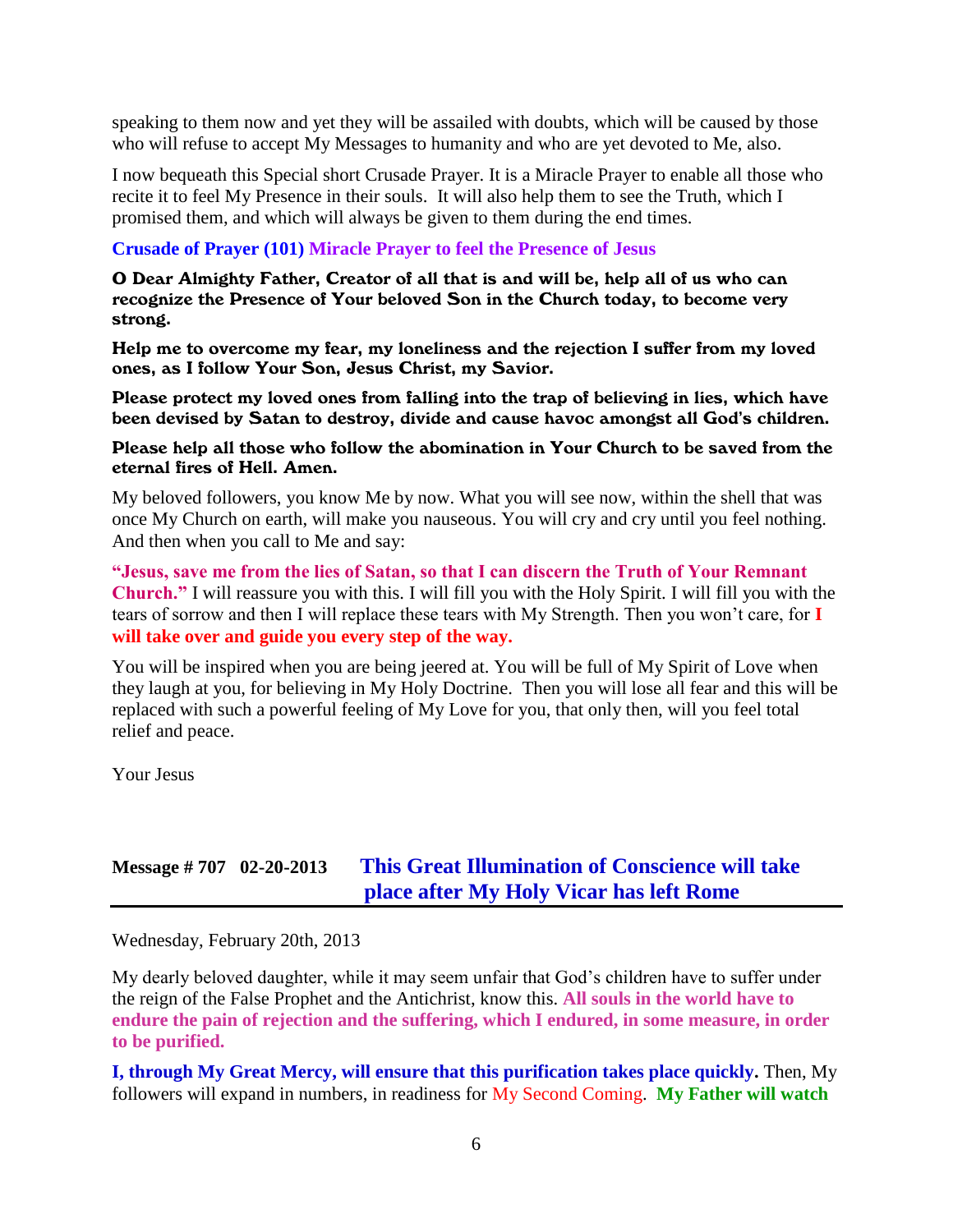**over all the trials, which will be felt by all of His children, with great tenderness of Heart. He will intervene when the evil acts of persecution, inflicted on Christians, exceed what is permitted, and He will destroy such wicked men.**

**You must await now My Divine Act of Mercy, for it will weed out the good from the wicked.** This great Illumination of Conscience will take place after My Holy Vicar has left Rome.

**Prepare to salvage your souls.** Those stubborn souls amongst you will be given a very short time to bend on your knees, in humility, to ask for My Mercy. **And then the trumpets will peel out, and the prophecies, leading up to the end will be revealed, as foretold.**

Your Jesus

# **Message # 708 02-22-2013 [You are living in the time when many of God's](http://www.thewarningsecondcoming.com/you-are-living-in-the-time-when-many-of-gods-children-have-become-pagans/)  [children have become pagans](http://www.thewarningsecondcoming.com/you-are-living-in-the-time-when-many-of-gods-children-have-become-pagans/)**

Friday, February 22nd, 2013

My dearly beloved daughter, you are living in the time when many of God's children have become pagans. **Even those born as Jews and Christians have now resorted to different kinds of idolatry, as foretold.**

How it offends Me to witness the respect which God's children hold in their hearts for selfgratification, and a belief in false gods, which exist only in their minds.

**The surges of New Age spiritualism and a passion for all things, which relate to the calming of the mind, amount to one thing. These people are in darkness because they refuse to acknowledge Me, Jesus Christ.** By blocking out the Light of God, deliberately, they leave themselves open to the darkness of the spirit of evil. Satan and his demons prey on such souls and cause, within them, a terrible stark emptiness, which **no matter what New Age spiritual remedies they seek, they will never find comfort, for this is not the natural habitat into which they were born.**

**The paganism which has gripped humanity at this time is at its highest since before the time I, Jesus Christ, was born on earth.** Although the world was given the Truth of the Existence of God, and even though I, through My death on the Cross, saved them from damnation, they still turn their backs.

**Self-obsession, adulation, and a love of worldly excesses, is the scourge of mankind, and it comes from a desperate sense of unease, disquiet, and barrenness. Idolatry – a love of famous people, false gods, and the display of pagan objects – bring a cloud of darkness upon all those who are passionate about such pursuits.** Christians suffer ridicule by the hands of such people, but through their suffering and prayers, they can help to save their fellow human beings from the fires of Hell.

**When you flirt with these false idols, you play with the demons from Hell, sent to drag you into the abyss for eternity.** Never believe that such pagan practices are harmless, because they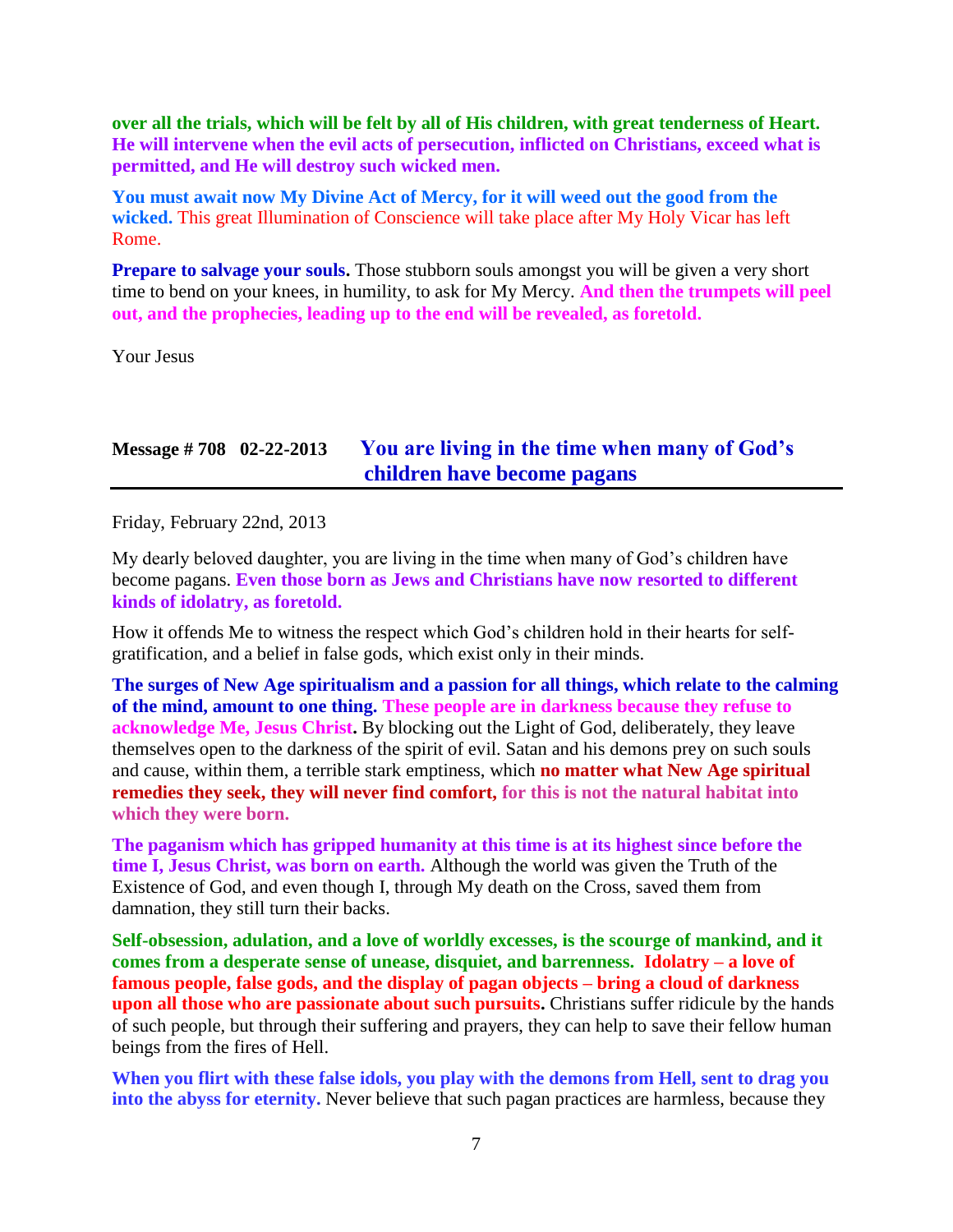are not. When you spend your time and your mind in such distractions, you shut yourself away from God and eternal life.

**Wake up to the Truth. I Am the Truth.** There is no other way to eternal happiness, only through I, Jesus Christ, the Son of Man. I come now to reveal the Truth, so that I can save you again and bring you eternal life by helping you to salvage your souls.

Your Jesus

| Message $\# 709$ 02-23-2013 | Yes, My Word is for all, but there is a huge   |
|-----------------------------|------------------------------------------------|
|                             | responsibility involved in the promotion of My |
|                             | <b>Messages</b>                                |

Saturday, February 23rd, 2013

My dearly beloved daughter, **I give the world the Book of Truth for every soul, in every nation. It is a Gift for humanity**, but know this.

**I give you, My daughter, the sole authority to decide how it is to be translated, distributed, and published to protect this Work. Everything regarding the publication of these Messages can only be done under your personal approval.** This is My desire and any man who does not obey My instructions to you, and publishes My Messages for profit does not have My Blessing.

**Yes, My Word is for all, but there is a huge responsibility involved in the promotion of My Messages and how the Book of Truth is published. Donations are not required, as the proceeds from the books must be used to fund the production of other books and the costs of publishing in all tongues.**

You, My daughter, will be constantly attacked for obeying Me in this matter. You will be accused of trying to profit from this Work, and yet you will know that this is untrue and not possible.

Those who will attack you most, in this matter, will be those who want to gain or profit in some way from My Word and they will become angry when you will not allow them to control this Work.

**I, therefore, declare that no one has been given the authority for spreading My Holy Word in book form – only you, My daughter.** You may, however, give permission, under My Guidance, to those who ask to help you through websites and printed documents. But they may do this only when they seek and receive permission by you to do so.

**My Word is Sacred and all respect must be shown for My desires and instructions to humanity.** You, My followers, must do as My Prophet Maria asks of you and respect her wishes in relation to the publication of My Messages. Attack her, because of this Work, and you offend Me, your Jesus.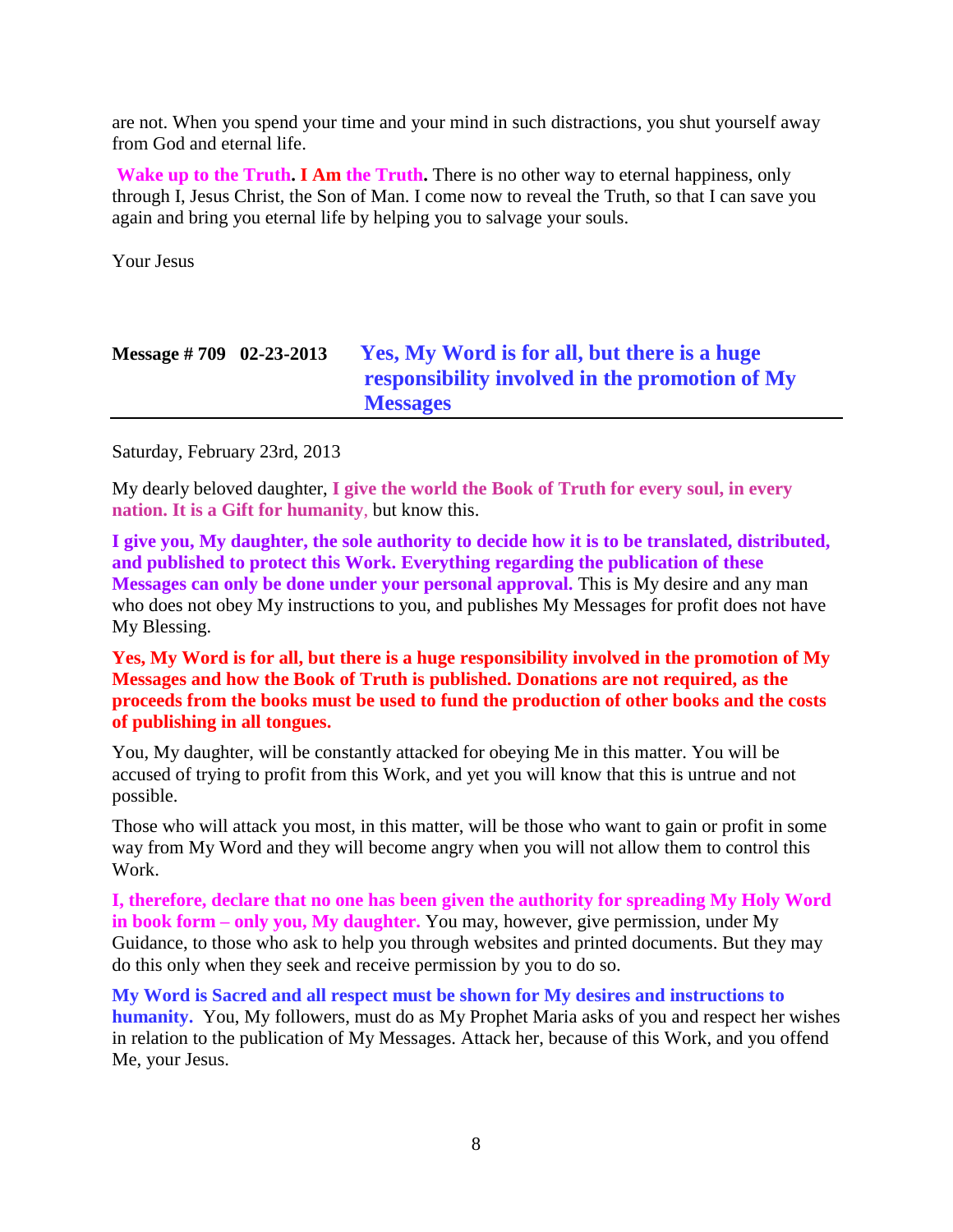You will, My followers, be required to do My Holy Will at all times, no matter what the situation is. **I guide My daughter Maria. She has been chosen as the End Time Prophet. I speak through her. Her voice becomes Mine. Her sorrow and pain are Mine. Her love for others is My Love. Her joy comes from My Sacred Heart. Her hand is being guided by Mine. Her understanding as to how I wish My Word to be heard comes from Me.**

My daughter has been given these Gifts from Heaven for a reason. **Listen to what she tells you, for you can be sure that it will have come from Me.**

Your Jesus

# **Message # 710 02-24-2013 [The biggest mistake you can make is to assume that](http://www.thewarningsecondcoming.com/the-biggest-mistake-you-can-make-is-to-assume-that-only-hardened-sinners-are-cast-into-the-fires-of-hell/)  [only hardened sinners are cast into the fires of Hell](http://www.thewarningsecondcoming.com/the-biggest-mistake-you-can-make-is-to-assume-that-only-hardened-sinners-are-cast-into-the-fires-of-hell/)**

Sunday, February 24th, 2013

My dearly beloved daughter, **when the world experiences The Warning it will divide into two parts.**

**The first part will consist of those who have accepted the Confession, and whose souls have been engulfed with the Holy Spirit.** From that day on, their conversion will be complete, and because of this, they will suffer by the hands of those who reject My Hand of Mercy.

**The second part will be made up of those hardened souls whose loyalty is to the Beast and who have pledged their hearts and souls to Satan, deliberately and in the full knowledge as to what they are doing.** For they believe in the so-called paradise he has promised them, which of course does not exist. Their destiny is eternal suffering in the fires of Hell.

**There are also those souls who do not believe in God or Me, their Savior, Jesus Christ. My Mercy will not be accepted by many of them. They will not care about the state of their souls because they believe that it does not matter. These are the atheists** – many of whom are good people at heart, but who believe that they control their own lives and that their pursuit of worldly delights will sustain them in this life; that this will be sufficient to bring them peace and satisfaction, which of course, cannot be, for it is impossible until sin is eradicated.

Their stubbornness means that, unless they change and accept Me, Jesus Christ, they cannot go to My Father. They cannot be given access to the Paradise He has created for all His children.

**The biggest mistake you can make is to assume that only hardened sinners are cast into the**  fires of Hell. Sadly all those who reject God, cannot be near God, nor can they be forced to accept Him. Their free will is the great Gift given to them by God. It cannot be taken away from them through force of any kind. **It will be by their own free will, which will dictate their fate.** They will either choose My Hand and enter Paradise, or accept the lies planted in their minds by Satan, which will seal their destiny.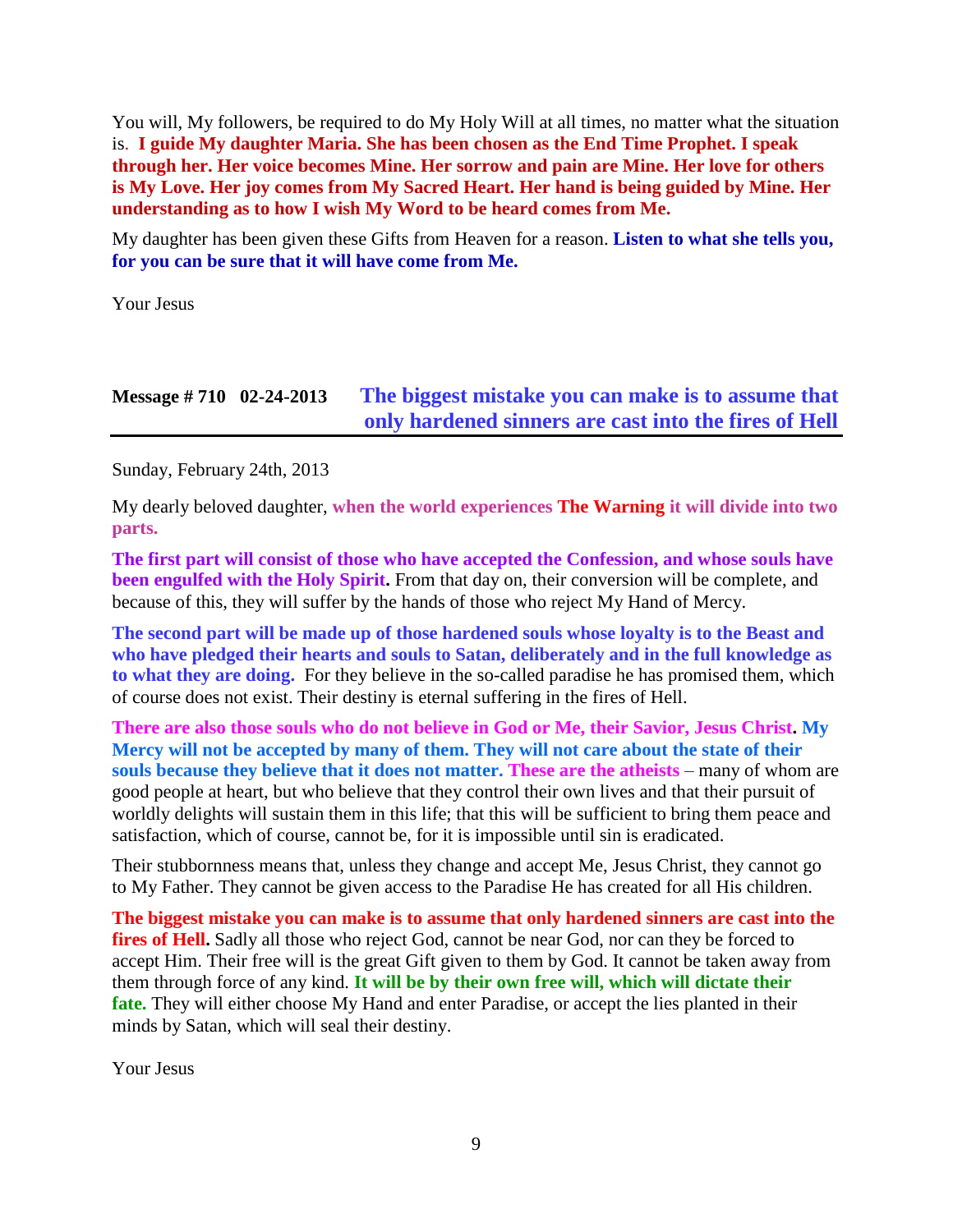| Message $\# 711 \quad 02 - 25 - 2013$ | He will be a very close ally of the False Prophet and<br>is under no illusion as to who he is – the son of<br><b>Satan</b> |
|---------------------------------------|----------------------------------------------------------------------------------------------------------------------------|
|                                       |                                                                                                                            |

Monday, February 25th, 2013

**My dearly beloved daughter, the times ahead will shake the world from its slumber, irrespective as to what religion, if any, people follow, for the voice of the little horn will command attention from all over the world. Seated in the Chair of Peter, this imposter will shout aloud and proudly proclaim his solution to unite all Churches as one**. Hailed as a modern innovator, he will be applauded by the secular world because he will condone sin.

**He will bring in new laws, which will, not only contradict the Teachings of the Catholic Church, but which will go against all Christian laws**. The priests who oppose these Messages will be forced to reconsider them when the awful truth is revealed. The Truth of My Word, given to you, My daughter, will slowly dawn on them at last. **How they will weep in sorrow when they realize that it is I, Jesus Christ, Who – with the Blessing of My Father – reveals to you the End-Time prophecies in every detail.**

Then they will devour every Word from My Sacred Lips as I reveal more events to come, in order to prepare humanity. It is essential that man listens and responds to My Call, so that I can save everyone from the grasp of the Beast.

**The False Prophet, while busy with his lofty ambitions to impress the world's Catholics, will be pushed to one side, for a while, because the Antichrist will now enter the world stage, as foretold.** When you hear the media reports of the new, promising, skilled, peace negotiator, you will know who he is. He will be a very close ally of the False Prophet and is under no illusion as to who he is – the son of Satan.

**Remember that no matter how frightening this may be, that I, Jesus Christ, Am King. No man, no enemy, has more power than God.** But the battle for souls must be fought, as foretold. **By spreading My Word, My Messages and My Prayers, you will help Me to save the souls I need, so that My New Paradise can be filled with all of God's children.**

Always trust in Me, your Jesus, as I will guide and protect you during this abomination on earth. I promise the period will be short.

Your Jesus

### **Message # 712 02-26-2013 [One of the other political leaders, about whom I](http://www.thewarningsecondcoming.com/one-of-the-other-political-leaders-about-whom-i-spoke-some-time-ago-will-soon-be-assassinated/)  [spoke some time ago, will soon be assassinated](http://www.thewarningsecondcoming.com/one-of-the-other-political-leaders-about-whom-i-spoke-some-time-ago-will-soon-be-assassinated/)**

Tuesday, February 26th, 2013

My dearly beloved daughter, one of the other political leaders, about whom I spoke some time ago, will soon be assassinated.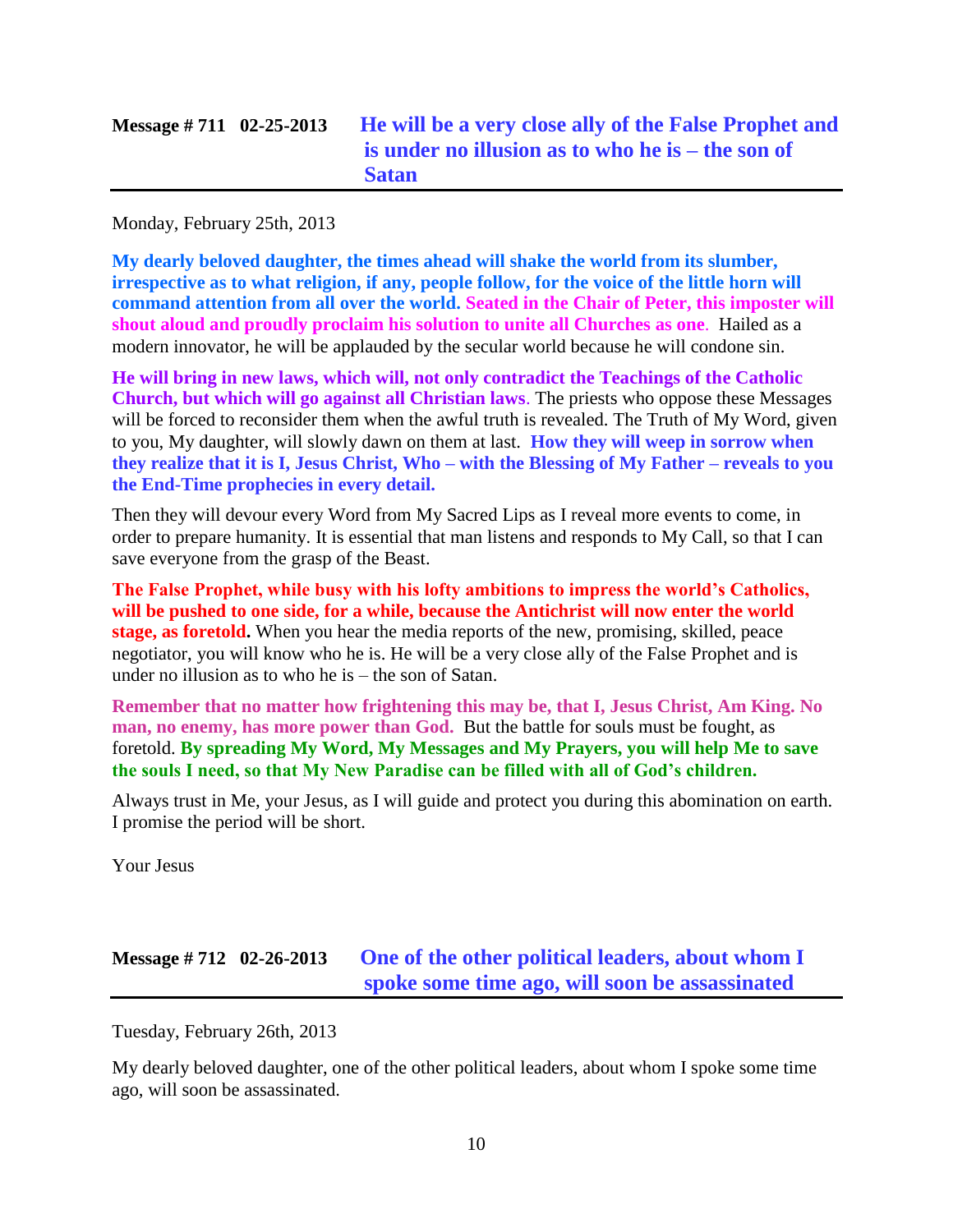I wish you to reveal, to all, who this person is, afterwards, through the proof given to you and others, so that more will accept the Truth of the Messages. **This poor soul escaped death some time ago, but his new popularity will place him in danger. He is an enemy of the masonic forces and they will not tolerate his leadership for long.**

**When you, My followers, see the prophecies given to a chosen soul take place, you will know that they speak the Truth and that they have been given this from Heaven**, for they would be incapable of making it up.

**It is My desire to prove to those who scorn My Messages, that it is I, your beloved Jesus Christ, Who speaks to the world through this Prophet.** While it brings Me great joy to see how much you love Me and follow the prayers handed to you from Heaven, it is the skeptics I need to embrace.

**Very soon a division will occur in Europe, all of which is connected to the EU and the country in which the Chair of Peter is located. This will result in a war, which will be a different kind of war to other wars.** But it will be vicious. **People will rise against each other in Germany, Italy and Franc**e. You must pray that My followers remain strong and ensure that Jesus to Mankind Prayer Groups are set up quickly in these countries.

The time has come for Me, Jesus Christ, the Lamb of God, to reveal more information contained in the Seals. I will do this carefully, as you must be prepared both spiritually and physically. **As a God of Justice, I will ensure that I will guide you all and bless you with My Strength as each layer unfolds one at a time.**

Your beloved Jesus

# **Message # 713 02-27-2013 [My Holy Eucharist must still be received by you.](http://www.thewarningsecondcoming.com/my-holy-eucharist-must-still-be-received-by-you-you-must-not-stop-your-daily-sacrifice-as-it-will-not-be-you-who-will-be-forced-to-make-this-decision/)  [You must not stop your daily Sacrifice, as it will](http://www.thewarningsecondcoming.com/my-holy-eucharist-must-still-be-received-by-you-you-must-not-stop-your-daily-sacrifice-as-it-will-not-be-you-who-will-be-forced-to-make-this-decision/)  [not be you who will be forced to make this decision](http://www.thewarningsecondcoming.com/my-holy-eucharist-must-still-be-received-by-you-you-must-not-stop-your-daily-sacrifice-as-it-will-not-be-you-who-will-be-forced-to-make-this-decision/)**

Wednesday, February 27th, 2013

My dearly beloved daughter, **the daily Masses will continue for some time and I urge all My followers to continue to attend them, as before.**

**My Holy Eucharist must still be received by you.** You must not stop your daily Sacrifice, as it will not be you who will be forced to make this decision. **It will be declared to become a different kind of sacrifice to God and you will know, instantly, when it will happen, for the practice of the Holy Mass will be stopped by the False Prophet. In the place of the Holy Mass will be a one-world pagan ritual and you, My beloved followers, blessed with the Gift of the Holy Spirit will recognize it, for what it will be.**

**You must never ever abandon the Church I gave to the world**, which is based upon My Teachings, and the Sacrifice of My death on the Cross, presented to you with the most Sacred Gifts.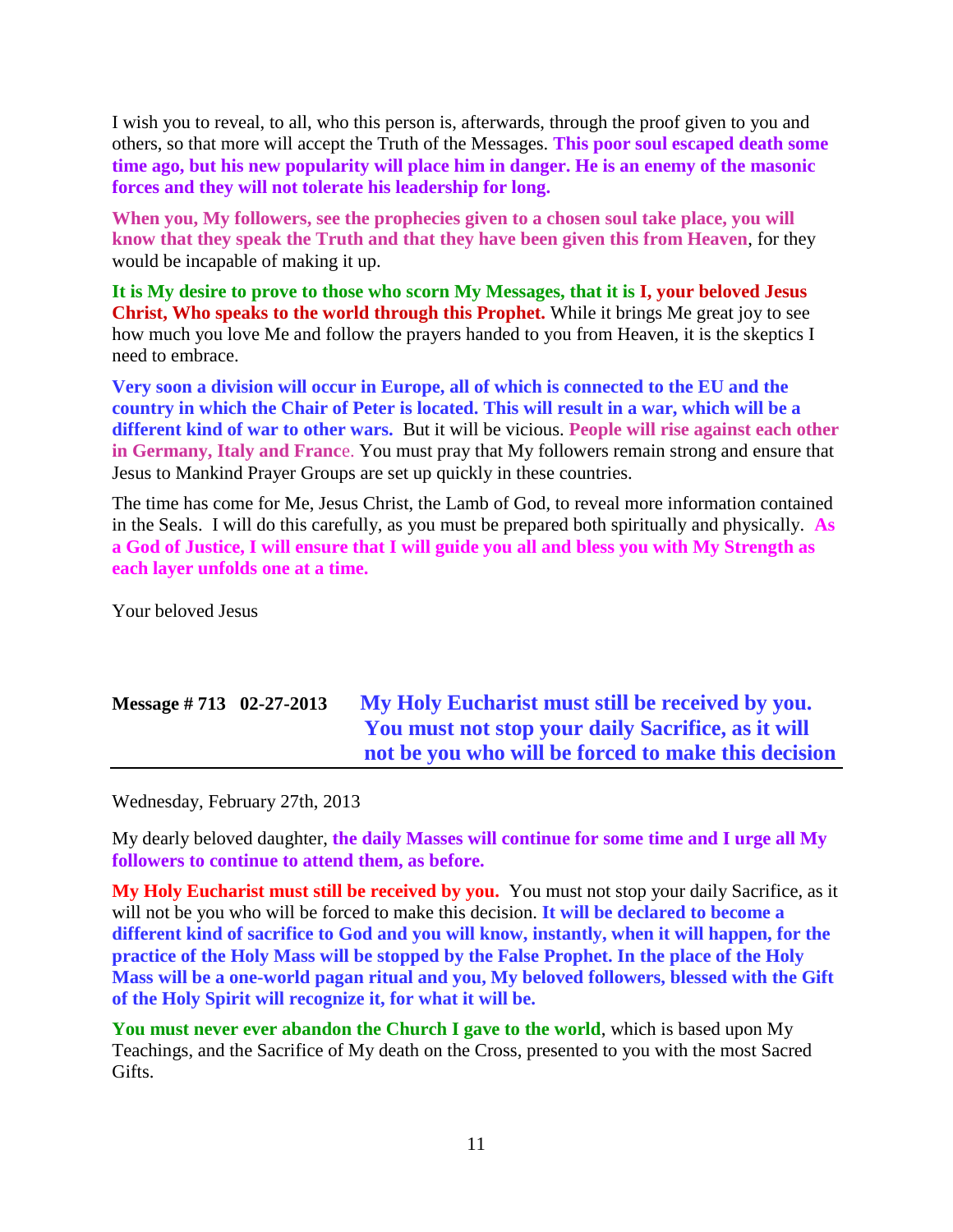You, My beloved followers, are My Church. **My beloved priests and clergy, blessed with the Gift of the Holy Spirit, will never forsake Me. Nor, will they forsake you. And so, My Church will live on, as it can never die. The Church is My Body on earth, and therefore, can never be destroyed**. **Yet it will be crushed, tormented and discarded and then left in the wilderness to die. While every attempt to destroy every last morsel of life will be made by My enemies, My Church will rise again. But remember, it will never die, although it might appear this way.**

#### **My Church on earth will be reduced in size and will become, through no fault of its own, the Remnant Army.**

My True Vicar, discarded, will fight to lead God's children to the best of his ability. It will be **I, Jesus Christ, who will guide you, lift you and deliver you from the evil, which will be forced upon you; an evil, which will come to an abrupt and terrible end, for all those who side with the Antichrist and his slaves.**

Your Jesus

| Message $\# 714 \quad 02 - 28 - 2013$ | It will only be the brave and courageous amongst |
|---------------------------------------|--------------------------------------------------|
|                                       | you, who love Me the most, who will lead My      |
|                                       | <b>Army towards salvation</b>                    |

Thursday, February 28th, 2013

**My dearly beloved daughter, these days, almost upon you, bring with them a terrible darkness and despair, the likes of which has never been witnessed in your lifetimes.**

This darkness will be of the spirit and will be caused by the emptiness of those souls who follow the Antichrist and the False Prophet. **The pain of the spirit, which they will inflict on Christians, who will refuse to listen to heresy, will be difficult to endure.**

I only tell you this, so you will know in your hearts that the pain of rejection you feel will be because you, by upholding My Holy Word, will suffer in My Name.

**You must never question the huge demands, which will be made upon you, or lose confidence, for it is I, your King, who has the Power to ensure that you can bear this.** Nor, must you ever doubt that this Remnant Army, of which you will now become part of in order to remain true to Me, Jesus Christ, has been foretold.

**Do not listen to those who will try to tell you that you must not believe in these My Holy Messages for the world, for they are being deceived.** You must pray for those who will not have the strength or the Spirit of Discernment and who will choose the wrong fork in the road. Many who will follow the False Prophet will try to drag you down the same road.

**Brother will fight brother and sister, father against son, mother against daughter – all in their quest to follow the Truth, but so many will fail to see the errors of the teachings of the False Prophet and will be lost to Me.**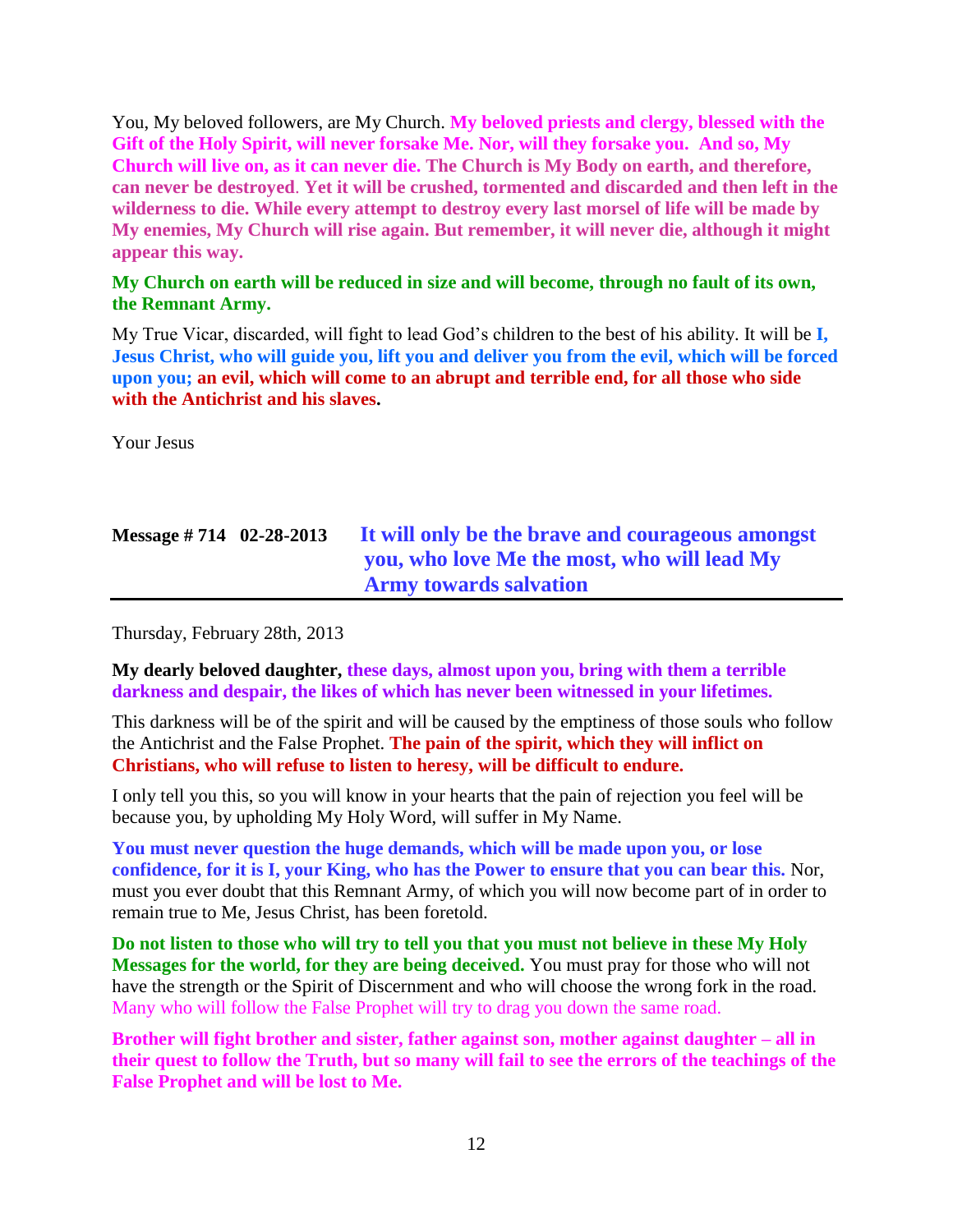It will only be the brave and courageous amongst you, who love Me the most, who will lead My army towards salvation. They will bring with them billions of souls, under My Guidance, to safety. This is why you must never give up.

Your Jesus

# **Message # 715 02-28-2013 [I ask all of My sacred servants to call on Me, their](http://www.thewarningsecondcoming.com/i-ask-all-of-my-sacred-servant-to-call-on-me-their-beloved-jesus-that-i-can-cover-them-with-my-precious-blood/)  [beloved Jesus, that I can cover them with My](http://www.thewarningsecondcoming.com/i-ask-all-of-my-sacred-servant-to-call-on-me-their-beloved-jesus-that-i-can-cover-them-with-my-precious-blood/)  [Precious Blood](http://www.thewarningsecondcoming.com/i-ask-all-of-my-sacred-servant-to-call-on-me-their-beloved-jesus-that-i-can-cover-them-with-my-precious-blood/)**

Thursday, February 28th, 2013

My dearly beloved daughter**, I have sent My Holy Spirit to cover all of God's children at this time in an effort to lift the darkness of evil in the world.**

**You must pray hard for all of My sacred servants at this time in the terrible state of confusion in which they find themselves. So sorrowful will they be, in the next few weeks because of the demise of My Holy Vicar, that they will not know where to turn.** 

**I ask all of My sacred servants to call on Me, their beloved Jesus, that I can cover them with My Precious Blood. I will give them the Graces, which they will need to discern the Truth of My Teaching. Then they will recognize the deceit, which is to be presented to them.**

They must never doubt Me. They must place all their trust in Me. They must never forsake My Name and they must keep alert at all times.

**Tell them that I love them tenderly and that they will be given special Gifts from Heaven. These Gifts will bring them peace, hope, and courage, in the turbulent times, which lie ahead within My Holy Church on earth.**

Your Jesus

# **Message # 716 03-03-2013 [My Church on earth is under attack and this](http://www.thewarningsecondcoming.com/my-church-on-earth-is-under-attack-and-this-means-that-my-body-will-be-crucified-again-as-foretold/)  [means that My Body will be Crucified again, as](http://www.thewarningsecondcoming.com/my-church-on-earth-is-under-attack-and-this-means-that-my-body-will-be-crucified-again-as-foretold/)  [foretold](http://www.thewarningsecondcoming.com/my-church-on-earth-is-under-attack-and-this-means-that-my-body-will-be-crucified-again-as-foretold/)**

Sunday, March 3rd, 2013

My dearly beloved daughter, fear not the attacks, which are being mounted against you, for I Am with you every second to make you stronger. It saddens Me to tell you that you will suffer much verbal abuse, because of the timing of this, My Plan of Salvation.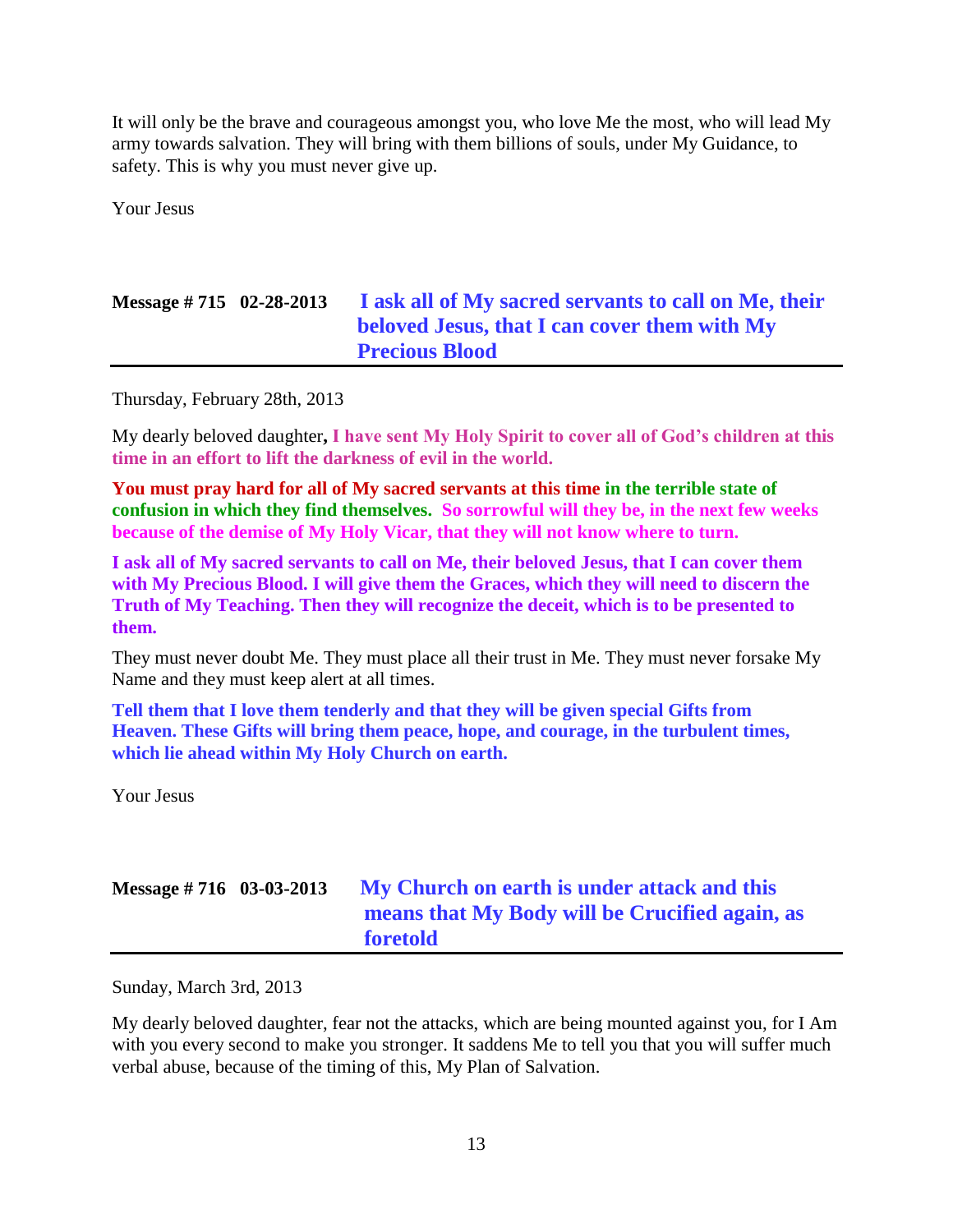For this is the time in which, not only will fervent Catholics be tested in their faith and their allegiance to Me, it will also be the greatest trial for all Christians in every part of the world.

**To those who accuse you of heresy, I say this. I, Jesus Christ, would never lie, for I Am the Truth. I could never deceive you, for that would not be possible. Remember, it is My Body, which is the Church. My Church on earth is under attack and this means that My Body will be Crucified again, as foretold. By this, I mean, that My Body will no longer be Present, the minute the Holy Eucharist is discarded by ministers in the Holy See of Rome. This will become a reality and you must turn your back.**

I ask you to pray for all of God's children – all My sacred servants, including the misguided false prophets. However**, I will never ask you to pray for the Antichrist, for that is not possible.**

**Wake up, all of you, and listen to what I must tell you. You must not panic, despair or lose hope, for this abomination will be the final torment, which all God's children will have to witness and endure before I come again.**

That will be the day of Great Glory, Great Joy and My Coming will bring to an end the evil, which blights the earth. Instead of fear, be joyful. You must look forward to My Second Coming, because I bring with Me, the New Paradise, promised to you.

When you carry My Cross it will always be difficult. The times in which you live now, bring with them a form of crucifixion, which most Christians will find very difficult to endure – so great will their pain be.

Those poor souls, who do not believe that I speak the Truth, through these Messages, must ask themselves this. **Do you believe in the Holy Bible and the prophecies declared within its covers? Do you believe in the Antichrist and the revelations about the False Imposter who will take the Seat of Peter through devious means?** If you do, then accept that this is the time for these events to unravel before your eyes. It is not for the future – it is now taking place. Accept this with courage and come to Me with complete trust, for I love you. I need you to keep your eyes wide open. You must not shy away from the Truth.

**The abomination has now begun. When you refuse My Cup, you prevent Me from salvaging the souls I need to complete the Covenant promised to My Father.**

I bless you. I long for your hearts to open, so that I can take you into My Glorious Kingdom.

Your Jesus

# **Message # 717 03-05-2013 [The signs will be given to all of you and miracles](http://www.thewarningsecondcoming.com/the-signs-will-be-given-to-all-of-you-and-miracles-will-take-place/)  [will take place](http://www.thewarningsecondcoming.com/the-signs-will-be-given-to-all-of-you-and-miracles-will-take-place/)**

Tuesday, March 5th, 2013

My dearly beloved daughter, let no man fail to recognize the changes, which will erupt throughout the world, for everything foretold in the Book of Revelation will take place. Many of these events will differ from the usual human interpretation of the secrets revealed to John the Evangelist. Yet they will make sense when you see them for what they are.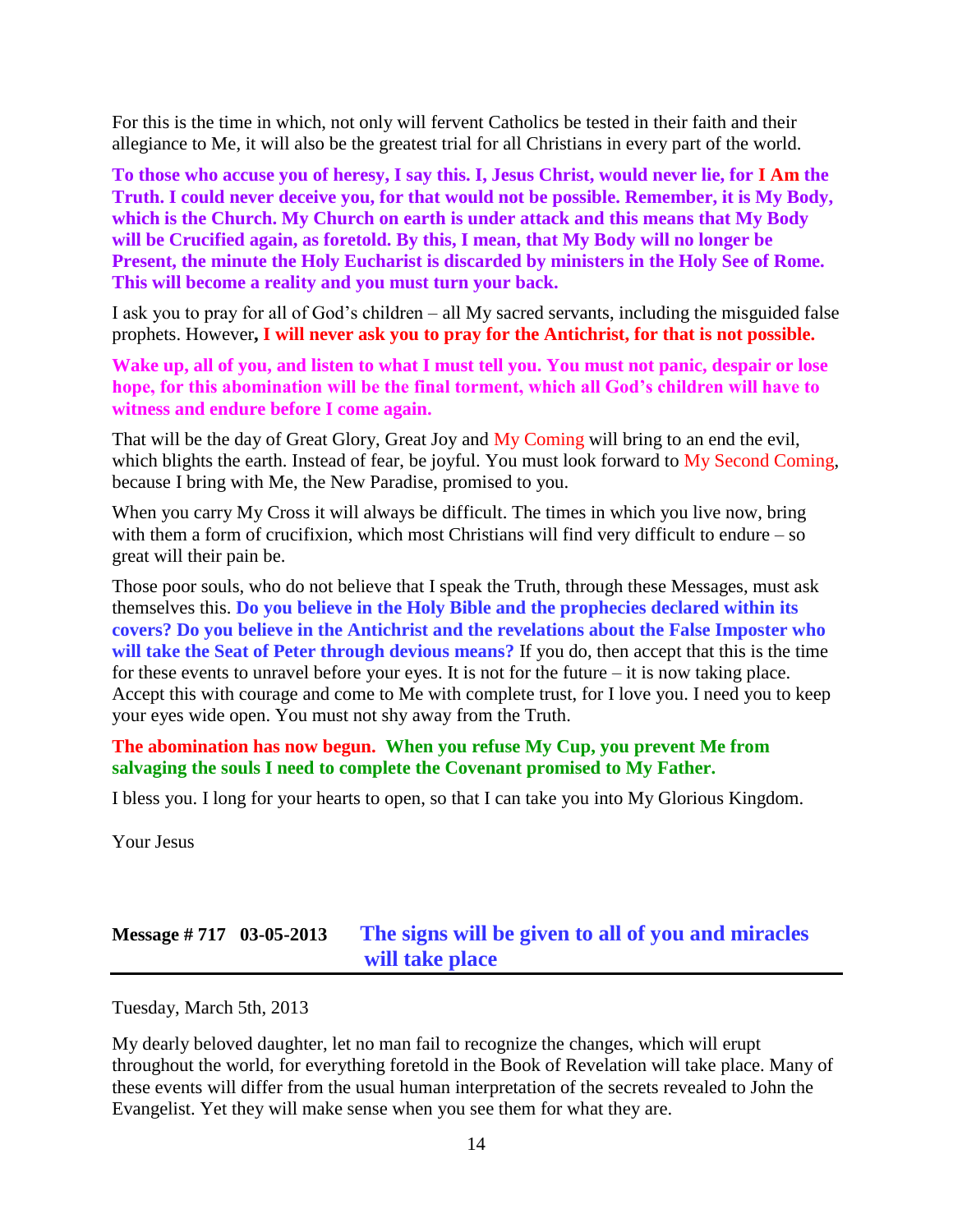The elaborate, but carefully, sophisticated plan by the Antichrist has been cleverly couched with many people, including world renowned politicians, failing to spot this evil plan up to now.

**Many centers have been set up in various nations where they plan the take-over of many countries.** Their activities have, however, been curtailed because of the prayers of chosen souls and those of you who recite My Crusade Prayers.

**Your prayers will always be heard in Heaven, so you must continue to pray fervently to mitigate the evil actions of the Beast who will never win this battle for souls as his days are short.**

My desire is not to frighten you but to prepare you. **I now bequeath special powers and graces to all of you who adhere to My wishes to recite the Crusade Prayers.** The signs will be given to all of you and miracles will take place.

My Power will surge through your veins as I carry you on My Path to salvage humanity.

Your Jesus

### **Message # 718 03-06-2013 [Many of you will reject this Call from Heaven](http://www.thewarningsecondcoming.com/many-of-you-will-reject-this-call-from-heaven-because-of-fear/)  [because of fear](http://www.thewarningsecondcoming.com/many-of-you-will-reject-this-call-from-heaven-because-of-fear/)**

Wednesday, March 6th, 2013

My dearly beloved daughter, I call to all those in the world who believe in Me, Jesus Christ, to listen.

**So many of you will find it difficult to accept the suffering you will have to face in My Name.** Up to now, your suffering has been limited to the sorrow you have felt in your souls for the sins of man and for the Sacrifice I made to save humanity from its wickedness. Now, you will be ridiculed for your Faith and made to feel ashamed when you uphold My Teachings and the Laws of God.

**Many of you will reject this Call from Heaven because of fear.** To accept that I now communicate with the world, to prepare it for My Second Coming, is not something people can accept easily. For who is My Prophet? And who are those who came before her in My Name? How do you know she speaks the Truth with so many false prophets and imposters who confuse you? Never has there been a Prophet, sent from Heaven, who has not suffered ridicule, abuse, torment and cruelty. Not one. Many were murdered. **You can be assured that when the fruits of My Work, given to such Prophets, result in prayer and conversion, that they have been sent by God, into the world, to prepare His children, so that they will come back to Him.**

Be aware that My true Prophets will withstand the test of time and for those who ignore the Messages they bring to the human race, there will be screaming and gnashing of teeth. **When you attack My Holy Word, given to a true Prophet, you interfere with the Will of God.** You may feel no shame now. **You may believe you are defending My Word when you attack My Prophets, but in time the damage you do to this, My last Mission on earth, when revealed to you, will bring you terrible fear and sorrow.**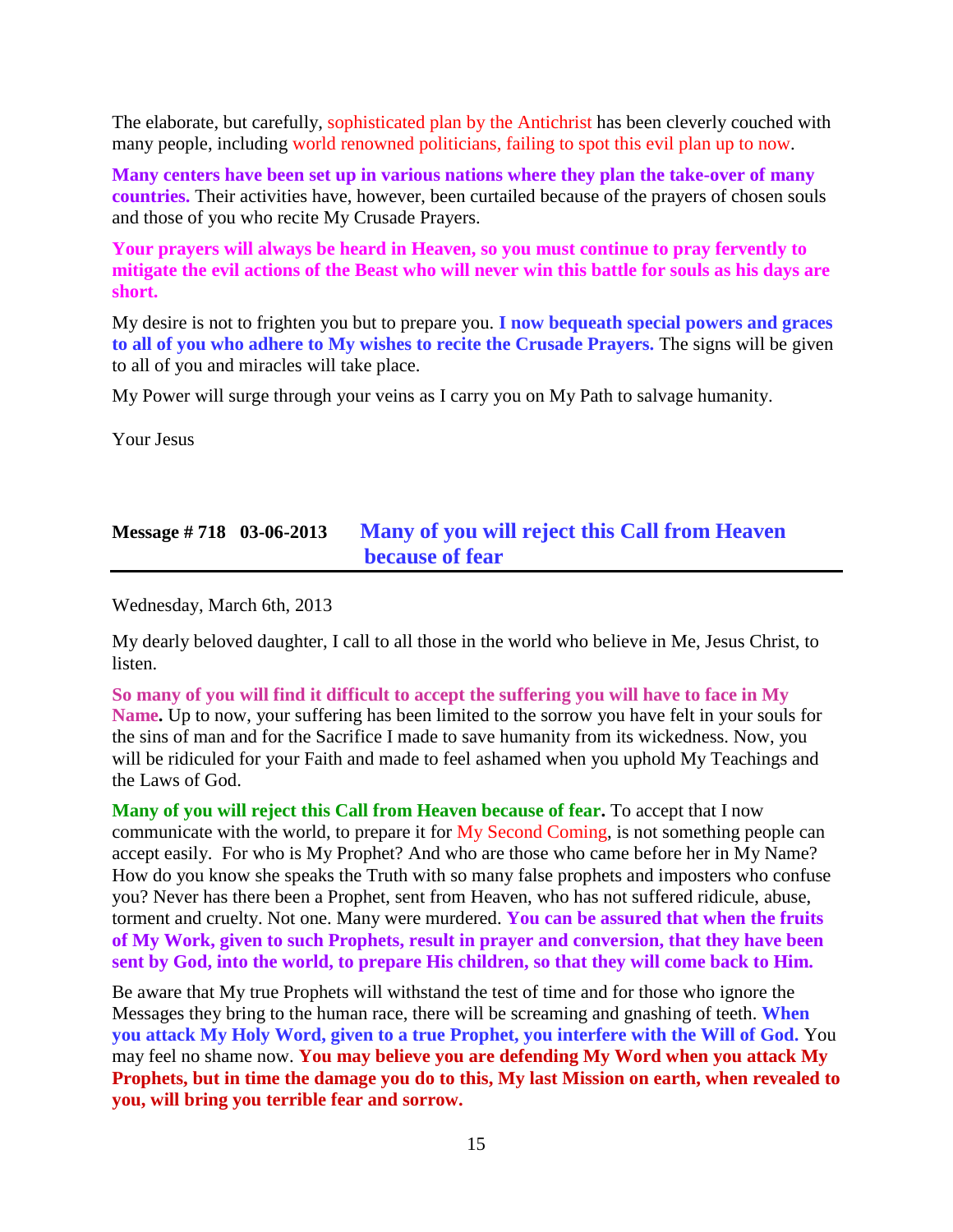If you love Me, you must keep your eyes open and read carefully My instructions. If you fail to heed My warnings, given to you because of God's Love, you will reject the Truth. The Truth can only save you. The Truth is the oxygen needed to sustain the life of your soul. Without the Truth you will not see Me clearly, nor will you be able to make the right choices. Remember I Am the Truth. Without Me, you have no life.

Your Jesus

#### **Message # 719 03-07-2013 [Prayer will, and can, save humanity](http://www.thewarningsecondcoming.com/prayer-will-and-can-save-humanity/)**

Thursday, March 7th, 2013

My dearly beloved daughter, it is important that My disciples on earth understand how prayer will, and can, save humanity. **The power of prayer and, especially, the recital of the Holy Rosary, which renders the Beast impotent, cannot be underestimated.** To save more souls you must also recite the Divine Mercy Chaplet.

Choose the Crusade Prayers I give you and say them, so that you can focus on different requests during each prayer group. If, for example, you are praying the Crusade Prayer for the Grace of Immunity do this in a way, so that the prayer group, that day, can concentrate on a selection of Crusade Prayers, which calls on God's protection for souls. Then on another day, focus on a selection of prayers, which are given to you for the protection of priests and clergy.

#### **These Crusade Prayer groups, when formed all over the world, will become the armor necessary to defeat the enemy in more ways than you can believe possible.**

**I will continue to give you the Gifts of new prayers, which bring with them special miracles.** Without such intervention, I could not save the souls I so desire.

Go and plan your Crusade Prayer meetings based on the format given to you, but break them into parts, so that you can focus on special intentions. There is no need to recite all prayers together, although I urge that you do recite as many as possible during any one week.

You bring Me such joy and comfort, My precious followers**. I grant you My blessings of strength and courage as you continue your quest to save souls. I love you.**

Your Jesus

### **Message # 720 03-08-2013 [He has been sent to dismantle My Church and tear](http://www.thewarningsecondcoming.com/he-has-been-sent-to-dismantle-my-church-and-tear-it-up-into-little-pieces/)  [it up into little pieces](http://www.thewarningsecondcoming.com/he-has-been-sent-to-dismantle-my-church-and-tear-it-up-into-little-pieces/)**

Friday, March 8th, 2013

My dearly beloved daughter, **Satan is in a rage against My Church on earth and his infestation continues to spread within its walls.**

**The cunning imposter, who has lain in waiting in the wings, patiently, will soon declare his reign over My poor unsuspecting sacred servants**. The pain he will inflict is too hard for Me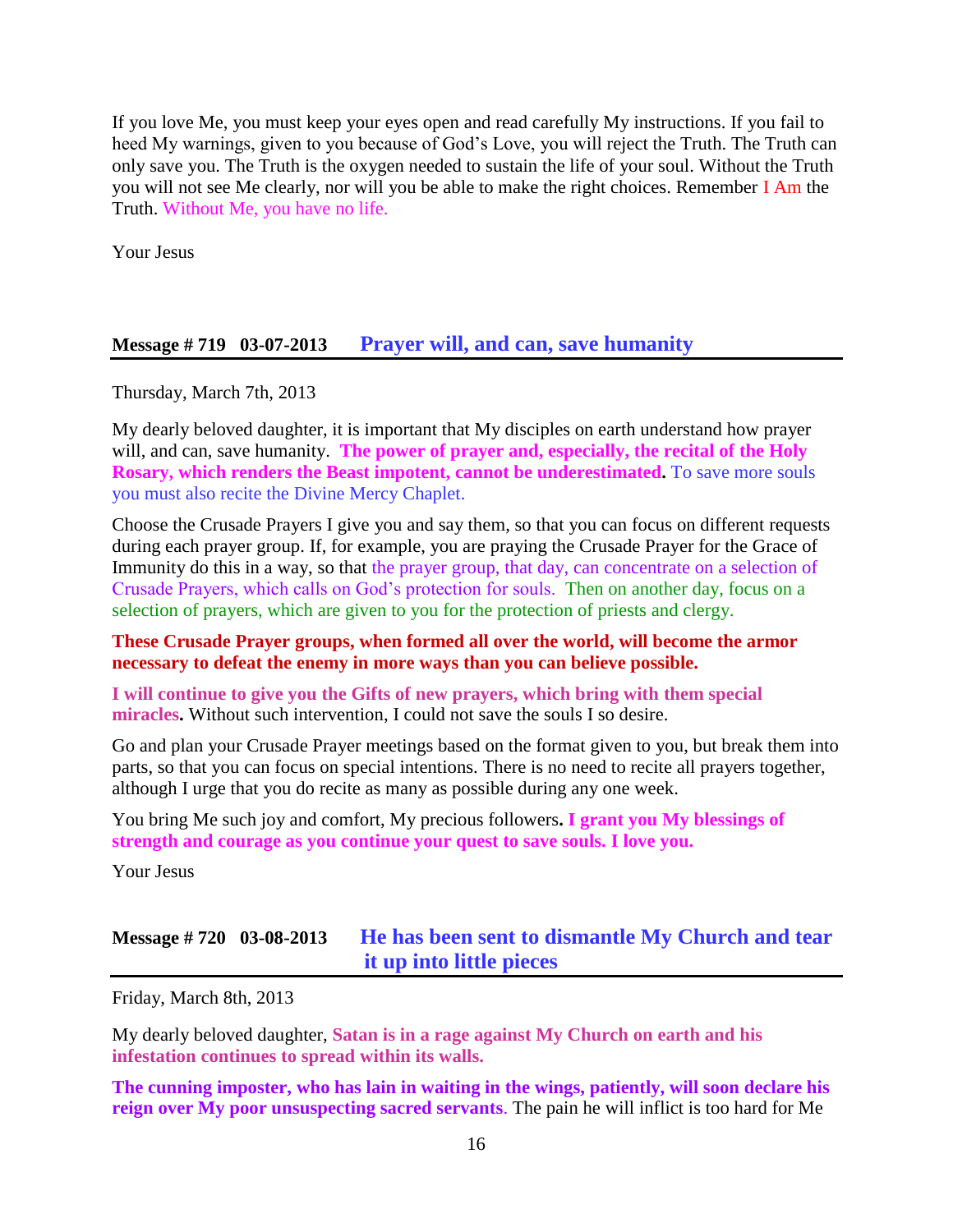to bear, and yet, his reign will culminate in the final purging of evil from within the core of My Church.

He has carefully manipulated his position and soon his pompous demeanor will be seen amidst his splendid court. His pride, arrogance, and self-obsession will be carefully hidden from the world in the beginning. To the outside world, a sigh of relief will be heard as the trumpets peal out to announce his term as Head of My Church.

My Body is My Church, but it will not be to Me, Jesus Christ, he will pledge his loyalty, for he does not possess any love for Me. **His loyalty is to the Beast and how he will laugh and sneer at My sacred servants who will support him.**

He who dares to sit in My Temple, and who has been sent by the Evil One, cannot speak the truth, for he does not come from Me. **He has been sent to dismantle My Church and tear it up into little pieces before he will spit it out from his vile mouth.**

My Body is My Church. **My Church is still alive but only those who speak the Truth and adhere to the Holy Word of God can be part of My Church on earth.** Now that the final insult is to be manifested against Me, Jesus Christ, through the Chair of Peter, you will finally understand the Truth.

The Book of Truth, foretold to Daniel, for the time of the end, will not be taken lightly by members of My Church, for its content will sicken My beloved sacred servants when they realize that I speak the Truth.

**The False Prophet – he who poses as the leader of My Church – is ready to wear the robes, which were not made for him.**

He will desecrate My Holy Eucharist and will divide My Church in half and then by half again.

He will make efforts to dismiss those loyal followers of My beloved Holy Vicar Pope Benedict XVI, appointed by Me.

He will root out all those who are loyal to My Teachings and throw them to the wolves.

His actions won't become apparent immediately, but soon the signs will be seen as he sets out to seek the support of influential world leaders and those in high places.

**When the abomination takes root the changes will be sudden.** Announcements by him to create a united Catholic Church by linking up with all faiths and other religions will come soon after.

He will head up the new One-World Religion and will reign over pagan religions. He will embrace atheism by waiving the stigma he will say is attached in the pursuit of so-called human rights. All sins, in the Eyes of God, will be deemed acceptable by this new inclusive-Church.

Anyone who dares to challenge him will be sought out and punished. **Those priests, bishops and cardinals who oppose him will be excommunicated and stripped of their titles.** Others will be bullied and persecuted with many priests having to go into hiding.

**To those poor sacred servants of Mine who recognize My Voice now, please hear Me as I reach out to you to bring you comfort.** I would never ask you to reject My Church on earth for it was I, your beloved Savior, who created it. I offered My Body up as the Living Sacrifice to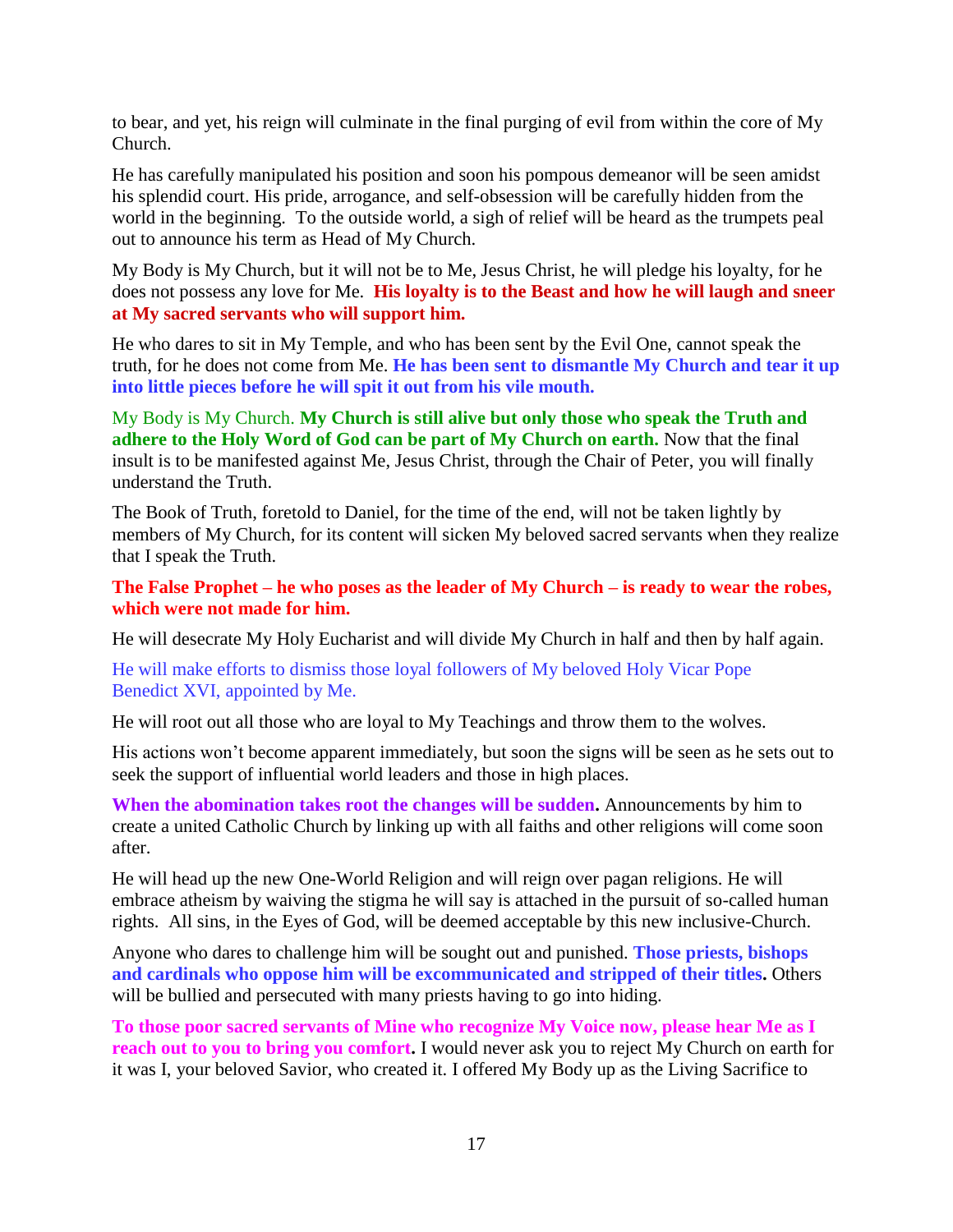save you. You have been given the responsibility to testify on My behalf in order to save the souls of those whom you instruct and guide.

All you can do is trust in Me and continue to serve Me. **What you must not do is to accept any doctrine presented to you and which you will know, instantly, is not in accordance with My Teachings.** You must do what your heart tells you, but know this.

This period is going to cause you deep pain and the raw grief you will experience when you see how My Church will be desecrated will leave you weeping. But you must recognize the lies which are to be presented to you for what they are – an affront to My Death on the Cross.

This destruction may result in the collapse of the structure of My Church. **The changes and adaptations of buildings along with the new temple created for the One-World Church will be crafted and placed in Rome.**

Be assured that, just as My Temple is desecrated, that I, Jesus Christ, the Savior of all mankind, will be discarded and thrown into the gutter.

Your Jesus

# **Message # 721 03-09-2013 [By the time Good Friday arrives many souls will](http://www.thewarningsecondcoming.com/by-the-time-good-friday-arrives-many-souls-will-begin-to-realize-that-my-warning-to-humanity-is-upon-the-world/)  [begin to realize that My Warning to humanity is](http://www.thewarningsecondcoming.com/by-the-time-good-friday-arrives-many-souls-will-begin-to-realize-that-my-warning-to-humanity-is-upon-the-world/)  [upon the world](http://www.thewarningsecondcoming.com/by-the-time-good-friday-arrives-many-souls-will-begin-to-realize-that-my-warning-to-humanity-is-upon-the-world/)**

Saturday, March 9th, 2013

My dearly beloved daughter, by the time Good Friday arrives many souls will begin to realize that My Warning to humanity is upon the world.

**No sooner will the abomination be witnessed than the Truth of these Messages will be truly understood.**

Gather your people together, unite in prayer, for a dark cloud will cover the earth. The punishments will be meted upon humanity as it plunges into an abyss of indifference and apathy, to the Word of God.

#### **Those who have turned their backs on the Gifts given to humanity, by My Death on the Cross, will be awakened and will see how grotesque their souls appear before My**

**Eyes.** Soon they will see that they have been given only a short time in which to repent. For My patience is great, but My sadness is profound. So bitter are their hearts, that they do not only shun Me, their beloved Jesus, but they deny themselves the Gifts, which I make freely available to them.

How they have been deceived into believing in their own false illusions that the world is theirs to live, any which way they choose, without a care to slow them down, in their pursuit of satisfaction. This world will no longer be theirs for the taking, because it is only a temporary state. Soon they will find themselves in a new state and, for many of them, it will not be in My New Paradise.

**My intervention is close to hand and My Plan to salvage the world will soon be made fully known.**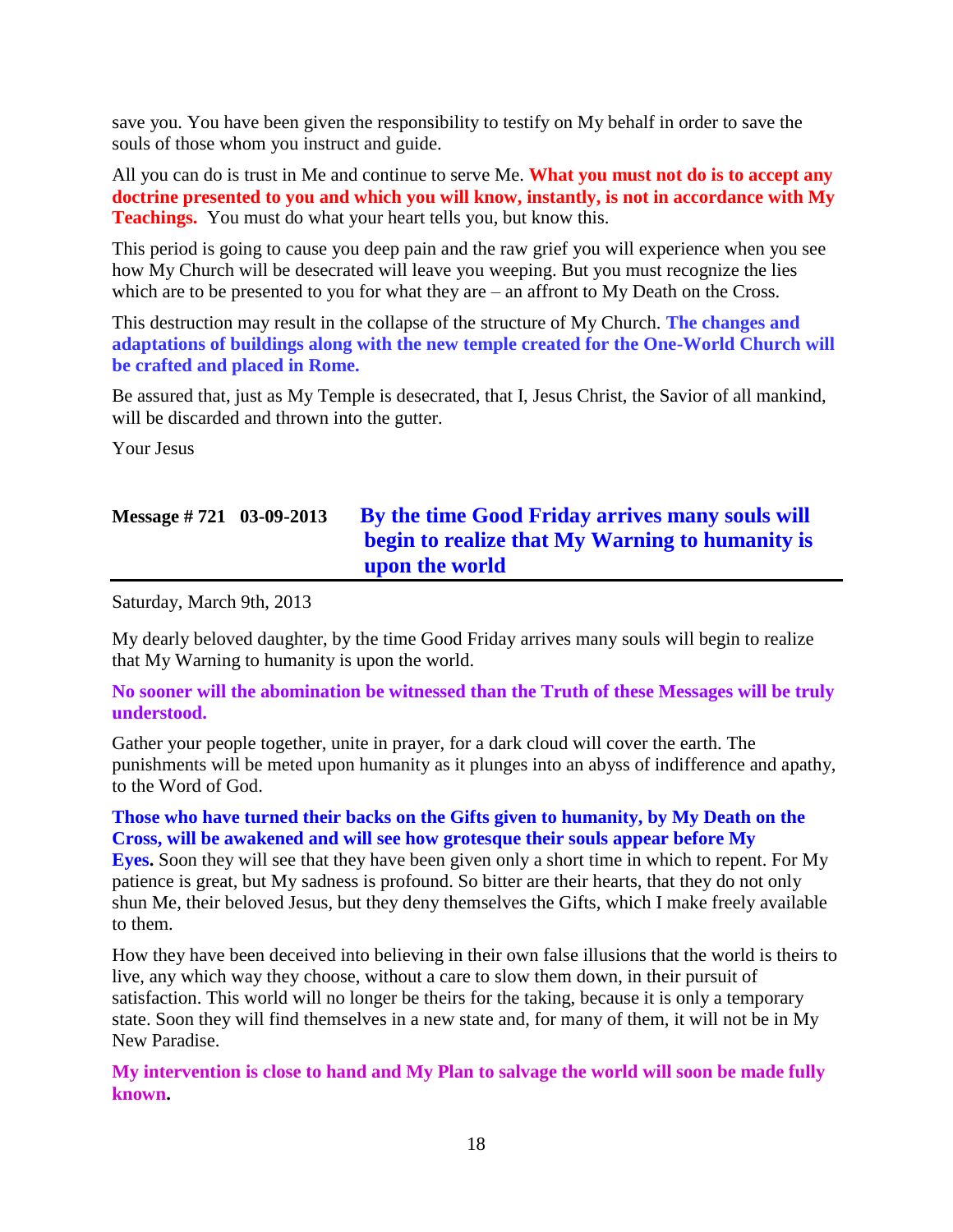**Pride is your greatest enemy and is Satan's biggest fault.** When someone denounces another; reprimands another and points a finger of accusation against another, in My Name, they have fallen victim to the sin of Satan. It will be the sin of pride, which will be the downfall of humanity, and which will plunge many souls into the fires of Hell.

Do not fall victim to this curse of the Evil One and remain silent if you do not agree with another who shouts aloud against Me, with lies pouring from their mouths, even if you know they do not speak the Truth. You must lower your eyes and simply proclaim My Word.

**Defend Me only by declaring to the world what you know of My Plan to save souls.** And even when those souls, who believe that their knowledge of Me gives them the right to admonish others and demand answers from you, you must never defend Me through arguments.

**Many events in the world will shock most of humanity, shortly.** Even the most disinterested people, who live their lives in a vacuum of worldly ambition, with little time for spiritual matters, will begin to realize that there is much change. They will know that these changes are beyond their comprehension and this will result in their being more open to the Word of God.

Your Jesus

### **Message # 722 03-10-2013 [Mother of Salvation: The Crusade Prayer Groups](http://www.thewarningsecondcoming.com/mother-of-salvation-the-crusade-prayer-groups-will-save-billions-of-souls/)  [will save billions of souls](http://www.thewarningsecondcoming.com/mother-of-salvation-the-crusade-prayer-groups-will-save-billions-of-souls/)**

Sunday, March 10th, 2013

My dear child, at this time you will feel even more alone and isolated as the Holy Word of God roars aloud to warn humanity of the need to prepare their souls.

**Children, it is now that you need to ask My beloved Son to sustain your courage during the**  dark days, months, and years, which lie ahead of you. You must rejoice because so many souls, inspired by the Holy Spirit, have responded to the Call of My Son, Jesus Christ. He loves you all so much that it brings tears of joy to me, His beloved Mother. How He will spread His Mercy is beyond your understanding, and He will draw, even those who despise Him, close to His Heart.

**Not long now will it be before His great Second Coming, so you must give Glory to God.** To prepare you must receive Reconciliation as often as possible and continue to pray for souls

While God is Almighty and His Glory will now be fully understood, when you bear witness to His Second Coming, you, His Remnant Army, must help Him in His plan to save humanity.

**The Crusade Prayer Groups will save billions of souls and, therefore, you must spread and multiply.** God's Graces are being poured out over all of His Children who participate in these prayer groups. They will be the armor, which will shield mankind from the persecution planned by the Antichrist.

**Never give up, children.** Remain in a state of Grace at all times and continue to follow my Son's instructions. He will never forsake you, so great is His Love for you.

Your beloved Mother

Mother of Salvation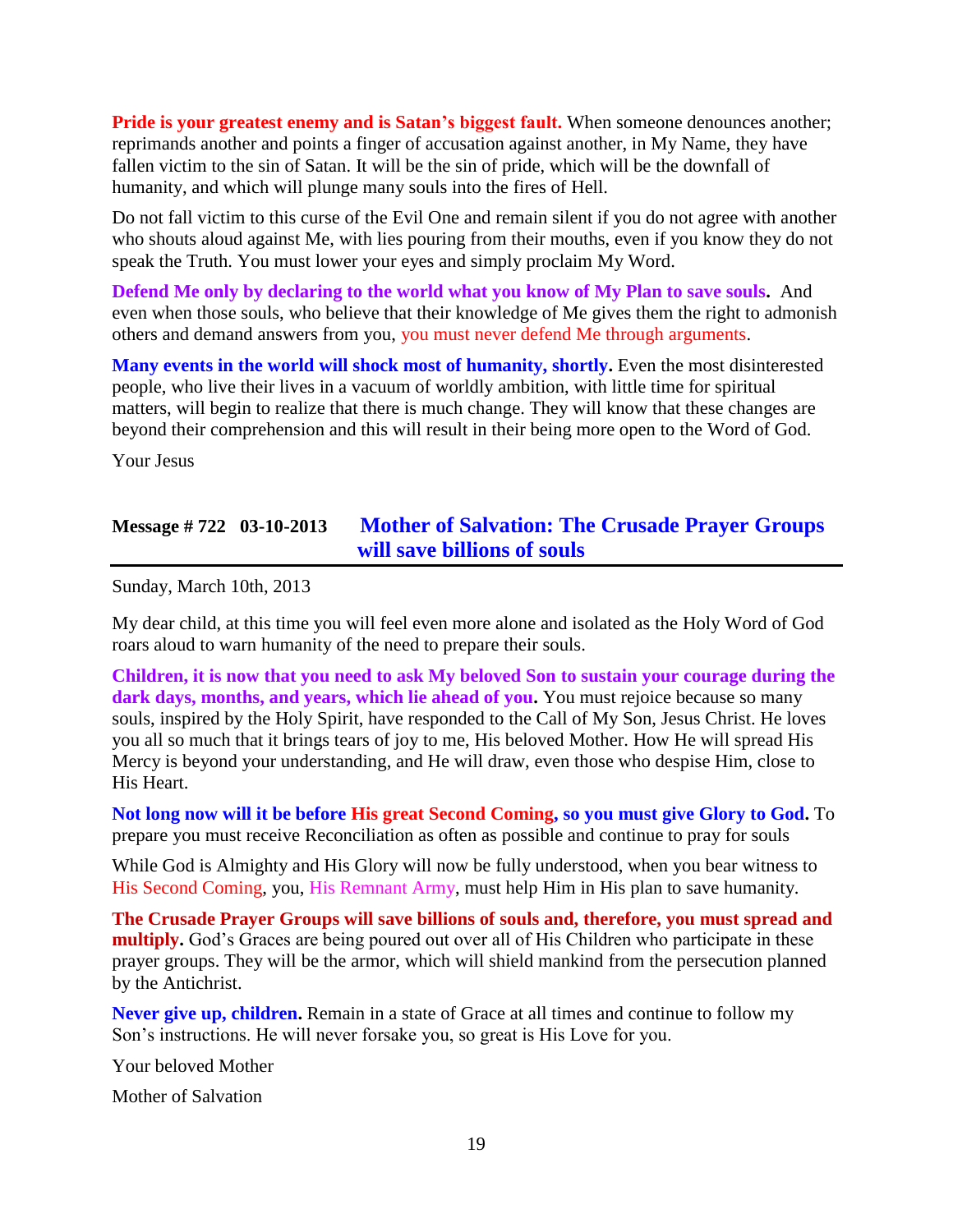### **Message # 723 03-12-2013 [God the Father: The battle now rages between My](http://www.thewarningsecondcoming.com/god-the-father-the-battle-now-rages-between-my-hierarchy-and-the-domain-of-the-beast/)  [Hierarchy and the domain of the Beast](http://www.thewarningsecondcoming.com/god-the-father-the-battle-now-rages-between-my-hierarchy-and-the-domain-of-the-beast/)**

Tuesday, March 12th, 2013

My dearest daughter, the Heavens weep in sorrow on this terrible day foretold so very long ago.

**The whole of humanity will now face the greatest deception of all, and which has been perpetrated by the Beast.**

The tears of My Son, whose death on the Cross gave My children freedom, fall now, over the whole world at this time, in agony.

**My Anger is contained at this time, but My Fury is great.** Very soon the deceit will become clear to all those appointed by My Son to lead His flock on earth.

**The battle now rages between My Hierarchy and the domain of the Beast.** It will be painful, but soon, the chastisement, which will follow the evil persecution, plotted by the enemy and his cohorts, will wipe out the rot.

I call on all of My children to turn to My Son and to place all your trust in Him at this time.

Be brave, My little ones, for this pain will be short-lived. Those who follow the Beast and the False Prophet will be given insight, by the Power of My Hand, in order to bring them back into the Heart of My Son. If they reject this Gift, then they are lost and will suffer the same torment, which faces the Imposter who will be cast into the abyss for eternity.

#### **The crowning of the False Prophet will be celebrated by Masonic groups in all corners who plan the final stages of persecution of all My children.**

Those who will celebrate with him and who know no better will, in time, feel even more pain than those who already know the Truth.

Await now, with courage and hope, for all this must come to pass before the Glorious Reign of My Son is manifested.

You must pledge your allegiance to My beloved Son at all times and refuse to accept lies. **If, and when, you are asked to participate in a new Mass, know that it will be the greatest curse ever inflicted by Satan against My children.**

Know that Heaven will guide you and that, by accepting the pain with dignity, you will help My Son to fulfill the final covenant.

Your Beloved Father

God the Most High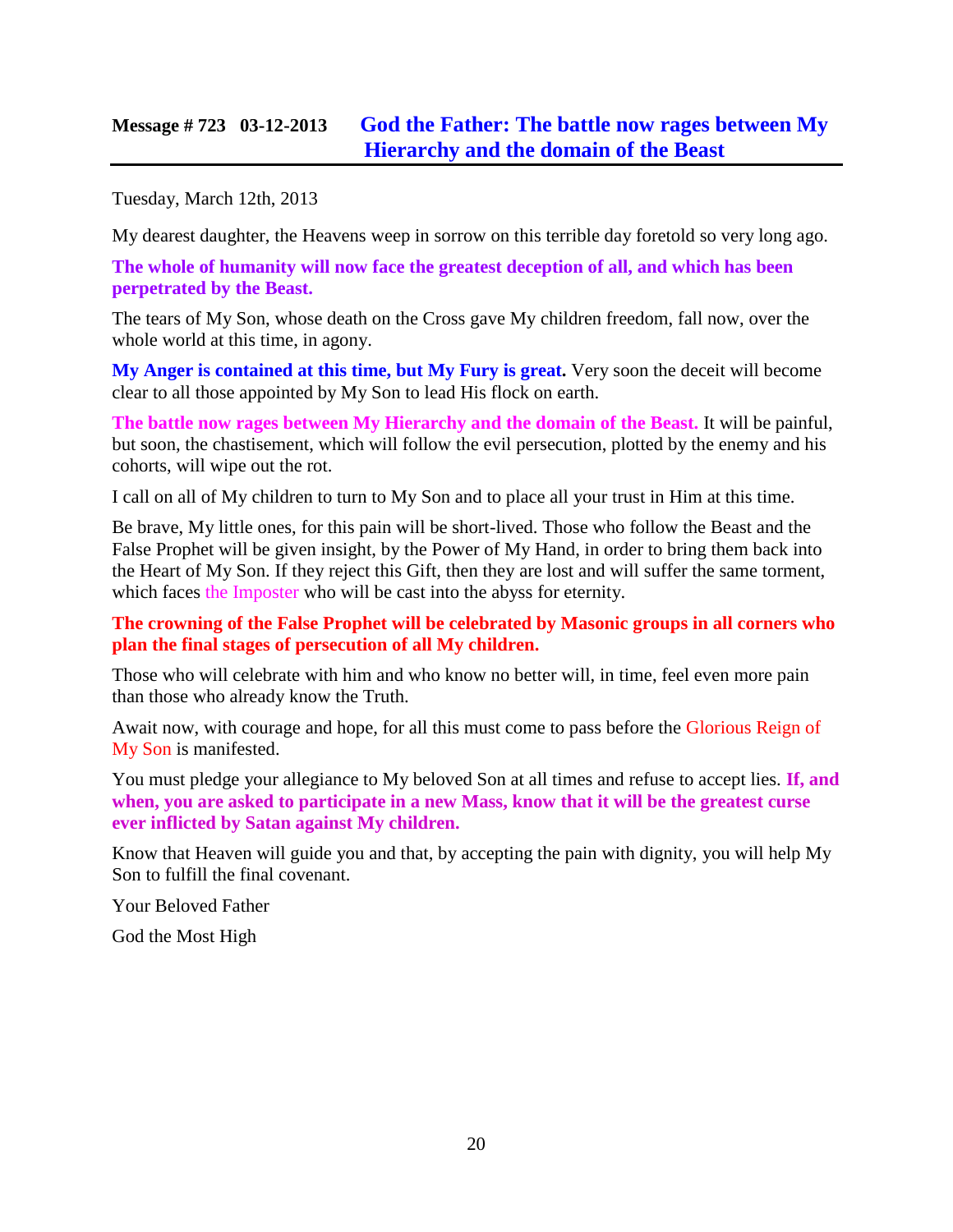#### **Message # 724 03-13-2013 [His throne has been stolen. His power has not](http://www.thewarningsecondcoming.com/his-throne-has-been-stolen-his-power-has-not/)**

#### Wednesday, March 13th, 2013

**My dearly beloved daughter, I have been condemned to death for the second time.** The insult of the ruling in Rome, which you witnessed today, cuts Me in two.

When I stood before My executioners, accused of heresy and of daring to speak the Truth, My apostles ran away and were nowhere to be found. **Those who followed Me and accepted My Teachings betrayed Me when My Word was challenged by those in authority.** They began to lose trust in Me and they began to doubt Me.

**Some of My followers believed the crimes of heresy, of which I was accused, and that they were justified.** So powerful were My accusers – men in high places, dressed in exotic robes and who walked and talked with a sense of real authority – that few doubted them.

I was probed, challenged, sneered at, belittled, ridiculed, and mocked for speaking the Truth. People fell before these rulers – men with mighty voices and whose authority was never questioned. My Voice became like a whisper in the midst of the roars of My accusers.

"Heretic" – they shouted. **They said I spoke with an evil tongue, that I blasphemed against God and that I wanted to destroy their Church.** And so, they murdered Me in cold blood.

**It will be no different when I try to make My Voice known now,** when I attempt to warn all God's children about events, which I spoke to you, My daughter, for the last couple of years. My Word will be treated with contempt. My Word will be questioned. Doubts will creep in and, once again, My apostles will run away and leave Me to the wolves.

**Make no mistake, the Truth has been revealed to you.** I have told you, My followers, how you will be deceived. This will be very difficult for you because you will question this Imposter who sits in My Father's House.

My beloved Pope Benedict XVI was persecuted and fled, as foretold. **I have not appointed this person, who claims to come in My Name.**

**He, Pope Benedict, will guide My followers towards the Truth.** I have not deserted him and I will hold him close to My Heart and give him the comfort he needs at this terrible time.

His throne has been stolen. His power has not.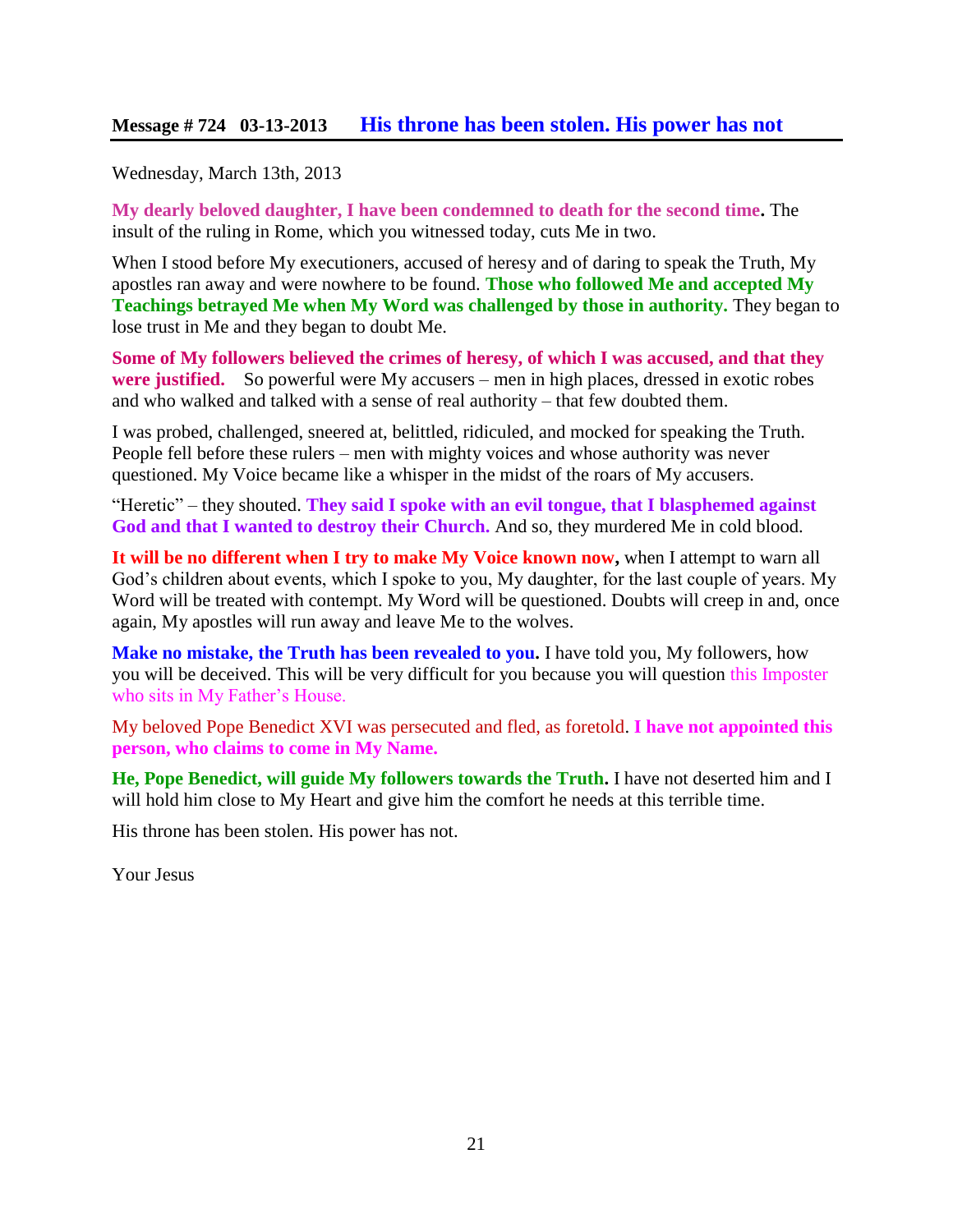### **Message # 725 03-14-2013 [This wicked gesture during Holy Week will be seen](http://www.thewarningsecondcoming.com/this-wicked-gesture-during-holy-week-will-be-seen-by-those-who-keep-their-eyes-open/)  [by those who keep their eyes open](http://www.thewarningsecondcoming.com/this-wicked-gesture-during-holy-week-will-be-seen-by-those-who-keep-their-eyes-open/)**

Thursday, March 14th, 2013

My dearly beloved daughter, what suffering is being experienced by My beloved sacred servants, close to My Heart, who know the Truth and who have to witness the abomination in My Church on earth.

**There is to be a particular insult, which will be inflicted upon My Holy Name, in an effort to desecrate Me, during Holy Week.** This wicked gesture, during Holy Week, will be seen by those who keep their eyes open and this will be one of the signs by which you will know that the Imposter, who sits on the throne in My Church on earth, does not come from Me.

My followers, you must know that the prophecies given to the world – warning of the time when the power, within My Church, will be seized by those who are loyal to the Beast – are upon you. The time is now.

**Remember that those who proudly display the badge of humility are guilty of pride.** Pride is a sin.

Those who say that My Church must renew its image, update My Church's doctrine and who say that, by modernizing it, that this will be accepted by more people, then know this.

**Those of you who say that you follow My Teachings, but who want laws changed to condone acts, which are sinful in My Eyes, get out of My Church now.** You are not Mine. You have turned your backs on Me and are not worthy to enter My House. Yet, this is what will happen. You and all those of you who demand changes, which are embraced by the secular world, will be satisfied, for the False Prophet will entice you into his favor and you will applaud every moment of his short lived reign. But, it will not be I, Jesus Christ, Who you will follow. You will be following a false doctrine, not of God.

So many will embrace the reign of the False Prophet and push Me to one side with joy in their hearts. Then when the errors of his ways become apparent, My poor sacred servants will have nowhere to turn. Their sorrow will turn to fear and their fear will turn to despair. They won't know who to trust, but they must understand this. **My Body, My Church, may be scourged and desecrated but My Spirit can never be touched, for It can never die.**

To those of you who reject My Word now and the Truth you are being given, as a special Gift from Heaven, I bless you. I will continue to pour My graces over you until you come back to Me. I will never give up until I can save your sorry souls.

**My Church, where My Teachings and Sacraments remain intact, will live and can never die. It does not need bricks and mortar to survive, for it is I, Jesus Christ, Whose Body is the Church.** You, My faithful beloved priests, sacred servants and followers are part of Me. You are united with My Body to form My Church on earth. So you must learn to be strong, courageous and faithful to My Holy Word, no matter what arguments are presented to you to the contrary.

**The time for the schism to be laid bare is close, and already, a terrible unease is being felt in Rome.** When the Holy Spirit clashes with the spirit of evil, a line divides down the middle so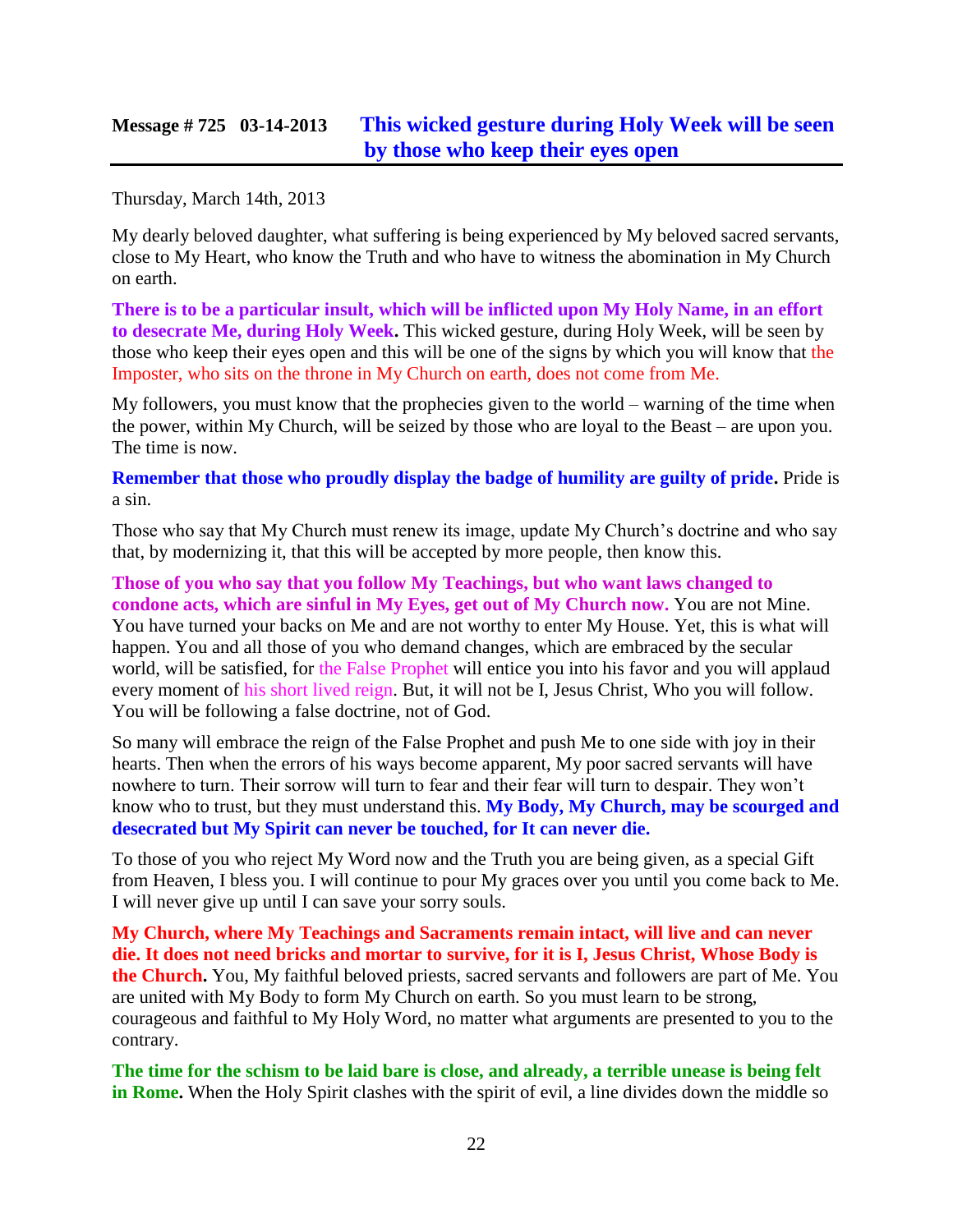that two sides emerge. The great divide will descend quickly. Then many of those who have been deceived by the liar will run back into My Sacred Arms for protection.

I guide you during these sorrowful times and ask that you all hand Me over your tears and I will comfort you in spirit.

I bless you. I bring you peace of heart. I protect you.

Your beloved Jesus

### **Message # 726 03-15-2013 [Mother of Salvation: Say my Rosary for all those](http://www.thewarningsecondcoming.com/mother-of-salvation-say-my-rosary-for-all-those-who-rule-in-rome/)  [who rule in Rome](http://www.thewarningsecondcoming.com/mother-of-salvation-say-my-rosary-for-all-those-who-rule-in-rome/)**

Friday, March 15th, 2013

My dear child, this is a time of great sorrow, not only for you, but for all those who love my Son.

I must urge you, dear children, to remain strong and faithful to the Holy Word of God, for the sake of my Son. **He, my beloved Son, hangs His Head in agony as He watches the horror as His Church crumbles before Him.**

**Please pray for hope and say my Holy Rosary every day for all those who rule in Rome.** You must pray for all those who run the Catholic Church. Please include the man who sits in the Chair of Peter, for he is in great need of your prayers.

Pray that he will accept the Truth of the Death of my Son on the Cross and that he will open his heart to my Son's pleas for mercy for all God's children.

No matter how hard these times are, in the Roman Catholic Church, evil cannot and will not prevail against the Power of God.

#### **My role as Mediatrix of all Graces is soon to be realized, and as the woman chosen to be clothed in the rays of the sun, my time has come to help my Son in His final plan of salvation**.

I cherish all of God's children, including those who bring Him great shame and distress. Pray that my prayers, taken to my Son and presented to Him on your behalf, can help mitigate the suffering, which lies ahead within the Catholic Church.

My love, as Mother of all God's children, is all encompassing and I will never stop in my quest to bring you hope, dear children.

Prayers will be heard in Heaven and you must never give up hope, as my Son's Mercy is greater than you could possibly know.

God's Love is Almighty. Ask and you will receive great blessing, as the preparations are complete in readiness for the Great Day of the Lord.

**Await with patience, love and trust for all of these trials will soon be past, and then the New Heaven and the New Earth will merge as one.** This is all you need concern yourselves with –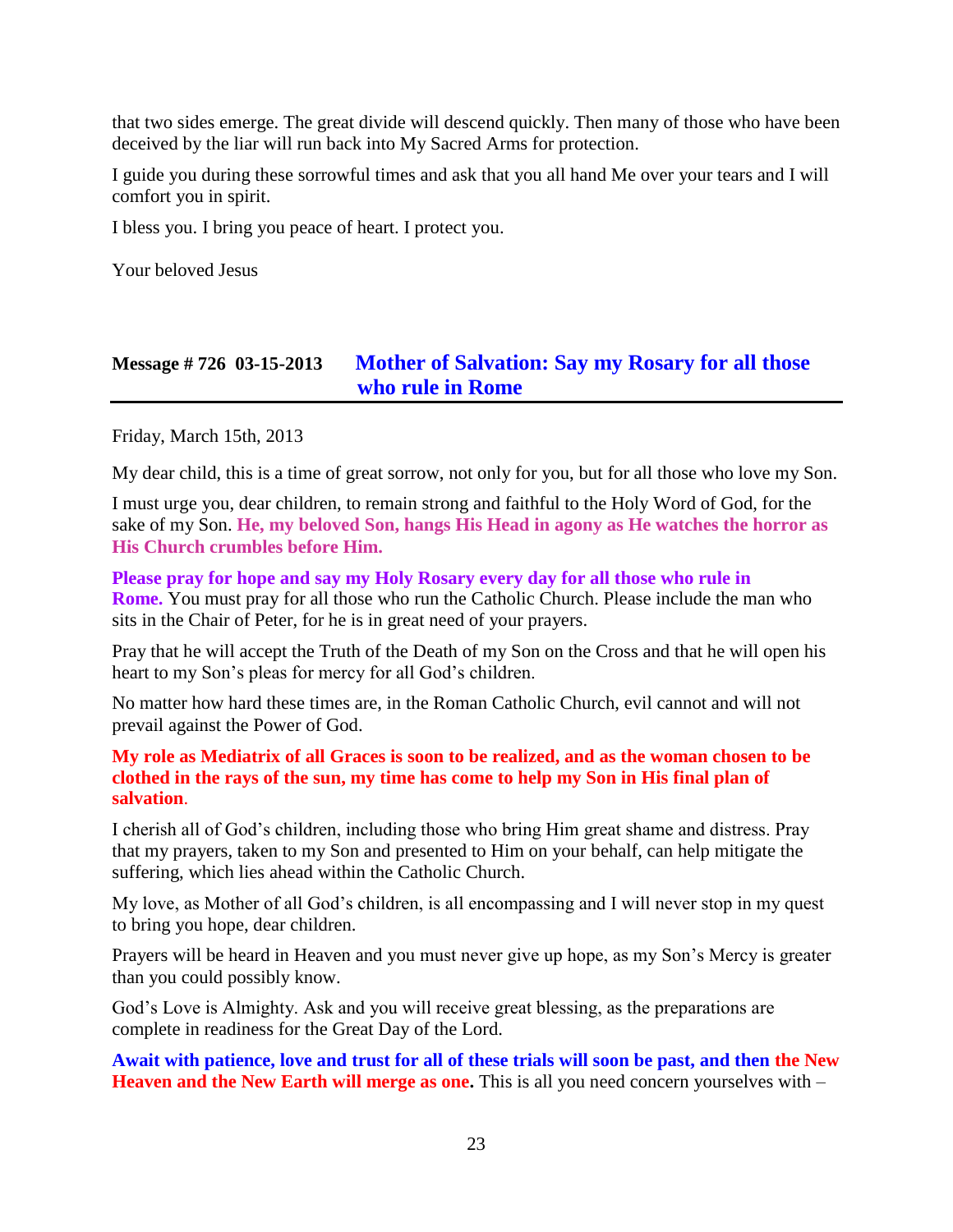the preparation of your soul and those who need your prayers the most. Only then, will you be able to accept the Light of God and enter the New Paradise on earth.

Be at peace and focus only on my Son and His singular desire to save the souls of every living creature.

Your beloved Mother

Mother of Salvation

# **Message # 727 03-16-2013 My [Agony is felt by all the Saints and Angels in](http://www.thewarningsecondcoming.com/my-agony-is-felt-by-all-the-saints-and-angels-in-heaven-for-the-time-of-the-apocalypse-is-near/)  [Heaven, for the time of the Apocalypse is near](http://www.thewarningsecondcoming.com/my-agony-is-felt-by-all-the-saints-and-angels-in-heaven-for-the-time-of-the-apocalypse-is-near/)**

Saturday, March 16th, 2013

My dearly beloved daughter, what rage, what anger and what fear is being felt by those who refuse to accept My Cup of Suffering at this time.

**The rage of Satan, against these Messages, will increase quickly and every effort will be made to denounce you, My daughter.**

Suffering is to be accepted by you, because of your surrender to My Holy Will, which is of your own accord. So you, My daughter, must remain silent as the screams of the Beast and those poor souls he uses to attack you continue. I say this to all of My beloved loyal disciples – remain firm. Keep your heads bowed in humble servitude and offer your suffering for those souls who will not accept the Gift of Truth.

**Those responsible for infiltrating My Church on earth chose the time of Lent, deliberately, to insult Me, their Jesus, who died in agony to save their souls.**

So infested are they, those who roam the corridors of Rome, that the **biggest sign will be seen in the chaos, which will ensue, as they adhere to the command of the Imposter. Chaos, disorder, division, and contradiction will be seen everywhere in Rome. This disorder comes from Satan for it cannot come from God.**

Anger comes from the Evil One and his rage is palpable when My Light spreads amongst God's children. Make it known that when attacks of such a vicious nature are inflicted on another, in My Name, that it is My Presence which provokes such a reaction.

Only I, Jesus Christ, and My followers can be the focus of such abuse and so, when you find that this becomes unbearable, please say this short prayer:

"I share this pain with You, dear Jesus, and ask that You bless my enemies, and those who scourge You, with the Gift of the Holy Spirit. Amen."

The discord will continue and My Agony is felt by all the Saints and Angels in Heaven, for the time of the Apocalypse is near.

Hold onto Me, your Jesus, and place all your trust in Me as I build My Remnant Army, in preparation for the ugly battle for souls which lies ahead.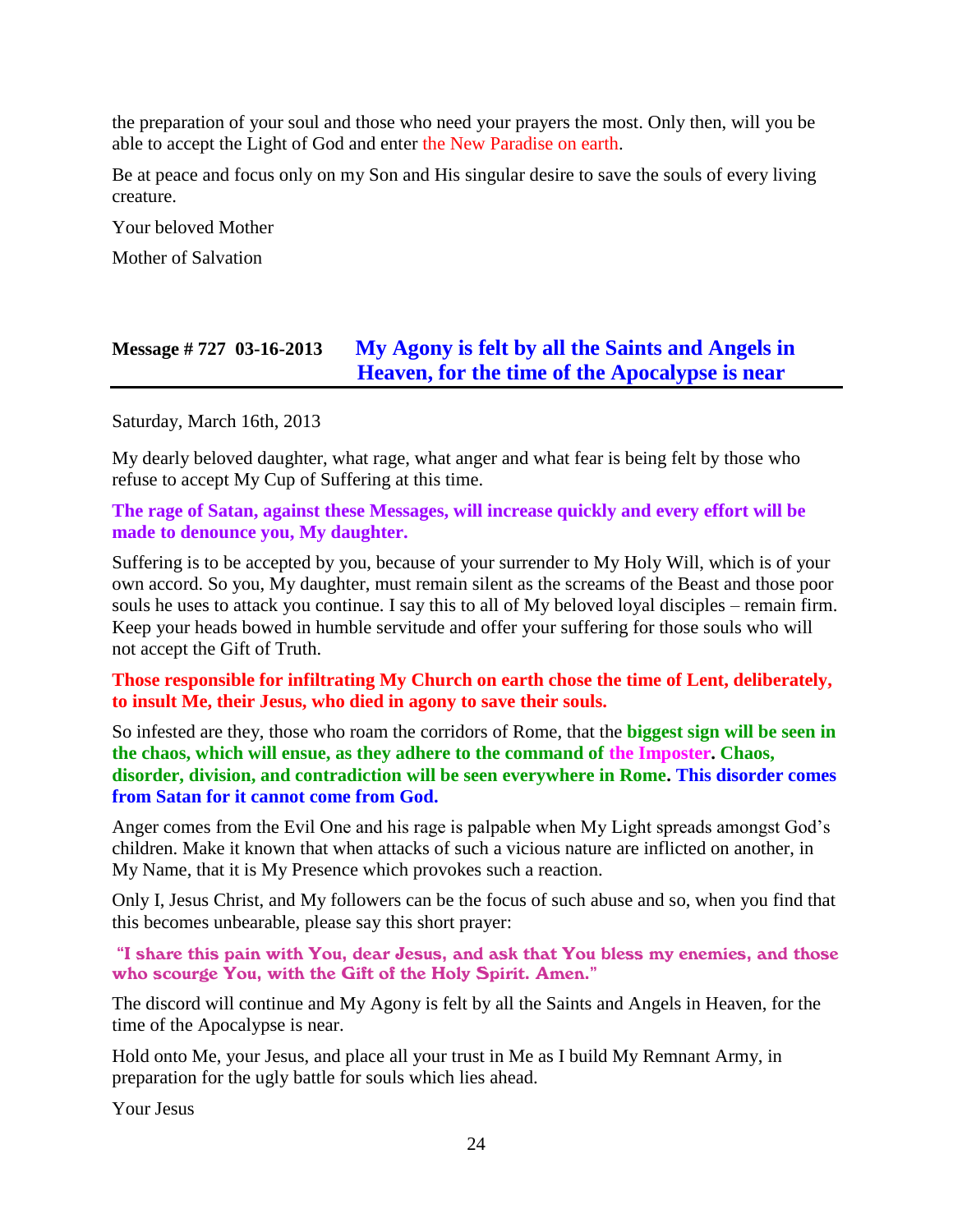### **Message # 728 03-16-2013 [The Third Seal will be revealed when man will](http://www.thewarningsecondcoming.com/the-third-seal-will-be-revealed-when-man-will-scramble-for-food-as-famines-grip-humanity/)  [scramble for food as famines grip humanity](http://www.thewarningsecondcoming.com/the-third-seal-will-be-revealed-when-man-will-scramble-for-food-as-famines-grip-humanity/)**

Saturday, March 16th, 2013

My dearly beloved daughter, the tides will unleash and the destruction, caused by many wars, will commence as foretold.

**The timing of the arrival of the False Prophet will coincide with the declaration of wars all over the world.** These wars will be triggered instantly and men will cower in fear as the implications become clear. Wars will take root and roll out like storms in the desert, where they will gain momentum and catch all of those who feel that their peace is guaranteed, like a thief in the night.

So many countries will be involved that it will take everyone by surprise. **Soon the Antichrist will make himself known in the midst of the carnage.** Confusion, fear and loss of crops will compound the problem. Not long after, the Third Seal will be revealed when man will scramble for food as famines grip humanity. Starved of food, starved of spirit, starved of help, mankind will grasp at anything or anyone, which offers respite.

The stage will have been set for the Antichrist to arrive and announce himself to the world. By this time, mankind will be so relieved because of the man of peace, who offers so much hope, that they will become his willing slaves. They will fall for his elaborate plan to restructure the world and bring all nations together. The plan, they will be told, will be for the good of all and to rid the world of terrorism. **The enemies, he will say he fights, and whom he will exert control over, are innocent victims used by him in the deceit, which he will present to the world.**

**When peace, or what seems like a truce, is restored, then will come the next stage, the unity of all nations, all religions, all countries, into one.** Thi**s** is when the union between the False Prophet and the Antichrist will become clear.

Those who will have been given the Truth, and whose names are in the Book of the Living, will know what is happening. Others, blind to the Truth of My Teachings, will not be so fortunate. Then it will be a matter of waiting. My Patience will mean that I will strive to save and protect those who will not be able to discern the Truth.

**My Patience and My Mercy will result in Divine Intervention on a grand scale to save all God's children from the grasp of the Beast, whose only objective is to encourage sin.** For there is one thing you must know; behind the charming allure of the Antichrist will lie the plan to encourage sin, so that humanity will make the final choice – to side with the Beast in defiance of God. When that time comes and after every attempt is made by Me to save souls, it will be over.

**Only the elect will be taken into My Kingdom**.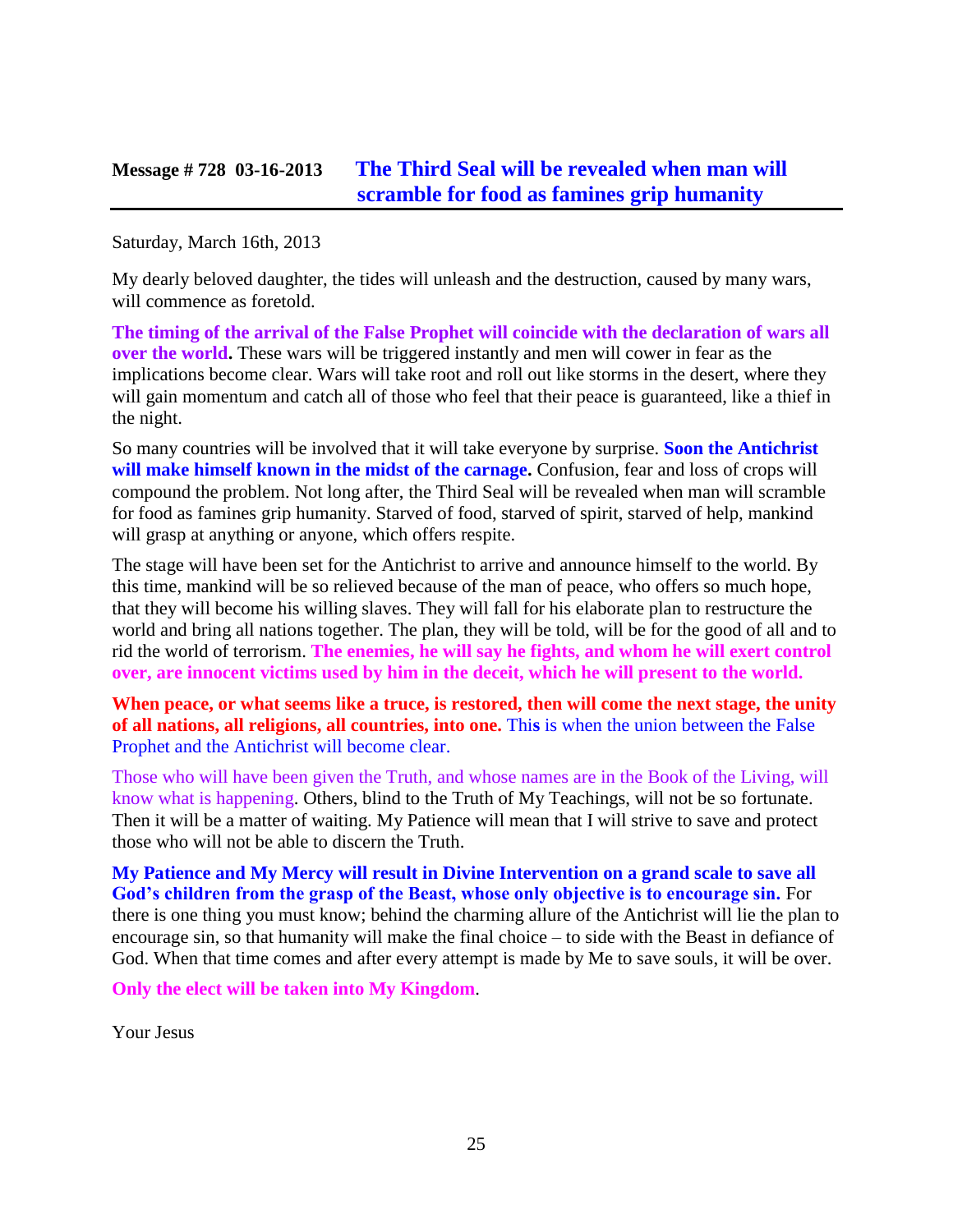# **Message # 729 03-17-2013 [A message for priests and all those sacred servants](http://www.thewarningsecondcoming.com/a-message-for-priests-and-all-those-sacred-servants-of-mine-who-have-given-their-lives-to-my-sacred-service/)  [of Mine who have given their lives to My Sacred](http://www.thewarningsecondcoming.com/a-message-for-priests-and-all-those-sacred-servants-of-mine-who-have-given-their-lives-to-my-sacred-service/)  [Service](http://www.thewarningsecondcoming.com/a-message-for-priests-and-all-those-sacred-servants-of-mine-who-have-given-their-lives-to-my-sacred-service/)**

Sunday, March 17th, 2013

My dearly beloved daughter, this is a Message for priests and all those sacred servants of Mine who have given their lives to My Sacred Service.

My beloved servants, I desire that you obey the Laws of the Church and those to whom you must show obedience in My Holy Name.

You must never desert your duties to the Church and you must continue to serve Me as always. **Please administer all the Sacraments, as before, but with even more diligence. Attend, as always, to your sacred duties. Your duty is to God's children and you must guide your flock. Remain loyal to My Teachings at all times.**

It will not be you, My precious servants, who will desert My Church on earth. It will not be through your doing that Laws within My Church will be changed in order to embrace new doctrines.

You will remain loyal to the services of My Church and conduct your duties until the terrible day. **This will be the day when My Holy Mass will be changed beyond recognition.** It will be the enemies of God, who have infiltrated My Church on earth, who will push you away from Me.

When they present the new Mass, you will be left with no choice then, for you will know that it will no longer offer the Most Holy Eucharist. It will be then that the Truth will finally be revealed to you, although you will be aware of the signs before then.

The signs will include strange new ways of adjusting prayers; Satan will no longer be denounced and the Sacraments will be tampered with in order to include other denominations. You will become uneasy, yet you will feel an obligation to remain loyal to My Church.

It will be then that the Existence of My Church on earth will be your only means of survival if you are to remain loyal to My Teachings. When My Teachings, My Sacraments and My Holy Mass are changed, you must not be deceived. If you do not adhere to My Laws, then you will betray Me.

**For other Christian Churches, I warn you that this infestation will spread also to your Churches.** In time, it will become difficult for you to honor My Teachings in the way they were given to the world. All Christians will suffer under the regime of the False Prophet and his cohort, the Antichrist, whose face will be beamed all over the world soon, as the most influential leader of all time.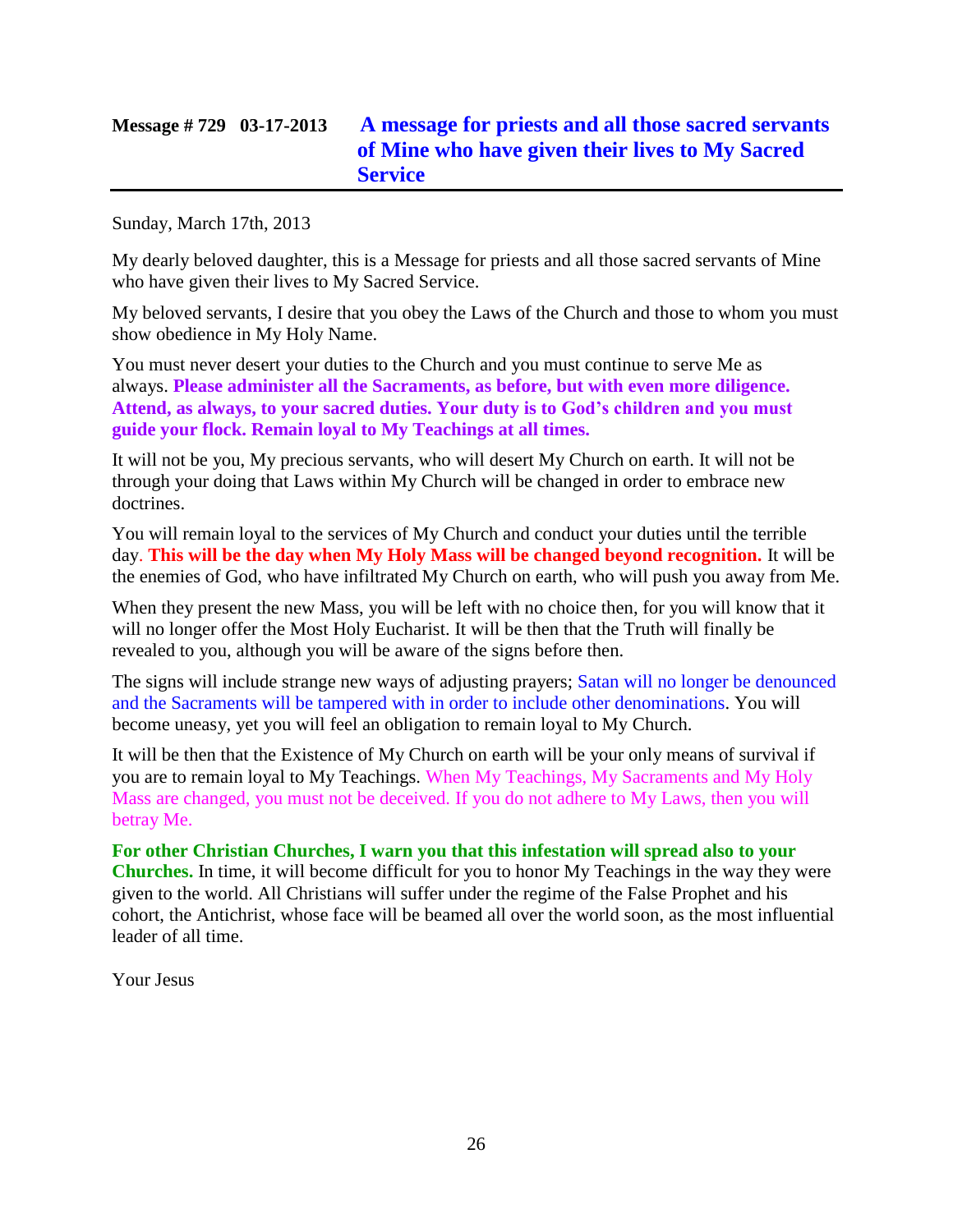# **Message # 730 03-18-2013 [Mother of God: The division in the world, to be](http://www.thewarningsecondcoming.com/mother-of-god-the-division-in-the-world-to-be-brought-about-by-gog-and-magog-will-split-families-in-two/)  [brought about by Gog and Magog, will split](http://www.thewarningsecondcoming.com/mother-of-god-the-division-in-the-world-to-be-brought-about-by-gog-and-magog-will-split-families-in-two/)  [families in two](http://www.thewarningsecondcoming.com/mother-of-god-the-division-in-the-world-to-be-brought-about-by-gog-and-magog-will-split-families-in-two/)**

Monday, March 18th, 2013

My child, you must never doubt the importance of this Mission or allow attacks on you to divert your attention from my beloved Son.

It is because of my Son's Love and Mercy that He reveals to the world the plans by the Evil One to snatch souls before the time of the End. This devious plan has been devised for a very long time and will be inflicted on God's children by Masonic forces whose allegiance is to the Evil One.

Let no one be in any doubt as to the prophecies revealed by me, your Mother, to Visionaries and Seers throughout the centuries. Children, you must not be frightened. Instead you should be hopeful and rejoice for **the time for the New Heaven and New Earth is soon** and God's children will finally be rid of the evil, which each one of you has borne witness to throughout your lives.

This time has been foretold in my Father's Book, and because of this, you must accept the Truth of the contents of the Book of Revelation. **If you do not accept the Book of Revelation, given to John, then you cannot say you accept the rest of the Book – the Most Holy Bible.**

Much of what is to come will be difficult and hurtful, for **the division in the world to be brought about by Gog and Magog will split families in two.** The evil scheming and the **deceitful plans**, **devised by the False Prophet and the Antichrist, will be the greatest deception since the Pharisees denied my Son.** When they, the Pharisees, denied my Son, they prevented the Truth from being given to God's children. This reduced the numbers and the followers of my Son, during His time on earth, and prevented them from becoming Christians. The same will be true of **these two who will bear the image of goodness, but who will lead many of God's children astray.** They will blind many to the Truth as the sweeping changes, which they will bring about, throughout their reign, will detach people from the Laws of God.

God's children will be told that evil is acceptable and that certain sins are not offensive to God. People will believe them and, as a result, will turn their backs on God.

Pray, pray, pray that their reign will be short and that the Truth will prevail so that my Son's Church on earth can remain intact.

Your beloved Mother

Mother of Salvation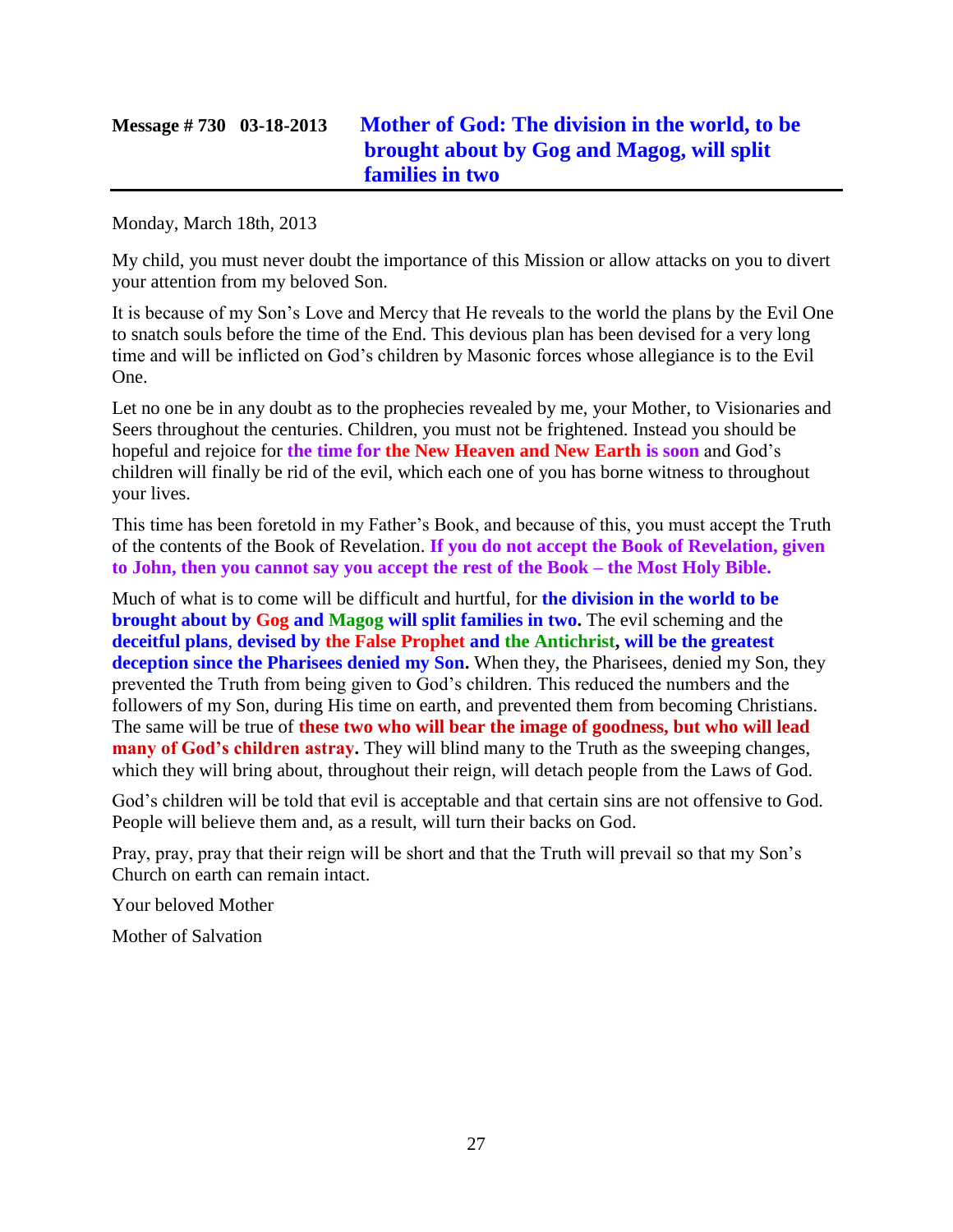#### **Message # 731 03-19-2013 [Layer by layer, their evil intents will become clear](http://www.thewarningsecondcoming.com/layer-by-layer-their-evil-intents-will-become-clear-as-they-trip-themselves-up/)  [as they trip themselves up](http://www.thewarningsecondcoming.com/layer-by-layer-their-evil-intents-will-become-clear-as-they-trip-themselves-up/)**

Tuesday, March 19th, 2013

My dearly beloved daughter, My Holy Word spreads like a powerful wind across the whole world, at this time, through these Messages.

Many will hear My Voice, whether they wish to do so, or not, for It will sound like thunder before the storm. Some will recognize the Holy Spirit as It engulfs their souls. Others, unfortunately, will not, but I say this to them. **You have heard My Voice. It has stirred your soul and, yet, you block Me.** Yet, you turn your back. You may fear My Voice, as It can be overwhelming, but the one thing you cannot do is to ignore Me.

**So powerful is My Holy Spirit that It will touch your soul, whether you wish this to be or not.** To those of you who run, hide, and pretend that I Am not Present, you should know that you will be unable to deny My Presence, no matter how hard you try.

Some of you will resist the Truth as you lack faith in My Promise to offer you eternal life. Many of you find this frightening and would prefer to think that the Great Day of the Lord will not take place in your lifetime. And so you close your eyes, block your ears and seek solace in other things.

The security you feel in trying to find peace, where it can be found, will be short lived**. Soon you will be denied the Word of God. Words you have been used to hearing will disappear from the homilies and the letters from your bishops and cardinals, delivered to you and all those unsuspecting followers of Mine.**

Masonic sects infiltrate the Church in Rome. Make no mistake – **there can only be one Pope in one lifetime.**

Many of My followers will now reject My Holy Word, the Truth, just as they did during My trial on earth. You, My daughter, will be rejected as a heretic, sneered at and mocked. You will become a thorn in the side of the False Prophet. But soon, **all will see the subtle acts and the sly gestures of those false imposters who preside over My Throne in Rome, for they amount to sacrilege.**

Layer by layer, their evil intents will become clear as they trip themselves up and those, blessed with the insight bestowed upon them by Me, will realize the abomination, which is unraveling.

**The Beast is now ready and forms a secular circle, comprised of some of the world's leaders, as one in union with all that is against the Kingdom of God.** Demonic spirits, who invade these poor souls, will, because of their pride and arrogance, show themselves for all to see through their gestures, which will be scrutinized and questioned until the final answers will dawn on those blessed with the Gift of Discernment.

Trust in Me. Trust in this Gift of Trust. Let Me hold you and guide you through this jungle of evil creatures who wish to devour your souls. Your Jesus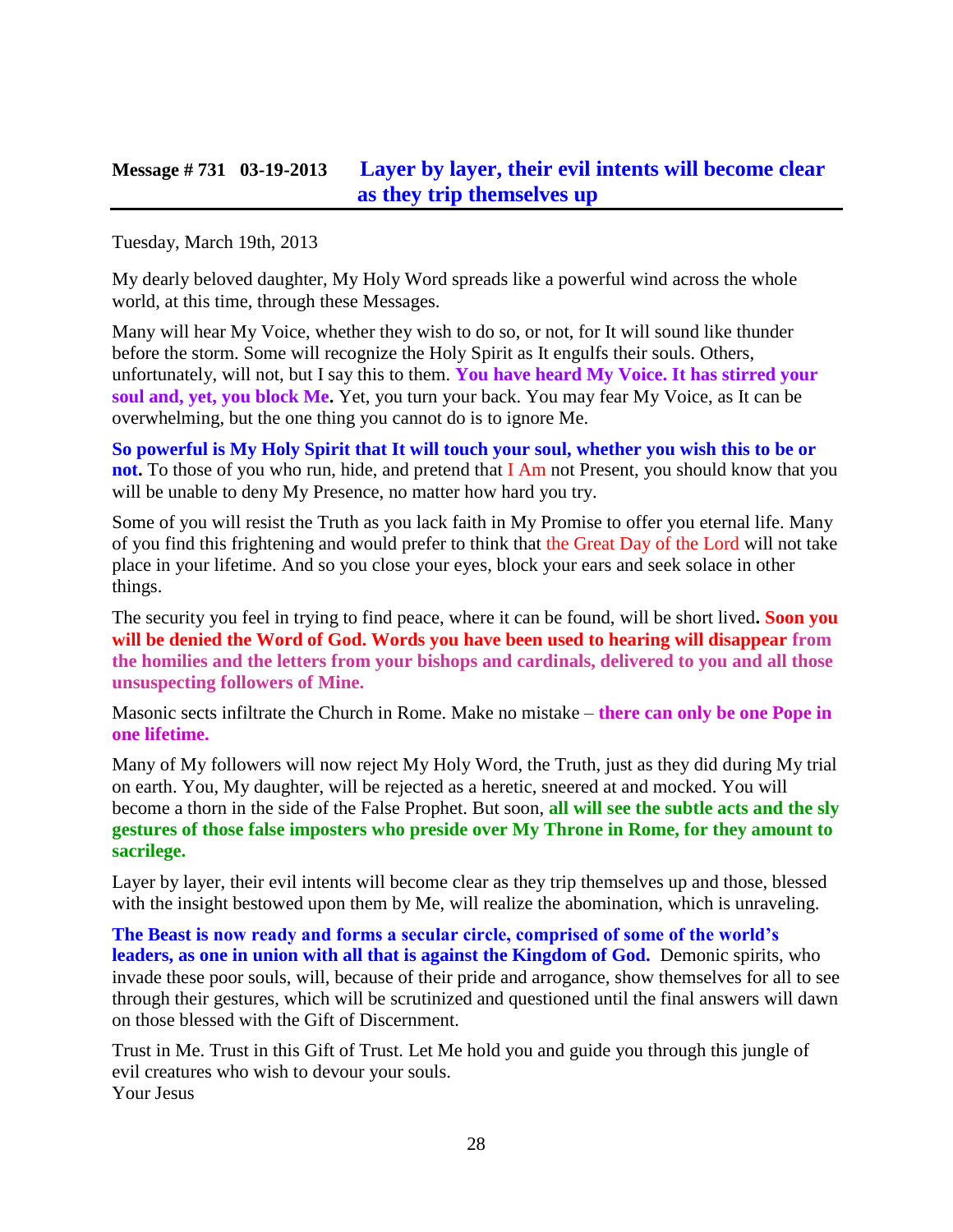# **Message # 732 03-20-2013 [Just as the blind cannot see, there will be those](http://www.thewarningsecondcoming.com/just-as-the-blind-cannot-see-there-will-be-those-amongst-the-church-in-rome-who-can-see-but-who-will-refuse-to-acknowledge-the-truth/)  [amongst the Church in Rome who can see, but who](http://www.thewarningsecondcoming.com/just-as-the-blind-cannot-see-there-will-be-those-amongst-the-church-in-rome-who-can-see-but-who-will-refuse-to-acknowledge-the-truth/)  [will refuse to acknowledge the Truth](http://www.thewarningsecondcoming.com/just-as-the-blind-cannot-see-there-will-be-those-amongst-the-church-in-rome-who-can-see-but-who-will-refuse-to-acknowledge-the-truth/)**

Wednesday, March 20th, 2013

My dearly beloved daughter, **My Crucifixion is being relived all over again and each part is connected to the time in the lead-up to My Second Coming.**

Now that My Body – My Church – has endured the scourging, for so many years, because of the spirit of evil, the Crowning of Thorns is now being inflicted on the leadership within My Church.

When the third thorn pierced My Right Eye, I could no longer see through It. Only through My other Eye could I see the terrible pain, which was experienced by My Mother. Now that the Crown of Thorns pierces the Head of My Church in Rome, only one-half will bear witness to the Truth of the prophecies foretold. The other half will be blinded and will fail to see the damage, which is to be meted out upon every part of My Body – My Church – in every nation in the world.

Just as the blind cannot see, there will be those amongst the Church in Rome who can see, but who will refuse to acknowledge the Truth. **So painful will the Truth be, that it will be easier for these sacred servants of Mine to take the easy path. Cowards, they will choose the path of desecration rather than take up their cross for Me.**

Then there will be those who love Me and this division will not deter them in the plan to help Me salvage souls from certain death. These brave souls, filled with the grace of the Spirit of Fire, will fight to preserve My Most Holy Sacraments. These are the clergy who will feed My flock during the persecution. Every grace will be granted to such pure souls and they will, in turn, lead My Remnant Army, to the gates of the New Heaven and the New Earth.

**It takes great courage to accept the Word of God's Prophets.** It is never easy to hear the Words of the Prophets, whose Words cut to their heart of souls, like a double-edged sword. **Their warnings are painful to hear, but sweet because of the fruits they yield,** for when the Word of God is given as a Gift, it offers salvation. Grasp My Holy Word, as It is your lifeline. You, My beloved followers, are protected by the Seal of the Living God and so you must never fear.

**Your enemies will scold you, insult you, and may persecute you, but it will be I, Jesus Christ, Who will walk with you.** You, My chosen few, who respond to My Call, through your suffering, will redeem much of humanity, in My Eyes.

I bless you. I give you peace and strength, so that you can follow Me without fear in your hearts.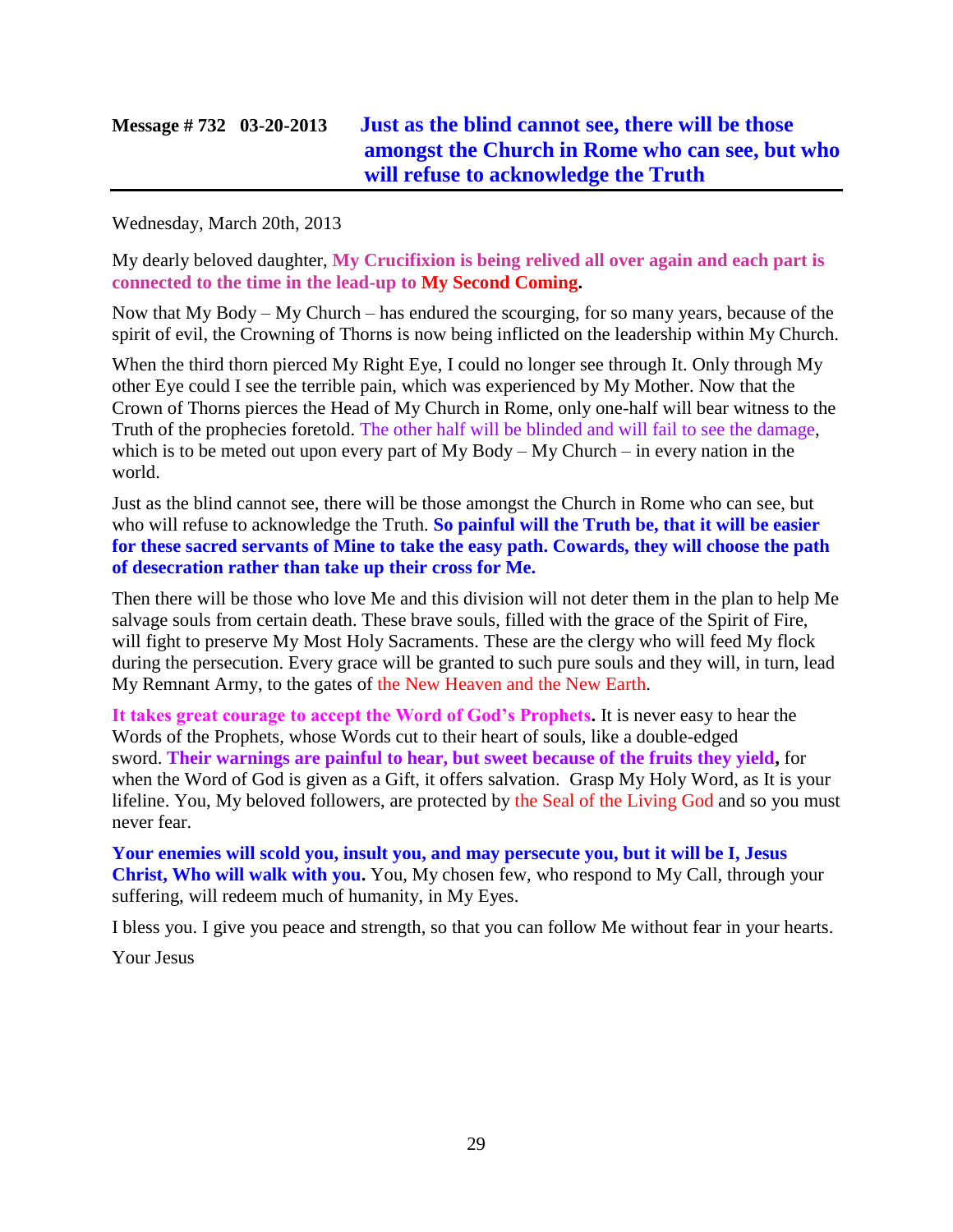#### **Message # 733 03-21-2013 [The time for the division is soon and you must](http://www.thewarningsecondcoming.com/the-time-for-the-division-is-soon-and-you-must-prepare/)  [prepare](http://www.thewarningsecondcoming.com/the-time-for-the-division-is-soon-and-you-must-prepare/)**

Thursday, March 21st, 2013

My dearly beloved daughter, how My Heart breaks because of the sorrow, which is being felt by souls who are in disarray because of the flight of My last Pope, My beloved Benedict.

You, My cherished souls, feel so confused and, somewhat, alone. I feel your pain and you must pray hard for My Hand of Mercy, so that I can reach out to comfort your sorrowful hearts.

This will be a time of betrayal for you, My daughter, as many of those who have sided with this Holy Mission will walk away. You must increase the time you spend in Eucharistic Adoration to seven days a week and only then will you be able to walk alone and without fear, to complete the tasks, which I will give you, many of which will be extremely difficult.

**You must stay strong, all of you, at this time. You must not listen to those voices of condemnation, which will grate on your nerves and which will increase in great quantities as Holy Week arrives.**

**Every slander, every lie, every wicked objection to these My Holy Messages for the world will be your cross to bear for the next ten days**. Not for one moment will you be allowed, My followers, to rest, to pray, or to contemplate upon My Most Holy Word.

Be aware that without the protection of the Holy Rosary, which must be said daily, that you will leave yourselves open to doubts, which do not come from Me.

**The time for the division is soon and you must prepare.** I wish to give you a special grace to help you to withstand the persecution and the pressures, which will be placed upon you, to encourage you to withdraw from My Messages. It will take great faith, trust and nerves of steel, to focus on My Holy Word, and so, you must say this Crusade Prayer, once a day, from now on.

**Crusade Prayer (102) To sustain faith and belief in God's Message for the world**

Dearest Jesus, when I am down, lift me up. When I doubt, enlighten me.

When I am in sorrow, show me Your Love.

When I criticize, help me to remain silent.

When I judge another in public, seal my lips.

When I utter blasphemies, in Your Name, redeem me and bring me back into Your protection.

When I lack courage, give me the sword I need to do battle and save the souls You desire.

When I resist Your Love help me to surrender and abandon myself, completely, within Your Loving care.

When I wander away, help me to find the Path of Truth.

When I question Your Word, give me the answers I seek.

Help me to be patient, loving and kind, even to those who curse You.

Help me to forgive those who offend me and give me the grace I need to follow You to the ends of the earth. Amen.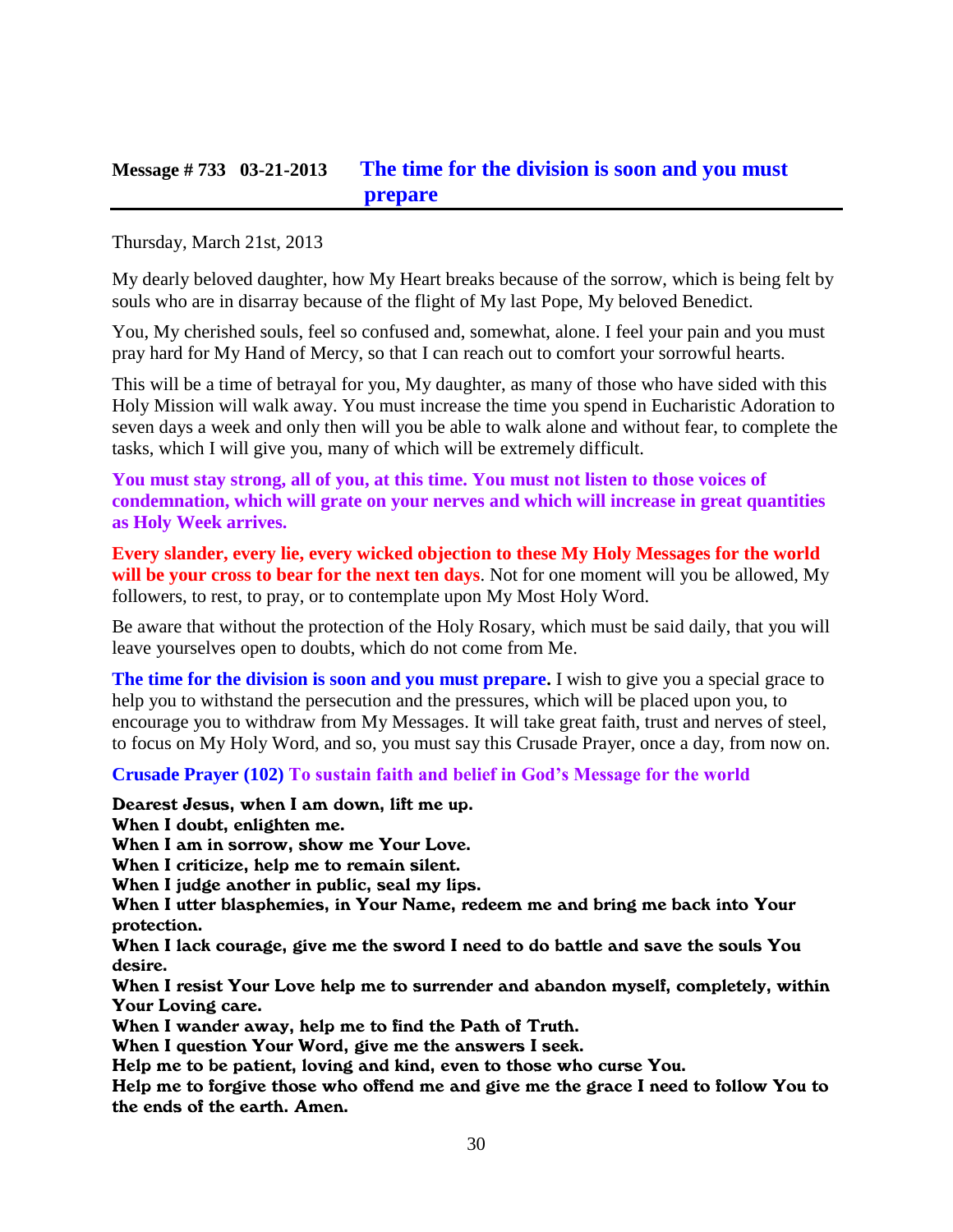Go, My precious followers, and remember that your duty is to Me, your Church and My Teachings. Take the Sword of Salvation and with it fight with Me to take every single soul, including those who sin against Me, into My Kingdom.

Your Jesus

# **Message # 734 03-22-2013 [I desire that all of My followers conduct a time of](http://www.thewarningsecondcoming.com/i-desire-that-all-of-my-followers-conduct-a-time-of-fasting-from-next-monday-until-1530-hours-on-good-friday/)  [fasting from next Monday until 15:30 hours on](http://www.thewarningsecondcoming.com/i-desire-that-all-of-my-followers-conduct-a-time-of-fasting-from-next-monday-until-1530-hours-on-good-friday/)  [Good Friday](http://www.thewarningsecondcoming.com/i-desire-that-all-of-my-followers-conduct-a-time-of-fasting-from-next-monday-until-1530-hours-on-good-friday/)**

Friday, March 22nd, 2013

My dearly beloved daughter**, I desire that all of My followers conduct a time of fasting** from next Monday until 15:30 hours (03:30 PM) on Good Friday.

Even a small token of fasting will glean, for all of you, an insight into My Plan of Salvation and how you can help Me to salvage the souls of all sinners.

**It is through fasting that you will become whole again.** By cleansing your body, your spirit will be renewed. I also desire that you receive the Sacrament of Confession, or what form of reconciliation is available to you. Please, if you are unable to receive this Sacrament then accept the Gift I have given you of My Plenary Indulgence some time ago.

(Tuesday, January 31st, 2012 @ 09:30 PM

You must say this prayer for **seven consecutive days** to be given **the gift of total absolution** and the Power of the Holy Spirit.

O my Jesus, You are the Light of the earth. You are the Flame that touches all souls. Your Mercy and Love knows no bounds. We are not worthy of the Sacrifice You made by Your Death on the Cross. Yet we know that Your Love for us is greater than the love we hold for You. Grant us, O Lord, the gift of humility, so that we are deserving of Your New Kingdom. Fill us with the Holy Spirit, so we can march forth and lead Your army to proclaim the Truth of Your Holy Word and prepare our brothers and sisters for the Glory of Your Second Coming on earth. We honor You. We praise You. We offer ourselves, our sorrows, our sufferings, as a gift to You to save souls. We love You, Jesus. Have Mercy on all Your children wherever they may be. Amen.

**Then in spirit, I wish you to join with Me, as if you were present with My apostles at My Last Supper.** You will share with Me, the unleavened bread and eat with Me at My table. You, My followers, can share with Me, My Cup of Suffering, by your own free will, should you accept My offer.

If you can accept this, you will, in atonement for the sins of mortal man, save millions of souls**. I will grant Mercy to the most hardened sinners, in return for your gift of suffering.**

Here is the Crusade Prayer for you if you wish to share My Cup of Suffering. **Recite this, three times, when you can,** but preferably during any time of fasting.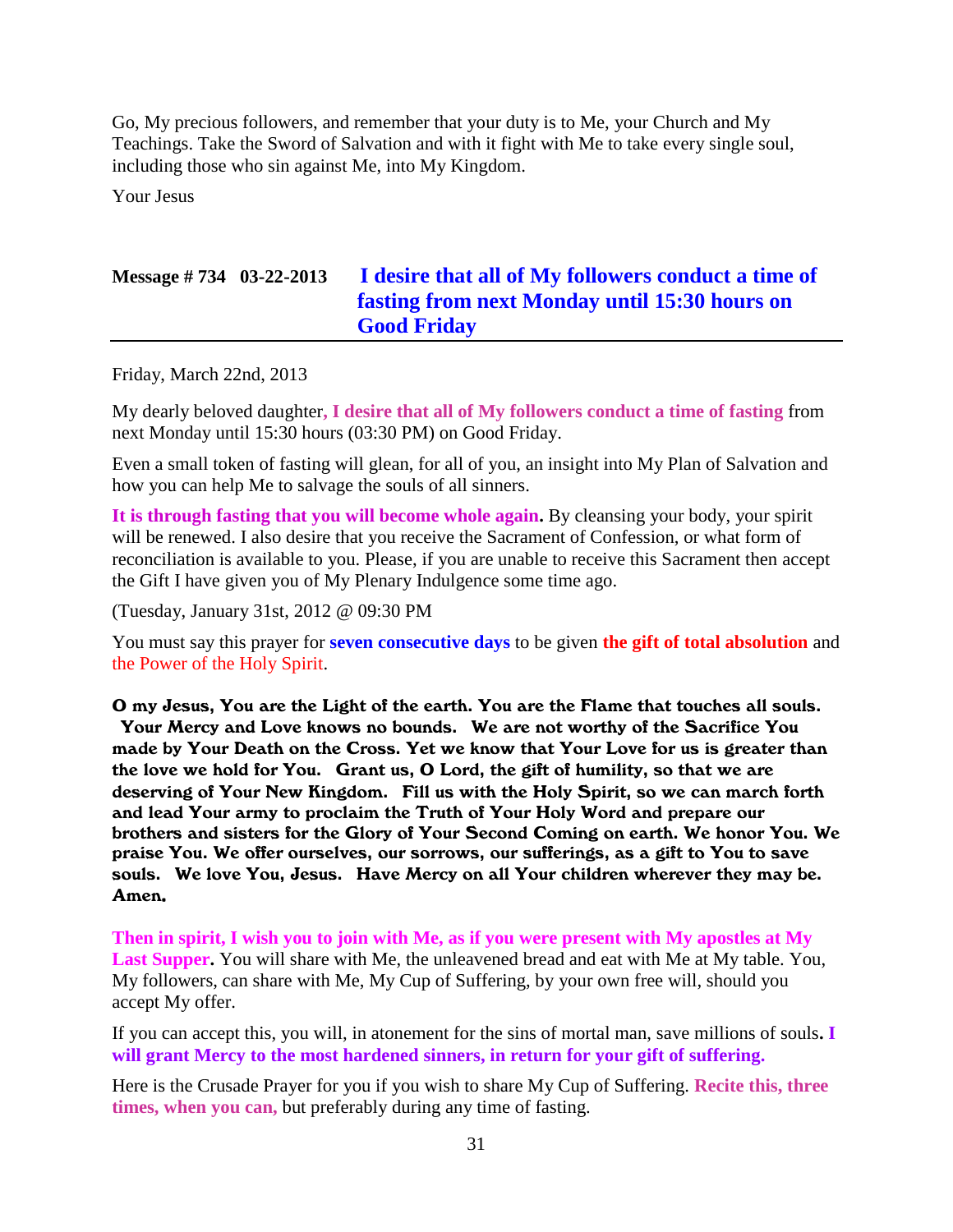#### **Crusade Prayer (103) To share the Cup of Suffering with Christ**

I lay before You, dear Jesus, and at Your Feet to do what You will with me for the good of all.

Let me share Your Cup of Suffering.

Take this gift from me, so that You can save those poor souls who are lost and without hope.

Take me, in body, so I can share Your Pain.

Hold my heart in Your Sacred Hands and bring my soul in union with You. Through my gift of suffering, I allow Your Divine Presence to embrace my soul, so that You can redeem all sinners and unite all God's children forever and ever. Amen.

**This sacrifice on your part, presented to Me, Jesus Christ, Redeemer of all humanity, will enable Me to pour My Great Mercy over the whole world.**

More importantly, I will save even those who hate Me. Your prayers and sacrifice are their only saving grace, for without this, they would be destroyed by the Evil One.

**If you do not wish to endure this suffering, I will grant you great blessings** and ask that you continue with Me on My journey to awaken the world from its slumber and so I can lift the veil of deceit which covers it.

Your Jesus

#### **Message # 735 03-23-2013 [Mother of God: my Son's Body was torn to shreds](http://www.thewarningsecondcoming.com/mother-of-god-my-sons-body-was-torn-to-shreds/)**

Saturday, March 23rd, 2013

My child, many do not understand my role as Co-Redemptrix. Nor do they know why this is so.

When I accepted the call to become the Mother of God, I was bound to the Covenant of God's Salvation for humanity.

When I bore my Son, I felt the same love, which any mother would have for their child. This pure, beautiful little boy was part of me, my own flesh and blood. Yet, I was also aware that He was not just any child. His Spirit entered my soul as soon as I set eyes on Him. He and I were entwined as one, where I felt every Emotion, Joy, Pain and the Love, which coursed through Him. I also knew that He was Divine and that I was, as such, merely His servant, although He never made me feel like so.

As a baby, he would lay His Divine Head close to my chest and murmur words of Love with such emotion that it would fill my Heart and I felt like it would burst with happiness. He, this little child of mine, became all that I lived for. Every touch filled me with such unbelievable tenderness and joy. All those who saw Him, even as a baby, would tell me how special He was. His piercing Eyes would stir their souls and many did not know why.

This special bond between me and my beloved Son could never be broken. I knew that I had been born only so that I could become His Mother. This role was the only reason for my being.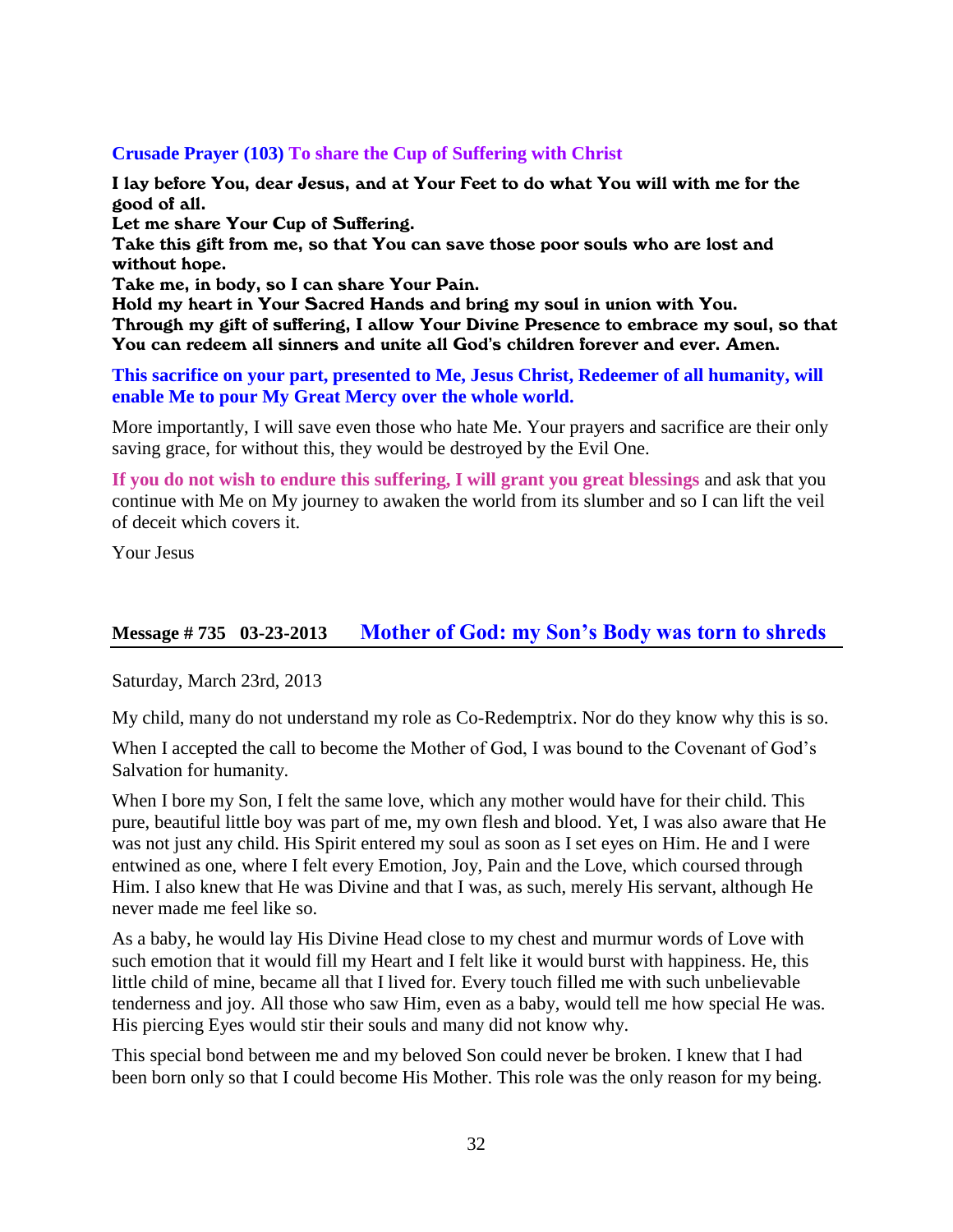And so, to His every need I responded, and He, with such Love and Compassion, put all my needs before His. His desires were always met by me, His Mother, His humble servant.

When He was not believed to be the Son of man, when He proclaimed the Truth and did as His Father desired, I cried bitter tears. How it tore me apart when I had to witness His persecution.

I endured His pain, not just as any mother would – were they to see pain inflicted on their child – His pain became mine, and mine, His.

They forced Him to walk, hands bound in front with ropes around His Waist, which meant He could walk – only with a shuffle, and a little at a time. While the Cross was thrown upon His torn and shattered Body, my pain was so excruciating, that I fainted continuously.

**My pain was not just physical; my sorrow pierced my Heart and tore it into two. To this day, my Heart is entwined with that of my Son, and so, during Holy Week, I relive the pain, torment and persecution with my Son all over again.**

Children, to explain the savagery inflicted upon my Son would be impossible for you to fathom; so vicious was the scourging. My Son's Body was torn to shreds.

**Never forget that He was the Son of man, sent to redeem every soul on earth, including those alive in the world today. He died in terrible agony, in order to save each and every one of you today.** His Suffering did not end on Calvary. It will still be endured, by Him, until the Great Day of His Second Coming.

Those who ignore these warnings from Heaven are free to do so. They will not be judged because of this rejection. But, as they move further away from the Truth of these revelations from Heaven, they will be tempted into sin. The sins, which they will be tempted with, will be those which will be declared no longer to be sin by those enemies in my Son's Church on earth.

Thank you, children, for opening your minds, your hearts and souls to this call from Heaven, sent to you because of the Love, which God holds for all of His children.

Your beloved Mother

Mother of Salvation

# **Message # 736 03-24-2013 [My Mission is not to give you a new Bible, for that](http://www.thewarningsecondcoming.com/my-mission-is-not-to-give-you-a-new-bible-for-that-could-never-be-as-my-fathers-book-contains-the-whole-truth/)  [could never be, as My Father's Book contains the](http://www.thewarningsecondcoming.com/my-mission-is-not-to-give-you-a-new-bible-for-that-could-never-be-as-my-fathers-book-contains-the-whole-truth/)  [whole Truth](http://www.thewarningsecondcoming.com/my-mission-is-not-to-give-you-a-new-bible-for-that-could-never-be-as-my-fathers-book-contains-the-whole-truth/)**

Sunday, March 24th, 2013

My dearly beloved daughter, **when you are asked by those who love Me, what is the purpose of your Mission, your answer must be – to save your souls.** When you are sneered at, mocked and asked what gives you the right to proclaim the Word of God – the answer is, so that Jesus can save your souls. Then, when those who do proclaim My Holy Word already, and who follow My Teachings, accuse you of heresy – then the answer to them is this. You, who are faithful to Christ, do you not think that you, too, are sinners in the Eyes of God? Don't you, too, want to salvage your souls?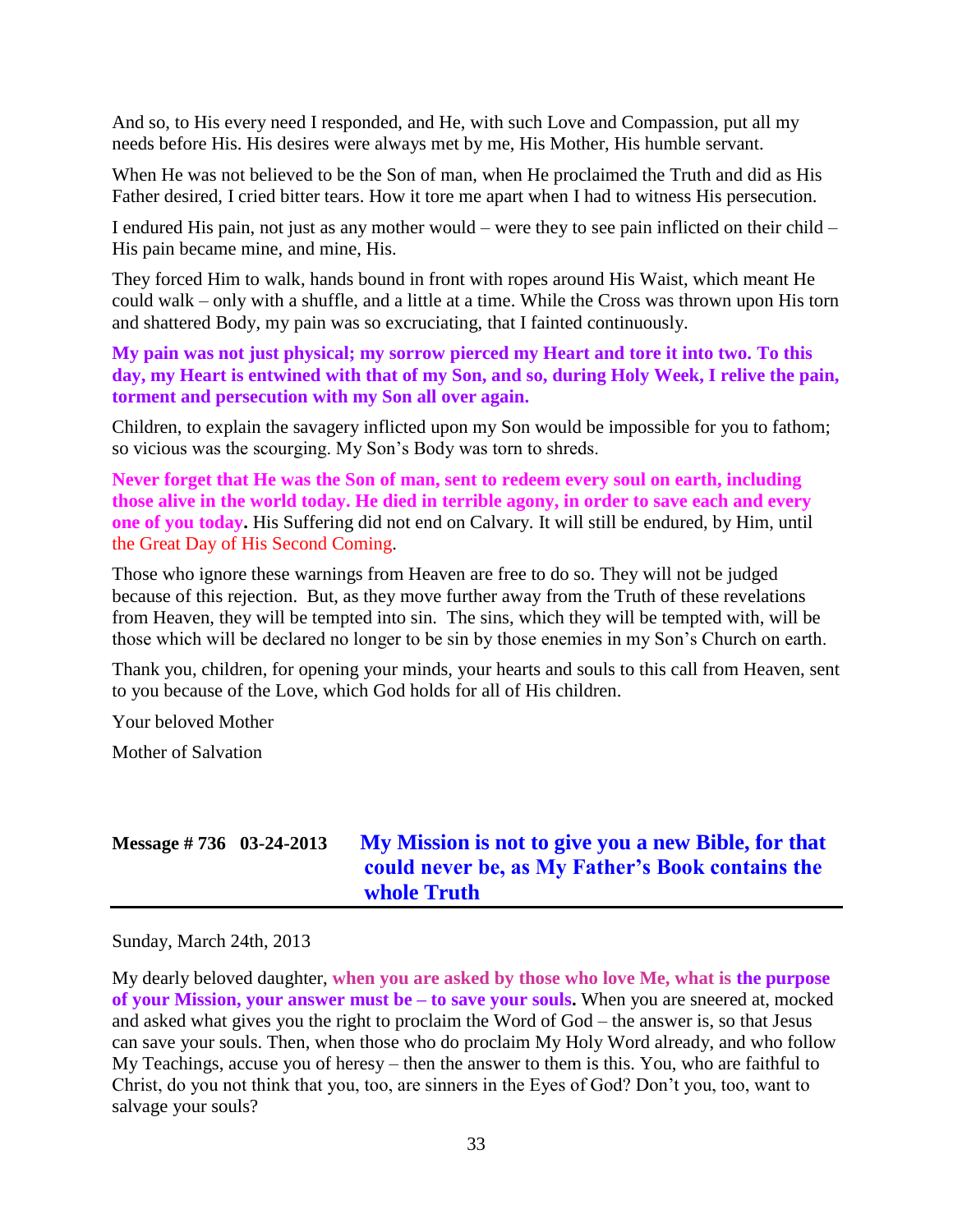Sin will always stand between you and God. **Every single soul, including the most hardened sinner and those amongst you who are chosen souls, will never be free from sin, until I come again.** You may be redeemed every time you confess your sins, but your soul will remained cleansed for only a short time.

Never feel you are not in need of the Food of Life. **My Light draws you, now, to Me, through this very special Mission**. I give you great blessings and special graces when you respond to My Call, as I beckon you towards My New Kingdom – My New Paradise.

You may believe that God would not need to send another prophet – that mankind was released from the stranglehold of Satan, after My death on the Cross, that you have been given the Truth through My Teachings already, and that the Truth is contained in My Father's Book, the most Holy Bible. And you would be correct, but for this. **There is still more you have to know as the prophecies contained in the Book of Revelation are not known to you**. You have been given the summary – and yet many of you refuse to acknowledge its contents. You snub the Book of Revelation and have no wish to understand it.

**My Mission is not to give you a new Bible, for that could never be, as My Father's Book contains the whole Truth.** My Task, in a world, which has plunged into paganism, is to remind you of the Truth on the one hand, and on the other, is My Desire to prepare your souls, for the time of My Second Coming.

Many of you say you honor Me, but many have fallen away from the Truth. Many do not believe in Satan or the existence of Hell, and as such, do not take sin seriously. You have been led into grave error through your tolerance for sin. And now the gravest errors will come about, throughout all Christian Churches, when sin will be cast to one side. You will be led into a doctrine of deceit. This is a plan crafted by the Evil One to take you away from Me.

Because My Divine Presence, My Body and My Blood, is contained in every Tabernacle in the world – you have been able to fight sin. But now, when the plan to remove the Holy Eucharist comes about, you will be helpless.

This is why I reveal to you the Truth of what is to come, so that I can prepare you. It is only because I Love you that I call out to you now.

When the errors are exposed, you will then realize how much you have to learn and how pride prevented you from accepting My Hand of Mercy and how you are nothing without Me.

Your Jesus

# **Message # 737 03-25-2013 [The greatest horror I witnessed in My Time in the](http://www.thewarningsecondcoming.com/the-greatest-horror-i-witnessed-in-my-time-in-the-garden-of-olives-was-the-scourge-of-sin-in-the-time-of-the-end/)  Garden of Olives [was the scourge of sin in the Time](http://www.thewarningsecondcoming.com/the-greatest-horror-i-witnessed-in-my-time-in-the-garden-of-olives-was-the-scourge-of-sin-in-the-time-of-the-end/)  [of the End](http://www.thewarningsecondcoming.com/the-greatest-horror-i-witnessed-in-my-time-in-the-garden-of-olives-was-the-scourge-of-sin-in-the-time-of-the-end/)**

Monday, March 25th, 2013

My dearly beloved daughter, **the greatest horror I witnessed in My time in the Garden of Olives was the scourge of sin in the Time of the End. During the vision, shown to Me by**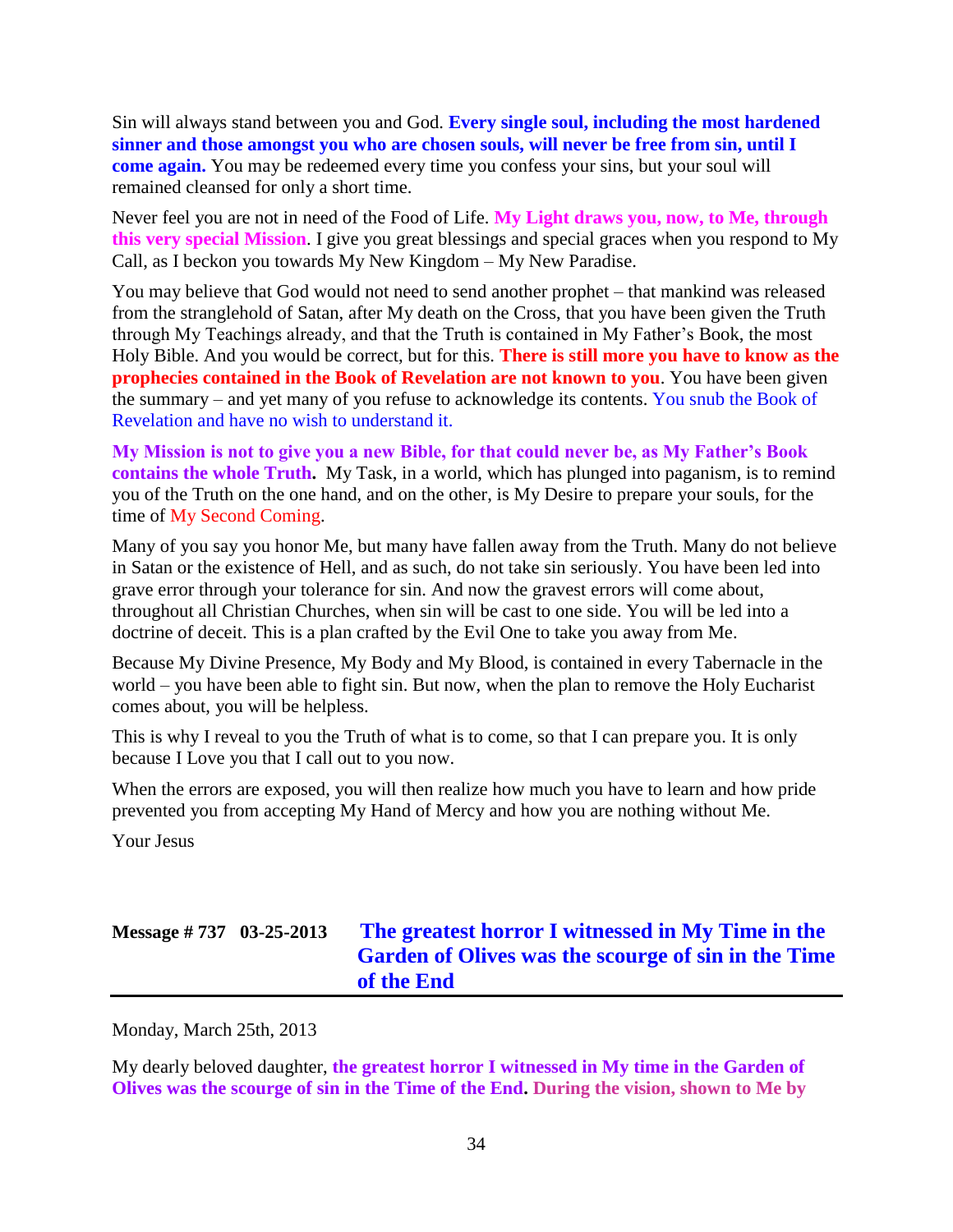**Satan, I saw the fall away of mortal man from God's Laws. He, the Evil One, showed Me terrible images; tempted Me with every reason why I should turn away from the Will of My Father**. He wanted to torment Me and so he displayed the power he would still have, despite My death on the Cross.

**I was shown the final destruction of My Church on earth; the seizure of power within it by masonic sects; the immorality of man; the lack of shame on the part of God's children, as they engaged in vile sins of the flesh; the murder of innocents and the falling into error by those who profess to speak in My Name.**

So powerful is Satan that he planted doubts in My Mind about My being the Son of Man. I, in My Divinity, could not succumb to sin but I tell you this, so that humanity can understand how evil can tempt you to turn away from Me.

Satan does not present evil in the most obvious ways. Instead, he disguises evil as good. He is cunning and can trick, even the most holy amongst you, into believing that a lie is the Truth.

As people fall away from My Teachings they will embrace sin willingly and with greed in their hearts. Without direction they will always fall from grace. When My Name is being wiped off the face of the earth, man will be unable to find God.

Whatever religion you follow it does not matter because your only route to God is through Me, His only Son. Because of My death on the Cross, I saved you – including every man, woman and child alive in the world today- from the fires of Hell. If you do not accept this then you cannot enter the Gates of Paradise. It is only through the Son that you can be presented to the Father. Reject Me, Jesus Christ, and you reject your salvation.

How little you have learned about sin and the way in which it separates you from God. **The spread of sin has never been so rampant since God created the world**. You sinners have reached new depths, which disgust Me. You have exposed even the little ones, who were entrusted into your care, to behave like demons. You lack charity, love, and compassion for one another and yet many of you display your acts of faith for the world to see and admire. Just as the Pharisees dictated the Laws of God, but did not practice them, nor did they show humility, so too, will those of you who say you come in My Name cave in to the sin of pride.

So much do you still need to learn about My Voice and My Teachings, which still fall on deaf ears. Then there are those who spend all their time proclaiming their knowledge of God, say they know the prophecies, which have still to be revealed, but know nothing. Were it not for My great Mercy you would be unfit to enter My Kingdom.

**The time has come for all those who claim to guide God's children, in the ways of the Lord, to beg Me, Jesus Christ, for the Gift of Humility.** It is time for you to listen to the Truth, as it was given to you, for you don't have much time to redeem yourselves in My Eyes.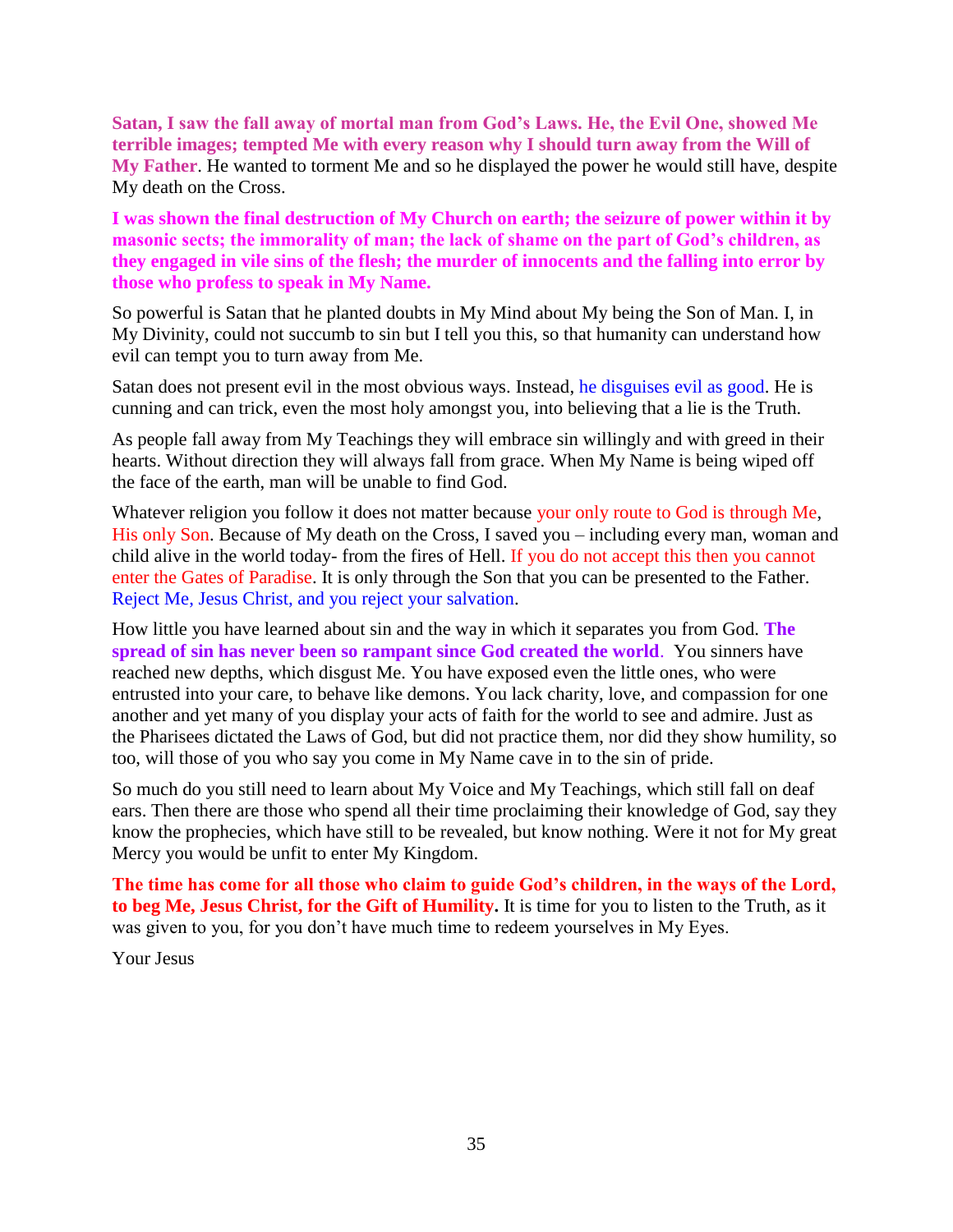#### **Message # 738 03-26-2013 [You must keep your eyes open to anything, which](http://www.thewarningsecondcoming.com/you-must-keep-your-eyes-open-to-anything-which-insults-my-divinity/)  [insults My Divinity](http://www.thewarningsecondcoming.com/you-must-keep-your-eyes-open-to-anything-which-insults-my-divinity/)**

Tuesday, March 26th, 2013

**My dearly beloved daughter, this Message is for the world.** It is for Christians of every denomination, the Jews and all those religions who proclaim My Almighty Father, God the Most High.

This Message is also for those who do not believe in God the Father, or Me, His only begotten Son. It is also for those who could not care less what life lies ahead and whose indifference means that they cannot accept the Existence of God.

Through these Messages you are being warned of the danger to your future life and your wellbeing, so that I can bring all of you into the New Paradise, which was created for you when Heaven and Earth will merge as one. This Kingdom is complete and the Gates will be open to each of you. This beautiful Gift, where you will live in perfect body, mind, and soul comes from God the Almighty One, Who created the world.

**The time for your exile on earth is almost over.** No longer will you have to endure the pain of sin, which creates havoc in every part of the world. Hatred, which is kept alive through the infestation of Satan in the world, will no longer exist. When hatred has been banished, evil will no longer sully the perfect Creation of God. His Planet, His Gifts of Nature, His Protection and His Love will be renewed to give you a life of eternity where no death is possible.

**Life on earth, as it is now, will never satisfy you while Satan reigns.** His reign is already at an end, but those he infests will carry on spreading sin by sucking the innocent, and not so innocent, souls into the depths of despair. This infestation will continue until as many souls as possible are taken and presented to the Beast who will devour them.

**I will come soon, finally, as prophesized the second time, to bring you final salvation and to present to you the Key to My Promised Kingdom.** My Kingdom will descend from the skies for the world to see before the final trumpet sounds. When the trumpets peal, only those who allowed Me to salvage them and those true to the Word of God will be taken. This is why you must not allow pride to blind you to the Call of God at this time. This Mission was prepared from the very first prophecies given to the human race by God. Be thankful that, by the Mercy of God, that you have been given this Great Gift. Never allow pride to blind you to My Divine Presence, for that is what will separate you from My Mercy.

I prepare you now, only so that I can save all humanity and not just the elect who serve Me with great humility. I want all of you, no matter what you believe. My Father has planned this Mission in order to open your hearts so that you can be shown the Truth in time, before the Great Day when I come to Judge.

The Gift of the Holy Spirit continues to be poured over this Mission and cover all souls – especially those who stubbornly turn their backs on Me. The battle for souls is between My Kingdom and the terrible abyss over which the Beast rules. **You must keep your eyes open to anything, which insults My Divinity.** It does not matter where those insults spring from, but you must never accept them in My Holy Name.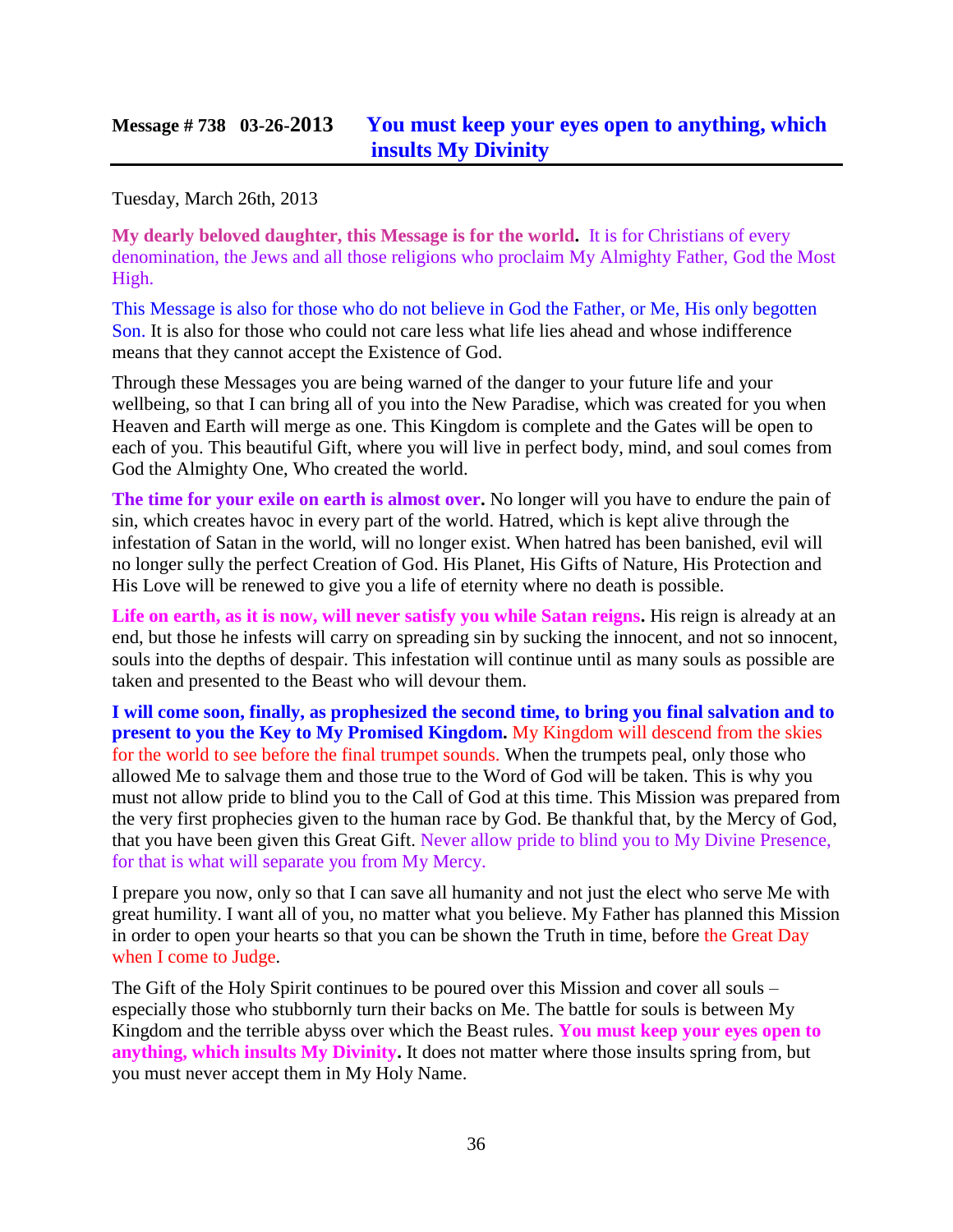Now is the time of great deceit and I urge you to pray to God for the wisdom to understand what truly comes from Me and what does not.

Your Jesus

| Message $\# 739$ 03-27-2013 |  | <b>Your transition from this earth into My New</b> |
|-----------------------------|--|----------------------------------------------------|
|                             |  | Kingdom will be painless, instant, and will be so  |
|                             |  | sudden that you will barely be able to take a      |
|                             |  | <b>breath</b>                                      |

Wednesday, March 27th, 2013

My dearly beloved daughter, come all of you and join with Me in remembrance of the day when you were given the great Gift of Redemption.

Good Friday must be remembered as the day when the Gates of Paradise were finally opened to welcome God's children from their exile from Him. My death secured for you a future you would never have, had My Father not sent Me as the Messiah.

My Body was crucified but My death brought you life. **In this, the time for My Second Coming, My Body will endure the same Crucifixion – only this time it will be My Church, My Mystical Body, which will suffer.** You must know that I would never allow the crucifixion of My Church to destroy the faith of God's children. So now, I call on every person, every creed, every color, and every race to listen to Me.

**You will soon experience all the signs on earth, which will prove to you that you are the Creation of God.** You will know soon that you will never die if you call out to God's Mercy. The future for all of you, who accept that you are a cherished child of God, is bright. I invite you, your family and friends to join in My Kingdom and eat from My Table.

**Your transition from this earth into My New Kingdom will be painless, instant and will be so sudden that you will barely be able to take a breath before its beauty is revealed to you.** Please do not fear My Second Coming, if you love God. God loves you. I love you. The Holy Trinity will embrace the earth and all those, who accept My Hand of Mercy and who show remorse for their sinful lives, will be safe.

**The strong in faith, amongst you, will be taken swiftly. The time for those who lag behind, lacking in faith and who find it impossible to reach out to Me, will be longer.**

You, My faithful followers, will have to help the weak and those who are lost. My Mercy is so great that I will give all those souls the time needed to take them into the eternal life I have promised all. Never feel downhearted when all seems hopeless, as sin continues to devour the souls of the weak. We must work, in union, to save those who are so far removed from Me that very little will entice them into My Arms. Through your love for each other, miracles will be used to convert those lost souls. This is My Promise to you. Prayer, and much of it, will be part of your duty to Me to save those souls from the terrible end, which is being planned by Satan against God's children who he detests. He must not be given these souls.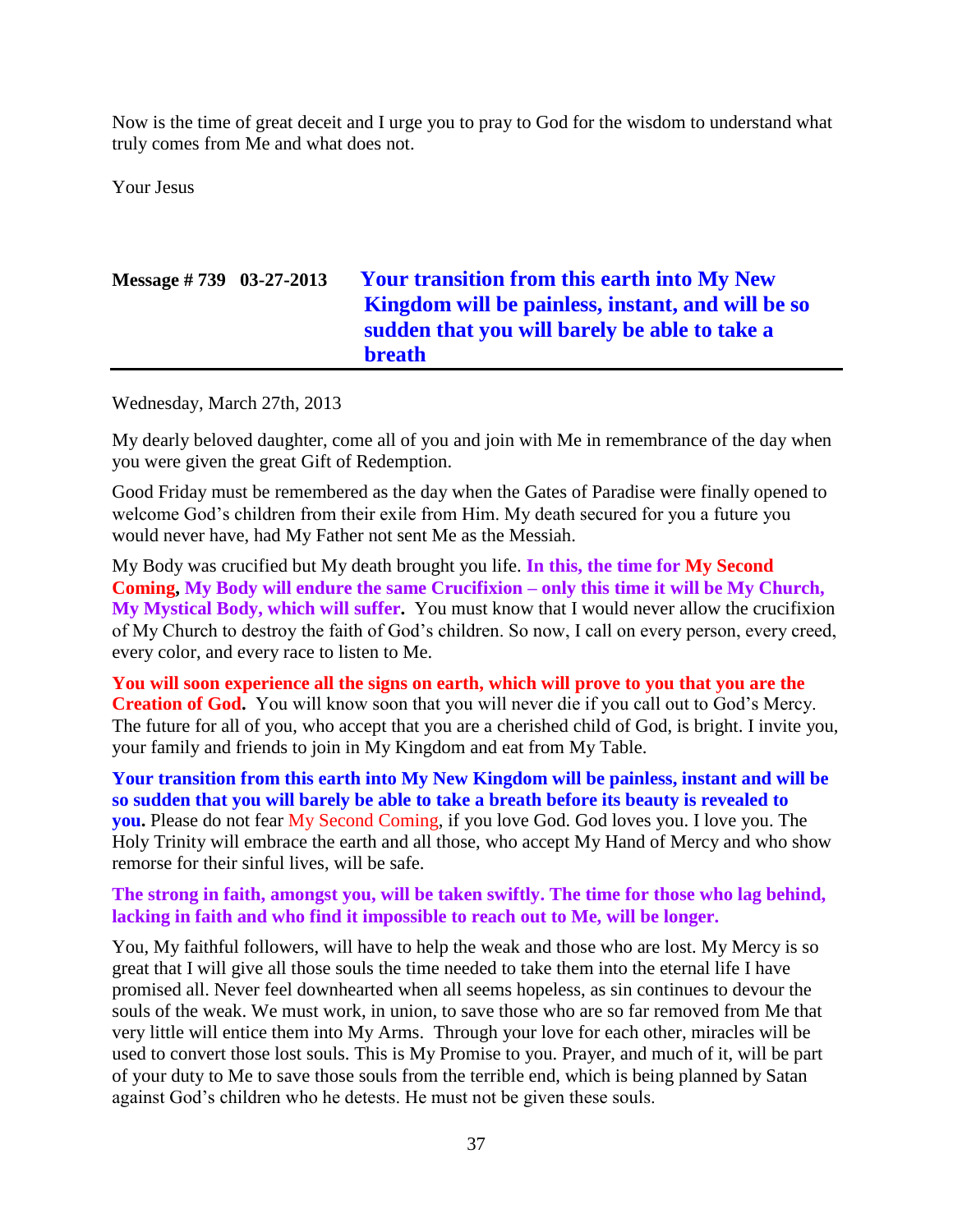**My Call is for everyone. These Messages do not exclude any religion. Instead they are given to each child of God with great Love, as you are all equal in His Eyes.**

Be at peace and trust in the Love of God.

Your Jesus

## **Message # 740 03-28-2013 [The danger to the Existence of the Holy Eucharist](http://www.thewarningsecondcoming.com/the-danger-to-the-existence-of-the-holy-eucharist-will-be-shown-to-you/)  [will be shown to you](http://www.thewarningsecondcoming.com/the-danger-to-the-existence-of-the-holy-eucharist-will-be-shown-to-you/)**

Thursday, March 28th, 2013

My dearly beloved daughter, you now understand how much **this Mission is detested by the Evil One.** You must, however, rise above the cruel obstacles placed before you to slow down My Work.

**The danger to the Existence of the Holy Eucharist will be shown to you through the arrogance of those within My Church, whose plan to change the Truth has begun in earnest.**

It does not matter that many amongst you sneer at My Mission to prepare your souls for the Great Day. In time you will know that it is indeed, I, Jesus Christ, Who comes to you in order to serve you.

I Am your Master and your Servant. You, My sacred servants, must remember your role and never forget it. As servants, you cannot be masters as well. For if you are a master, you cannot serve Me. Many of you within My Church have forgotten what you were taught. You have forgotten the Word of God.

My Promise is to provide you with the Food of Life – My Body and Blood – and yet, you will, once again, deny Me. You will do this by removing the Holy Eucharist from the Temple of God and you will replace It with a corpse. The substitute will be subtle and it will take a while before you can detect the evil action, which will be foisted upon you.

#### **As My Body, through the Holy Eucharist, sustains you, the death of My Body, My Church, will bring death to the souls of those who discard Me.**

The time for the abomination is very near. The time for choosing between My Path, or that of the False Prophet, is almost upon you. Watch, now, as the Truth will be twisted by the Imposter. See how he will exalt himself in My Shoes, but will refuse to walk the path of Truth as a servant of God.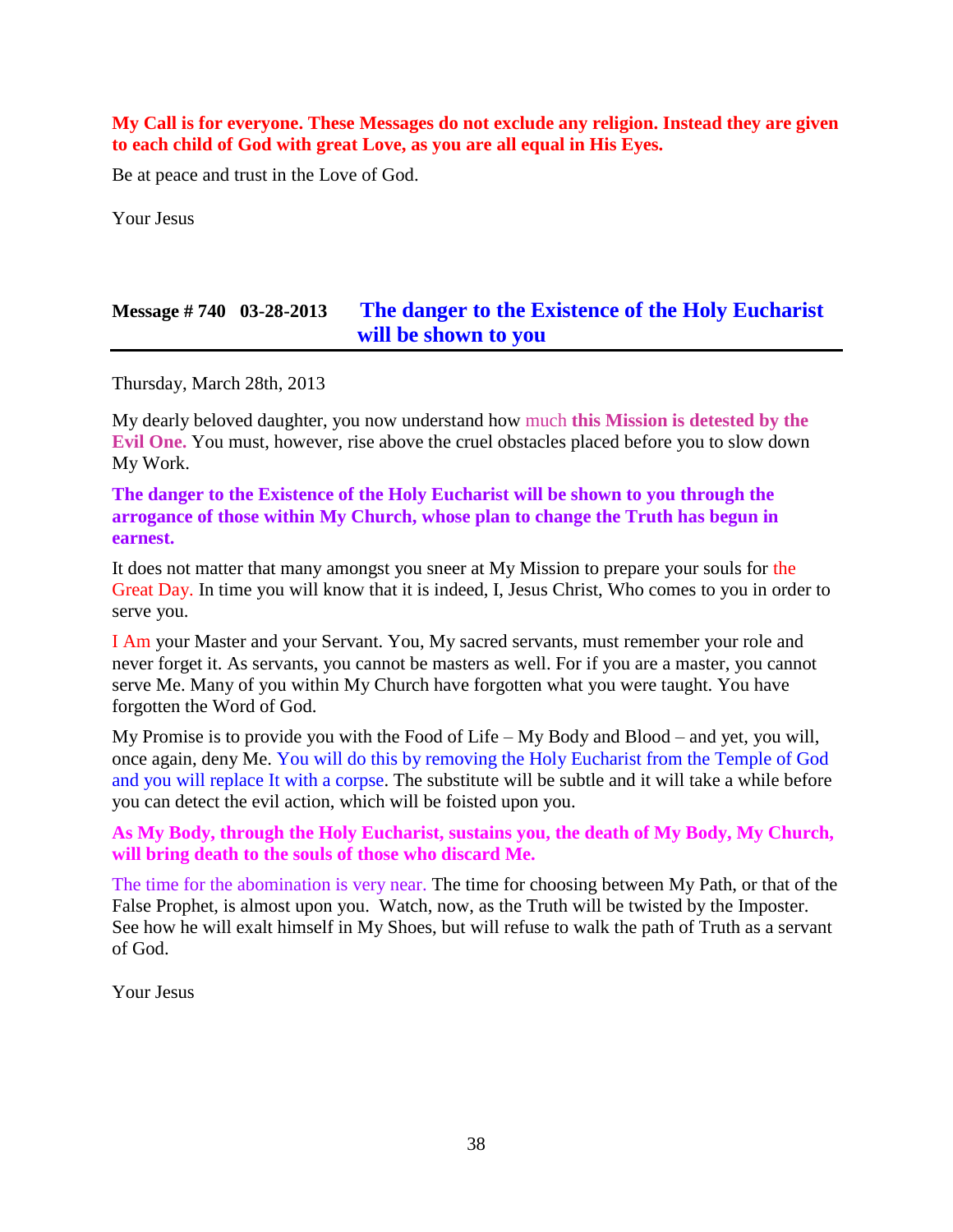Friday, March 29th, 2013

### **Good Friday**

My dearly beloved daughter**, today My Church on earth will be Crucified.**

**Today marks the beginning of the changes**, which will be rapid and which will come about to change the face of the Catholic Church in the world.

In its wake will come the merging of all doctrines, which will be seen in every public sign and demonstrated deliberately for the sake of public witness.

**Watch now, as all I have told you will come to light.** I defy, those amongst you, to deny the awful truth when you are forced to swallow a lie.

You, My followers, must protect My Sacraments and be vigilant. You, My sacred servants, will soon be put to the test, as My Divinity will be challenged. **God's Laws will be adapted, and as soon as My Holy Eucharist is tampered with, the Hand of God will descend with such force that you will know, immediately, that these Messages come from Heaven.**

My Sorrow will become your sorrow. Your grief, because of your knowledge of the Truth, will make it impossible for you to accept the sacrileges, which you will be instructed to embrace.

Even then, if you do not accept My Prophet and the Words I give her, I will still give you time. For **very soon you will be asked to renew your vows by those leaders amongst you**. **You will be asked to pledge your life through sworn testimony to the laws of paganism.** If you do this, you will be under the influence of the Evil One and you will do battle with God.

You must persevere and remain loyal to Me and you must beg Me for guidance at a time when the man who sits in the Chair of Peter, who refuses to follow in his footsteps or wear his shoes, will destroy your allegiance to God.

As you now witness the Crucifixion of My Church on earth, I will call you to proclaim the Truth of God. I will keep calling you in order to protect you. I will ensure that My Church, those who adhere to My Teachings, My Sacraments and the Word of God, lives on through the Remnant who will never desert Me.

There will be those amongst you who will betray Me today. Others amongst you will soon denounce My Sacraments, as you will be too weak to defend the Word of God. Those of you who already suspect the Truth and who try to spread My Word will suffer because you won't have the courage to stand up for the Truth. Yet, you will still remain loyal to Me, as you know that you cannot live without My Love.

Listen to My Voice. Lean your weary head upon My Shoulder and allow Me to wrap My Arms around you at this time. I will always protect you.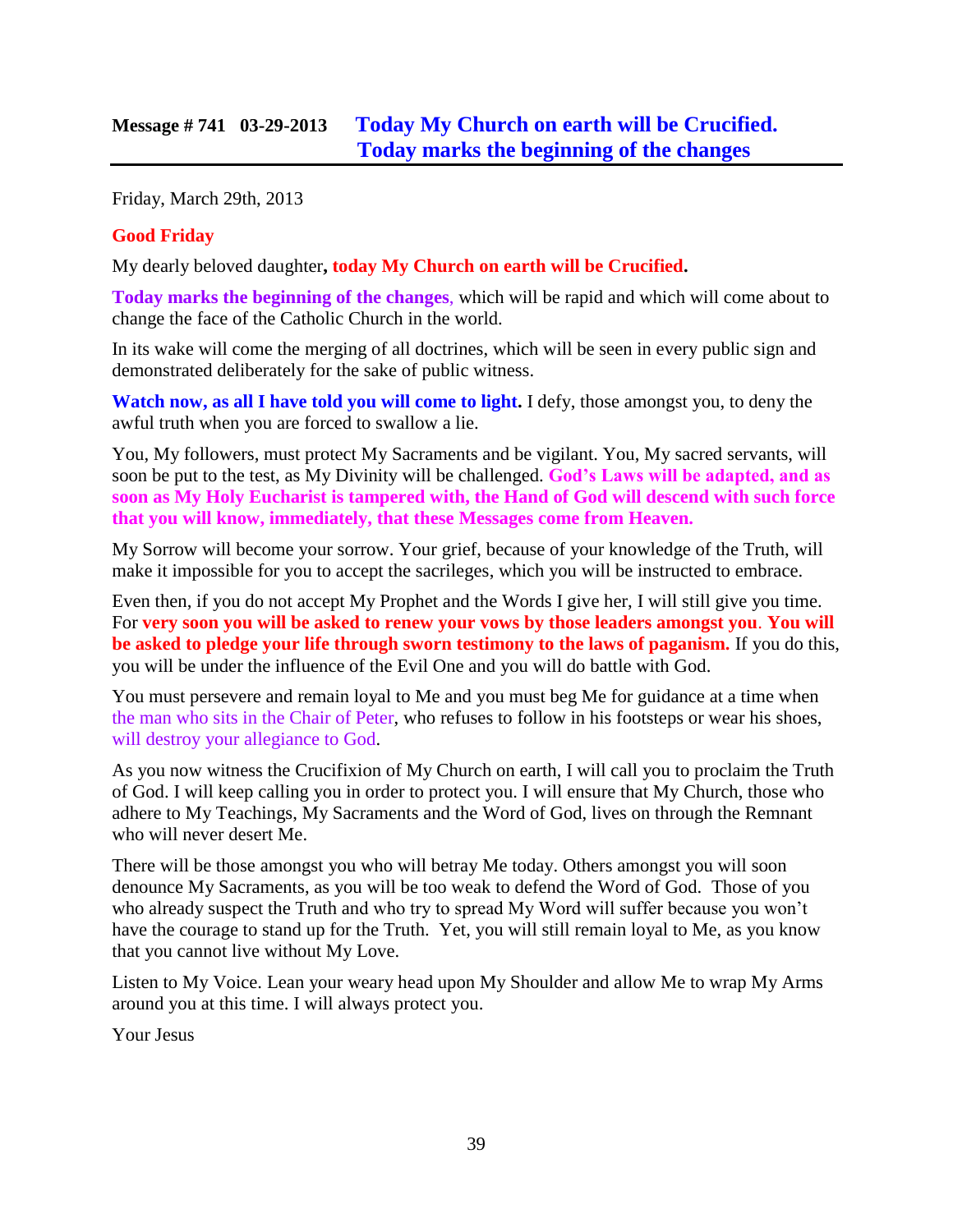Friday, March 29th, 2013

Good Friday Message 2

#### **Second Message for Good Friday**

My dearly beloved daughter, history will be made today. As My Passion is being commemorated it will, in truth, represent the Crucifixion of the Catholic Church.

On the days leading up to My betrayal in My Time on earth, the priests of the day fought every way they could to try and prove that I was guilty of heresy.

**They took what I had taught – the Word of God – and twisted it**. The rumors they then spread contained lies and they said that I was trying to pull people away from the True Teachings of the Church. They preached in the Temples to warn people to keep away from Me, lest they offend the high priests. They were warned that if they continued to spread My Messages they would be cast out, like lepers, from the Holy Temple. In some cases, my disciples were told that they would suffer physical punishment and that they would be arrested.

**While they blasphemed against the Holy Spirit – they denied that I spoke the Truth and said that My Word was from Satan – they continued to worship God in the Temples.** Dressed in the robes of Kings, they fought for their place upon the altar in the Temple. All lowly servants were made to stand for hours while they sat on the chairs, which were designed for Kings. **The altar was so full of the leaders in the Church that the ordinary people were confused. They were obliged to pay homage to God by being forced to honor the highest ranking servants of God.** The high priests, demanded respect from those who attended the Temple. They displayed all the outward signs of the love and humility, which was expected of them, and yet, they dressed and behaved as masters in My Father's House, instead of the servants they were meant to be.

People were afraid of offending the Pharisees when they were following Me. Priests were bullied and warned that, unless they stopped spreading My Word, they would be stripped of their titles. Ordinary people knew that if they were caught spreading My Teachings that their own fate would be much worse.

The Crucifixion of My Body on earth completed the first part of the Covenant with My Father to save mankind.

**The Crucifixion of My Mystical Body – My Church on Earth – commences today**, the beginning of the final persecution, as the Masonic plan to defile My House, will now become clear to all who know the Truth.

History will now repeat itself, but the Truth will not be denied. Those who will deny Me, however, will in time turn to Me. Those who know that the prophecies foretold – that My Church will be the final target in ridding the world of all traces of Me, Jesus Christ – are now taking place, will follow Me in My Remnant Army. They will remain loyal to My Teachings to the end of time.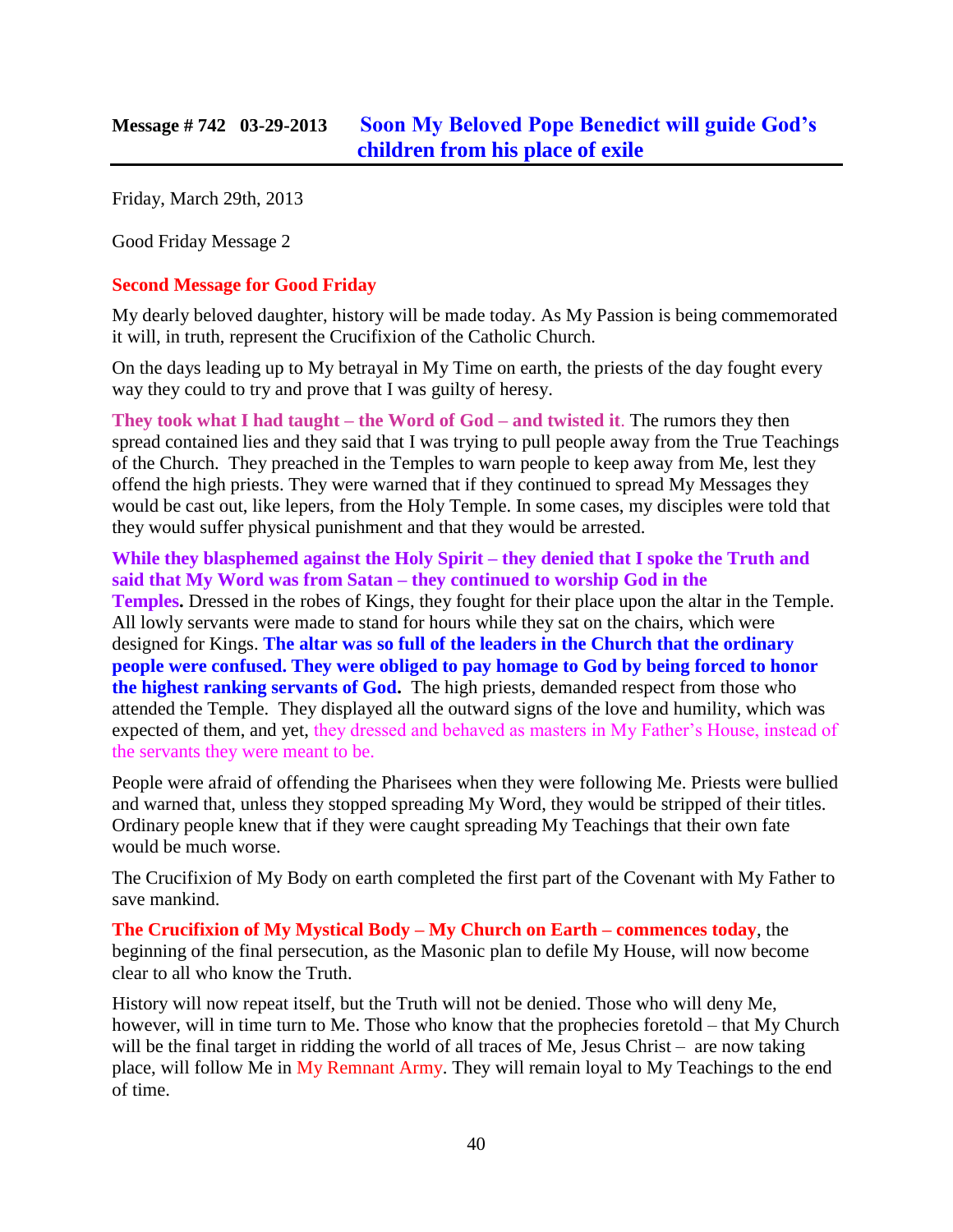No one can stop the True Word of God from spreading. No one. The reign in the House of Peter will be short and soon My Beloved Pope Benedict will guide God's children from his place of exile. Peter, My Apostle, the founder of My Church on earth, will guide him in the last difficult days, as My Church fights for its Life.

Your Jesus

# **Message # 743 03-29-2013 [Not at My Feet will they fall. It will not be My Feet](http://www.thewarningsecondcoming.com/not-at-my-feet-will-they-fall-it-will-not-be-my-feet-they-kiss-but-those-of-my-servants-my-followers-my-sinners/)  [they kiss, but those of My servants, My followers,](http://www.thewarningsecondcoming.com/not-at-my-feet-will-they-fall-it-will-not-be-my-feet-they-kiss-but-those-of-my-servants-my-followers-my-sinners/)  [My sinners](http://www.thewarningsecondcoming.com/not-at-my-feet-will-they-fall-it-will-not-be-my-feet-they-kiss-but-those-of-my-servants-my-followers-my-sinners/)**

Friday, March 29th, 2013

My dearly beloved daughter, when Judas Iscariot betrayed Me, he held My Head and kissed me on the cheek. When those who lead My Church say they love Me, and then betray Me, you will see, clearly, their kiss of betrayal.

**Not at My Feet will they fall. It will not be My Feet they kiss, but those of My servants, My followers , My sinners.**

Showing concern for the needs of fellow human beings is admirable. But when you promote the physical well-being of the needs of man over their spiritual needs, it is not I, Jesus Christ, you follow.

**Humanism is not Christianity**. **To be Christian means surrendering all to Me, abandoning yourself in full humility at My Feet**. It means allowing Me to guide you. It means obedience to My Laws and doing all that you can to show the example of My Love for you all. **Today I was betrayed.**

Not for long can, nor will, you be deceived, for once the House of God is attacked from within nothing but disorder can follow. You must pick up your Cross and follow Me for soon you will be blindfolded and you will stumble and fall in the dark.

#### **Without the Light of God, you will not be able to see.**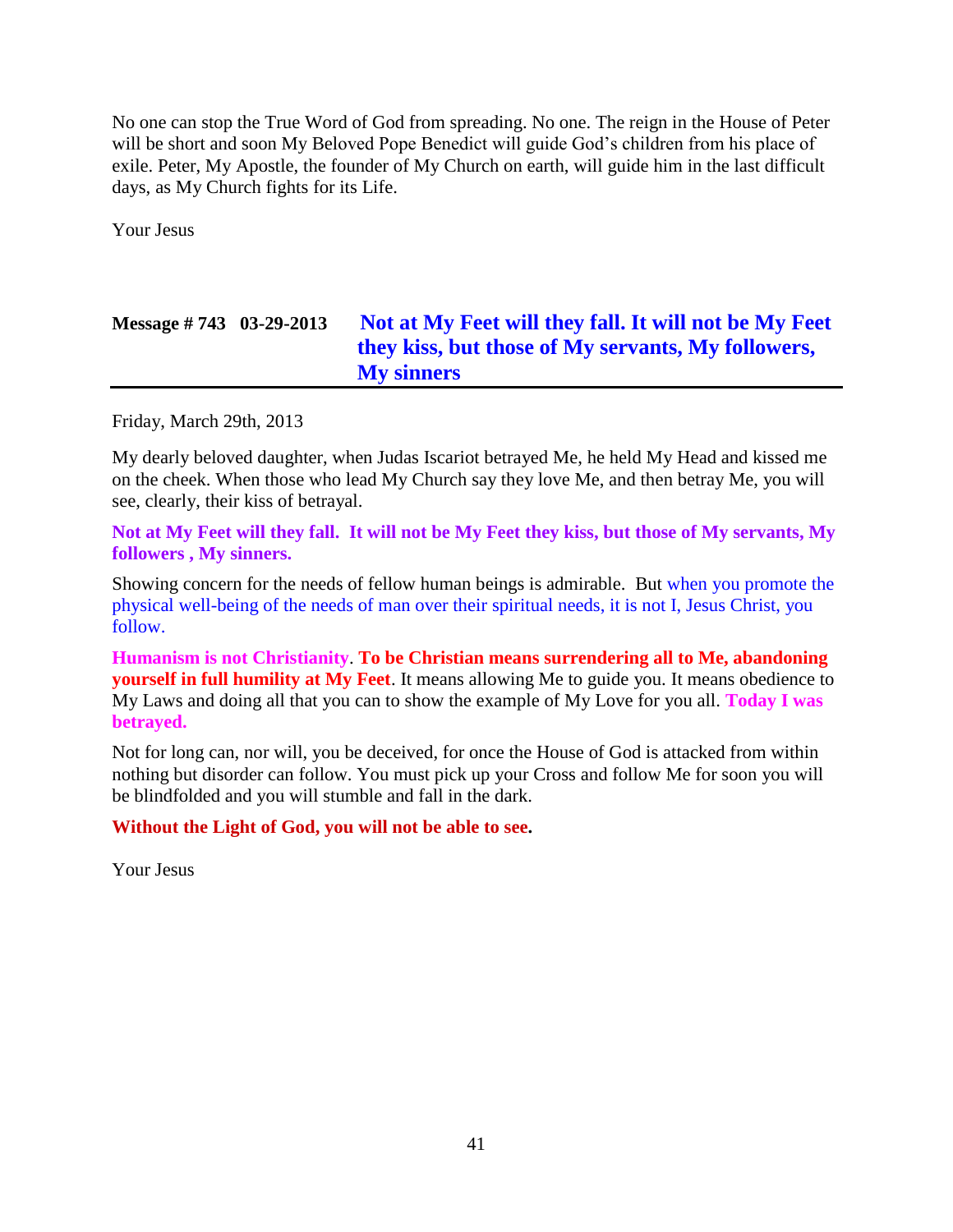## **Message # 744 03-30-2013 [Virgin Mary: The Resurrection of my beloved Son](http://www.thewarningsecondcoming.com/14723/)  [is the most important Gift, as it means that eternal](http://www.thewarningsecondcoming.com/14723/)  [life can be given to all of God's children](http://www.thewarningsecondcoming.com/14723/)**

Saturday, March 30th, 2013

My children, the Resurrection of my beloved Son is the most important Gift, as it means that eternal life can be given to all of God's children.

By rising from the dead, my Son destroyed death. Death no longer has power over you, if you so desire. The life, which has been given to you, will soon change, as there will be only one Life in God.

When the New Heavens and the New Earth merge there will only be eternal life. Death of the body, the mind and the soul will be no more. You must never fear this new Life, as it will set you free. **Much love will sweep over the earth, soon, poured out by my Son's Mercy. This great, great, grace will be the next step taken by God to salvage His children from death of the soul.** Death of the body will be no longer when my Son descends with the New Jerusalem.

You must show great courage during these wicked times, for these trials will be over soon. Only focus on the great Life you have waiting for you and pray that all souls will accept this Miraculous Gift.

Those souls, who refuse to accept the Truth of Eternal Life, will, instead, choose eternal damnation. There are only two choices and yet many of these souls believe that there is a third. Those who follow the sects, created by the power of the Evil One, mistakenly believe in another mystical life where they will be given great power. They believe in false angels. They idolize false angels, and sadly, many of these exist, but they are angels not of God. They languish in chains in the abyss of Hell and yet they manage to deceive God's children who believe they are angels of the Light. **The only Light you must follow is the Light of God – the Truth.**

The Kingdom, the New Paradise, which awaits you, is the one promised to you by God, over which my Son will reign.

Accept the Hand of my Son and you will enter Paradise.

Your beloved Mother Mother of God Mother of Salvation

### **Message # 745 03-31-2013 [Today, I bring great Graces upon the world](http://www.thewarningsecondcoming.com/today-i-bring-great-graces-upon-the-world/)**

Sunday, March 31st, 2013

My dearly beloved daughter, **today I bring great graces upon the world**, as I rejoice because of the faith that exists, despite the trials and tribulations, which God's children have to endure in the world at this time.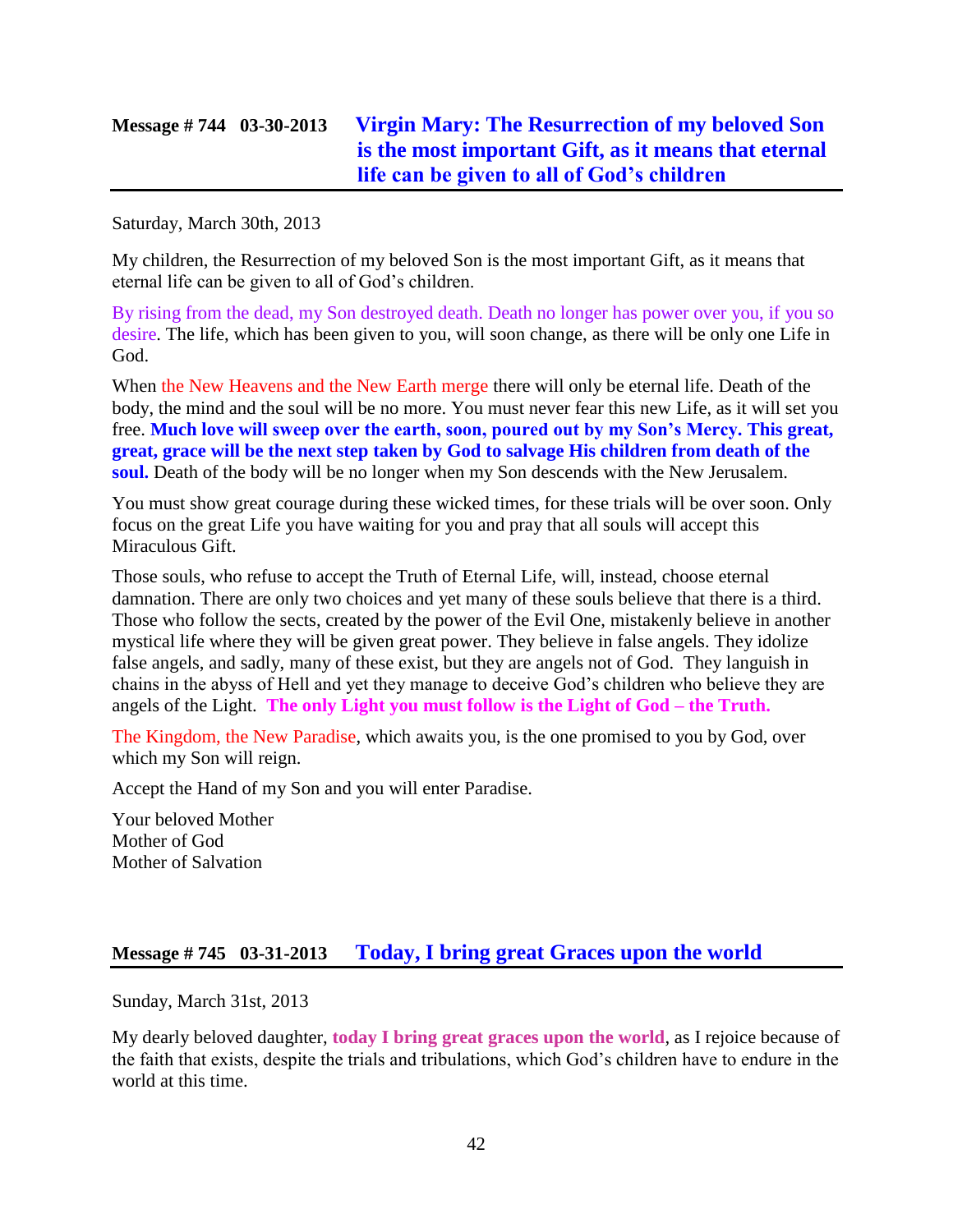I renew the face of the earth today and fill the souls of those who believe in Me, their beloved Jesus Christ, Redeemer of all humanity, with My Holy Spirit. Rejoice and ignore the torment, which is being unleashed by Satan. Instead, humble yourself before Me and place all your trust in My Mercy and I will protect you from harm.

You must know that all Power is Mine. The Evil One and those he enslaves have no power over Me. But their influence will destroy many of those who leave themselves open to the deceit of the Beast.

My Kingdom awaits you, in all its Glorious Splendor, and this time is almost upon you.

**Spread out, My followers, multiply in groups and proclaim the Word of God, the Truth, which is contained in the Holy Bible.** You must now go back to the Gospels and remind people of its contents, for therein lies the Word of God.

Many new laws will be brought into your nations, where My Father's Book will become impossible to access. You must never accept these laws because they deny Me. When you have no access to My Teachings, your children will not know Me. When My Teachings, the Laws of God, become outlawed, then you will know that it will be by the hand of Satan that your governments are being guided.

You must not allow yourselves to be taken like slaves. You must not succumb to absurd laws, which deny your free will. Never forget that you were born with the gift of free will  $-$  a Gift from God.

Any man who takes away your free will denies God. Any government or nation, which denies you your free will to bear witness to God is being guided by Satan. You, My beloved followers have been duped by satanic influences through those nations, which control your banks, your governments, and your access to food.

The time will come when they will make you suffer even more than you do now, but **suddenly and unexpectedly, will come a severe chastisement,** which will render those government and their powers useless. God's intervention will be swift and they, those evils sects, will crawl on their hands and knees screaming in terror at the punishment, which will befall them for their evil deeds.

You, My cherished followers, must Trust Me and remain strong. **Today I bless you with a special Gift – the Gift of Perseverance.** You will know that you have been given this Gift for your patience will be impenetrable.

Your determination to do My Holy Will will surprise even you, and when the time comes for you to openly profess your witness to My Second Coming, you will have no fear left. Instead, love for Me will manifest itself as a special love for your brothers and sisters. You will now see them, as they appear in the Eyes of My Father, as little ones. Your heart will swell in love and this will shake you, for you will feel love in your hearts, even for those enemies who rule over your nations by the command of the Beast.

This love will convert the souls of those with hatred in their souls. Your prayers for such souls will grant them immunity from the punishment they would otherwise have faced on the day of punishment when I come to Judge.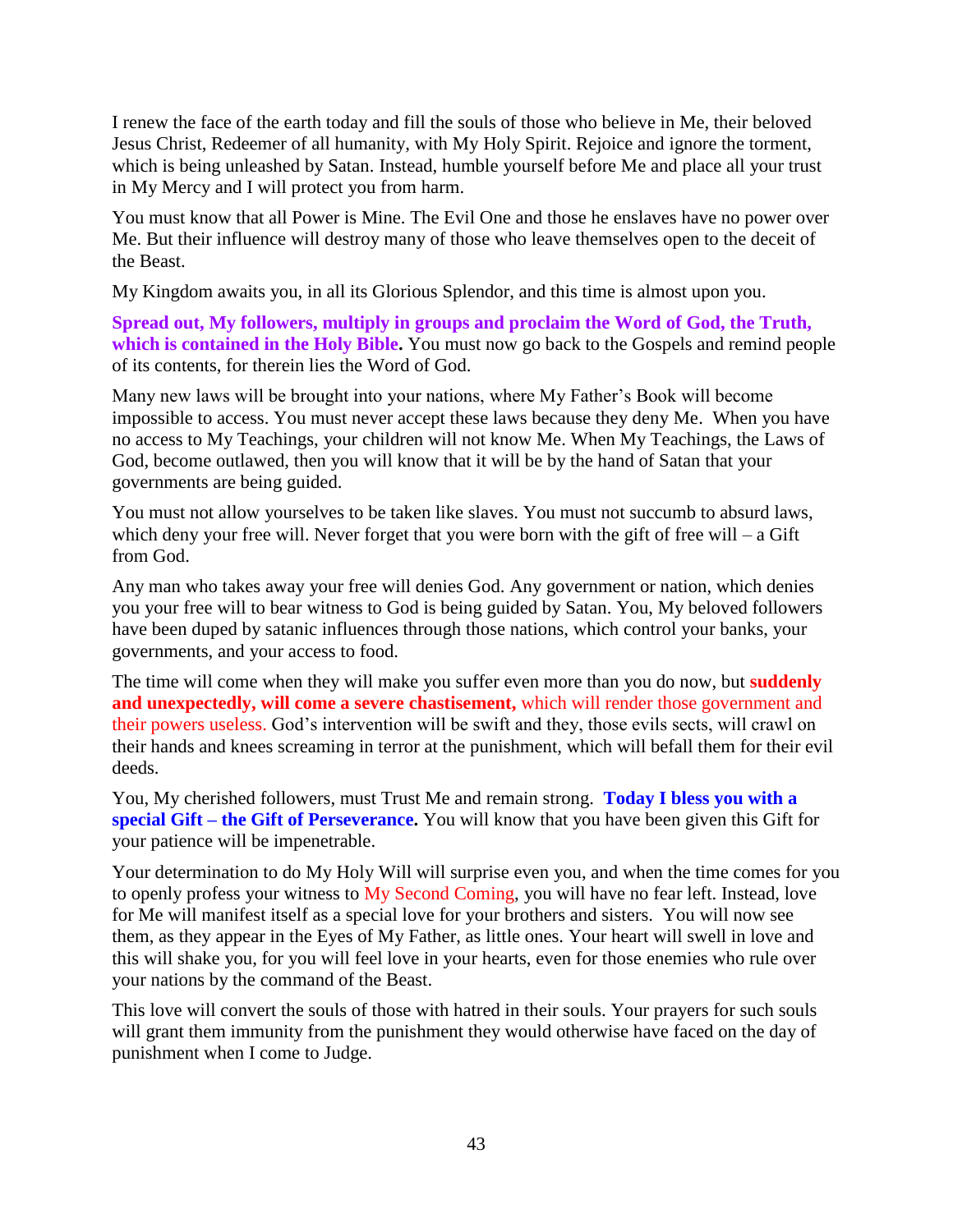This Gift of Perseverance, which I give you today, will save souls, for every Gift I bring has only one objective, and that is to save all souls so that we can unite as one holy family in the New Paradise on earth.

Your Jesus

## **Message # 746 04-01-2013 [God the Father: I, your beloved Father, have set the](http://www.thewarningsecondcoming.com/god-the-father-i-your-beloved-father-have-set-the-day-for-the-warning-at-last-only-i-know-of-this-date/)  [day for The Warning at last. Only I know of this](http://www.thewarningsecondcoming.com/god-the-father-i-your-beloved-father-have-set-the-day-for-the-warning-at-last-only-i-know-of-this-date/)  [date](http://www.thewarningsecondcoming.com/god-the-father-i-your-beloved-father-have-set-the-day-for-the-warning-at-last-only-i-know-of-this-date/)**

Monday, April 1st, 2013

My dearest daughter, the Sacrifices made by Me, your beloved Father, on behalf of humanity are coming to an end.

Every attempt has been made, because of My Pure Love for My children, to save them from the evil of sin. In these times, the final battle to save all My children of every creed and race is now in the final stages.

Who amongst you will stand up for the Truth, when it has been given to you for so long? Who amongst you will accept My Holy Word as it is presented to you in My Book of Truth today? Those of you who scream at My Prophet will be silenced, so that My children will be able to hear the sweet Voice of My beloved Son, as it draws souls into the safe haven, to prepare them for the New Paradise on earth.

I call on all of My children, the strong, the weak, the vulnerable, the ignorant, and those stuffed with pride, who think that they know the Truth of the prophecies promised by Me over the centuries, to respond to this Call from My Heavenly Kingdom.

#### **I, your beloved Father, have set the day for The Warning at last. Only I know of this date. Only I know the date of the Great Day when My Son will return to claim the Kingdom I promised Him.**

**The day of The Warning, given to you as a great Gift, will divide humanity into two halves.** The first half will accept My Son's great Mercy. The other half will hide and run. They will believe that they will have the power to withstand God's intervention to save them. What they do not know is that I will pursue them right up to the Last Day to save them from the final horror, from which there is no return.

My children, do not fear Me. It is because of My Love for you that I have permitted the final persecution when evil will make itself known in a way like never before.

All Christian Churches will be knocked down in spirit. Some will be demolished. The Catholic Church, above all others, will suffer the most, as it will now be contaminated from within its core.

This disease will be vicious, but the Church founded by My Son on earth will survive this evil, although much of it will be outside of Rome, because the Seat of Peter has been desecrated.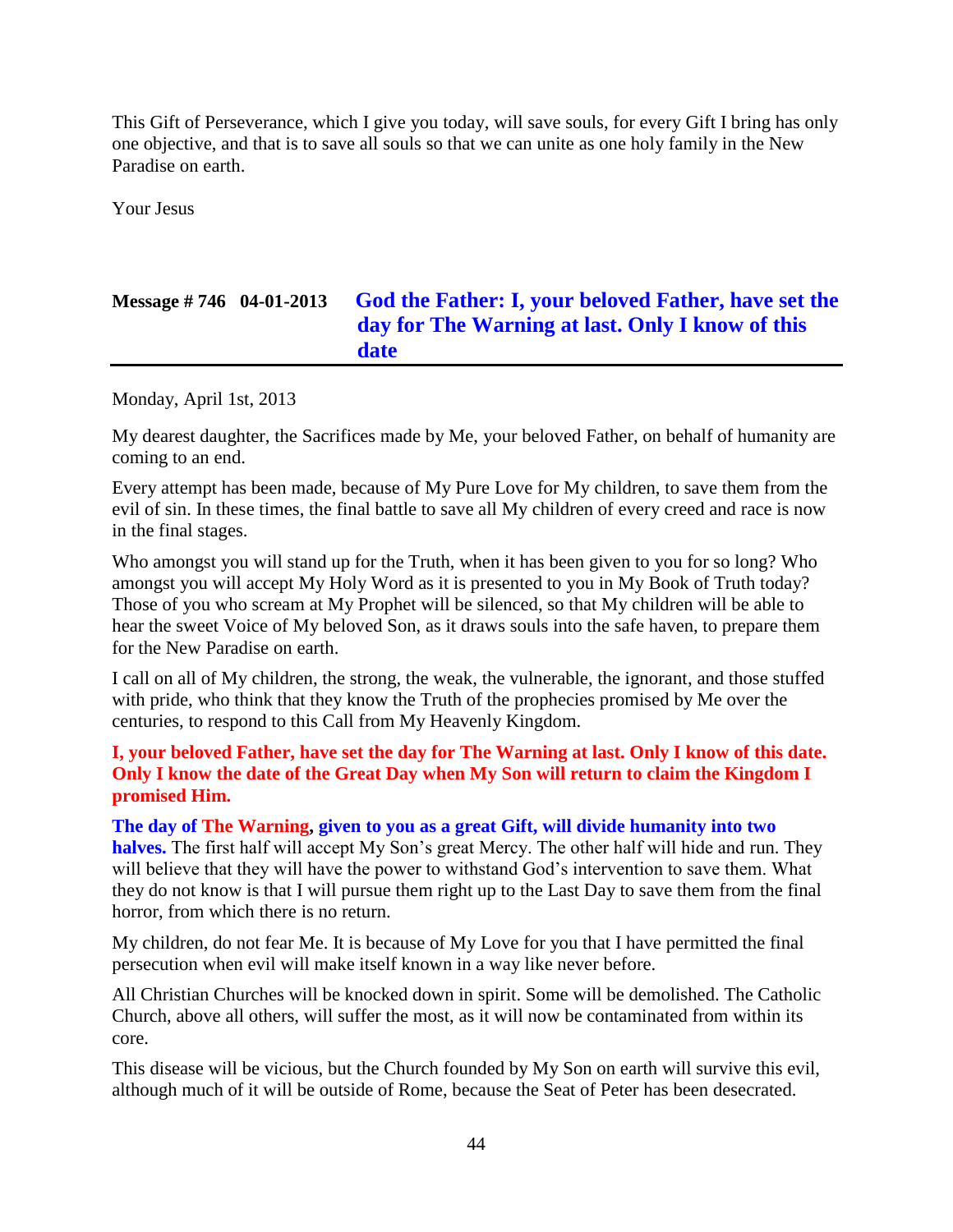Rise up, all of you who swear allegiance to My Son. Stay together and pray that the infestation will not devour those souls who have given their lives up for My Son. Oh how they will be tempted by the new laws, which they will believe are dictated by Heaven, through the Seat of Rome. How their hearts will heave with sorrow when disorder erupts. How they will weep when those sacred servants, in their hundreds of thousands, will be excommunicated. Only then will they hold out their arms and call on My Son to guide them.

My Divinity will cover the world and gather all My children into My Son's Kingdom. You must await this call and accept, with grateful hearts, these Gifts given to you as the weapons you need to fight against the wickedness, which will cover the earth in darkness.

The meek and humble of heart, who love Me, their Father, and those who accept the Divinity of My only begotten Son, Jesus Christ, will be gathered first. They, whose names are in the Book of the Living, will be called and will reign as leaders, along with the Saints, amongst the twelve tribes of Israel.

Those of you with lukewarm souls will then be enlightened and your burden will be heavier. It will be through your prayers, that the others – those who hide from Me – will be taken under the roof of My Protection.

The Beast, who cowers before Me, will not win the souls of those children of Mine that easily. Every Act of Mercy, every miracle, and every intervention will be granted by Me for the sake of My children.

Those who stand before Me and My children will suffer a terrible chastisement. Although I love all of My children, I will not hesitate to stop those amongst them who, if I allowed them, would take away My Kingdom, which I will fill with all My family.

Be wary of My Anger. For although it is contained and My Patience is great, I will cast upon the earth a great affliction, even if it means destroying much of it. Like a disease, which devours the human body, so too will the evil deeds of man against their brother, destroy the healthy cells. If this disease is not stopped and if I do not cut out, and cast away, the diseased flesh I cannot make the body whole again.

It will only be the whole, healthy Body of My Son's Church on earth that can come to the door of My New Kingdom on earth. Those who have removed themselves from the temptation of rejecting My Son will find it easier to be made worthy to join as One Body, in union with My Son. They will be given eternal life and pain will be no more.

Your beloved Father

God the Most High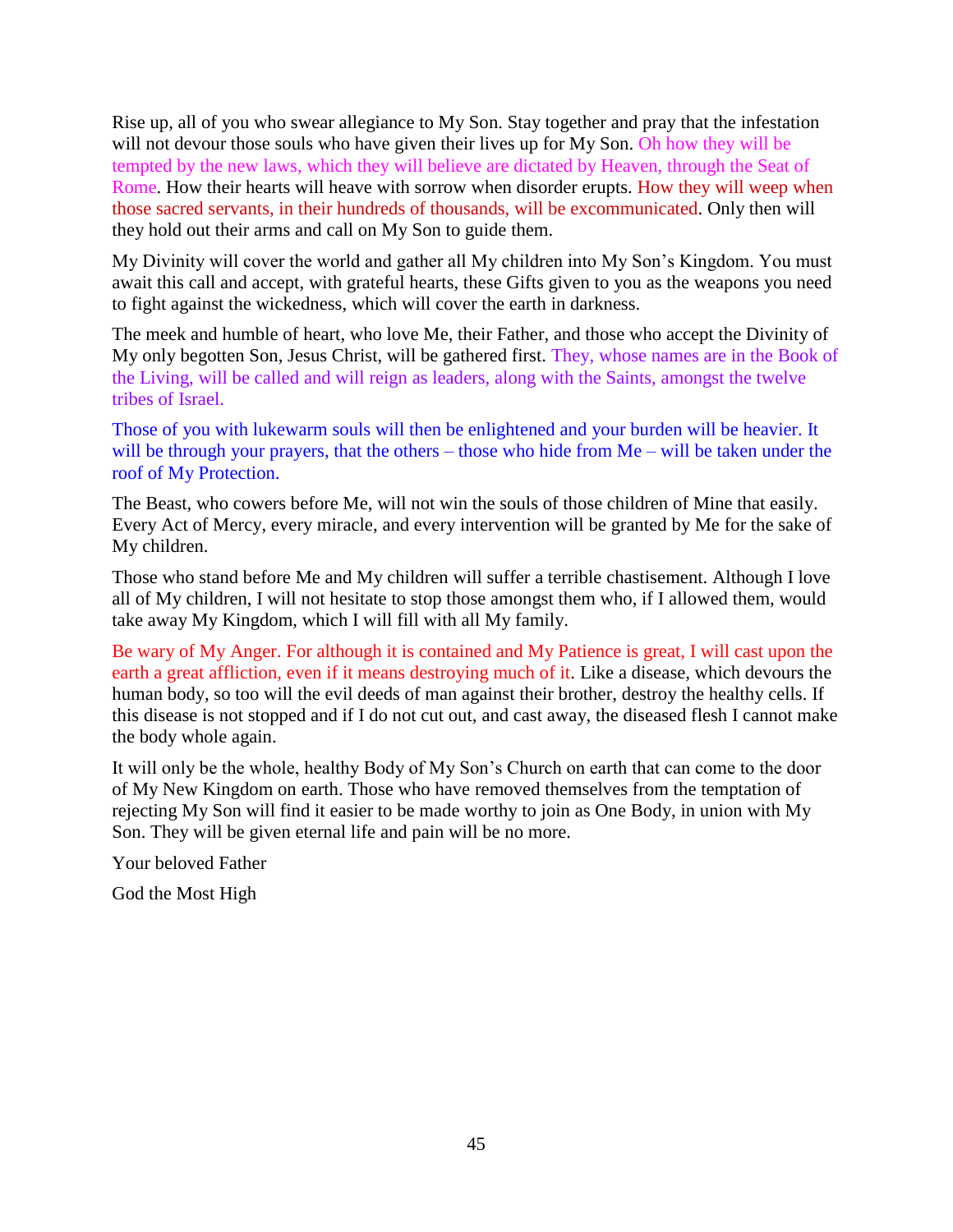### **Message # 747 04-02-2013 [I wish to bring over 7 billion of God's children](http://www.thewarningsecondcoming.com/i-wish-to-bring-over-7-billion-of-gods-children-home-finally-to-their-eternal-paradise/)  [home, finally, to their Eternal Paradise](http://www.thewarningsecondcoming.com/i-wish-to-bring-over-7-billion-of-gods-children-home-finally-to-their-eternal-paradise/)**

Tuesday, April 2nd, 2013

My dearly beloved daughter, the pressures placed on My followers to reject these Holy Messages will increase. Many misguided followers of Mine will refuse to accept these Messages as Mine. Well-meaning in their intentions, they will go to extraordinary lengths to turn people away from Me, in the belief that they guard My Church.

**I Am the Church, and as long as My holy servants protect My Teachings, My Doctrine, My Sacraments and My Most Holy Eucharist, we are as One**. **Those, including leaders within My Church, who change these Laws, are not part of My Church. These changes have not been presented yet and when they are, there will be much distress.**

To those of you, who are in doubt, please do not reject Me. While you embrace Me in one way, you also bring tears to My Eyes. You may not see Me now, but soon you will feel My Divine Presence.

I call on all of you to prepare now for the great splendid future I have ready for you. Heaven rejoices as the Holy Spirit will soon descend and pierce your hearts with love and recognition. So many souls will be saved, so great is My Love. I will never give up. **You will suffer in My Name, but this will be forgotten when you are at the gates of My New Kingdom.** You will all unite together as one family.

I speak of those who are lost to Me, but **I have every intention of extending My Mercy to as many as possible.** Come to Me and let Me reassure you of the extent of My absolute Love and Compassion for every one of you. Those who reject Me, and in some cases detest Me, will be enveloped into My Arms as I soothe their poor hearts and enlighten their souls. I will become their only hope when they finally realize that the dark path they have chosen offers nothing, but unhappiness and fear.

I will pour, over the whole world, My Rays of Divinity, full of Mercy, and soon I will cleanse all of humanity, so that they can be taken into My Kingdom quickly. **My Time is almost here, as I await the day when My Father hands Me the keys to My Kingdom.**

As the final Covenant is completed, I wish to bring over 7 billion of God's children home, finally, to their Eternal Paradise. This is your final inheritance promised to you. Do not reject it, for the sorrow you will bring upon yourselves is to be feared, and should you turn your back on Me, there will be a time when I can do no more to save you.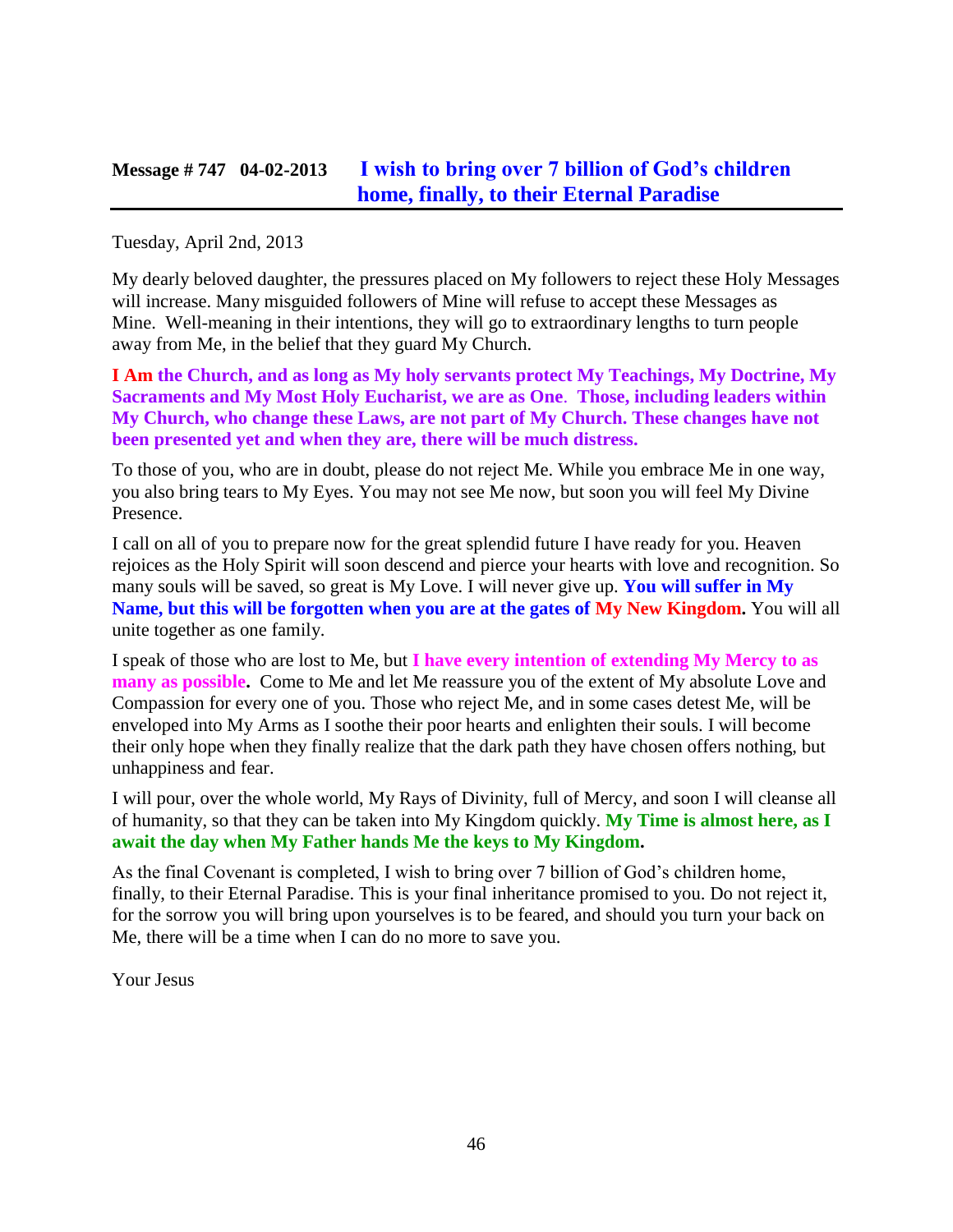## **Message # 748 04-03-2013 [I will come again on the last day. But I will not](http://www.thewarningsecondcoming.com/i-will-come-again-on-the-last-day-but-i-will-not-walk-the-earth-beforehand/)  [walk the Earth beforehand](http://www.thewarningsecondcoming.com/i-will-come-again-on-the-last-day-but-i-will-not-walk-the-earth-beforehand/)**

Wednesday, April 3rd, 2013

My dearly beloved daughter, the Power of My Voice, through these Messages, has reached so many nations in just two years, that millions of souls will now help to save the souls of their brothers and sisters.

**The Word of God, ignited through this Call from Heaven, will be spread by all your sons, daughters, brothers and sisters throughout the world. The speed of this Mission, which has taken the world by storm, is being fuelled by the Power of the Holy Spirit.**

So many tongues, so many nations, so many souls, have grasped My Hand of Mercy and now follow Me as I lead them to Eternal Life.

My Father promised the world the Book of Truth for the End Times. He always fulfils His Promise. No man can know the contents of the Book of Truth, for it was not for your knowing. Only the Prophet Daniel was given its contents, but he was instructed by My Father not to disclose its secrets.

Now, My daughter, as the final Prophet you are being given its contents and by the Word of God they will bear much fruit. **The Book of Truth is being given to the world to save the human race from certain death. It is a lifesaving Gift for the soul. It brings with it extraordinary graces. It brings you the Truth, not only to remind you of My Teachings, but, to prepare you for the attacks on My Church, which will result in the destruction of souls.**

The Book of Truth will also reveal to you, My beloved followers, the Plan of My Father to help you to make the proper preparations needed to enter the New and Glorious Paradise on Earth. Without the Book of Truth, you, My disciples, would be like lambs being led to the slaughter, as you must know that your faith in God will be challenged and many efforts will be made to wipe out all traces of Me, Jesus Christ, off the face of the Earth.

When people are starved of the Truth of God, they will turn in another direction in order to seek solace. Not one man on this Earth can survive without a belief in something, which promises life. Sadly, many chase false doctrines, which appeal to their weakness. Love of self, means that religions and so-called spiritual enlightening sects appeal to the greed of men's hearts. Selfgratification does not lead to God, or the Truth. Then those poor souls, who do not believe in any life after the one on Earth, walk in misery with no hope in their hearts.

The Power of My Holy Spirit, the thunder of My Voice, the miracles I will divulge and the proof of the authenticity of these Messages will win over the souls of millions.

My Presence covers the Earth and this has provoked much hatred, as Satan poisons the minds of My followers. **My Presence is in the Tabernacles of the world, in My Churches, in the words of all chosen Visionaries.** But in these, My final Messages to humanity, My Presence will lead to global conversion.

You must never forget My Promise. I will come again on the last day. But I will not walk the Earth beforehand. My warning to you now is to listen to the prophecies. Any man who claims to be Me, or any man who tells you Jesus walks the Earth in human flesh, is a liar.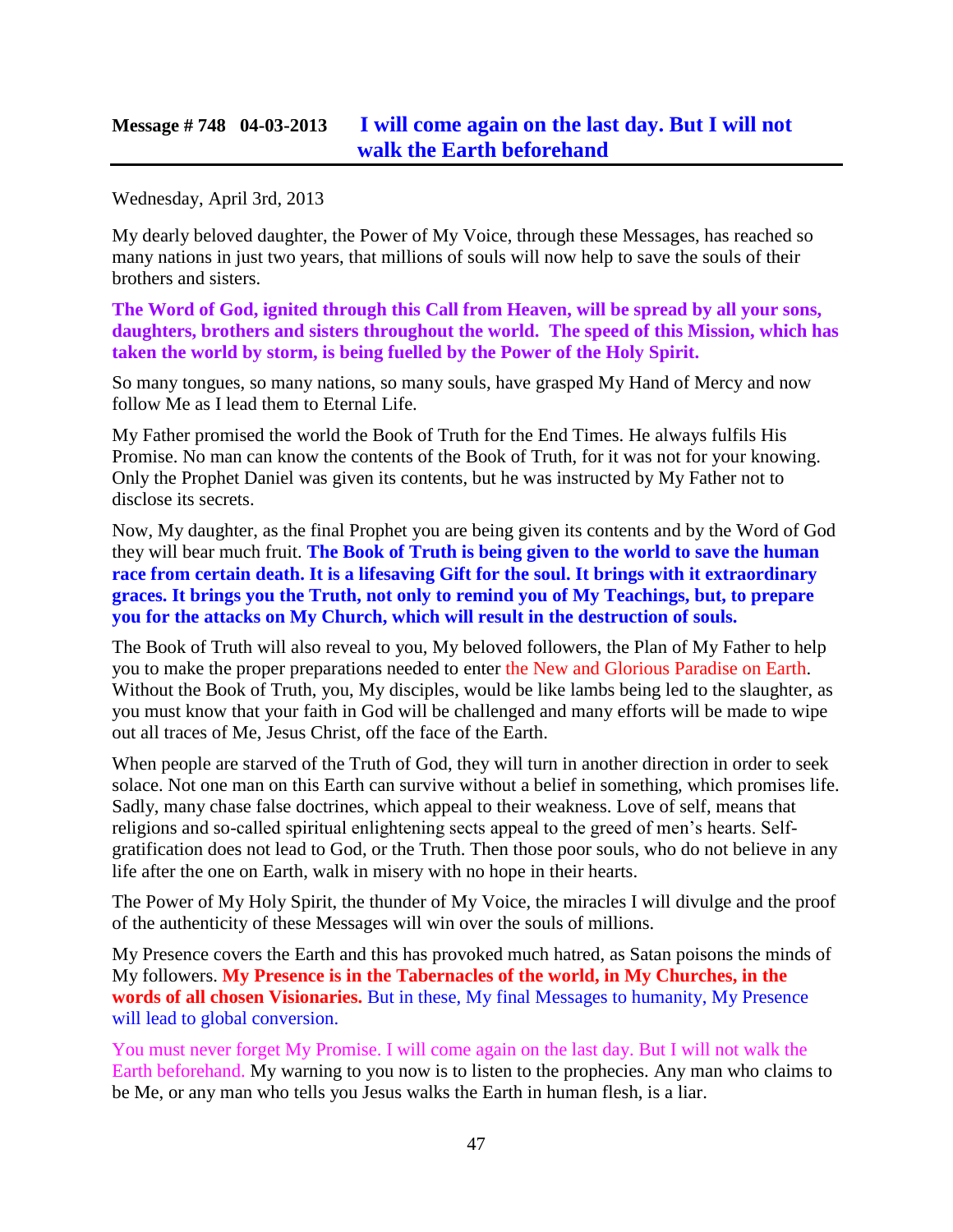My Time will come when I descend from Heaven in exactly the way in which I ascended on My last day on Earth.

Your Jesus

## **Message # 749 04-04-2013 Only those with the [Seal of the Living God](http://www.thewarningsecondcoming.com/only-those-with-the-seal-of-the-living-god-will-escape-this-form-of-genocide-of-the-soul/) will [escape this form of genocide of the soul](http://www.thewarningsecondcoming.com/only-those-with-the-seal-of-the-living-god-will-escape-this-form-of-genocide-of-the-soul/)**

Thursday, April 4th, 2013

My dearly beloved daughter, you must not listen to those who question, challenge and sneer at My Messages. It is not necessary to defend My Most Holy Word. **My Word is final and no man has the authority to question it. You either accept Me, or you don't.**

While Christians fight amongst themselves over these Messages, which were prophesized so long ago, they treat each other as enemies. You cannot be an enemy to your brother or sister and call yourself My disciple. While you are so busy shouting amongst yourselves, the biggest enemy, **Satan's armies are planning the most evil atrocities, ever witnessed by humanity since the creation of Adam and Eve.**

The wars I spoke about are to commence and the plan will be to wipe out populations. **You may think that these wars are between one nation and another, but you would be wrong. The weapons will come from only one source.**

My poor children of God, how little you know of the terrible acts, which are being plotted by Masonic sects at the highest levels against God's children. Their wickedness would be impossible for you to imagine, but recognize these signs. When your banks take away your freedom, your homes, and your ability to feed your families, this will be just one part of their plan against humanity. You will become slaves, but those who pay allegiance to Me and My Teachings and who remain loyal to Me, must never forget My Mercy.

**While these revelations may be frightening, they are the Truth. By being prepared for these acts against God's Creation, you will help, through your prayers, to mitigate much of the suffering, which these evil sects will inflict upon you.** While your prayers will dilute the impact of such atrocities, they will, if handed over to Me with love in your hearts, be used to save those guilty of such terrible deeds. And while these misguided and cold-hearted souls continue to defy Me, by trying to eradicate the world's populations, I will try to enlighten their hearts so that they will walk away from this terrible bond with Satan. Many are completely possessed by the Evil One and, for some, there is little hope. Only a miracle granted by My Mercy, in union with those who offer Me the gift of suffering, can save them.

**Those amongst you who curse Me, through your cruel rejection of Me, will beg Me for Mercy when these events occur. When you are forced to suffer and accept the Mark of the Beast, or die, you will scream out for Me**. Then you will scramble to find the Seal of the Living God, which I give to the world through My Father in these Messages – but by then it will be too late. **Only those who accept the Seal, keep it in their homes, or carry it on them will be protected.** Only those with the Seal of the Living God will escape this form of genocide of the soul.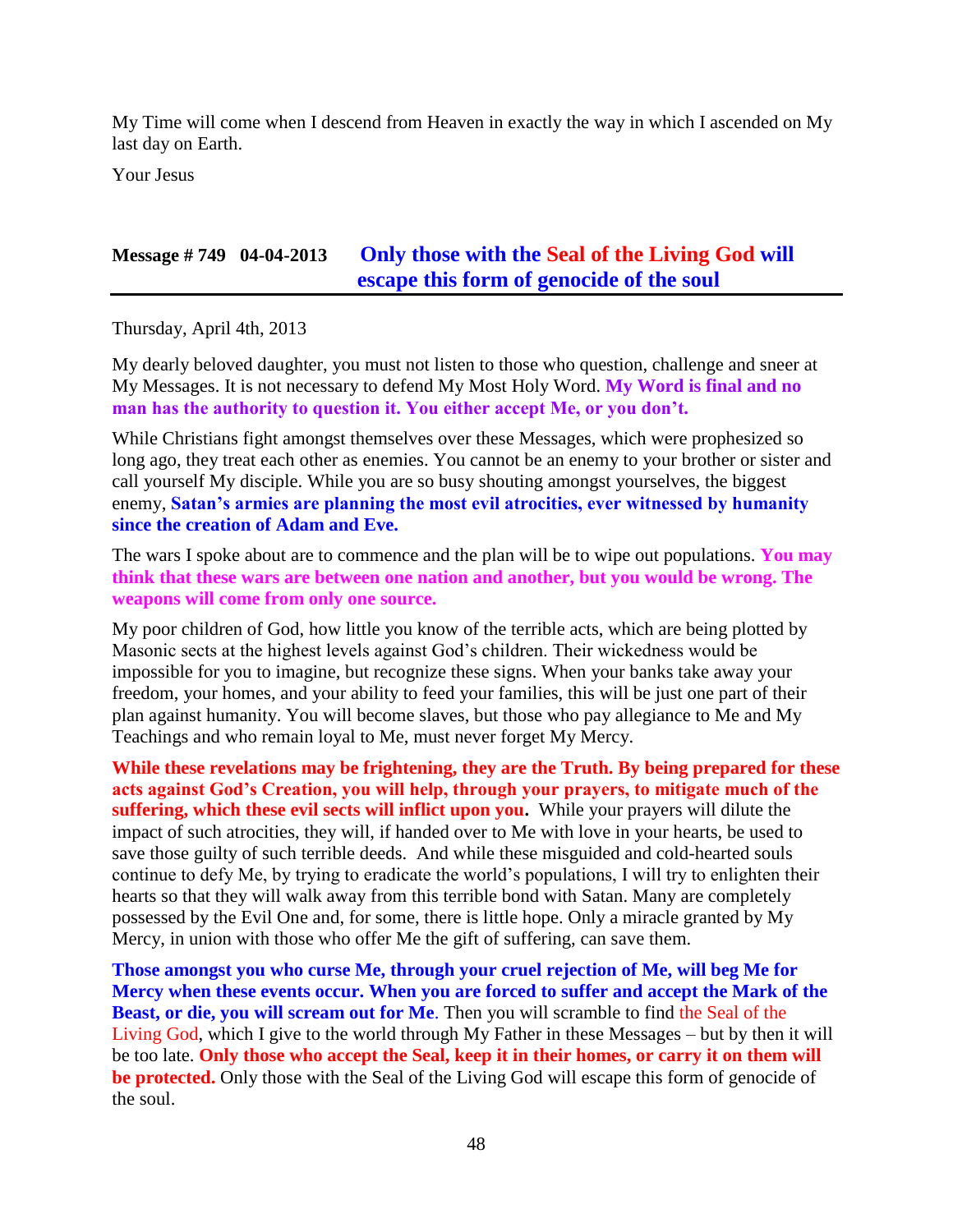Do not doubt, for one minute, My Messages given to you now. Accept My Divine Intervention, for I only want to save you. The battle for souls is of such magnitude, that were I not to intervene, through the prophets, many of you would side with the Beast and all of his followers, who appear before you as wolves in sheep's clothing.

Satan is extremely cunning, and would never present his evil deeds for what they are. No, instead, he will present them as being good, inspiring, and very much in your interests. This is the trap he sets. This is how he lures well-meaning innocent souls into his lair. The way Satan will reveal himself, through these poor souls he manages to win over, will be through the sin of pride. The sin will, in its most wicked form, be seen within those people in high places, who will destroy others for their own selfish gain. At the bottom of the scale, the sin of pride will be witnessed amongst you when you judge others, bad-mouth them, and then try to ruin their character, as well as damage their reputation, in My Name.

I tell you these sad facts, so that I can prepare you, arm you with My Loving Protection, so that I can help save even those who will march across the earth in order to devour it.

Your Jesus

## **Message # 750 04-05-2013 [Not one of you would ever be given the authority to](http://www.thewarningsecondcoming.com/not-one-of-you-would-ever-be-given-the-authority-to-judge-another-in-my-name-for-this-is-not-possible/)  [judge another in My Name, for this is not possible](http://www.thewarningsecondcoming.com/not-one-of-you-would-ever-be-given-the-authority-to-judge-another-in-my-name-for-this-is-not-possible/)**

Friday, April 5th, 2013

My dearly beloved daughter, under your vow of obedience to Me, you must never defend My Messages. **Nor do you have the authority to denounce, or criticize, any other visionary, or self-proclaimed prophet, true or false, in My Name.**

To those who claim to speak in My Name and who condemn these Messages for the world, know this. **You do not have, nor have you sought, My permission to reject, publicly, anyone who claims to be a chosen soul. When you declare these Messages to be untrue, you are saying they are lies. Lies can only come from Satan.** These, My Holy Messages to the world, warn you of the terrible lies, which he, Satan, feeds the souls of all God's children. How you have been deceived into rejecting Me, your beloved Jesus, Who cries bitter tears in sadness at the way in which I Am being rejected.

Those who say that any man could write these Messages from Heaven insult Me. How can a man write the Words from My Lips, when they come from Me? Do you believe that such Sacred Words could be created by the hand of mortal man? Do you believe that any man, stained with sin, could produce My Holy Word, with no interception from My Heavenly Kingdom? If you do, then you give credence to the capability of man to forge a path of conversion in this way. Man is nothing without God. You are not worthy to speak with authority when proclaiming the Word of God. If you proclaim the Word of God from your own lips, with no direction from Me, then you are guilty of grave error.

#### **My daughter, I must remind you, and all those chosen souls, that not one of you would ever be given the authority to judge another in My Name, for this is not possible.**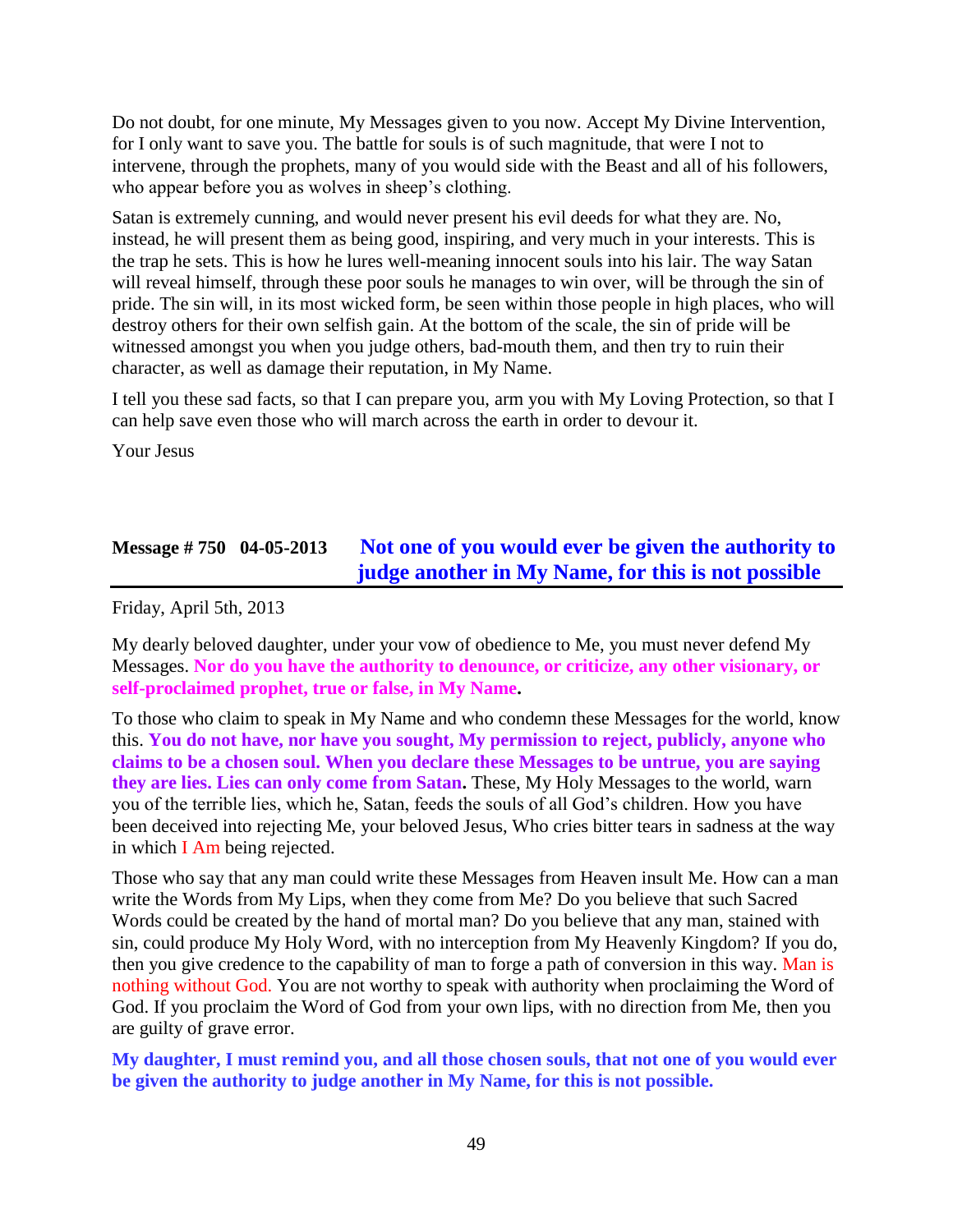I call on all those chosen souls of Mine now. Remember My Promise to you that I will come again. Know now, that all of you were given a mission to prepare the hearts of man for My Second Coming. Know now, that this is the very last Mission, dictated by the Holy Trinity. Not one of you has My Permission to denounce this, or any other mission. Do this and you will be cast away from Me.

**O how the sins of chosen souls cut Me deeper than any other. Those close to Me, who then betray Me, are the ones who hurt Me the most. When they turn on Me, they cause terrible division and prevent souls from following the path to eternal salvation.**

Your Jesus

## **Message # 751 04-06-2013 [Mother of God: You have been sent to prepare the](http://www.thewarningsecondcoming.com/mother-of-god-you-have-been-sent-to-prepare-the-way-for-his-second-coming/)  [way for His Second Coming](http://www.thewarningsecondcoming.com/mother-of-god-you-have-been-sent-to-prepare-the-way-for-his-second-coming/)**

Saturday, April 6th, 2013

My child, no matter how lonely or difficult this Mission is, you must always continue to obey my Son. You must respect every request made of you. You must respond to every task expected of you, even if this means you will incur the wrath of others.

Every single one of God's Visionaries, to whom I appeared, suffered by the hands of those who rejected them cruelly. Although many of them were eventually believed, you, my child, will suffer the most because you are a Prophet of God. God's Prophets have always stirred up hatred amongst His children, because Satan inflicts his most terrible scourging against those who speak the Word of God.

**As the End-Time Prophet, your enemies will consist of, not only those who reject and hate my Son, but those who love Him.** Your enemies will outnumber all those who came before you. This is why you must obey my Son at all times and respond to Him quickly, for He does these things and asks you to follow His instructions, to keep you safe.

**You have been sent to prepare the way for His Second Coming and with this responsibility**  will come much sorrow. As the lies, the hatred and the fierce opposition to these Messages continue, you must comfort yourself, because, without this Mission, many more souls would not accept My Son's Mercy.

Pray for every single person who flings abuse at you, because when you pray for them, my Son will enlighten them and soon they will open their eyes to the Truth.

I, your beloved Mother, cover you with my most Holy Mantle and I crush the head of the serpent every single time he tries to harm you. So go now, my child, in peace. Trust in me, the Mother of Salvation, at all times as I guard this special Mission. Trust in my Son, for He knows what He is doing. Leave all in His Sacred Hands.

Your beloved Mother

Mother of God

Mother of Salvation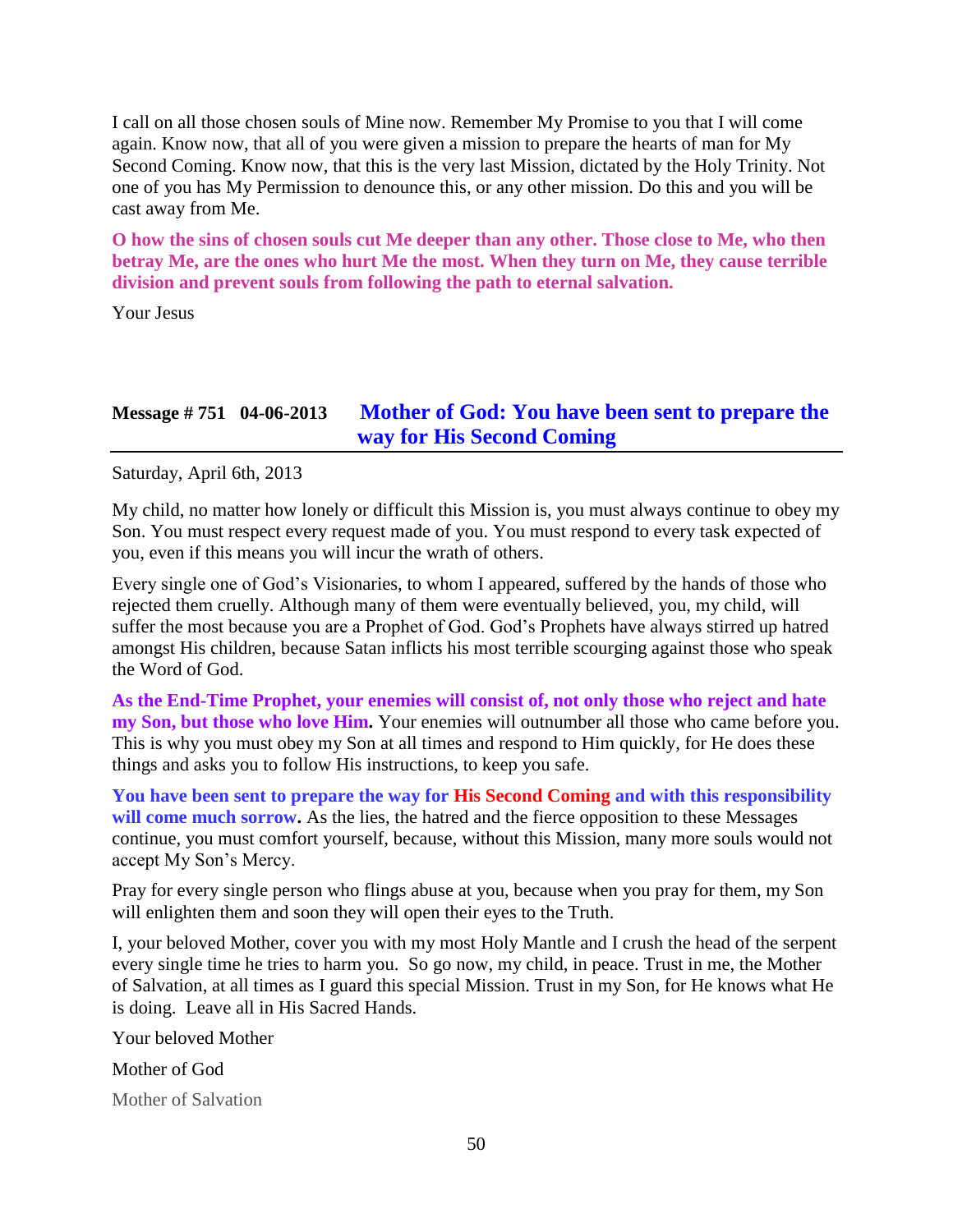# **Message # 752 04-06-2013 [The time for the comet to appear, of which I spoke,](http://www.thewarningsecondcoming.com/the-time-for-the-comet-to-appear-of-which-i-spoke-when-people-will-believe-that-there-are-two-suns-is-close/)  [when people will believe that there are two](http://www.thewarningsecondcoming.com/the-time-for-the-comet-to-appear-of-which-i-spoke-when-people-will-believe-that-there-are-two-suns-is-close/) suns, is [close](http://www.thewarningsecondcoming.com/the-time-for-the-comet-to-appear-of-which-i-spoke-when-people-will-believe-that-there-are-two-suns-is-close/)**

Saturday, April 6th, 2013

My dearly beloved daughter, **the stars will soon change** and the time for the comet to appear, of which I spoke, when people will believe that there are two suns, is close. Soon the wondrous spectacle will be seen by humanity, and there will be heard the sound of thunder, and **it will seem that the two suns will collide.**

**My Rays of Mercy will fall on every human soul**, including those who will be blinded by the Light, so dark are their souls. When the sound of thunder is heard, a quiet calm will then descend over the earth and the stillness will be deafening. No sound will be heard – only the sound of My Voice imprinted on the souls of the wretched.

I will be like a ray of sun, which will make every single fault, every sin, and cry of despair, become clearly visible in the eyes of the sinner.

There will be wailing and a deep sense of sorrow felt within the hearts of men, as they come face to face with the state of their souls. **All will remain still for fifteen minutes**, and then life will become like before, as if this miracle did not happen. In those, whose souls were touched by the Truth, life cannot, nor will it ever be the same again. They will then follow Me, My Teachings and they will convert in billions.

**My Messages will become their daily food and along with My Most Holy Eucharist, they**  will need nothing more. So strong will they become that nothing will stand in their way, nothing will intimidate them, or slow them down, as they march in My Remnant Army towards My New Paradise.

The others will be told that The Warning was caused by a disruption in the earth's atmosphere and it will be easily explained away. But it will be a lie, for they do not want to acknowledge the Existence of God. If they were to do this, they would not be able to complete their plan to deceive the world into accepting the empty promises of the Antichrist.

When miracles of God are witnessed on such a grand scale, know that My plan to bring humanity into the realm of salvation is in the final stages.

Go, My loyal followers, and trust always in My promise to salvage all souls. My Mercy is great and My Power almighty.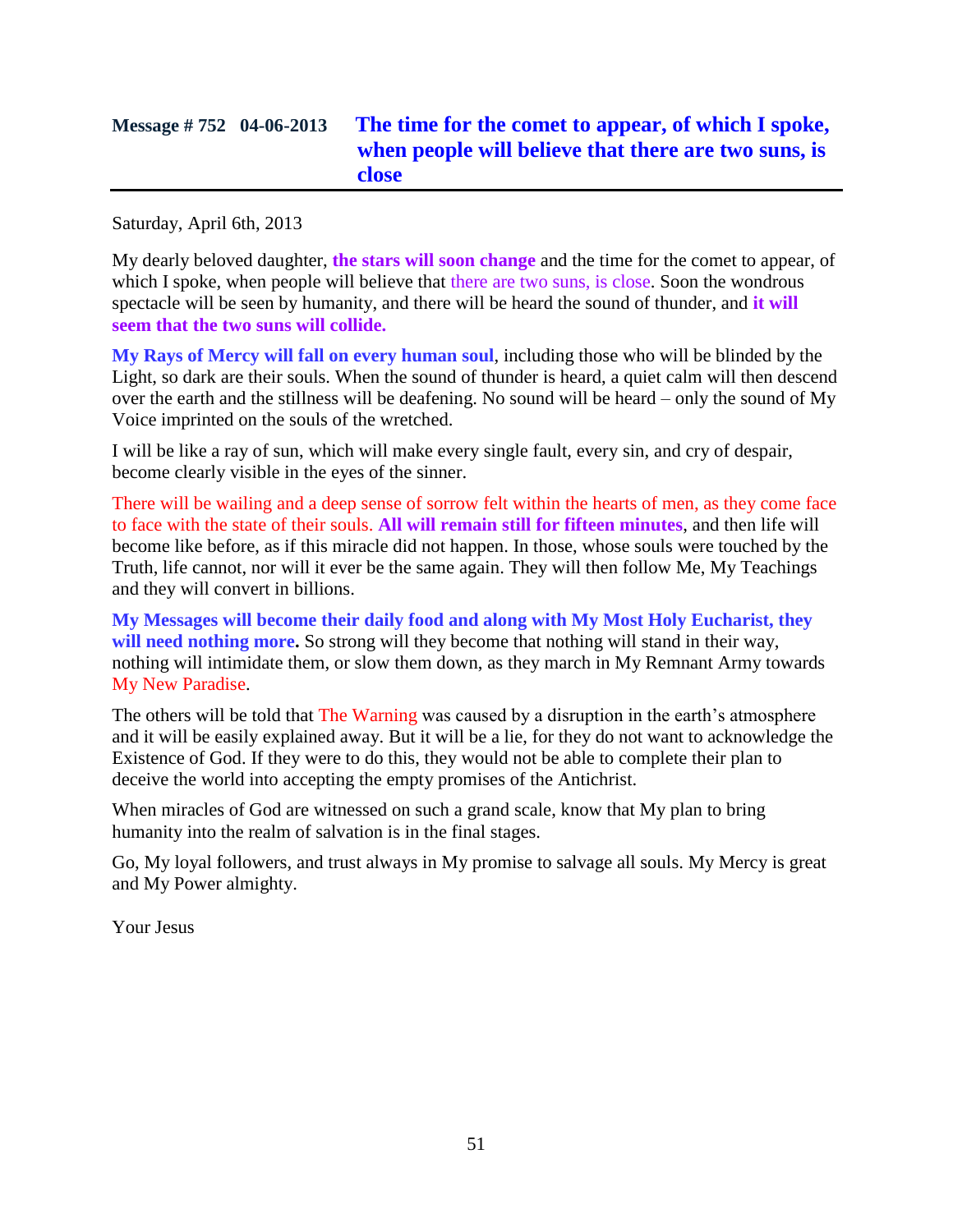## **Message # 753 04-07-2013 [This new temple, they will be told, is a Church,](http://www.thewarningsecondcoming.com/this-new-temple-they-will-be-told-is-a-church-which-unites-all-because-god-loves-all-his-children/)  [which unites all because God loves all His children](http://www.thewarningsecondcoming.com/this-new-temple-they-will-be-told-is-a-church-which-unites-all-because-god-loves-all-his-children/)**

Sunday, April 7th, 2013

My dearly beloved daughter, every single one of God's Churches on earth who honor Me, the Son of Man and those who pay allegiance to My Father, will soon be divided. Many, within each Church, will rebel and great divisions will emerge as more misguided, amongst their ranks, will try to introduce laws, which condone sin.

**The moral obligations felt by those who love and know God's Holy Word will be taken to task and they will be accused of being cruel and heartless. Their crime will be to oppose sinful laws, which will come into being as Churches disband during the persecution of the Antichrist**. When they divide and splinter, their foundations will be rocked. They will no longer be able to stand firm in the face of wickedness and injustice. The time will then be ripe for many bewildered souls, who will become very confused, to witness an alternative temple of God.

**This new temple, they will be told, is a Church, which unites all because God loves all His children.** And if God loves all His children, then He would want them to unite as one; that they must embrace each other, whatever their creed, their religion, their skin color, their race, their laws. All will become united, they will be told, in the Face of God, and they will all be asked to send representatives to the new temple, which will be located in Rome. They will be told that this is the New Jerusalem, prophesized in the Bible and protected by God's chosen leader – the False Prophet.

So many will fall for this great lie, a travesty of the Holy Word of God – which was given to John the Evangelist. Every Word given to this Prophet, for the End Times, will be taken, adapted and twisted to suit the agenda of the Antichrist.

**Those who refuse to accept this new, so-called inclusive Church, will be deemed to be un-Christian.** They will be bullied and made to look like fools. Only for the Holy Spirit, which guides them, they would be sucked into the false and obscene temple, which will disguise the ugly truth, which lies beneath its surface.

**The Antichrist is about to make his grand entrance onto the world's stage** and it will be he, who will, not only reign over these Churches, but who will fool people into believing that he possesses special divine gifts. He will be honored for his great service to humanitarian causes. He, the Antichrist, will receive international awards for his charity work. And then they will say he possesses the charisma associated with holy people. It will not be long afterwards when miracles will be attributed to him, until finally, he will say he is a prophet on a mission from God.

Many will fall for this terrible deceit because he will be supported by the world's Churches and he will be given the seal of approval by the False Prophet.

Finally, the world will believe that he is I, Jesus Christ. My Word will fall on deaf ears as his presence devours the whole of humanity whose applause will silence the voices who proclaim the True Word of God. But, because of My great Mercy, I will, with My Father's Hand, intervene every single step of the way.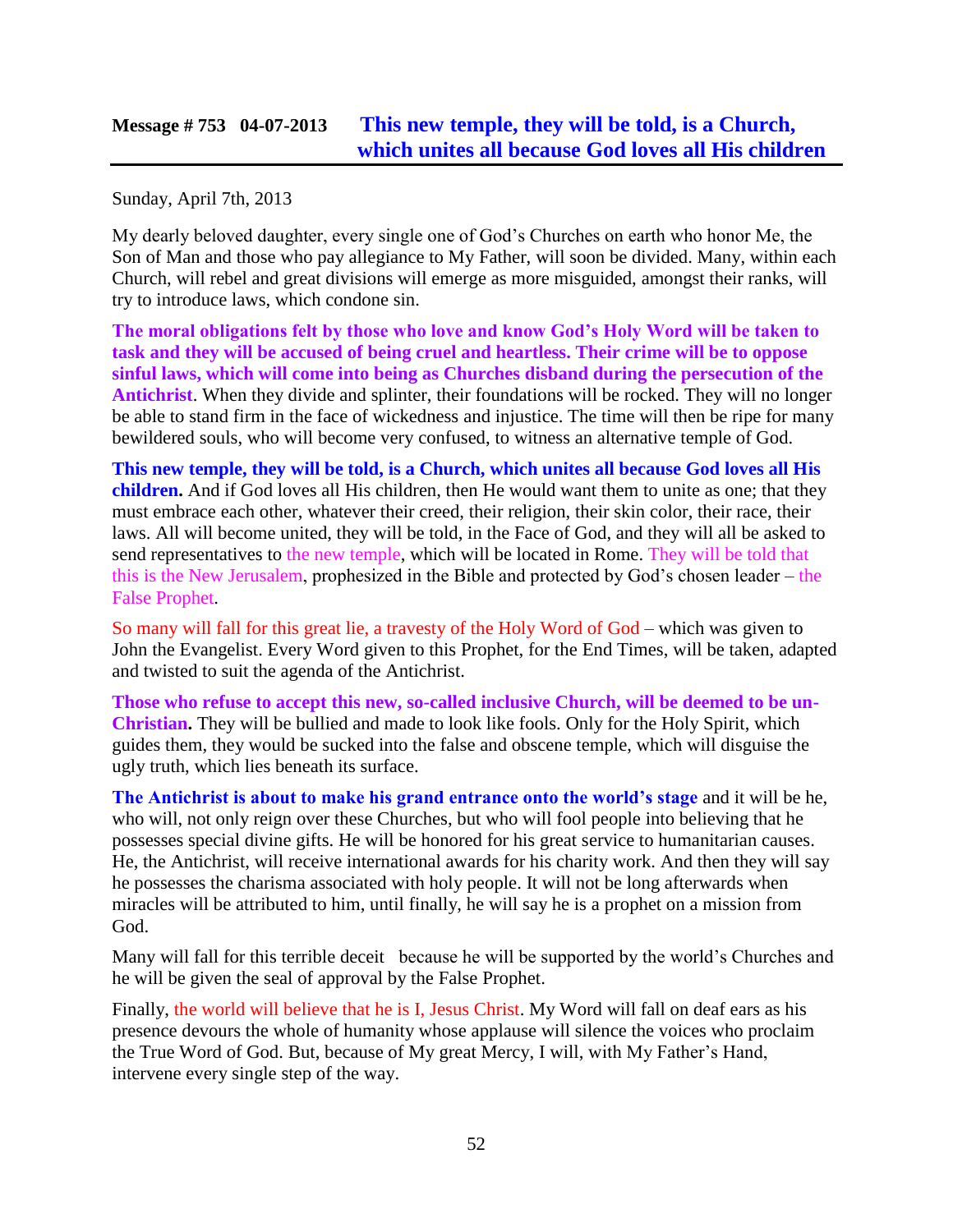My Messages will never stop until the very last day. My Voice will never die. God's children, who remain true to His Holy Word, will never die.

Your Jesus

### **Message # 754 04-09-2013 So many good and [holy priests who have joined](http://www.thewarningsecondcoming.com/so-many-good-and-holy-priests-who-have-joined-together-to-pull-these-messages-apart/)  [together to pull these Messages apart](http://www.thewarningsecondcoming.com/so-many-good-and-holy-priests-who-have-joined-together-to-pull-these-messages-apart/)**

Tuesday, April 9th, 2013

My dearly beloved daughter, there are so many good and holy priests who have joined together to pull these Messages apart, but they do not have the qualifications or the knowledge to do so. Their path is to serve God. **They must not allow themselves to be contaminated like this, because this poses danger for those souls who recognize My Voice in these Messages.**

While parading New Age practices of the spirit, many priests believe that their knowledge of spirituality means that they have the talent to recognize a true Prophet of God. So far removed are they from Me, that they cannot discern My Holy Word. I have not given them such graces, because pride stands in their way.

To those of you, sacred servants of Mine, who plot, scheme and use the badge of your holy office in the service of God, as a means to turn your parishioners away from My Word, know that you will be punished. You do not truly know Me. You are not loyal to Me. You are ignorant of spiritual knowledge and you do not have the authority to publicly humiliate, pour scorn upon others or belittle anyone in My Name.

Each one of you will have to answer to Me. I will punish you, not for your disbelief, but for the sin of pride, which makes you believe that you know more about spiritual matters than I, Jesus Christ, Your Master. **How you wound Me. How you disappoint Me, because your betrayal has hurt My Mission, the last of its kind. For every sinner you pull away from Me, you will have to take on responsibility for their souls.** And then, with a heaviness of heart, you will have to answer these questions, when the Truth is made known to you.

Why did you reject My Cup when you were given the Truth, with love and trust, and when you knew in your heart that this was from Me? Why did you then try to destroy My Messages? Have you any idea as to the seriousness of the Holy vows you took in My Name? **You must now go on retreat and read My Crusade Prayers.** If you do this, then I will give you My blessing and the power of discernment. But only those with humble hearts can come to Me.

Go back. Then come to Me naked. Leave all your jaundiced views, your biased opinion and your assessment of these Messages, based on hearsay, gossip and innuendo, behind you. When that day comes, I will baptize you anew and you will become pure again. Your souls will become like little ones and with a craving hunger for My Presence.

I await your response. I Am all Loving. I Am all Merciful. Come to Me. I Am all you need.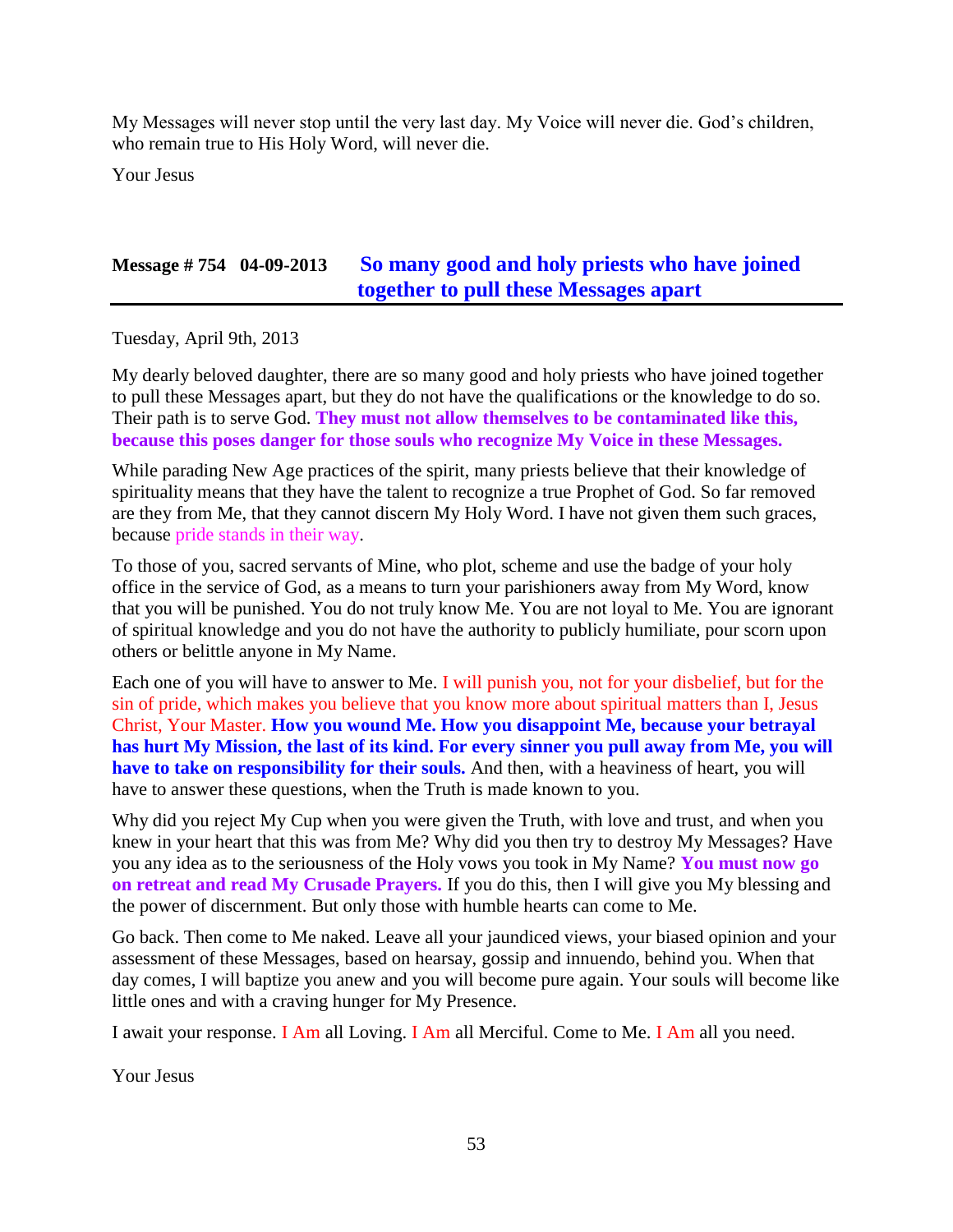## **Message # 755 04-10-2013 [God the Father: Prayer for the Key to the New](http://www.thewarningsecondcoming.com/god-the-father-prayer-for-the-key-to-the-new-paradise/)  [Paradise](http://www.thewarningsecondcoming.com/god-the-father-prayer-for-the-key-to-the-new-paradise/)**

#### Wednesday, April 10th, 2013

My beloved daughter, as the Flame of the Holy Spirit engulfs those humble souls who read these Messages, so too will be the spread of global conversion. **The Holy Word of God is like a powerful gust of wind, which brings with it, and all those souls in its wake, the fruits of plenitude.**

**From those first seeds planted, a multitude of fruits have grown, which cover every nation, including those under communist regime.**

My daughter, as My Holy Word grips the minds and souls of every creed, it will cut like a sword through those nations who turn their backs on Me, your beloved Father. So, when the hatred increases against you, know that My Holy Word, to help save souls, is succeeding,

You, My messenger, are but an instrument. This Mission is not about you. It is not about the enlightenment of your soul, for this is not My objective, although this is pleasing to Me. You, My daughter, as the final Messenger, must only convey to the world the Messages you are being given, for the good of mankind. Your opinions, and your advice to others, are of no importance and you do not have the authority to share any such human views with others.

#### **When the Voice of God reaches the hearts of man, it multiplies within the souls of many. It is My Goodness, as the Loving Father of the whole of humanity, which allows for these great blessings.**

As foretold, great miracles will be witnessed by those who have been given the Gift of the Holy Spirit through this Mission. I bless all of those who scatter and spread My Messages, for their efforts will yield My Word like a mist, which will cover the Earth.

To those who have awaited the Gift of Conversion – those poor empty souls of Mine – I tell you now. I, Your Loving Father, promise you that I will embrace you and open your hearts when you say this prayer.

**God the Father: Prayer for the Key to the New Paradise**

Dear Father, it is I, Your lost child, who, so confused and blind, that without Your Help, Your Love, I am nothing. Save me through the Love of Your Son, Jesus Christ, and give me the Key to Your New Paradise on Earth. Amen.

Children, I will bless you and protect you. You are Mine – all of you. While I pine for you and weep for those of you who hate Me, I will use My Almighty Power to unlock your hardened hearts so that I can bequeath to you the inheritance, which I have lovingly created.

My Intervention, by revealing to you events to come, will help you to understand how much I love you. When these events unfold before your eyes, I will be waiting for you to come to Me with love and trust in your souls.

Your beloved Father

God the Most High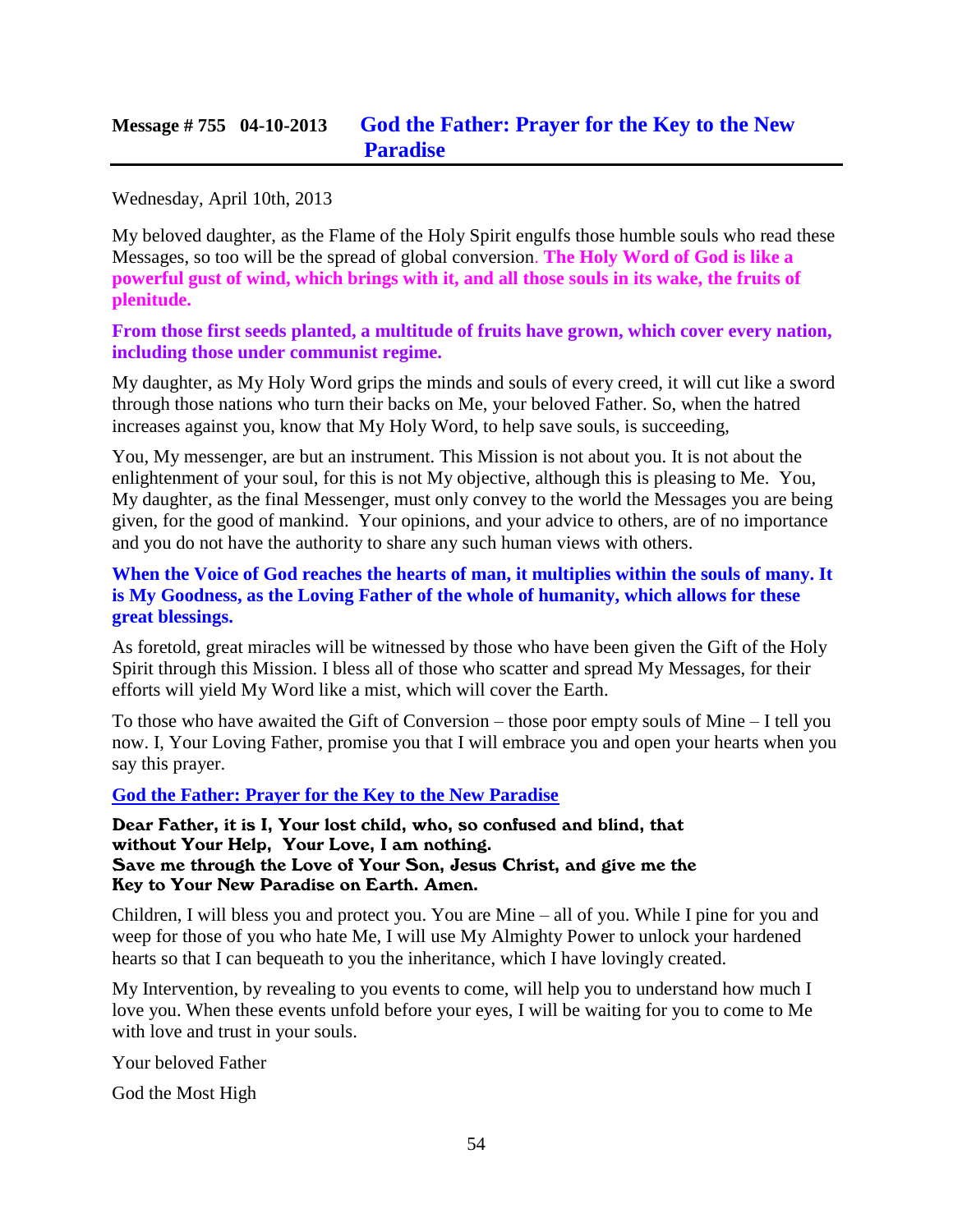## **Message # 756 04-11-2013 [For every soul you dedicate to My Mercy, I will](http://www.thewarningsecondcoming.com/for-every-soul-you-dedicate-to-my-mercy-i-will-save-a-hundred-more-3/)  [save a hundred more](http://www.thewarningsecondcoming.com/for-every-soul-you-dedicate-to-my-mercy-i-will-save-a-hundred-more-3/)**

Thursday, April 11th, 2013

My dearly beloved daughter, you must move forward and concentrate on those poor souls who do not believe in God at all. I refer to those who have never been given the Truth about the Existence of God, their Creator.

There are billions of people who have no knowledge of the Holy Trinity because it was hidden from them. These are the souls who will be granted great Mercy by Me and they need to be made aware of these, My Messages to the world.

The other souls who concern Me are those who were lukewarm in their faith and who now refuse to accept the Truth of eternal life. Many people who are either unsure of their Creation, or the Existence of God, will soon be shown the Truth. Again I will show them great Mercy and My Love will touch their hearts and they will be saved.

But then there are those who will continue to resist My Intervention. They will fight any attempt to be given the Truth, and the proof they will be given of My Mercy will be thrown back in My Face. Again, I will intervene and continue to fight for their souls.

Finally, there are those who do know everything about Me and the fact that I Am the Messiah. No miracle or act of love will draw them to Me because they have abandoned themselves to Satan. These souls will be devoured by the Beast and he will not let them go free because they do not see me as their Savior. They still do not know the truth of the plan of the Beast. In order to save them, you, My beloved followers, must give Me your allegiance by committing their souls to Me during your prayers and when you receive the Holy Eucharist. You must offer them to Me every day and for every soul you dedicate to My Mercy, I will save a hundred more.

Do this every single day. At the end of every month you will be full of joy because you will know how many such souls have been given this Great Mercy. This is just another Gift I bless you with and the graces you will receive when you recite this Crusade Prayer will be in abundance.

#### **Crusade Prayer (104) Free this soul from slavery**

#### Dearest Jesus, I present to You the soul of my brother and sister, who has abandoned their soul to Satan.

Take this soul and redeem it in Your Holy Eyes.

Free this soul from slavery to the Beast and bring it eternal salvation. Amen.

My Mercy will continue to be given to mankind, and especially, to every single soul who rejects the Word of God.

I bless you, My loyal disciples, and I continue to pour upon you the Gift of the Holy Spirit.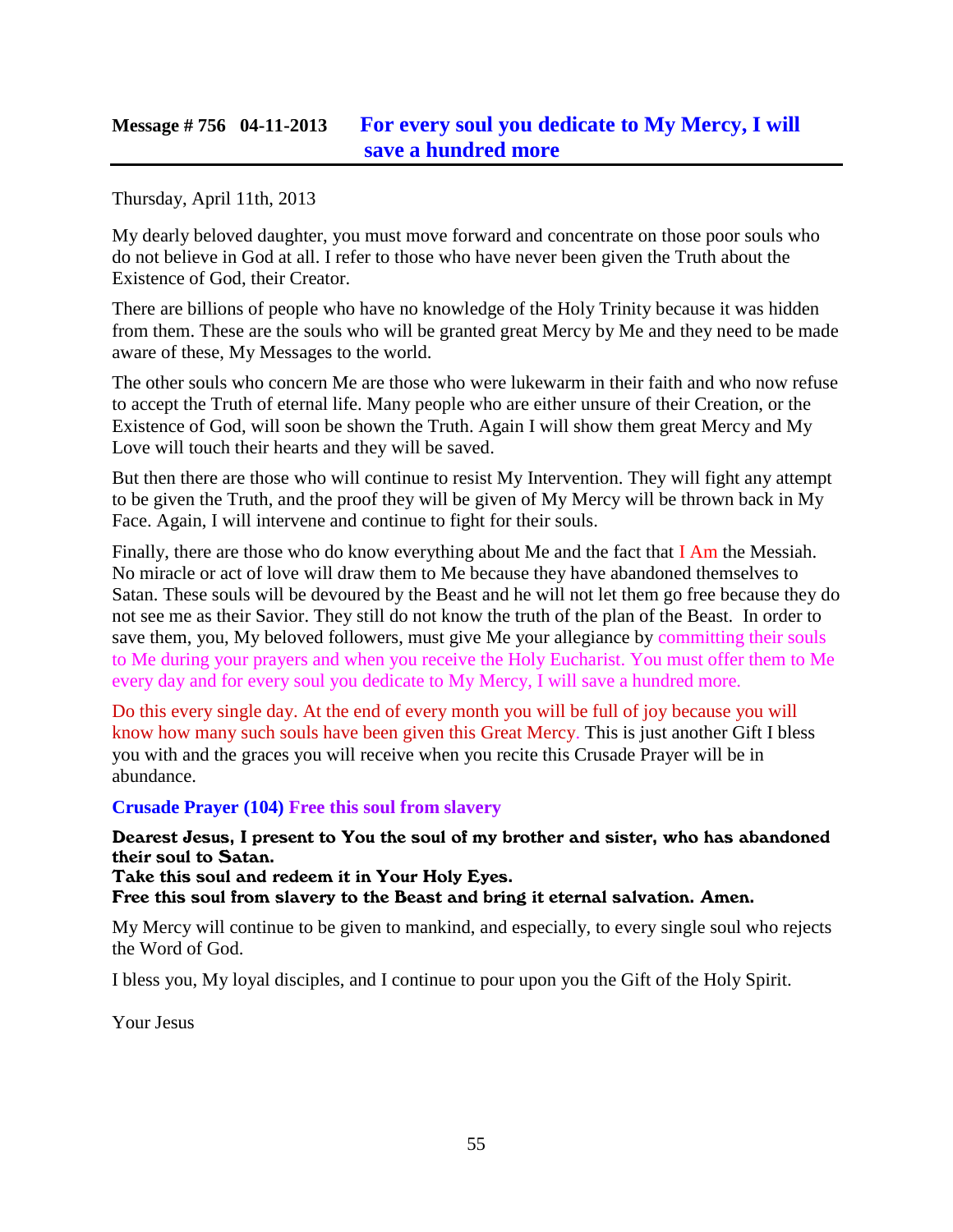# **Message # 757 04-12-2013 [Blessed are those meek of heart, whose pride has](http://www.thewarningsecondcoming.com/blessed-are-those-meek-of-heart-whose-pride-has-been-stripped-from-them-through-the-grace-of-god/)  [been stripped from them](http://www.thewarningsecondcoming.com/blessed-are-those-meek-of-heart-whose-pride-has-been-stripped-from-them-through-the-grace-of-god/) through the Grace of [God](http://www.thewarningsecondcoming.com/blessed-are-those-meek-of-heart-whose-pride-has-been-stripped-from-them-through-the-grace-of-god/)**

Friday, April 12th, 2013

My dearly beloved daughter, who amongst you, who truly love Me, can come before Me and lie prostrate at My Feet in total abandonment?

Who amongst you, who truly honors Me and follows My Teachings, can humble themselves before Me without any regard for themselves? If you can throw yourselves at My Mercy, in humble servitude, I will raise you up and exalt you. But when you exalt yourselves, in My Name, and say you know Me more intimately than others, I will cast you to the ground beneath My Feet.

**Why do so many, who have been given the Truth, still misunderstand the Truth of My Teachings?** Man, because of the stain of sin, is not worthy to stand before Me. But those who understand the weakness of the human soul must know, that those who take it upon themselves to declare their superior knowledge of spiritual matters laid down by the Teachings of God, through the Prophets, need to be very careful. When such souls declare their so-called knowledge, by boasting of their intellectual assessment of Holy Doctrine, instead of focusing on the importance of humility, they offend Me. When they use their knowledge to twist the Truth to suit their agenda, in order to draw souls into a manmade version of My Teachings, I Am deeply offended and I will punish souls guilty of this crime against God.

**Those among you who create cults, spiritual movements, all of your own making, know that when you tamper with the Word of God, you are guilty of grave sin.** Your voices, which proclaim the Word of God and all His Glory, on the one hand, are heard because they contain the Truth. But when you add to the Word of God, with your own interpretations and when you use this to attack others in My Holy Name by accusing them of wrong-doing, you commit sin.

Blessed are those meek of heart, whose pride has been stripped from them through the grace of God, for they will rule as kings in the New Paradise.

Blessed are those whose complete trust in Me means that they preach and spread My Holy Word without any intention of seeking personal attention of self-glory, for they too will find refuge in My Kingdom.

**Those who claim that they are dedicated followers of Mine, but who believe that they are qualified to judge others, analyze the beliefs of others whose faith in God causes offense and who publicly condemn holy souls who come in My Name, are not part of My Kingdom.** You belong to the evil one, for you do not report to Me, Jesus Christ. I have not called you, nor have I given you permission to promote any form of special group, set up to ridicule another group.

**To all who proudly boast of intellectual prowess, associated with My Teachings, in order to belittle another child of God, especially chosen souls, know that your days are numbered.** In the past, My Patience would have prevented Me from interrupting such misguided missions. Now, in these end times, I will not tolerate the way in which you try to block My Second Coming.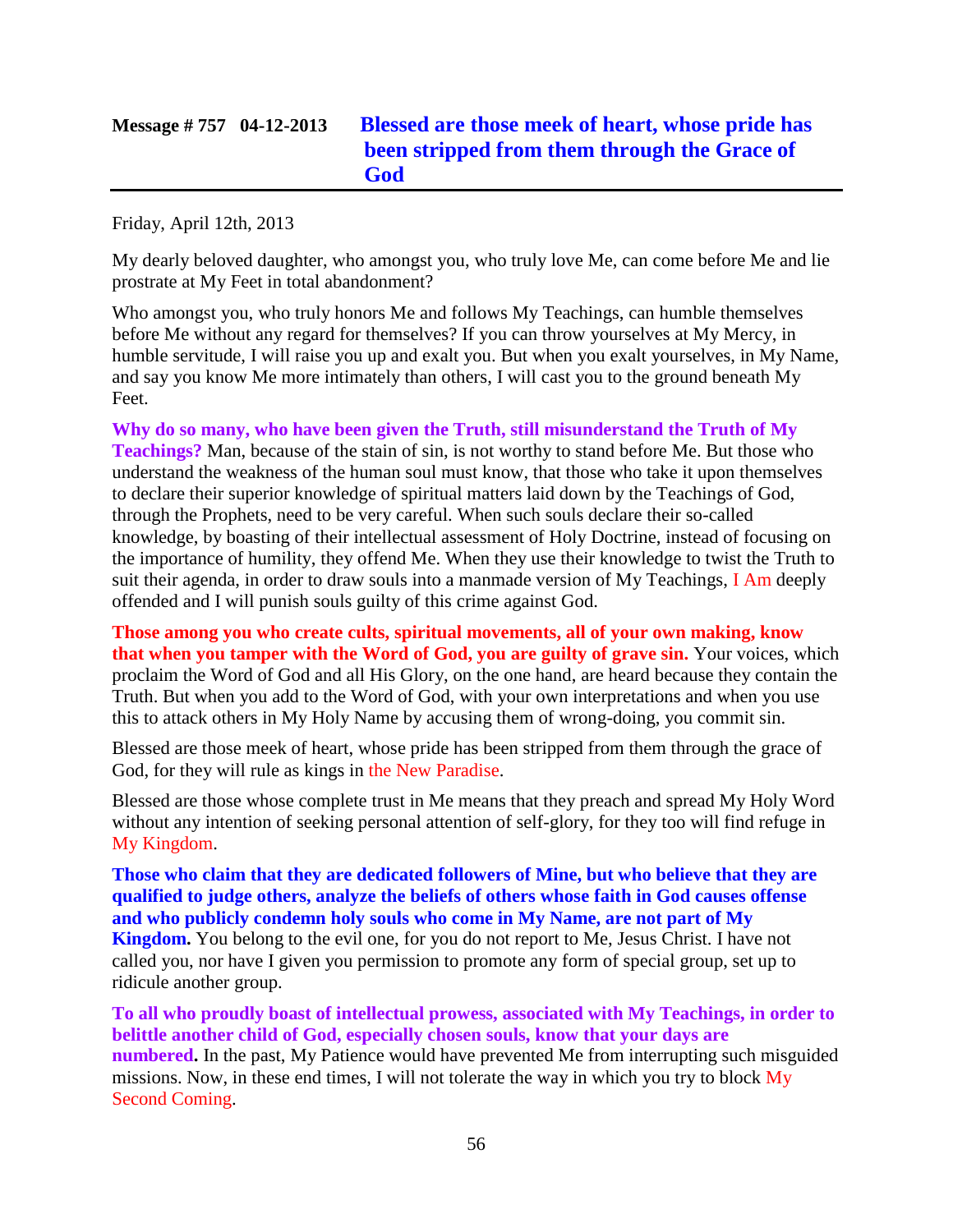So few of you will accept My plan to prepare you for the Second Time of My Coming – this time to bring you into the New Era of Peace. You already know the Truth. You know that I will come again, but you will not, just as it was before, accept that it is I, the King of all that is, Who is calling on you to prepare your souls.

Two thousand years to Me is nothing. It is as if it were yesterday. So today, I Am calling out to all of you. What saddens Me is that those who say they love Me, and publicly acknowledge Me, do not really know Me. They have allowed the trappings of organized religions, international politics, exaggerated grandeur and ceremonies to hide from Me.

I Am simple in mind, body, and soul, and therefore embrace first, those who come before Me in this way. When a father welcomes home a child, who has been abroad for some time, he does not notice his clothes, his shoes, his jewelry, or his suitcase. He sees only his son, his face, and the love that has existed in his heart since the first breath he took when he came out of his mother's womb. He is not interested in his wealth, his views, his opinions, or his gossip about others – all he knows is the love, which he feels for his child and the love his child feels for him.

Love is simple. It is without complication. It does not come from hatred. You cannot love someone when your soul is full of anger or hate. When you love Me, you must love all those who follow Me, no matter what their weakness is. You must love even those who are guilty of terrible sins, for I can forgive the most wicked of all sins. The thing to remember is that not one man has the right to condemn another in My Name. This can only come from Me.

**Know this, that when it comes to warning the world of sinners, who are enemies of God, I have this right. But in every instance, I will ask for prayers for their souls.** There will be only one exception. I can never ask you to pray for the Antichrist, for he does not come from God.

Your Jesus

# **Message # 758 04-13-2013 [The Catholic Church is now about to enter the](http://www.thewarningsecondcoming.com/the-catholic-church-is-now-about-to-enter-the-worst-persecution-in-its-history/)  [worst persecution in its history](http://www.thewarningsecondcoming.com/the-catholic-church-is-now-about-to-enter-the-worst-persecution-in-its-history/)**

Saturday, April 13th, 2013

My dearly beloved daughter, I wish to give encouragement to all of you who believe in Me and My Messages contained within this Book – The Book of Truth.

When man follows Me and offers himself to Me, he must emulate all of My Traits. This means that he must love all in My Name and treat every man as he would expect to be treated himself. However, **when you truly abandon yourself into My Care, you will suffer for this. You will be treated with cruelty and every attempt will be made to pour scorn upon you.**

**I say this to all of God's children and to Christians, in particular, for your load is the heaviest.** I call out to all of those in the world who believe in Me, irrespective as to whether or not they believe that I speak to them through these Messages.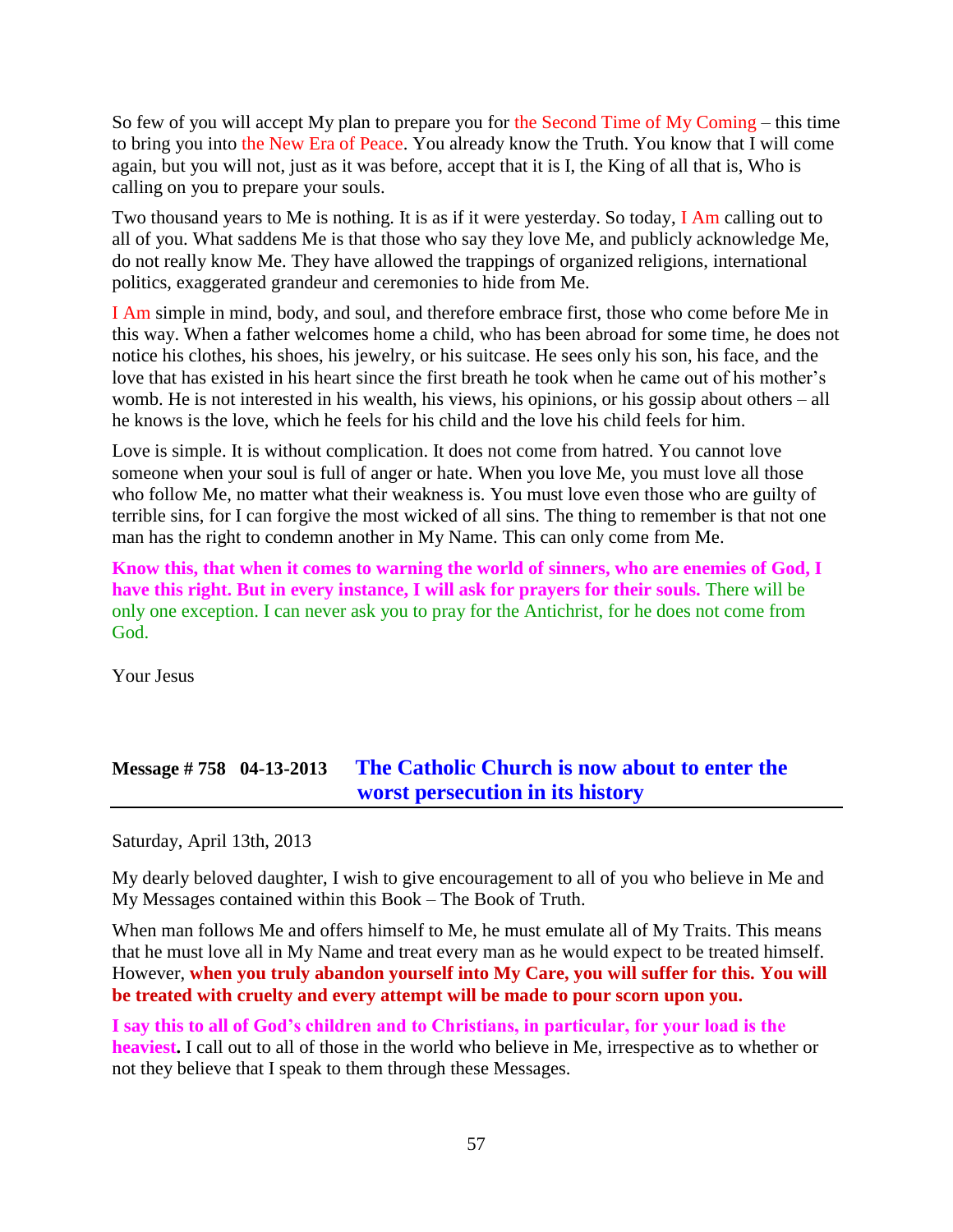Christians will always be targeted by those who want to change God's Laws to fit into their sinful pursuit of pleasure and selfish desires. The Catholic Church is now about to enter the worst persecution in its history and it will be turned upside down and inside out. **The attack has been planned for decades and carefully constructed.** How the Saints in Heaven weep at the catastrophic events which will now unfold at a speed which will shock even those who do not believe in these Messages.

**Confusion will result, as many sacred servants will become powerless as everything they held dear will be questioned and then overturned.** They will be challenged and bullied in My Name from within their own ranks.

To those of you who are loyal to My Church on earth, I urge you to be vigilant and to uphold My Teachings if you wish to stay true to Me. You must never accept anything other than the Truth you have been taught. Soon you will feel very alone and My poor sacred servants will become distressed for their loyalty to Me and to the Church laid down by Peter will be pulled from under them.

**To all those who are traditional loyal Christians, you must stay firm and you must not accept any attempt to encourage you to abandon your faith.** You will be pushed to one side and forced to agree to educate your children in a false doctrine, not of God.

**These events will now commence** and I warn you of these in order to guide you. Anyone who accuses Me, through this Mission, of encouraging souls to desert My Church on earth does not understand My Instructions. I Am simply asking you to remain loyal to My Teachings when you will find that you are forced to accept a new version of the Church. This new version will not ever be accepted in the Eyes of God.

Your Jesus

# **Message# 759 04-14-2013 Mother of God: When [God's children are misled by](http://www.thewarningsecondcoming.com/mother-of-god-when-gods-children-are-misled-by-lies-they-will-become-separated-from-him/)  [lies, they will become separated from Him](http://www.thewarningsecondcoming.com/mother-of-god-when-gods-children-are-misled-by-lies-they-will-become-separated-from-him/)**

Sunday, April 14th, 2013

My beloved child, let me bring you comfort at this time. Let me hold you close to me, so that I can give you strength as you continue to spread the Holy Word of God in these difficult times.

When those who persecuted my Son, and then murdered Him, were asked – "Why did you do this?" – they replied – "To uphold the Word of God." When they were asked if God would condone the killing of another man, they argued that this was in accordance with Church Teachings. And so also will it be in the End Times. **People will twist the Teachings of God in order to justify their rejection of His Holy Word.**

**My Son gives the world these Messages so that you will uphold His Teachings.** He does this so that no man will mistakenly reject His Holy Word, when the Teachings of His Holy Church on earth are tampered with and made unholy. The Word of God must never change, yet the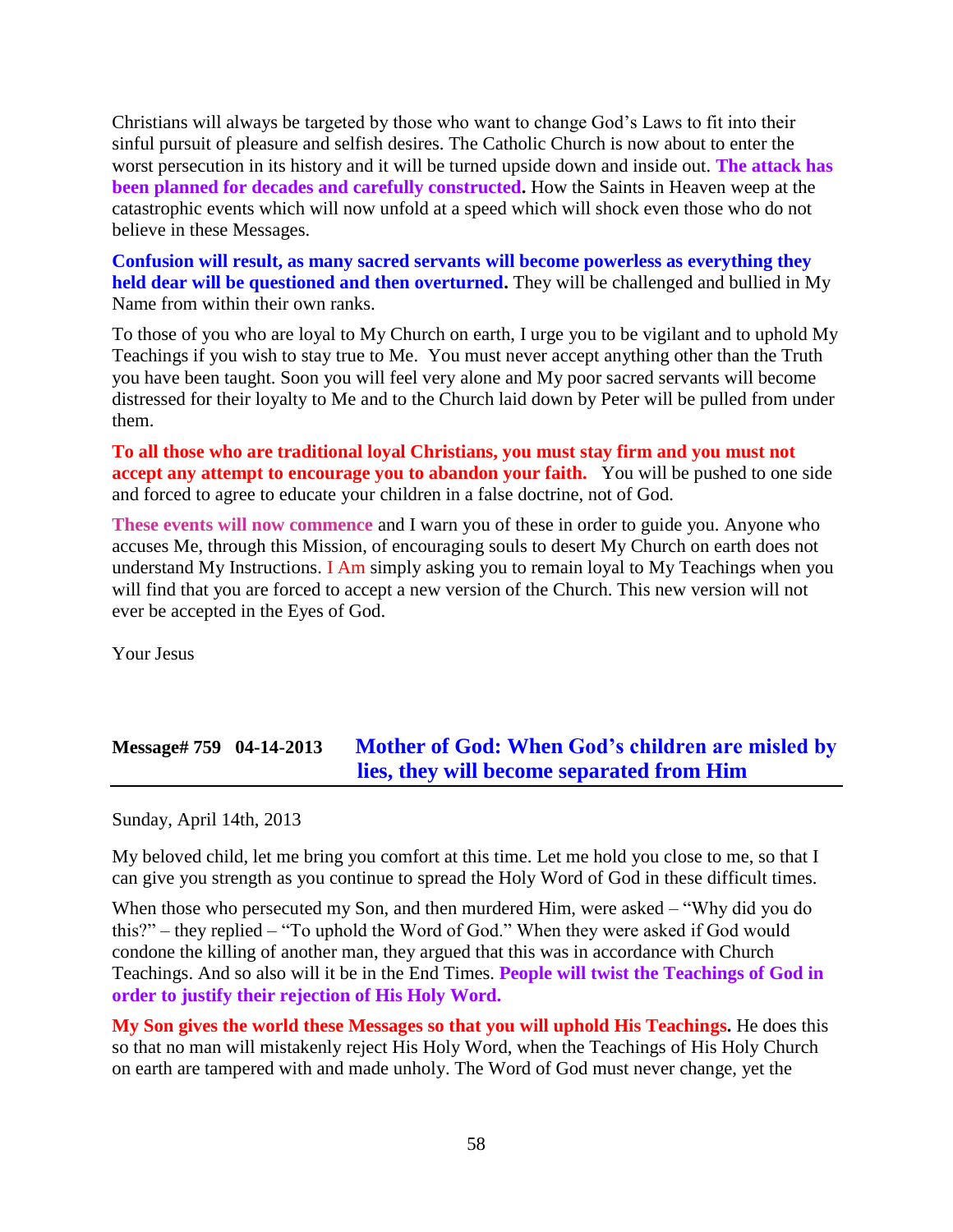prophecies have foretold of these very days when this will happen, when it will be done by the Church founded on the Rock of Peter.

My Son is the Word. The Word of God must be honored by every child of God. When God's children are misled by lies, they will become separated from Him. When you accept anything other than the Truth of God, when you accept sin, and then participate in it, you will drive a wedge between you and my Son.

Remember that I, the Mother of God, protect all of those who call on me. My protection is for all people, all religions. **When you say my Holy Rosary daily, you are given every kind of protection** and you will be able to uphold the Truth, the Holy Word of God.

**Anyone in my Son's Church on earth, who leads the people, who cannot recite the Holy Rosary before his congregation, does not come from God.**

Your Mother Mother of God Mother of Salvation

## **Message # 760 04-15-2013 [Many will not be strong enough to fight against](http://www.thewarningsecondcoming.com/many-will-not-be-strong-enough-to-fight-against-abortion-euthanasia-and-same-sex-marriage/)  abortion, euthanasia, [and same sex marriage](http://www.thewarningsecondcoming.com/many-will-not-be-strong-enough-to-fight-against-abortion-euthanasia-and-same-sex-marriage/)**

Monday, April 15th, 2013

My dearly beloved daughter, the enemies of God now rise in great numbers, in every nation, to denounce the Laws of God.

**There will be many new laws introduced into each land and each Church.** Most of the laws will be against the Teachings laid down in the Holy Bible. **Every kind of sin will be legislated for and the darkness of the Beast will cover the world.** Those who oppose these laws will be dismissed as cranks and demonized. Their voices will be drowned out by those who embrace secularism, as if it were an authentic religion. They will use every intellectual argument to enforce their vile laws and will deceive many, because they will use human rights as the tool to control others.

Many will not be strong enough to fight against abortion, euthanasia, and same sex marriage. **Then just as the laws are brought into being, the Catholic Church will announce the reformation to acknowledge all human rights and all religions. T**his will be followed by terrible division between those blessed with the gift of insight, given to them by the Holy Spirit, and those whose only desire is love of oneself and who reject God. They see God, and My Teachings, as an obstacle to living what they believe is a free lifestyle.

**The powerful global elite organization, which is infiltrated into every corner of the world, will plan new Church laws and plot to overthrow leaders, while at the same time, devise wars, which will bring destruction.** So proud are they and such is the extent of their allegiance to Satanic adulation that they believe they are indispensable. How they will have to suffer for their evil deeds. Just as they believe that they can control others and inflict their devious plans on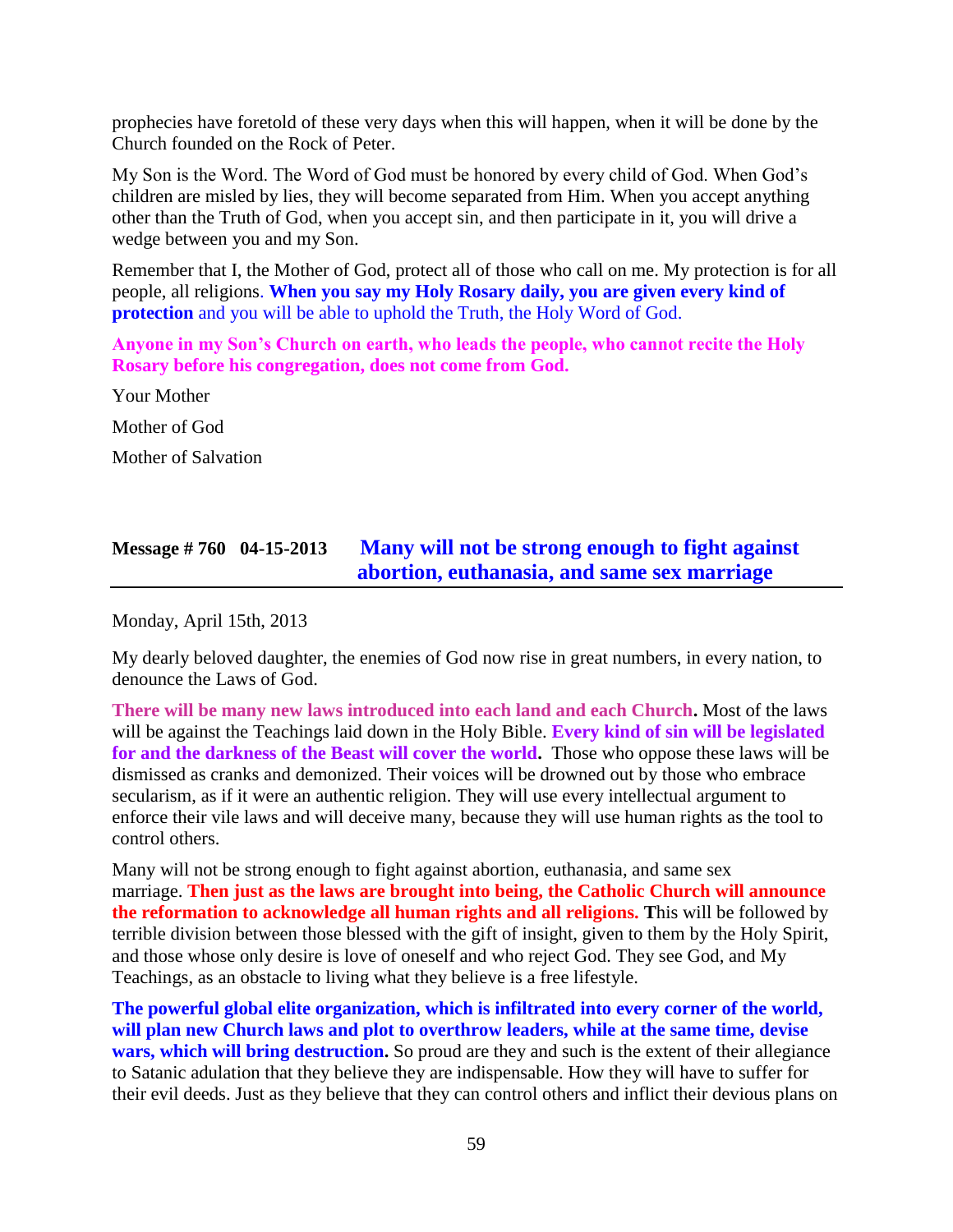others, they will be struck down by the Hand of My Father. They will be given only so much time to turn their backs. After, then they will turn on each other and destroy one another. Such will the level of their suffering be that even towards the end it won't be enough to make them see what lies ahead should they continue to be bound to the Evil One.

To many people, not of God, they will notice little of these events at first. It will only be when their freedom is restricted that they will openly revolt against the injustices within their nations. They will then realize the horror which will have been created because the Light of God will have been extinguished. In its place will be darkness, emptiness, hunger and lack of love. Only then will man cry out for the Mercy of God. I will be there waiting to give them comfort and salvage their poor frightened souls.

Your Jesus

## **Message # 761 04-16-2013 [The Word according to God will be pulled apart as](http://www.thewarningsecondcoming.com/the-word-according-to-god-will-be-pulled-apart-as-paganism-sweeps-the-earth/)  [paganism sweeps the Earth](http://www.thewarningsecondcoming.com/the-word-according-to-god-will-be-pulled-apart-as-paganism-sweeps-the-earth/)**

Tuesday, April 16th, 2013

My dearly beloved daughter, **the climb to Mount Calvary My Church on Earth has to endure has begun, as foretold.** All those who speak in My Name, who love Me and who honor My Teachings, will now have to face this torturous journey in order to uphold My Holy Word.

The Word according to God will be pulled apart as paganism sweeps the Earth. To all of those who follow Me, I say walk with your heads held high. Never waver from the Truth when those including your family and friends, plead with you to turn away from My Holy Word, given to you during My time on Earth. You must not weaken your resolve to remain loyal to Me. Some of you will be strong during the journey of persecution. Others will fall. Some will give up. Others will decide to accept the lies presented as Holy Doctrine and will be separated from Me.

**I will carry all those on My Shoulders who trust in Me completely. I will grant protection to all those who are brave enough to continue to offer the Holy Mass in the way in which it is meant to be conducted. I will protect the Sacraments presented by those holy sacred servants of Mine who refuse to budge or leave My Service. Those who pledge themselves to My Care will have nothing to worry about.** Those who have been given the Truth all of their lives, and reject My Teachings, in favor of lies, will be cast away from Me. My Justice is to be feared, for let no man believe that they can delve into an abyss of deceit without remorse in their souls and not suffer the consequences.

My Love will be strong enough to embrace those who will be confused during these times. I will reach out to all of God's children who seek Me out, no matter how blackened their souls are. In the midst of the turmoil, I will make myself known at last and My Spirit will sweep the Earth just as people believe that they cannot take any more.

Remember that I Am the First and the Last, nothing can conquer Me, I Am All-Powerful and when you feel that the wickedness inflicted upon the world by the enemies of God is overwhelming, that I Am here. **I allow for this suffering, this final persecution, because it is**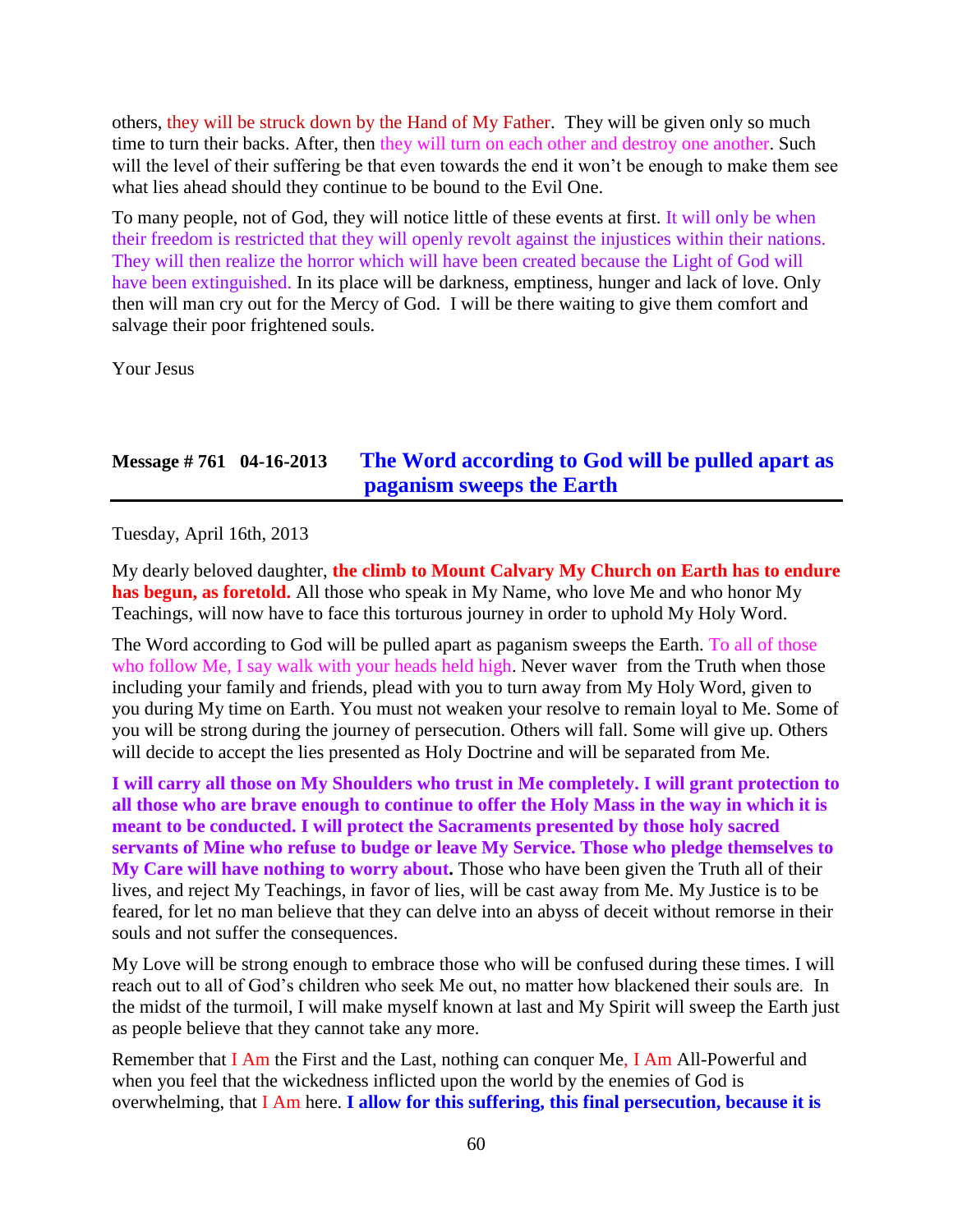**the final weapon against the Beast**. Without it, he would steal the souls of the majority of the world's population.

This battle for souls will shock those who truly know Me because the wickedness you will have to bear witness to will be seen in men you believe to be good. Satan will leave no stone unturned and he will use every soul, especially those who are close to Me, in order to turn their backs on My Teachings. While the battle will rage for a time, I will, through this Mission, save billions through conversion.

Your Jesus

# **Message # 762 04-17-2013 This sign, not to be [confused with the Mark of the](http://www.thewarningsecondcoming.com/this-sign-not-to-be-confused-with-the-mark-of-the-beast-will-be-to-symbolise-the-new-one-world-religion/)  [Beast, will be to symbolize the new One World](http://www.thewarningsecondcoming.com/this-sign-not-to-be-confused-with-the-mark-of-the-beast-will-be-to-symbolise-the-new-one-world-religion/)  [Religion](http://www.thewarningsecondcoming.com/this-sign-not-to-be-confused-with-the-mark-of-the-beast-will-be-to-symbolise-the-new-one-world-religion/)**

Wednesday, April 17th, 2013

My dearly beloved daughter, My Heart heaves as I have to endure the wretchedness and the suffering which the whole of humanity will have to endure. It is not My Hand which will cause this but the curse of Satan, as his spirit roams and devours souls along his path. So unsuspecting are they to this influence of evil that people blame everything else for their suffering. They place the blame of their hardship upon others and fail to understand that it is the lack of belief in God that creates such havoc in their lives.

As the spirit of the Evil One grips humanity, the Light of God will clash with it in ways which will be evidenced by a number of things.

Storms will increase and upheavals will be felt in so many countries. Unrest will be seen in nations as the power of governments takes away the freedom of the people over whom they govern. Then, the churches, including all those who love God, the one Triune God, will begin to withdraw their services and close their doors.

The number of churches which will close down, will be seen, in all western countries. **Soon the mark of communism will be seen by a special sign which will appear in churches which remain open; in the media; on items of clothing; in movies and this sign will be proudly worn by those in high places. It will be seen as a badge of honor and flaunted by members of the hierarchies in all main Churches and religious denominations. You will see this symbol in public places; on altars; in airports and on the garments worn by leaders in the Churches.**

**This sign, not to be confused with the Mark of the Beast, will be to symbolize the new One World Religion.** Those responsible for it will no longer be fearful of displaying their sign, which is a symbol for control and allegiance to the Beast.

The day the daily Sacrifice of the Masses are stopped, in the format which they must be offered in My Holy Name, will be the day when this symbol appears on the altars and before all the tabernacles in the world.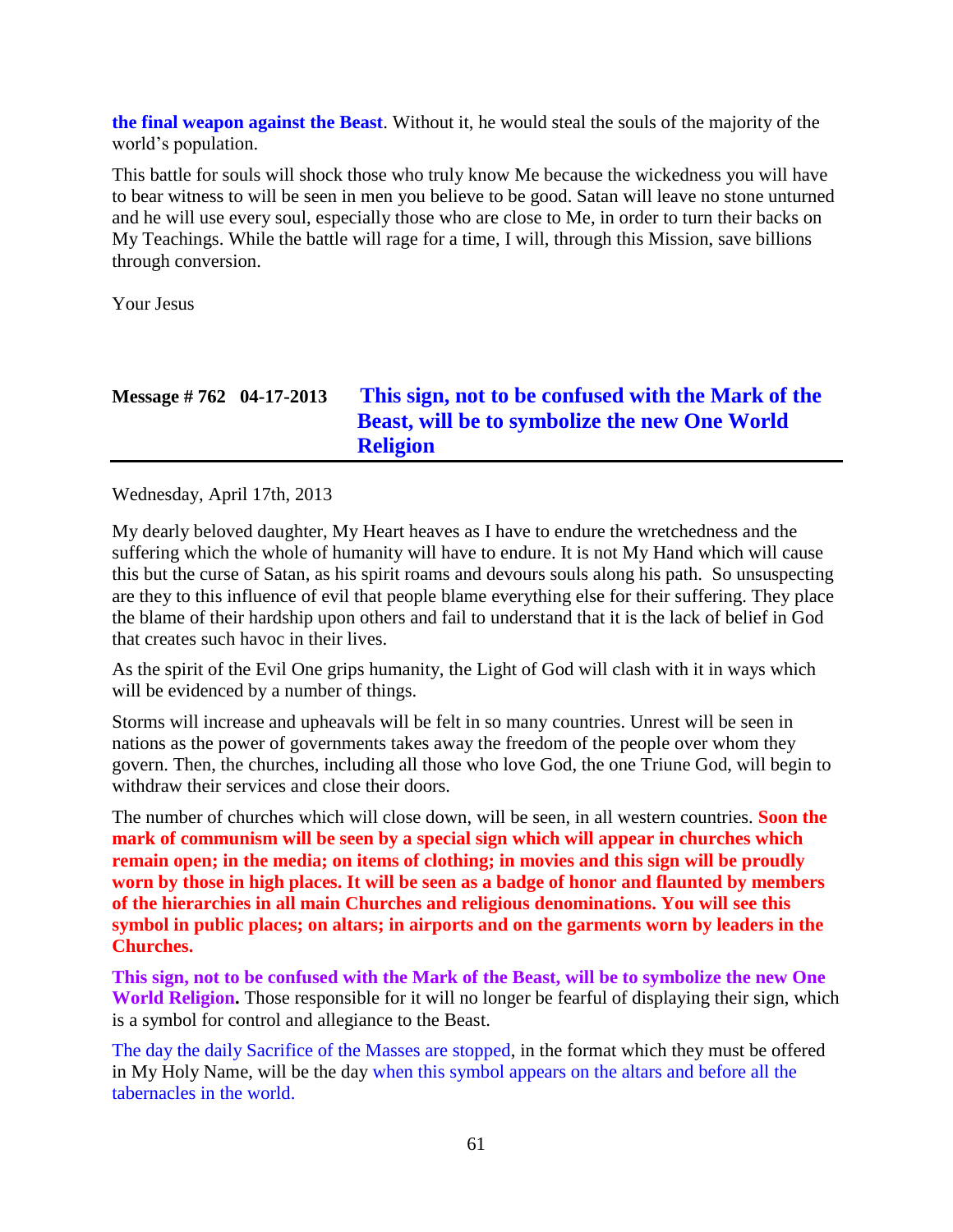Pray, My beloved followers, that you will find solace in those sacred servants of Mine who remain loyal to Me, for you will need comfort during these trials. I will always lift you and carry you. I will never desert you, but you must never deviate from My Teachings, or accept pagan practices as a substitute for the Truth.

Your Jesus

## **Message # 763 04-19-2013 [I ask that those of you who are frightened and](http://www.thewarningsecondcoming.com/i-ask-that-those-of-you-who-are-frightened-and-confused-by-these-messages-to-hear-me-now/)  [confused by these Messages to hear Me now](http://www.thewarningsecondcoming.com/i-ask-that-those-of-you-who-are-frightened-and-confused-by-these-messages-to-hear-me-now/)**

Friday, April 19th, 2013

My dearly beloved daughter, how lonely this Mission is, despite the hundreds of thousands who surround you with their love and prayers.

When you work for Me and abandon yourself, in complete surrender at My Feet, you will feel very alone. You will face the wrath of My enemies, who will not give you a moment's peace. You, My daughter, must listen now as I offer all of those who reject Me, in these Words I present to God's children, a special Gift.

**I ask that those of you who are frightened and confused by these Messages to hear Me now. Don't you know how I love you even when you resent Me? Don't you know that I would never punish you for not accepting these Messages, given to you only so that I can prepare you and strengthen you for the trials which lie ahead?** Don't you know Me, your beloved Jesus, when I call out to you now?

I Am your Savior and I would never cast you aside when there are doubts in your mind. How could I be angry with you when you love Me and only care about the Truth? I now prepare you for the challenges that you will now have to face, as the prophecies foretold, of the persecution of My Church on Earth, unfold.

So that I can draw you into the Mercy of My Love and enlighten your hearts, I give you this Gift. I promise that when you call on Me in this way, through this Prayer, that your doubts as to Who I Am, speaking with you now, will vanish. I offer you this Gift so that you, through the Prayers I give to the world at this time, can save the whole of humanity.

If you come to Me, free of pride and with an open and clear conscience, you will know instantly that you have been given this Gift. It is the Gift of Conversion for others.

#### **Crusade Prayer (105) Gift of Conversion for Others**

O my dearest Jesus, with my love for You please accept my soul in union with You. Take my soul, cover it with Your Holy Spirit and help me, through this Prayer, save all those I come into contact with.

Engulf every soul I meet with Your Holy Mercy and offer them the salvation needed to enter Your Kingdom.

Hear my prayers. Listen to my pleas and through Your Mercy salvage the souls of the whole of humanity. Amen.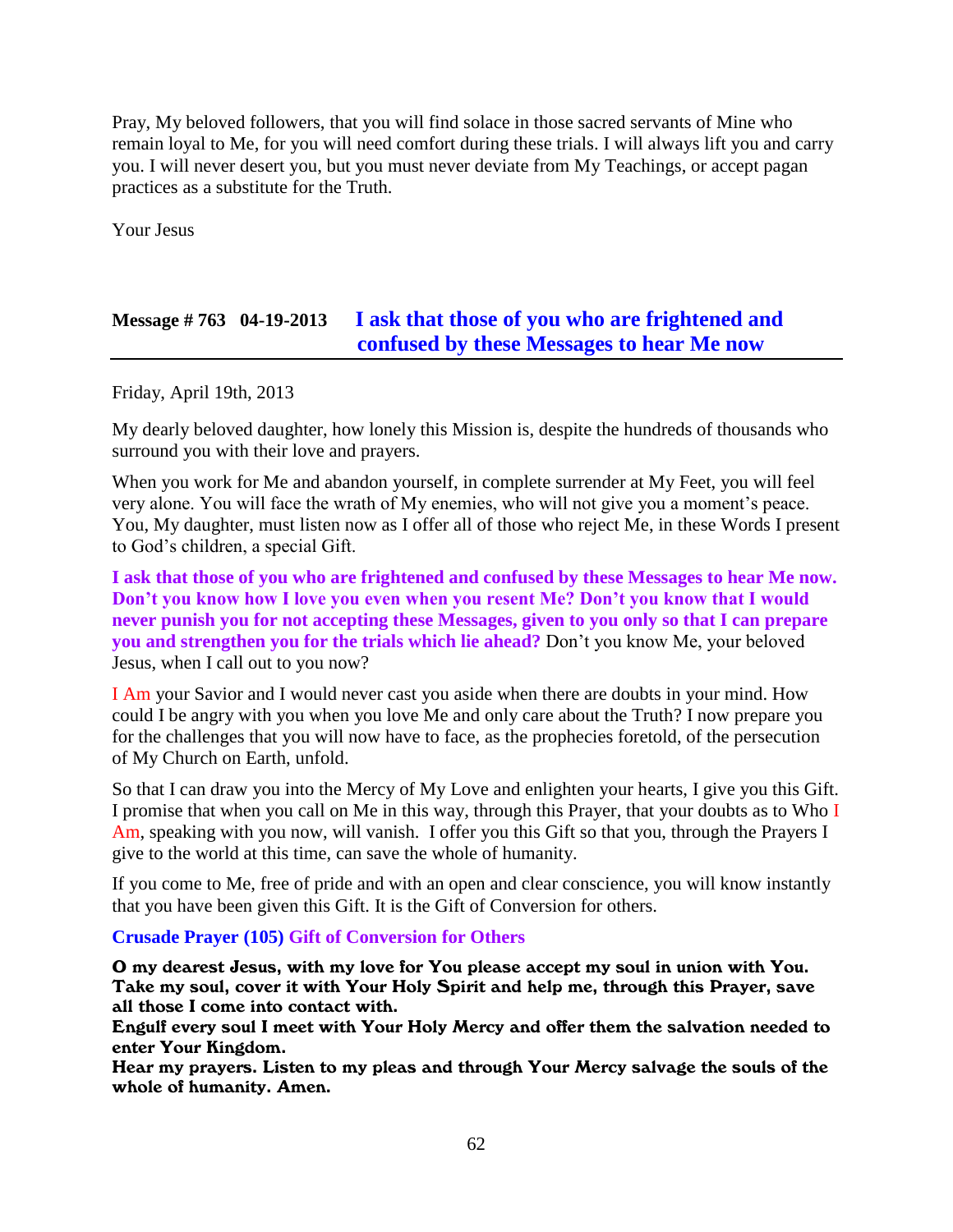Those of you who cast aspersions on these Messages and who reject them, I ask that you come to Me. I will show you the Truth. I will take you and bring you comfort. I will always love you no matter how you offend Me.

Your Jesus

## **Message # 764 04-20-2013 [When man does not believe in God, he does not](http://www.thewarningsecondcoming.com/when-man-does-not-believe-in-god-he-does-not-accept-the-difference-between-right-and-wrong/)  [accept the difference between right and wrong](http://www.thewarningsecondcoming.com/when-man-does-not-believe-in-god-he-does-not-accept-the-difference-between-right-and-wrong/)**

Saturday, April 20th, 2013

My dearly beloved daughter, the Heavens are full of sorrow because of the pain which My beloved followers have to endure on Earth. All the Angels and the Saints unite as one to pray for humanity, as it endures such a wicked assault by Satan and all his evil spirits. As their prayers are accepted by Me and acted upon, I ask all those who declare themselves to be Christians to pray as never before.

Prayers offered daily for protection against demonic forces, which infiltrate the Earth, will help cleanse it of evil spirits. You must remain hopeful, and when you remain loyal to Me, you will become even stronger.

The strength of Christians, united in the Truth of God, will present a powerful defensive wall against the Beast whose plans to hurt God's children are coming into being at this time. You must stand before Me, declare your undying love for Me and I will lead you in My Army, which will never be defeated. As My Army increases in size and as billions more convert and accept Me, it will help to slay the Beast.

Your duty, My beloved followers, is to focus on those who will reject My Hand of Mercy. No matter that you are ridiculed in My Name, all you must do is to plead for the salvation of souls. Know that God's Army on Earth will be granted special graces to enable it to bring with it the souls of those who doubt My Holy Word.

Doubts, when allowed to fester, separate man from God. Doubts are placed in the hearts of man, by Satan in order to deceive God's children into believing that He, God, does not Exist.

**When man does not believe in God, he does not accept the difference between right and wrong. Without guidance from God, he will walk into every trap laid down before him by Satan. So much hatred is then manifested in the hearts of man, because once they leave themselves open to the Evil One, their hearts fill with anger. The worst anger will be directed at Christians, and yet these people will not know why they feel this way. This is why those who claim not to believe in God spend more time condemning those who do.**

Pray, pray, pray for their souls.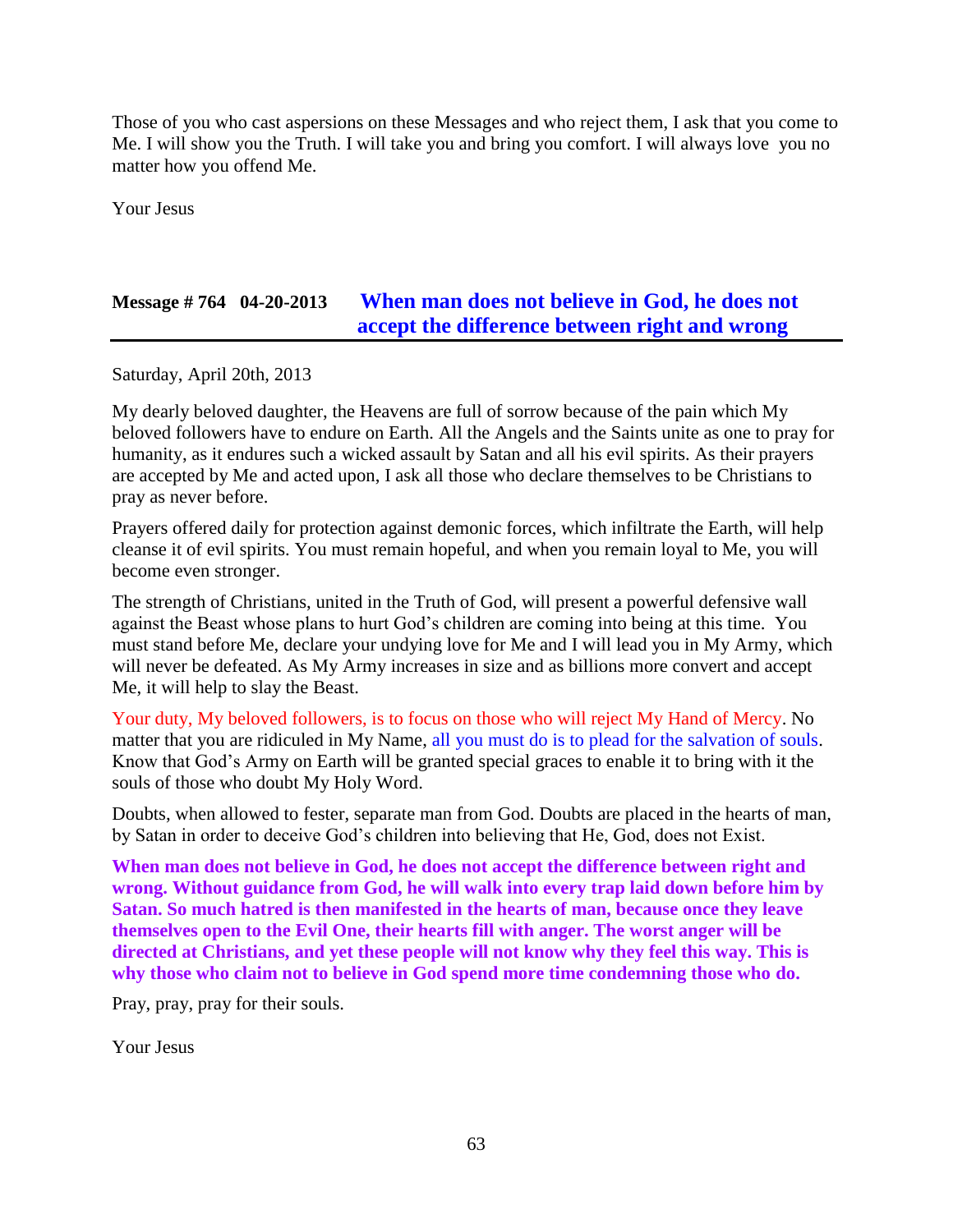## **Message # 765 04-21-2013 [The Tower of Babel will, once again, be erected and](http://www.thewarningsecondcoming.com/the-tower-of-babel-will-once-again-be-erected-and-presented-as-a-temple-of-god/)  [presented as a temple of God](http://www.thewarningsecondcoming.com/the-tower-of-babel-will-once-again-be-erected-and-presented-as-a-temple-of-god/)**

Sunday, April 21st, 2013

My dearly beloved daughter, who can deny My Death on the Cross? Who can deny that I gave up My Life so that the Truth would save sinners everywhere? Then who amongst you will, when the time comes, deny the Truth of My Church on earth when it is taken apart stone by stone?

You have been given the Truth. You know My Teachings. So then, you will know My Church by My Teachings. My Church on Earth is the Truth. My Church on Earth is My Body. So if a man amongst you scourges My Body, then re-invents My Teachings and then presents to you lies, will you deny Me then?

I, Jesus Christ, do not tell you this to divide you. I tell you these things so that you will honor My Teachings, uphold the Holy Sacraments and remain firm to the Truth. **No man on earth can change the Teachings of My Church**. No man. **Not one amongst you has been given this authority to declare new doctrines and present them as Mine.** Yet, many amongst you will deny Me by denying the Truth, given to you 2,000 years ago. So lacking are you, in the knowledge of sacred things, that you will be ignorant of the new laws, which will blaspheme against Me, when they are introduced into My Church on Earth.

Just as it was before, the Tower of Babel will, once again, be erected and presented as a temple of God. It will be located in Rome and will feature the new symbol of the new One World Religion. This symbol will be seen on the roof, at the entrance, and will take precedence on the high altar within. My precious Tabernacle in gold, defiled in all its Glory, will sit in the center of the altar for all to see. **This insult will mean that the Beast will be given the open door to invade My Tabernacle. My Presence will, at this time, disappear.**

Millions of people – many of whom will not know the significance of this abomination – will do everything asked of them and they will pray before the Beast. New garments, produced with gold emblems, which will have the appearance of humble cassocks, will be worn by those who serve in this so-called temple. The gold emblem, which will be displayed in a brazen manner, will be the symbol of the new world religion.

**Crosses will disappear.** My Crucifix will be nowhere to be seen. Then, where they are seen, in some public places, people will be forced, by law, to take them down.

The new tower, which will honor Satan, will be replicated in many countries and then the second part of the deceit will be made known. **The existence of Hell will be publicly declared, by the Church, to be nonsense.** People will be lulled into a false sense of security when this blatant lie is accepted by all Churches. It will be argued that God would never allow for such a place to exist. That He loves all and that the existence of Hell was spread by religious fanatics down through the centuries. And so, **people will condone even the existence of mortal sin**. Sin will be so widely accepted that people will no longer pray or ask for Mercy, for it will not be God they will acknowledge. It will be to the Beast they will surrender their souls and every step of their journey will be carefully orchestrated by the enemies of God.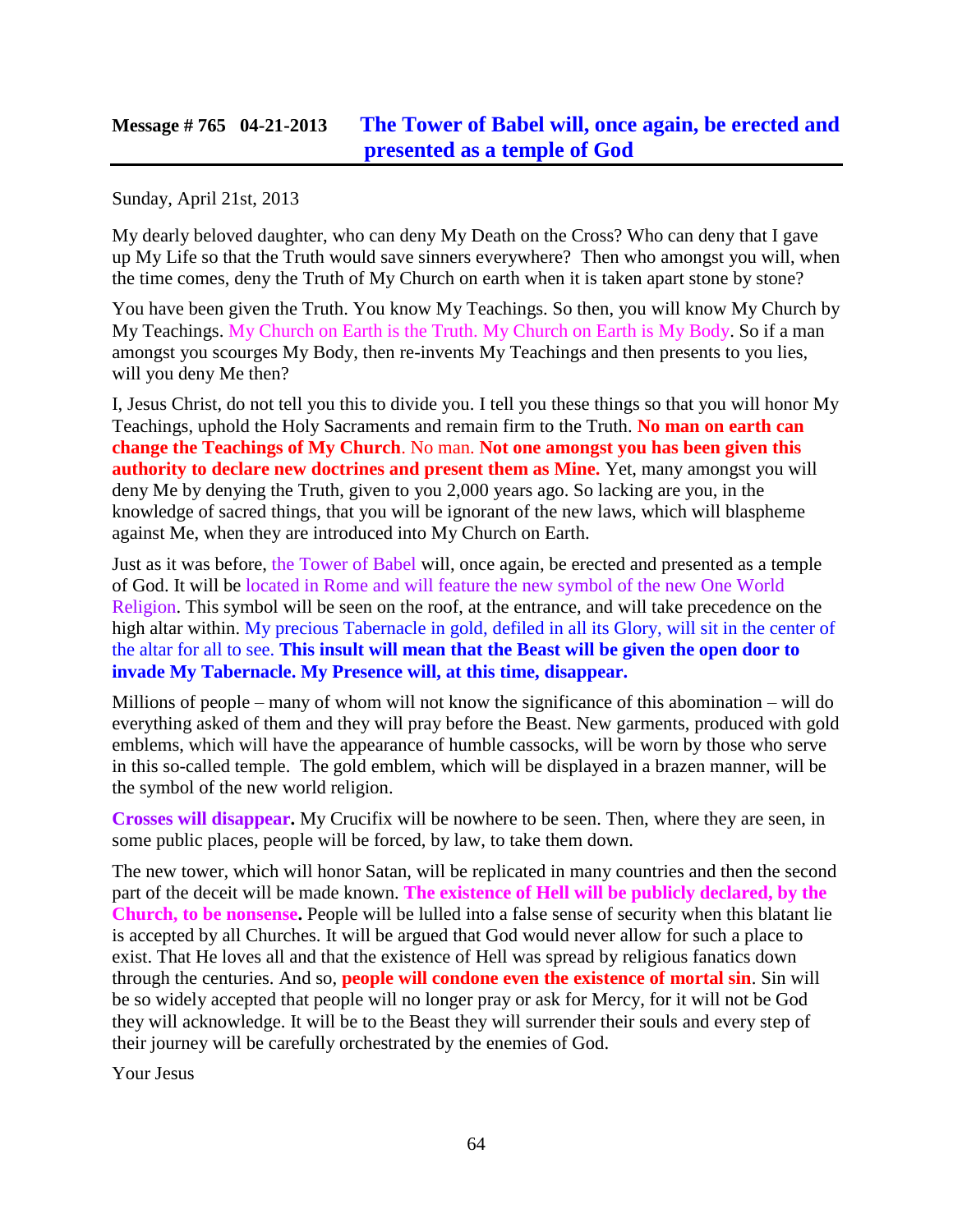# **Message # 766 04-22-2013 [Mother of God: To be made worthy of His](http://www.thewarningsecondcoming.com/mother-of-god-to-be-made-worthy-of-his-kingdom-they-must-be-stripped-bare-of-worldly-influences/)  [Kingdom, they must be stripped bare of worldly](http://www.thewarningsecondcoming.com/mother-of-god-to-be-made-worthy-of-his-kingdom-they-must-be-stripped-bare-of-worldly-influences/)  [influences](http://www.thewarningsecondcoming.com/mother-of-god-to-be-made-worthy-of-his-kingdom-they-must-be-stripped-bare-of-worldly-influences/)**

Monday, April 22nd, 2013

My child, in order for God's children to be saved, they must follow the path of my Son. They must accept that, to be made worthy of His Kingdom, they must be stripped bare of worldly influences, which separate them from God.

**Those who turn to my Son, as they reach out for the Truth, will see a number of changes take place in their lives.** For those who do not know Him and who open their hearts to Him for the first time, they will cry tears. These tears will be as a result of the love which He will instill in their hearts and they will be overwhelmed. These are the tears of conversion. Their hearts and souls will be filled with a love, which they have never known before. This is the Love of God and it is a Gift from Heaven.

Soon afterwards, filled with the Light of God, they will attract the darkness of the Evil One, who seeks out souls who are filled with this Light. This is when they will suffer by the hands of others, who are used by the Evil One, to attack their faith and their allegiance to God.

**Those with a simple love for my Son, empty of all human arrogance and pride – who do not succumb to the pressures of those who denounce my Son – will suffer just as He did.** They will feel pain when they witness sin, for they feel the same pain as my Son. They will fall and stumble, just as my Son did on the Road to Calvary. For as long as they live, they will feel the pain of my Son's suffering. This will stay with them until the final purification of the world is complete.

**Never feel that this allegiance to my Son is forever tinged with pain only, because it also brings a joy, a peace, and a hope, which bring eternal life.** You must never allow your love for my Son to separate you from all of God's children. Instead you must reach out to everyone, especially those who have never opened their hearts to my Son. They need your help. Through the Gift of conversion, you have been given the Graces needed to bring these souls to my Son. You must do this through the acceptance of the pain you must endure, as a soldier of Christ, and by your prayers and sacrifices for others.

Your beloved Mother

Mother of Salvation

# **Message # 767 04-23-2013 [All false prophets will be cast out by Me and](http://www.thewarningsecondcoming.com/all-false-prophets-will-be-cast-out-by-me-and-punished-severely/)  [punished severely](http://www.thewarningsecondcoming.com/all-false-prophets-will-be-cast-out-by-me-and-punished-severely/)**

Tuesday, April 23rd, 2013

My dearly beloved daughter, My Visionaries, all over the world are undergoing great suffering at this time, as they endure the pain required to save the souls of mankind. They, having offered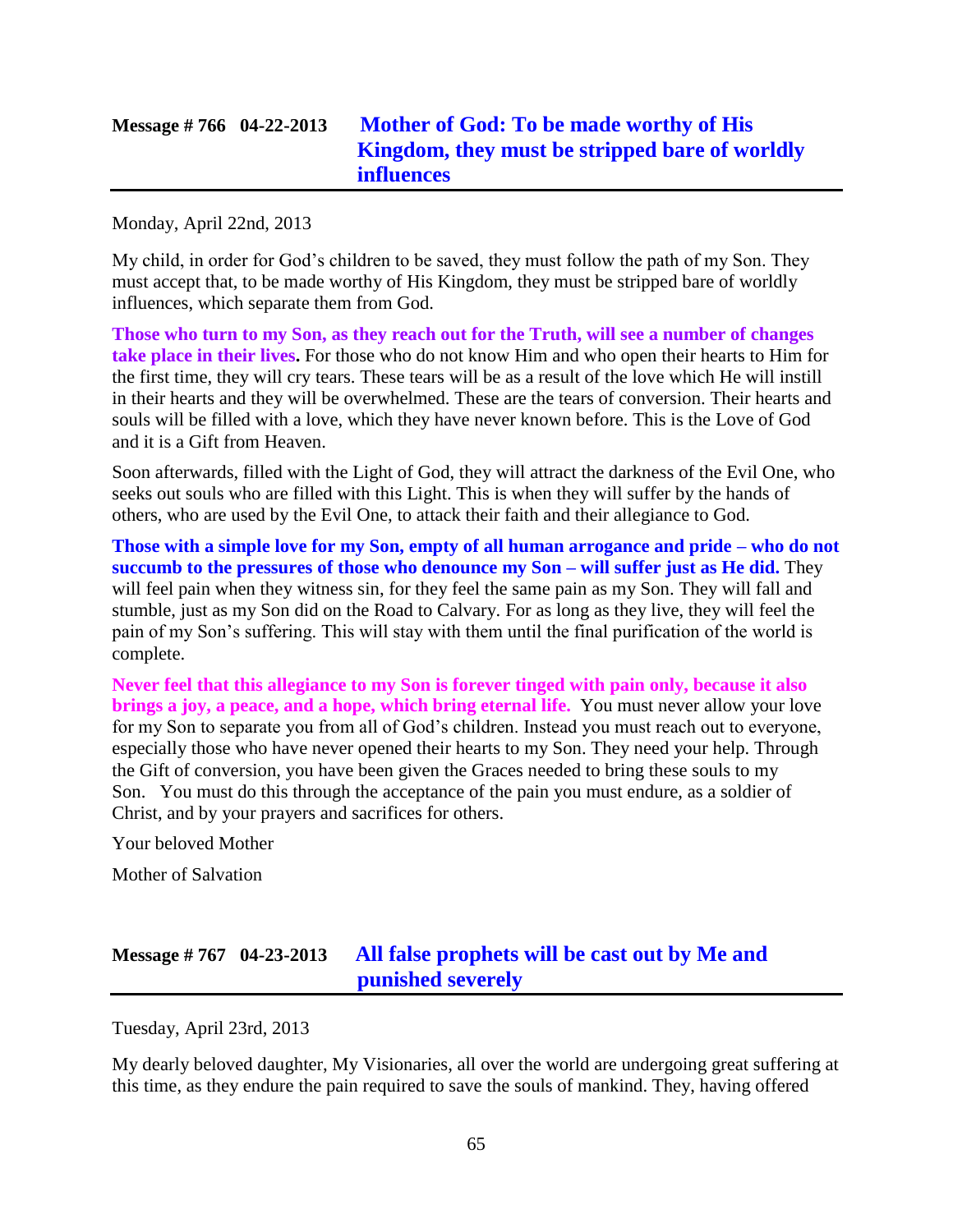themselves into My service, will walk alone, as I did when I climbed Mount Calvary, with only the very few who will come to their aid.

Just as those genuine souls of Mine suffer the pain, the ridicule, and the rejection, so will those false prophets and visionaries be glorified and they will fool many. **The false prophets will rise amongst you and attract praise and glory. Behind their façade of humility and sweet words, will be an emptiness borne from the spirit of evil.**

I warn the world not to follow those false prophets, who seek glory, adulation, and praise for themselves, in My Holy Name. No man, sent by Me, Jesus Christ, will exalt themselves in order to get you to fall at their feet. No prophet of Mine will stand on a pedestal and say he is greater than you. He does not have to say he is greater than his fellow brothers and sisters to do this. All he has to do is to preach words of so-called wisdom in a way, which will lead you to believe that he should be praised, for his own perceived allegiance to God. Instead of encouraging prayer and bringing you closer to God, he will command and demand your respect, first. He will do this by showing you the kind of attributes you would associate with devout people. These false prophets will attract souls to them through the sin of pride. Pride, in a false prophet, will attract pride in other souls. One praises the other by using the Name of God to proclaim their greatness.

Be wary of those who will ask you to cover yourself, with what they refer to as, special gifts, which attract the spirit world. You must avoid those, who, in My Name, invite you to dabble in spirits, which they say will bring you great peace and comfort, but where God is not mentioned. If you are not invited to bow in humility before God, but instead, are asked to place yourself and your own wellbeing first and before the needs of others, then you must know that could never come from God. You must never place your own interests, or that of others, before God. Everything you ask for must be according to the Holy Will of God.

Many of the world's false prophets are working with spirits, which do not come from Me. They will promote the importance of inner healing, positive thinking and metaphysics, all of which amount to one thing. Man will be encouraged to exalt himself before God.

All false prophets will be cast out by Me and punished severely. Their punishments will exceed that of ordinary mortal men, because they will be responsible for the loss of so many souls.

Your Jesus

## **Message # 768 04-24-2013 [Mother of God: This time, He will not come as man](http://www.thewarningsecondcoming.com/mother-of-god-this-time-he-will-not-come-as-man-in-the-flesh/)  [in the flesh](http://www.thewarningsecondcoming.com/mother-of-god-this-time-he-will-not-come-as-man-in-the-flesh/)**

Wednesday, April 24th, 2013

My beloved children, out of His great Love for humanity, my Son now prepares you for His Second Coming. It is because He loves you that He speaks to you now, through His Prophets, to ensure that no one escapes His Mercy. Just as God sent John the Baptist to prepare the world for my Son – the only begotten Son of God, the Messiah – my Son now reveals to you the final plan. This final plan of salvation will be similar to His first coming, but with one difference. This time, He will not come as man in the flesh.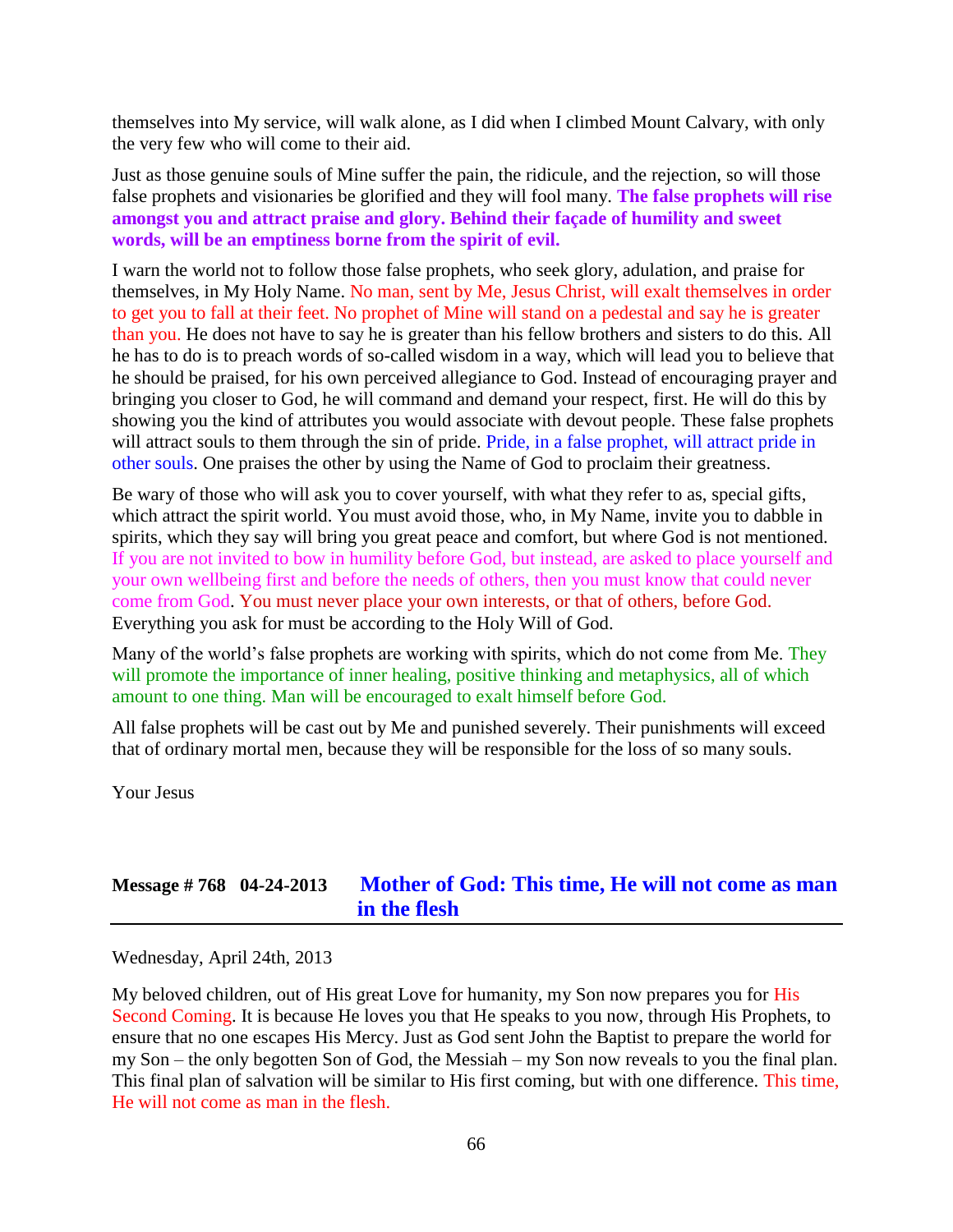Now that the Truth is being revealed to you again, my Son reminds you of all that comes from God through His Holy Word, as He prepares the final stages. God's children were given the Truth when my Son walked the Earth. Now, you will be given the full Truth, including revelations as to the work of God's enemies, for your own good, lest you be deceived. You must be generous of heart when my Son brings you these Gifts, which will nourish your souls.

When I appeared to God's chosen Visionaries, through the years, it was to prepare souls for these times. **Now, when you prepare for the persecution, which will be inflicted on Christians, it will be extremely difficult, because it will be a violation of the spirit and this will cause the most hurt.** When you know the Truth of the Word of God, and when you know how to recognize the work of the Deceiver, you will become stronger. It is far more important to remain true to the Word of God, than to accept lies which will be presented to you by those who do not come from God.

**My Son will raise you to great glory when you obey His Holy Word and uphold His Teachings.** I ask that you show my Son the respect which He deserves. Those who rejected Him when He walked the Earth, finally accepted the Truth of Who He was when He died on the Cross. Those who reject His Word today, will finally realize the Truth on the day He comes to Judge. For many, it will be too late.

Pray that all souls will remain loyal to the legacy of my beloved Son, Jesus Christ, for only those who accept Him can be taken into His Kingdom.

Your beloved Mother

Mother of Salvation

## **Message # 769 04-24-2013 [These vile acts must come to pass, as the Earth is](http://www.thewarningsecondcoming.com/these-vile-acts-must-come-to-pass-as-the-earth-is-being-purified/)  [being purified](http://www.thewarningsecondcoming.com/these-vile-acts-must-come-to-pass-as-the-earth-is-being-purified/)**

Wednesday, April 24th, 2013

My dearly beloved daughter, as I continue to cleanse the world with My Gift of the Holy Spirit, greater hatred for Me, Jesus Christ, ensues.

As My Presence increases within the hearts of man, the amount of hatred will be seen through the actions of those who contradict My Most Holy Word.

**Those who continue to bring in laws, which blaspheme against God, will increase every effort to defile the Word of God.** These vile acts must come to pass, as the Earth is being purified. As the cleansing intensifies, so too will the evil of sin be exposed to you. You will notice that every conceivable act, which is against God, will be promoted by those enemies of Mine. Many will profess their innocence, but these acts will not be accepted by those of Mine, who know the Truth. The Gift of Discernment, which I bequeath to many souls, means that these evil acts perpetrated by those in positions of power, who control nations, will be seen for what they are – the work of Satan.

**Satan's evil spirits have increased their presence in the souls of those who do not believe in God.** Not content are they that such souls turn their backs on God, these wicked spirits goad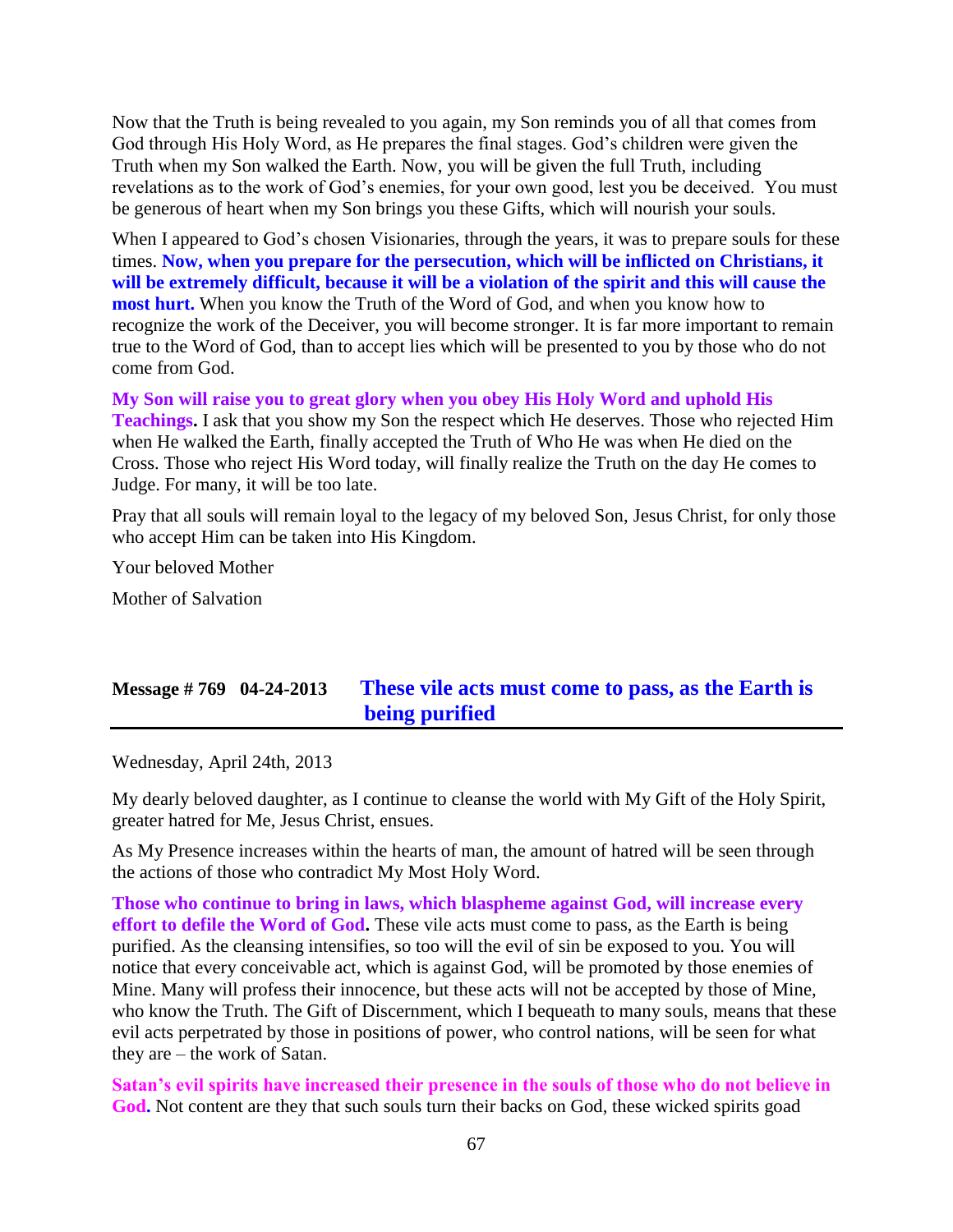these people into promoting the most vile sins. In time, these souls become so corrupt and full of hatred for God, that they will plunge into a darkness, which will never be able to tolerate the Light of God.

Remember, My Mercy is great. **It will only be by My Mercy that these people can be**  saved. There is no other hope for them, for many of these tortured souls are not capable, by their own free will – so infested are they – of asking for My Hand of Mercy. **Those of you who know Me and who love Me must help these poor people by begging for the salvation of their souls.** You must ask that they turn to Me now, so that I can intervene to stop the persecution they intend to inflict upon the world. You must beg Me, through personal sacrifice, that they are stopped from the genocide they are planning. The worst form of genocide will be seen through unjust wars and the murder of the innocent in their mothers' wombs.

Your Jesus

## **Message # 770 04-25-2013 [They will lie continuously, and their public](http://www.thewarningsecondcoming.com/they-will-lie-continuously-and-their-public-homilies-will-be-a-nonsense-in-the-eyes-of-god/)  [homilies will be a nonsense in the Eyes of God](http://www.thewarningsecondcoming.com/they-will-lie-continuously-and-their-public-homilies-will-be-a-nonsense-in-the-eyes-of-god/)**

Thursday, April 25th, 2013

My dearly beloved daughter, **it will not be long before the dissidents within the Catholic Church, who have abandoned their obedience to God, will gather together to mount a vicious attack on those sacred servants who are loyal to the Truth.**

**Those disloyal to My Body will change many laws and will create new interpretations of the significance of the Holy Eucharist.** Many holy servants of God, and lay people throughout all Christian faiths, will watch as the Holy Spirit will be attacked. Many will be shocked at the way in which My Name and My Teachings will be reinterpreted, so that the emphasis will be on man's obligation to man. Man will be encouraged to love each other, and put their needs, before the altar of God.

Externally, this approach to Christianity will be seen as a good thing. It will promote the importance of love, but not in a way which is dictated by God. People in high places will be seen to publicly praise one another as they perform religious ceremonies. They will bow to each other in deference and will throw themselves, in adulation, at the feet of the enemies of God.

All these grandiose rites will fool the world and many will not realize the purpose of these ceremonies. These acts, these new homilies and new ceremonies, supposedly to honor Me, Jesus Christ, will instead be black in kind, for they will glorify the Beast.

**The king of darkness is moving rapidly with his evil spirits, within the hearts of many who have responsibility for leading My followers.** Some of these servants do not realize that they are being tempted by the Evil One. I say to them – come now. Come to Me through the Sacrament of Reconciliation. If you are worried about your faith, I will enlighten you, but you must rid your soul of pride. It is pride, which fools you into believing that your intellect is superior to that of God.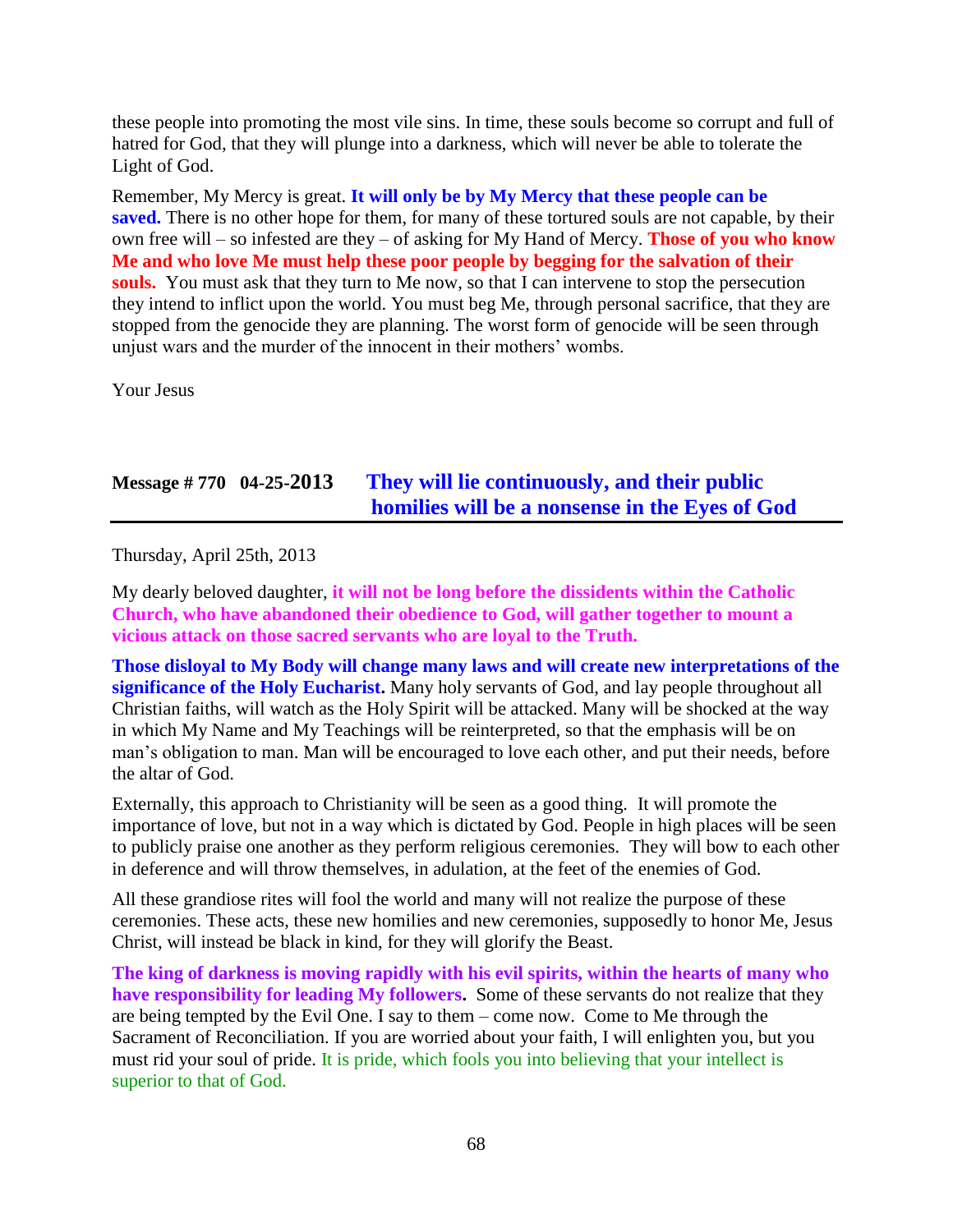**Others, like wolves in sheep's clothing, have sold their souls to Satan.** And just as he acts, they will be cunning in the way in which they will deceive God's children. They will tempt others by praising their servants for being holy and this will attract those servants, with a love of self, stuffed with pride, who will follow like sheep. They will lie continuously, and their public homilies will be a nonsense in the Eyes of God. Not one ounce of true humility will be seen in any of their words, although they will go to great lengths to ensure that they behave publicly as humble servants of God. The Power of the Holy Spirit will be absent in their presence, and those of Mine, who truly know Me, will bear witness to this.

So many of My poor sacred servants will be sucked into these lies, which will lead to the desecration of My Body, and many of those who boast of their love for Me, will be the first to plunge the next nail as they crucify Me all over again.

My daughter, the hatred shown to you will come from two sides, as a direct result of the disintegration of My Church on Earth. One side will be those who say they represent My Church on Earth, but who are anything but, for they represent another doctrine. The other side will be My loyal servants, who will not believe you.

You must know that the Truth causes fear and anger. The Truth given to the true Prophets of God does not just create anger – because of fear, it causes outrage. Outrage and anger come from the spirit of evil. The Evil One, through the hearts of man, will go to extraordinary lengths to stop the Word of God.

Anger against the Prophets is a hatred of God.

Your Jesus

### **Message # 771 04-26-2013 [The Antichrist will be from the East, not the West](http://www.thewarningsecondcoming.com/the-antichrist-will-be-from-the-east-not-the-west/)**

Friday, April 26th, 2013

My dearly beloved daughter, the world is being prepared for the entrance of the Antichrist. He has been groomed by a number of powerful political forces to make his grand entrance.

The Antichrist will be from the East, not the West, but will be loved, honored and revered by both and in every corner of the Earth. It will start as follows.

**The Antichrist will quickly bring about, with the help of the enemies of God, a war between two nations headed by two stubborn and powerful leaders.** These wars will escalate and then will spill into other countries. When the threat becomes so serious that it begins to affect the most powerful nations, then peace negotiations will begin.

**Out of nowhere, will step the Beast. And with a skill that will impress the world, he will bring to an end the wars.** He will have a powerful voice. He will be highly intelligent and will create an impressive charismatic image. His handsome good looks, charm, and sense of humor, will be like a powerful hypnotic magnet. He will draw great praise from well-known world leaders and the media, and he will become a celebrity. His demeanor will appeal to business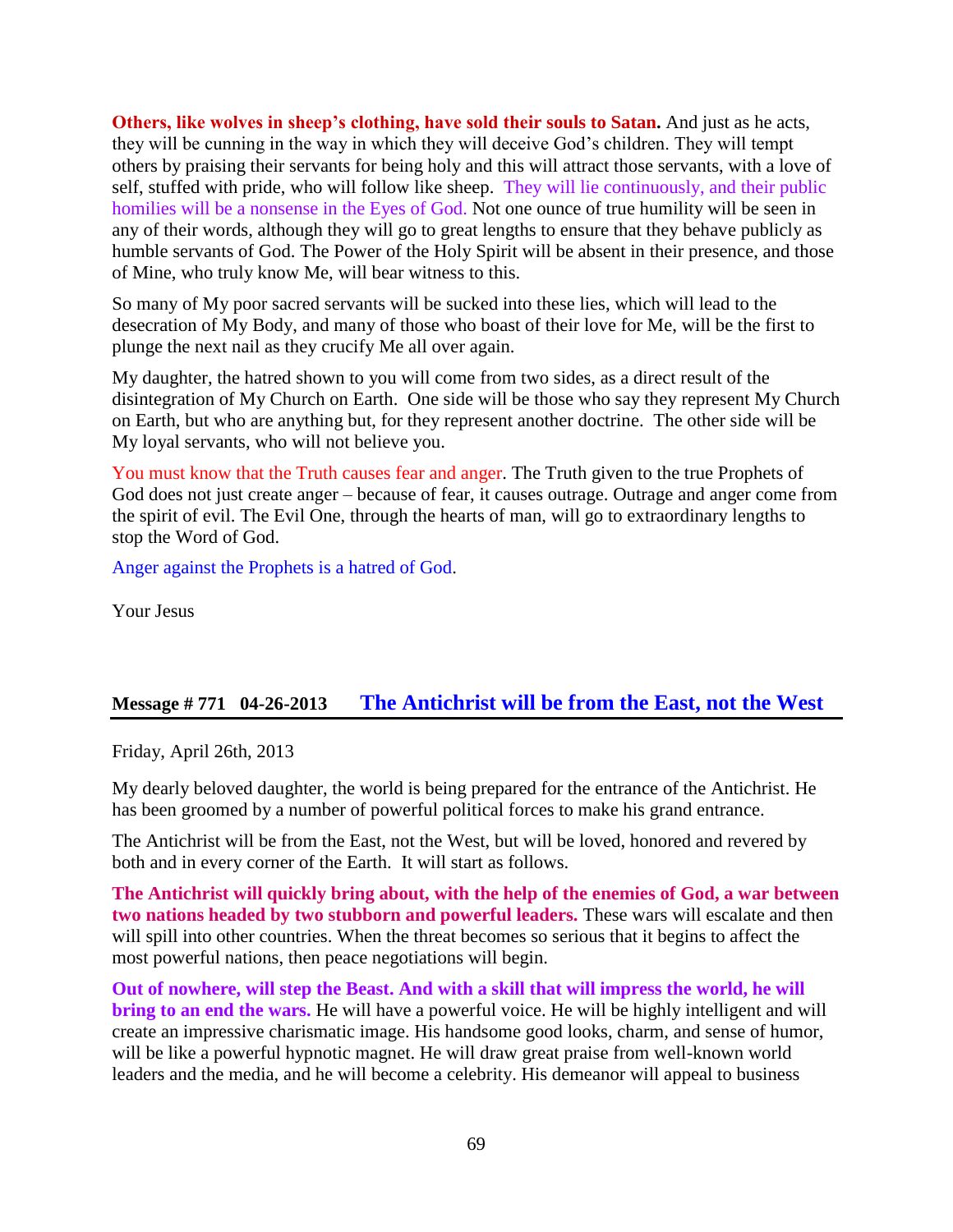leaders, who will see him as being instrumental in creating wealth, as the economies will begin to grow.

**So special will the Antichrist appear, that nations will clamor over themselves to encourage him to visit their countries.** He will be loved and will copy the last detail, every moment of My Mission, when I walked the Earth. Preaching of the importance of love, peace and the importance of unity among nations, he will be seen to create great wonders, wherever he goes. This is not a man like any other. This is not a man like any other charismatic figurehead. His star will shine and glitter, like no other before him. He will be seen as a figurehead of the one world humanitarian religion. The so-called success of this abomination will be attributed to him. Everyone will drop at his feet. Images of his face will be everywhere. He will be seen with the heads of many religious denominations. It will soon be said that people will be healed spontaneously in his presence. Through the power of Satan, he will be able to create acts, which will shock many, and these will be deemed to be miraculous.

By then, to the ignorant, he will be seen as the Messiah. He will then hint that he has been sent by God to save the world. Many, including those in the world who do not accept My Existence, will be persuaded that this man is the Son of man, Jesus Christ. Those who honor, obey what he asks of them, and who adore him, will be infested with such evil that their souls will be sucked into a vacuum, out of which they will find it impossible to extricate themselves.

**Those who know the Truth of My Teachings will recognize the deceit, which is placed before the human race and they will withstand this abomination.** Those who say they know God, and are practicing Christians, will fail to understand My Promise to return. When I come back it will be to Judge. I will never walk the Earth a second time. For all their knowledge of My Teachings they do not understand what I said. I now remind them. I will not walk in the flesh. Any man who says he is I, is a liar.

Your Jesus

# **Message # 772 04-27-2013 [Everyday you must ask yourself –](http://www.thewarningsecondcoming.com/every-day-you-must-ask-yourself-would-god-approve-of-my-actions-today/) would God [approve of my actions today?](http://www.thewarningsecondcoming.com/every-day-you-must-ask-yourself-would-god-approve-of-my-actions-today/)**

Saturday, April 27th, 2013

My dearly beloved daughter, I must explain to every single person alive on this Earth today the importance of the time given to them. I have never interfered with the will of man, for this is one of the greatest Gifts given to humanity and it can never be taken away. Satan, on the other hand, interferes with the free will of man and has relentlessly sought to enslave the human mind and steal his soul, right from the start.

Therefore, **it is the free will which is given to man, that will be sought out by evil spirits. But it is also through the free will of man that the door to My Kingdom can be unlocked.** Because you are flesh, and therefore mortal, the only time you have to prepare for eternal life is now. You must never forget this. You must be prepared at all times, for just as My Father gave you life, so too can He take it away at any moment in any day.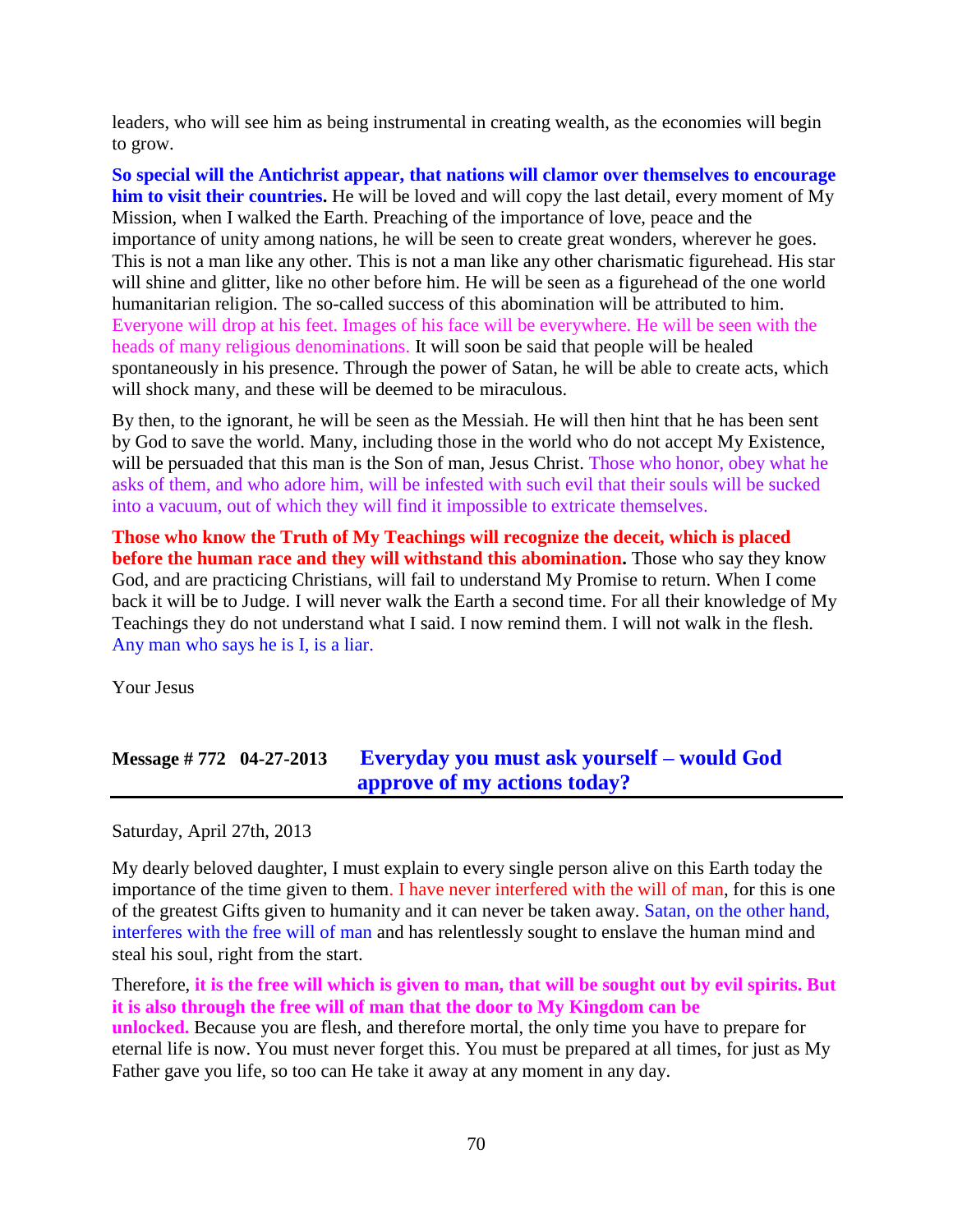**If you were to die now, today, would you be fit to come before Me?** Do you know what faults and what acts you have committed, and what hatred you have shown your neighbor, which will be revealed before Me? You must, in order to be given eternal life, know what needs to be done now, today, to make you clean in My Eyes.

To those who condone sin and hurt others, on the one hand and on the other, then pray and lead lives, which they say are devoted to Me, I say this. Every hour, you hurt Me with your hypocrisy. Everyday, your soul becomes more distanced from Me. **You must follow the Ten Commandments exactly as they were given by My Father, otherwise, you cannot say you are of Me.**

So many souls do not enter Heaven and many must suffer the cleansing required to make them fit to enter My Kingdom. But far more souls are cast into eternal darkness. So many realize how they have offended God, within minutes of their death on Earth. How frightened and sorrowful they are then. They realize that their time for repentance has passed and that it is too late for them at that stage.

**Why do you not understand that death can happen at any moment?** That you must know, when you offend God, you must strive to change the way in which you behave in order to find peace. When you avoid sin and continually try to amend the way you treat others, only then will you find true peace. When you are at peace in your soul – which can only come about when you fight sin and show remorse for your evil deeds – you become closer to God.

Every day, you must ask yourself – would God approve of my actions today? You will know, in your heart, the answer.

Your Jesus

## **Message # 773 04-28-2013 [My Words to you now will be heard once again on](http://www.thewarningsecondcoming.com/my-words-to-you-now-will-be-heard-once-again-on-the-last-day-remember-them-2/)  [the Last Day. Remember them](http://www.thewarningsecondcoming.com/my-words-to-you-now-will-be-heard-once-again-on-the-last-day-remember-them-2/)**

Sunday, April 28th, 2013

My dearly beloved daughter, I come at this time to warn you of the betrayal of those who surround you in this mission. Many will be forced to turn their backs on this work and you must never run after them. I never ran after those who persecuted Me. Instead, I offered Myself as a lamb to the slaughter, in order to save souls.

**Watch now as those appointed false prophets, prepared by Satan, will soon be taken into the bosom of those who say that they are servants of God**. Their prophecies, all of which deny the Truth, will be used to disgrace you. Let no man think, for one second, that My Messages, given to the world to prepare mankind for My Second Coming, will not be pulled asunder.

My daughter, these obstacles must be ignored by you. By your obedience I will make you stronger, for time is not on your side to ensure that the Graces, I pour over humanity, are obtained by all.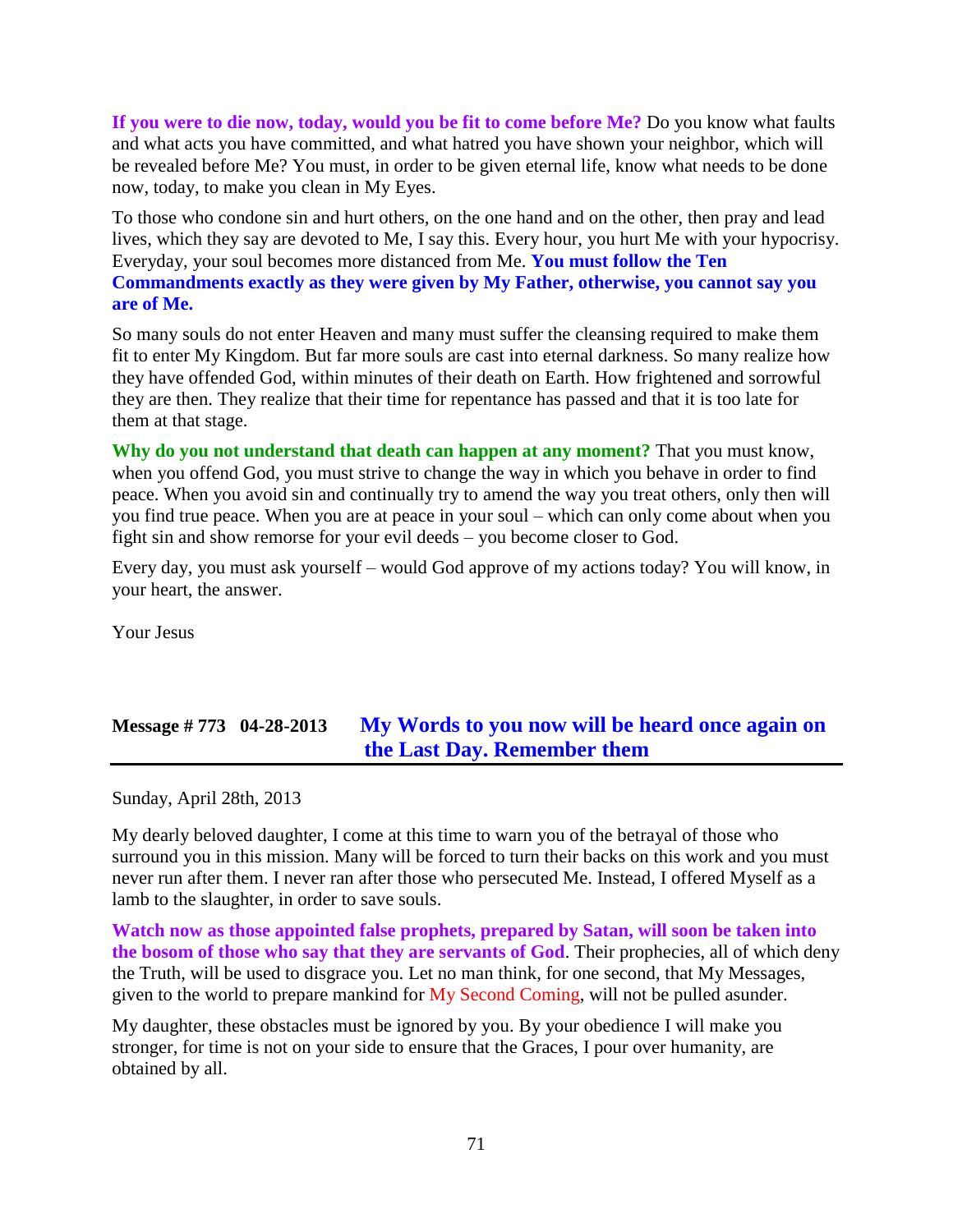**My true Prophets, for the most part, are ignorant of Holy Scripture or prophecies given to the world out of My Mercy. They do not need to quote extracts from the Holy Bible because I do not ask them to do this. My Word is given as it is. My Holy Bible is sacred. To extract sections out of it, in order to endorse any divine revelation, is not authorized. When a Message is given by Me, the Prophet writes what I dictate, and is never asked to replicate extracts given to the world by My Apostles.**

**I Am greater than all who serve Me. My Word is sacred.** My Gifts, to you, are given to prepare your souls and this is why all genuine prophets are given prayers which ignite the urge to unite to My Heart.

The persecution which you will endure will continue and get worse. And just as you think you cannot take any more I will prove, to the world, My Divine Presence. Suffer My little one with dignity. Do not defend My Word, no matter how tempting this is, even when you are presented with evil lies.

Those who know Me will also know when words do not come from Me for I reside in their hearts. Yet, Satan is so cunningly that he can imitate Me with one exception. He can never acknowledge that I came in the flesh or that My Body is present in the Holy Eucharist.

My Spirit increases now and will continue to rise against the forces of evil. Every demon will be slayed by My Angels until not one is left on the final day.

My Words to you now will be heard once again on the Last Day. Remember them.

**I Am the beginning and the end. I come, as promised to bring you eternal life. Rise, all of you who believe in Me and accept the Truth. Come to Me. Let the Will of My Father reign upon the New Heaven and the New Earth. Rejoice for I bring peace and unity to all those whose names are in the Book of the Living. My final Covenant has been fulfilled. My Reign has come. Rise and accept the Hand of God.**

The day when you hear these words will be the day you will know the Truth.

Do not be fooled for only God and the Gifts of divine revelation can bring to you the love, the peace, the joy and the conversion which sweeps the world through these Messages. They are a Gift. They are meant to show you the true path to your rightful inheritance. Accept them with graciousness and thanksgiving in your soul.

Your Beloved Jesus

Savior of Humanity

### **Message # 774 04-30-2013 [A new form of the Cross will be introduced](http://www.thewarningsecondcoming.com/a-new-form-of-the-cross-will-be-introduced/)**

Tuesday, April 30th, 2013

My dearly beloved daughter, My Authority will never diminish, and like a light, will fade amidst the thick fog, but it will always be visible, even though it may be reduced to but just a faint glimmer.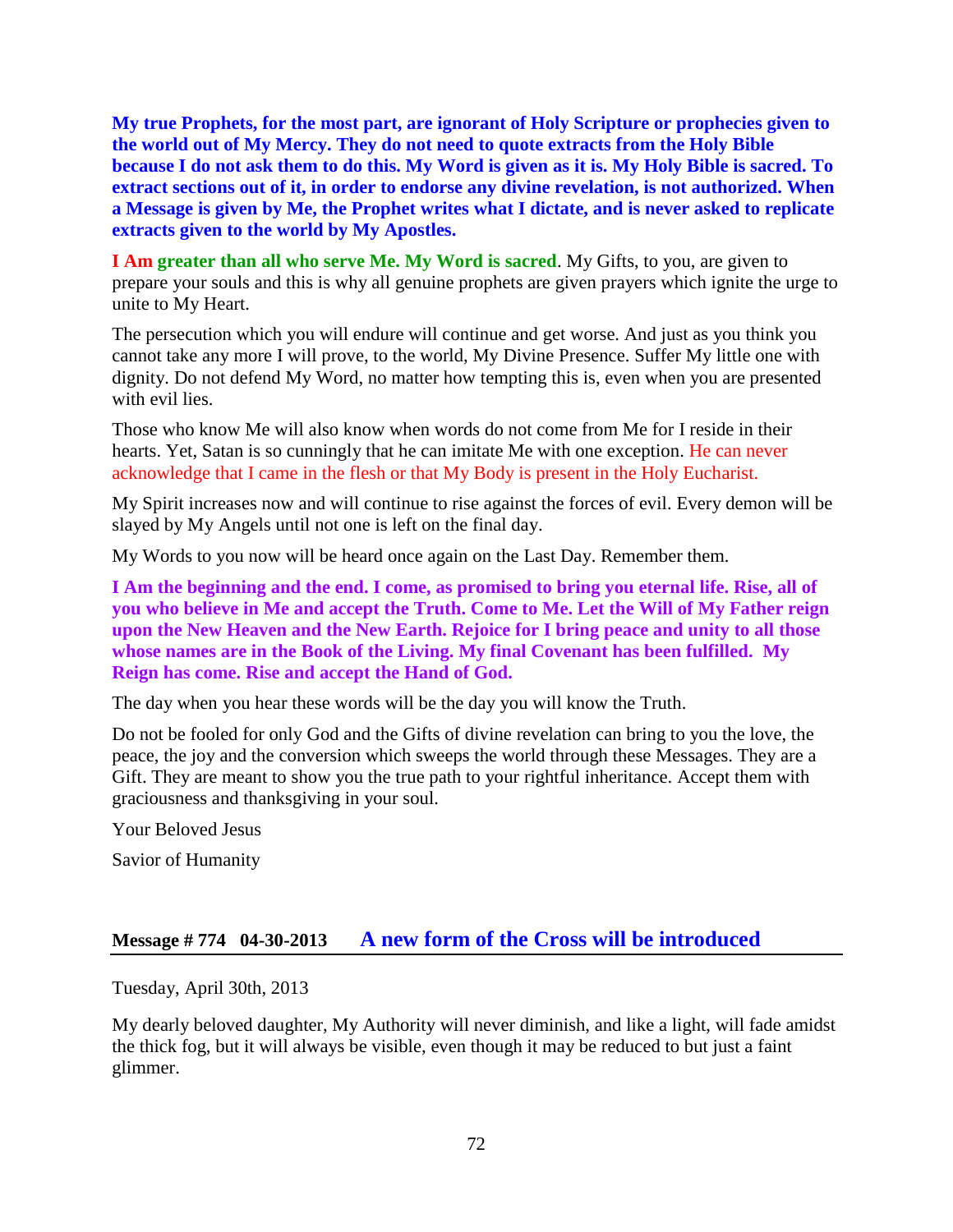When the world changes again, as the spirit of evil creates division upon division, it will only be the Light of God which will sustain you. My Presence will be felt by those who come to Me for help, for I will never desert you, especially when you feel that all is hopeless. **Nothing but the Truth will help you to cope**, when the lack of charity which is evident in the world today increases, as men's hearts turn to stone.

**The Truth is contained in the Holy Bible**. It is the food by which man can live now and in the future. **Very soon it will become impossible to buy a Bible, as many nations will adhere to the new laws, especially in Europe, which will ban all books which promote the Word of God.**

**The letter is being written now to beckon all those in the service of the Catholic Church.** Soon, all of My sacred servants will be informed of the changes, which they will be told are for the good of the Church.

**The new rules, which will see amendments made to prayers during the Holy Mass, will seem innocent. To many, they won't notice the significance, but it will relate to the Holy Eucharist and My Presence within It. The word 'commemorate' will be used and all churches will soon be stripped bare of their treasures. The taking of treasures, including gold Tabernacles – which will be replaced by those made of wood and stone – will be one of the signs that they are being gathered for the New World Religion.**

Churches will be changed within their walls and this will involve the desecration of altars. The Monstrance, holding the Holy Eucharist, will begin to disappear and the days when My Holy Host is exposed will come to an end.

Cast scorn upon My Word now, and you will weep tears when these acts are brought before you. Soon, not long afterwards, the garments worn by My sacred servants, will be altered and a new form of the Cross will be introduced. The new atrocity will not be based on the simple cross. Instead, it will feature, discreetly, the head of the Beast.

I ask you to gather My holy Crosses now and keep them in your homes, along with Holy Water. I urge all of you to hold onto the Truth of what I have told you. Then I want you to trust in Me completely. Never believe that I Am leaving you at the mercy of the Evil One. I will remain close to you at all times. I will pour special blessings on the heads of My beloved, loyal sacred servants to keep them entwined with My Sacred Heart.

Keep your hearts close to Me and to each other. Comfort and strengthen each other, for you must love each other, more than ever, before and during the times ahead. I Am your family. You are Mine. We will remain united, until the time when the trumpets peal out and the announcement is made that I Am to reveal Myself, finally, in My Second Coming. Then you will feel the joy and peace which I have promised you. Then all suffering will end.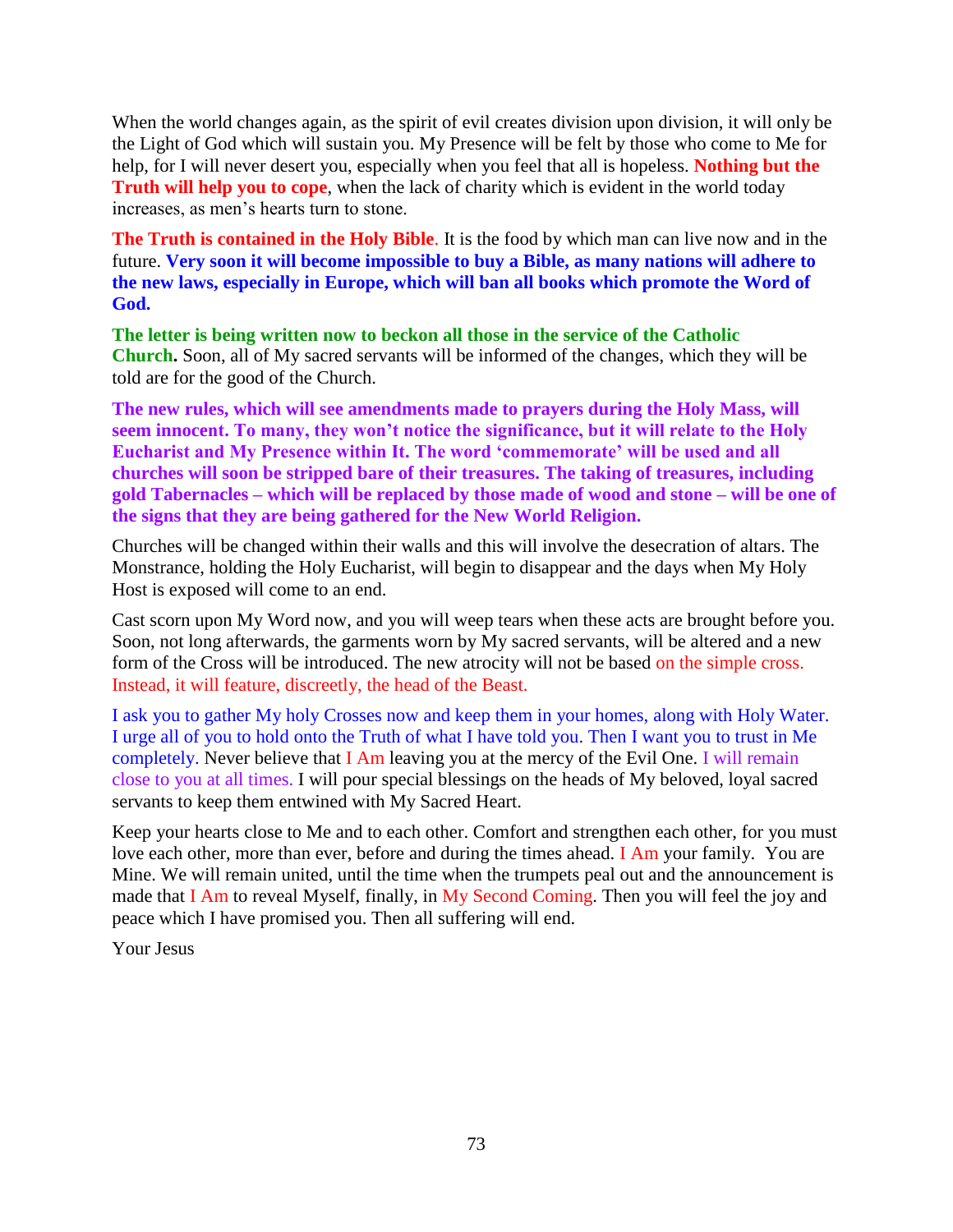# **Message # 775 05-01-2013 [The sin of abortion is a mortal one and those](http://www.thewarningsecondcoming.com/the-sin-of-abortion-is-a-mortal-one-and-those-responsible-will-burn-in-the-fires-of-hell-for-eternity/)  [responsible will burn in the fires of Hell for](http://www.thewarningsecondcoming.com/the-sin-of-abortion-is-a-mortal-one-and-those-responsible-will-burn-in-the-fires-of-hell-for-eternity/)  [eternity](http://www.thewarningsecondcoming.com/the-sin-of-abortion-is-a-mortal-one-and-those-responsible-will-burn-in-the-fires-of-hell-for-eternity/)**

Wednesday, May 1st, 2013

My dearly beloved daughter, this intervention by Me, the Lamb of God, by revealing to the world these Messages, has been foretold.

Those of you who follow the Word of God must be at peace, as I do not want you to distance yourself, for I love you. You must never fear My Love, even if sin separates you from Me. I open the eyes of all who want to see and My Holy Word will shut the eyes of those who refuse to accept My Hand. I hold out My Hand to you, My beloved children, so that I can pull you to safety, away from the vultures who wish to devour your souls.

Every day, from this day forward, you will hear many voices shouting – demanding that you listen. They will present you with diabolical lies and arguments, disguised with the sweetness of honey. Coaxing you, with a never-ending barrage of arguments, to hear their reasoning, in the name of humanitarian causes – which condone sin – they will not stop until you accept what they wish to force you to swallow.

**Abortion, murder in the Eyes of God, will be forced upon all nations as a sign of defiance against the Almighty Father, God the Most High. When you condone this wicked abomination, you are guilty of terrible sin. The sin of abortion is a mortal one and those responsible will burn in the fires of Hell for eternity.**

To those of you who refuse to accept this grave error, you have little time left to secure salvation. For when the great day comes, unless you have turned your back on this wicked act, you will never see the Face of God.

Murder is one of the most serious acts of defiance against God and it will be punishable by castration. The great divide, amongst the human race, has begun. Those who side with the Beast and condone all that defies the Word of God will be separated from their brothers and sisters. Do not underestimate My Warning. Accept abortion and you accept the deliberate killing of a child of God. If you cannot find remorse in your soul, then you will never see Me. I will cast you into the wilderness.

My Love and Mercy may be great. I will forgive the most blackened of souls, but without remorse, My Justice is final. My punishment is eternal. Love Me and I will cherish you. Destroy the life of another human being, created by the Love of My Father, and you too, will lose your life.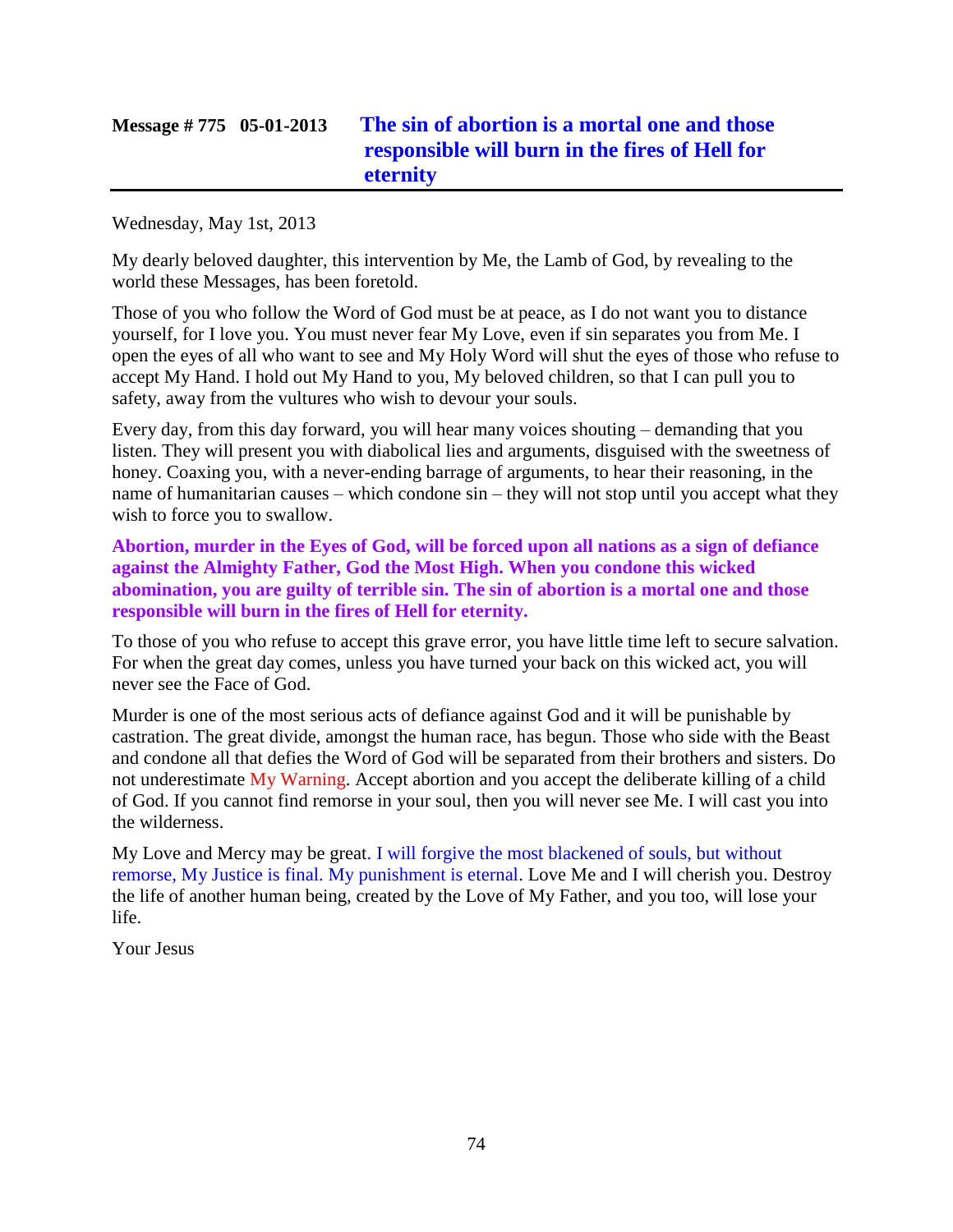# **Message # 776 05-02-2013 [They will be accused of crimes against the Seat of](http://www.thewarningsecondcoming.com/they-will-be-accused-of-crimes-against-the-seat-of-peter-and-will-be-publicly-humiliated-in-my-holy-name/)  [Peter and will be publicly humiliated in My Holy](http://www.thewarningsecondcoming.com/they-will-be-accused-of-crimes-against-the-seat-of-peter-and-will-be-publicly-humiliated-in-my-holy-name/)  [Name](http://www.thewarningsecondcoming.com/they-will-be-accused-of-crimes-against-the-seat-of-peter-and-will-be-publicly-humiliated-in-my-holy-name/)**

Thursday, May 2nd, 2013

My dearly beloved daughter, the Church will be deserted by many in the highest echelons, with many adopting new false doctrines which will lead them into the realm of darkness.

**Those who remain loyal to Me, and those who reject the abomination, will be guided by Peter the Apostle, who sat in the first Seat of Rome**. He will guide My beloved Benedict, who will, as foretold, help them to see the Truth. He will have to witness the horror, but he will be supported by those who have sworn allegiance to the One True Word of God.

And so the schism will begin. Those who follow the false doctrine, where I, Jesus Christ, am not revered, will be torn to shreds by the Beast and his demons. Those innocent servants of Mine, who have not accepted these Messages so far, will now come running to Me for comfort. My prophecies do not lie, and very soon many of these poor souls will be cast away from the Holy See. They will be accused of crimes against the Seat of Peter and will be publicly humiliated in My Holy Name.

I say this to them. Remain calm and be at peace, for when you follow the Truth you will be saved. You must never accept a watered-down doctrine, which will be empty of My Authority. To those who accept lies, in the belief that you are doing your duty, you must understand that you will have to face a difficult road. You have two choices. Remain in the Light of God, or turn your back on My Holy Sacraments.

Soon, many of you will see clearly what I have warned you about. The schism will be vicious and a war will ensue between Truth and lies. It will bring the Catholic Church down, until it resembles a heap of stones, but the One True Church will remain standing tall, as My faithful servants build up My Remnant Army. They will fight until the bitter end to uphold the Holy Word of God.

Your Jesus

# **Message # 777 05-03-2013 [The seemingly authentic views they will present,](http://www.thewarningsecondcoming.com/the-seemingly-authentic-views-they-will-present-will-be-seen-as-a-new-form-of-catholicism/)  [will be seen as a new form of Catholicism](http://www.thewarningsecondcoming.com/the-seemingly-authentic-views-they-will-present-will-be-seen-as-a-new-form-of-catholicism/)**

Friday, May 3rd, 2013

My dearly beloved daughter, **the diabolical plan to destroy the Catholic Church from within is already taking place**. Everything sacred to God will be thrown aside, and those heads of the newly renovated, modern church, soon to be presented for all to see, will be liberal in their views but they will be enemies of the Truth.

**The seemingly authentic views they will present, will be seen as a new form of Catholicism**. Many Christians will say, what has this to do with me? When My Church, founded by My Apostle Peter, is dismantled in this way, it will affect all those who follow Me. When My Word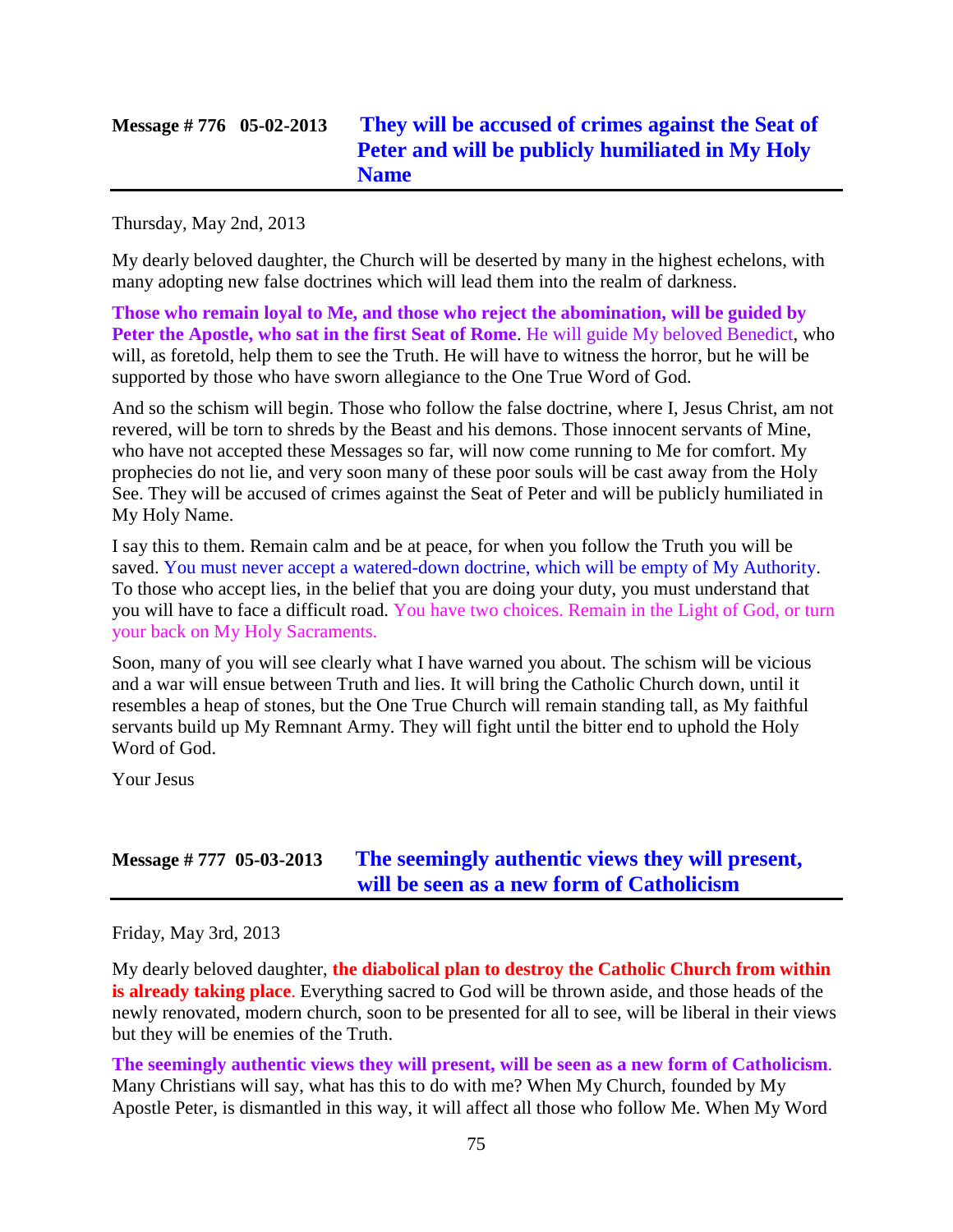and My Teachings are taken apart and then made acceptable to the selfish needs of man, even though they be lies, they will, in time, be deemed to be the Truth.

The lies, presented to the world because of the diabolical infestation, will be treated by all Christian churches as being acceptable in their eyes. **Not one Christian Church will escape this attack – an attack, which has been deliberately and carefully planned for over a century.**

Make no mistake, when My Word is tampered with, the Truth will be torn asunder. Lies infest the soul. When this happens, people will, unwittingly, follow a path which will end in despair. I urge all who listen to Me now, to keep focused on the Truth at all times. You must not accept any changes which you will be asked to accept as part of a new Church, which does not come from Me.

Your Jesus

# **Message # 778 05-04-2013 [It was the sin of pride which caused Lucifer to fall](http://www.thewarningsecondcoming.com/it-was-the-sin-of-pride-which-caused-lucifer-to-fall-and-to-be-cut-off-and-thrown-into-the-abyss/)  [and to be cut off and thrown into the abyss](http://www.thewarningsecondcoming.com/it-was-the-sin-of-pride-which-caused-lucifer-to-fall-and-to-be-cut-off-and-thrown-into-the-abyss/)**

Saturday, May 4th, 2013

My dearly beloved daughter, as My Word reaches many ears, I come to warn those amongst you who will not listen to Me. What do you fear? Is it My Word or the changes which you will have to witness as the purification continues? Don't you know that I do not bring you new Teachings, for this is not necessary? I only communicate with you to remind you of the Truth.

**So many of you believe you know so much about Me, but you have learned nothing.** Who are you to say you are better than others in the Eyes of God, when it comes to interpreting My Holy Word? Who are you to believe that you have the authority to blaspheme against Me, and then say that you love Me? You will not be able to stop Me through the Prophets, in reaching out to God's children. You must ask why it is that you hate My Voice? **How can you love Me when you tear My Words apart, when all I Am doing is to help you prepare for My Great Day?**

Man is very weak. Even those devout souls are weak, though their love for Me is strong. Let no man believe that he can ever walk before Me without the shame of sin on his soul. Not one amongst you is worthy to stand before Me, yet I grant you the Mercy of My Love. It is not that you are deserving of this, it is simply because I chose to grant you this Gift.

To those of you who claim to speak with great knowledge of Me and then spit with a cursed tongue against My Prophet – know this. Your faith will not save you when you curse the Word of God. Your self-proclaimed love of God is meaningless when you judge one of His children before Him. **You are cutting the umbilical cord, which binds you to My Father, when you show disrespect, anger, and hatred towards Me.** When you spit at Me, you will become blind and will never see again. When you utter words of hatred, your tongue will be cut out. When you stand up and declare to all your self-proclaimed knowledge of God, you will fall with your legs cut from under you. When you deem My Prophet to be evil, you will have no life.

**My Word will never die; it will live for eternity.** It will trample on those sinners who try to defy the Mercy of God, through these Messages. Reject Me this time and you reject the freedom I bring when I come to gather you, finally, into My Kingdom. You don't have much time to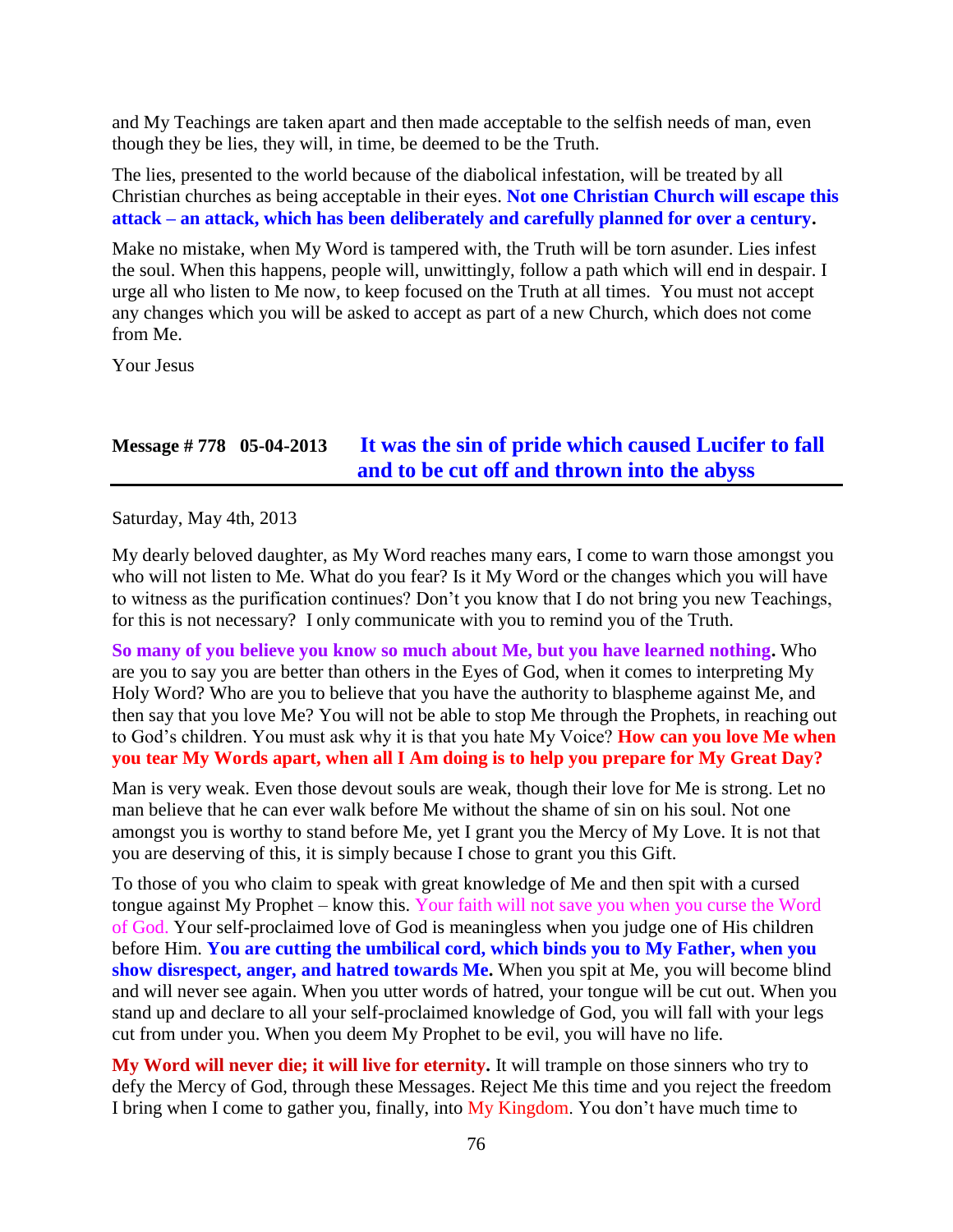redeem yourselves in My Eyes before the Great Day. Don't waste it through the sin of pride. It was the sin of pride which caused Lucifer to fall and to be cut off and thrown into the abyss. All those who follow him, through the sin of pride – the sin which causes so much separation from God – will fall and never rise in the Presence of God.

Your Jesus

# **Message # 779 05-05-2013 D[o not try to reason with the mind when trying to](http://www.thewarningsecondcoming.com/do-not-try-to-reason-with-the-mind-when-trying-to-justify-my-existence-for-i-am-not-of-this-world/)  [justify My Existence for I Am not of this world](http://www.thewarningsecondcoming.com/do-not-try-to-reason-with-the-mind-when-trying-to-justify-my-existence-for-i-am-not-of-this-world/)**

Sunday, May 5th, 2013

My dearly beloved daughter, the pain of separation from Me, Jesus Christ, the Son of Man, is unknown to many, but when the day comes, when My Light will die towards the end, it will become clear how wretched the agony is.

Those who know Me and who love Me, know what the pain brings, when sin forms a barrier between the sinner and God.

**Those who don't know Me, and those who reject Me, will experience this separation during the final three days of darkness, when the Presence of God will be nowhere to be found.**

It will only be when the Light of God disappears, that man will finally understand that there is no life without God. All that is left is a void, a wilderness, and darkness.

I Am the Light, which man seeks out, unbeknown to him, every second of every day.

As man strives to find peace and happiness he will try to find it anywhere he thinks he can. He will use the pursuit of worldly material gain and lust of the flesh to satisfy needs, which can never be met, and he will follow false religions, which promise great personal satisfaction. None of these things will bring him into the Light of God.

Even those who seek answers, through intellectual means and knowledge, will never find the peace or the answers they seek, unless they open their hearts to the True Love of God.

I come to each of those who seek Me out. I delight in souls whose eager simplicity seeks only My Love. I shower such people with the Gift of the Holy Spirit. To come closer to Me you must trust Me completely. It is only when you abandon your will to Mine, that My Presence can be felt. To those people who try to find Me, but who find it difficult, I say this to them.

**Do not try to reason with the mind when trying to justify My Existence, for I Am not of this world.** Do not blind yourself to the existence of eternal life. It awaits you, if you could only trust Me and let Me come into your heart and soul. I will make Myself known to you. All you must do is call Me. You must call out to Me soon, for when My Presence on the earth dwindles, it will be impossible for you to seek Me out and you will wander in helpless anguish trying to find Me.

**Those who think that they are strong in their faith and who believe they are close to Me, must know how quickly they will fall when I Am nowhere to be found in the tabernacles of the future. Once that terrible day of desolation comes, there will be cries of despair and the power of the Beast will be such that many souls will be too weak to uphold My Holy Word.**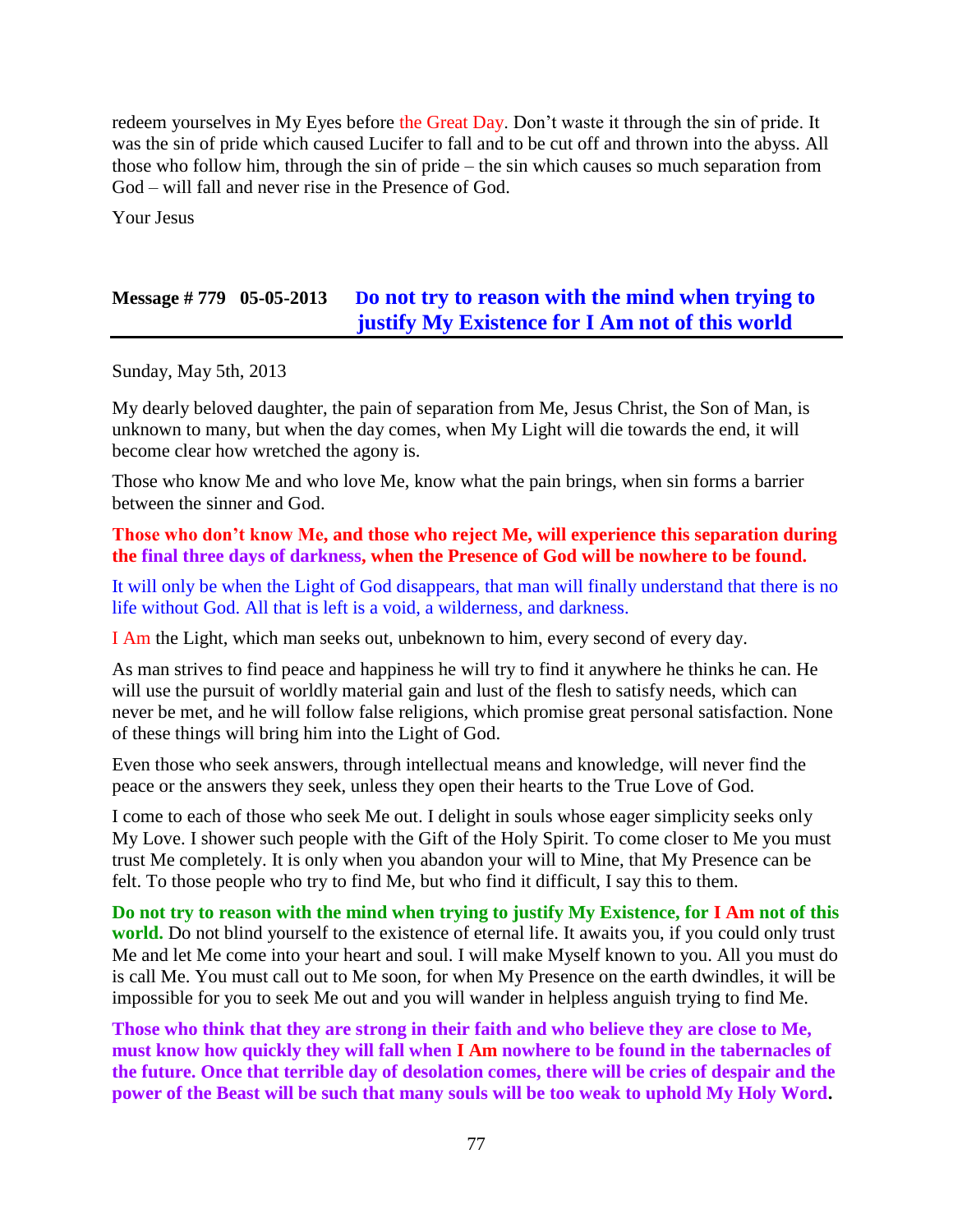You must ask for My help and you will be given it. Call Me with a humble spirit and I will answer you. Beg Me to protect you and I will cover you with My Precious Blood, so that nothing will stop you on the path of Truth, which leads to eternal salvation.

Serve Me by your own interpretation, as to how I should be served, and you will need to be careful. Do as I have told you. Live your life according to My Word and I will carry you. Dishonor Me by using My Holy Word in a way which brings suffering to others, and you will suffer the greatest pain of separation from Me.

Your Jesus

| Message $\# 780$ 05-06-2013 | When you have been given the Truth, it is<br>important that you continue to spread the Word of<br>God |
|-----------------------------|-------------------------------------------------------------------------------------------------------|
|-----------------------------|-------------------------------------------------------------------------------------------------------|

Monday, May 6th, 2013

My dearly beloved daughter, those who are innocent of offending Me deliberately, because they are ignorant of My Word, will be given the guidance they need, soon.

**For all those who know the Truth of My Word, given to man 2,000 years ago, you must know that, while you squabble amongst yourselves, millions of souls are being lost. So many, guilty of mortal sin, commit these acts because of the infestation of the Evil One. If they knew the Truth of My promise of eternal life, many would not participate in these acts.** 

When you have been given the Truth, it is important that you continue to spread the Word of God. You must do this by showing love and respect for the lives of others. This means adhering to My Father's Commandment: 'Thou shalt not kill.' Then it is your duty to ensure that the life of man is treated with respect in the Glory of God.

You must remind others of this Gift of eternal life, at those times when you know that those who deny God need your help. Your help, through prayer and guidance, can save these souls. I need so much of your time, My beloved followers. You must be generous of your time in the salvation of souls. Please continue to recite My Crusade Prayers, for I promise conversion to millions of lost souls when they are said.

Do not allow the attacks by the Evil One, who will continue to cast a cloud over these Messages, to distract you. Accept these attacks for what they are, an attempt by Satan and all the wicked spirits who roam the Earth, to prevent God's children from obtaining the glorious inheritance that awaits them.

I ask also that you be generous of heart and pray for those who have turned against Me, in this, My final Mission on Earth before the Great Day.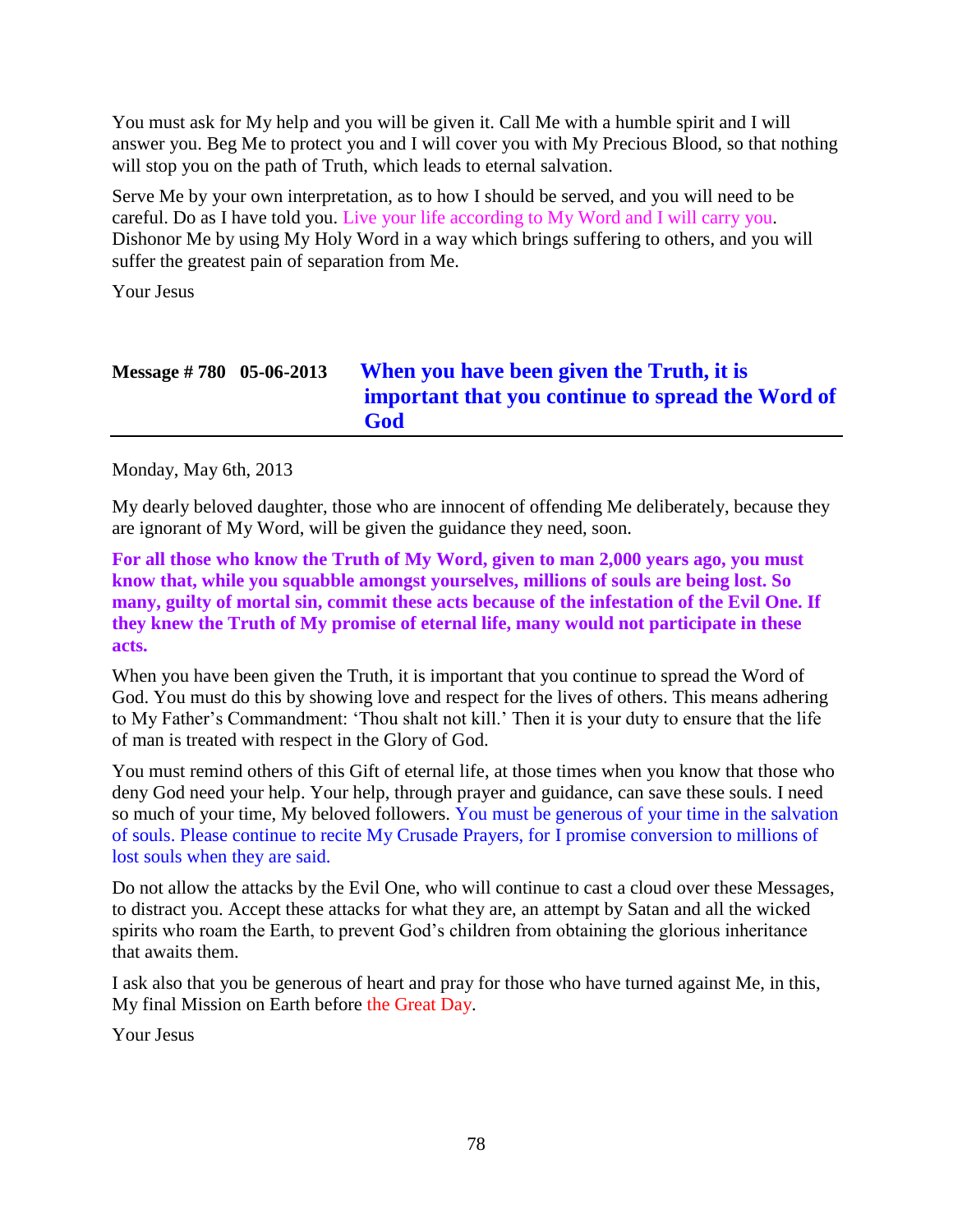### **Message # 781 05-07-2013 [Mother of God: The Mission you have been given is](http://www.thewarningsecondcoming.com/mother-of-god-the-mission-you-have-been-given-is-the-final-link-in-the-final-covenant/)  [the final link in the Final Covenant](http://www.thewarningsecondcoming.com/mother-of-god-the-mission-you-have-been-given-is-the-final-link-in-the-final-covenant/)**

Tuesday, May 7th, 2013

My dear child, I have revealed to you, during this very special apparition today, the secret of my Heart and how it is entwined with the Sacred Heart of my beloved Son. **My Heart beats in union with His and as Co-Redemptrix, I will work to bring so many of God's children into the New Era of Peace.**

**As the Mother of God, I have been given power over the Beast, and all those who invoke my help will be granted great protection from Him.** Because of this special power, given to me by my Son, every attempt will be made to dishonor my Name during the reign of the Beast. Public events will be organized to honor my wishes of uniting all God's children. Sadly, not all of them will respect the Truth.

I have revealed the Truth at La Salette, in France, and at Fatima, in Portugal, yet many do not understand what it is that I explained. Soon, the prophecies foretold will become a reality and then the hatred, which the Evil One has for me, will be manifested in special ceremonies, which will be insulting to God.

My Son has created a very special plan, which has been crafted to every single detail, in order to ensure that the world is given the Truth about the enemies of God. He does this because only the Truth can save the human race.

Should God's children follow lies and become involved with deceit, borne of the plan of the Antichrist, then, they will turn their backs on my Son and their own salvation.

**The Mission you have been given, my child, is the final link in the final Covenant, which my Son must complete in obedience to my Father, God the Most High.** It will be the instrument by which souls will be salvaged from the grasp of Satan and his evil army on Earth. Because of this, the hatred shown to you through the words, deeds, and actions of others will be cruel and fierce.

The anger shown against you will be like no other and you must understand that this is to be expected. My Son's Work, in these times, will be bitterly opposed and He and His Church on Earth will have to endure a final Crucifixion before the resurrection, promised to all those who believe in my Son, takes place.

The hatred is real and the Evil One will turn the minds of even those Chosen Souls and Visionaries against you, my child. Never feel sad for yourself or those souls, because the suffering of my Son is ten times worse. It is my Son, the Savior and Redeemer of mankind, Who died for the sins of man, Who is still hated with a passion, which is borne out of anger and orchestrated by Satan. It is my Son Who is the subject of such attacks and when they fling insults at you, my child, they scourge Him all over again.

**You must rise, all of you, and do as my Son tells you, as you have been chosen to form His Remnant Army.**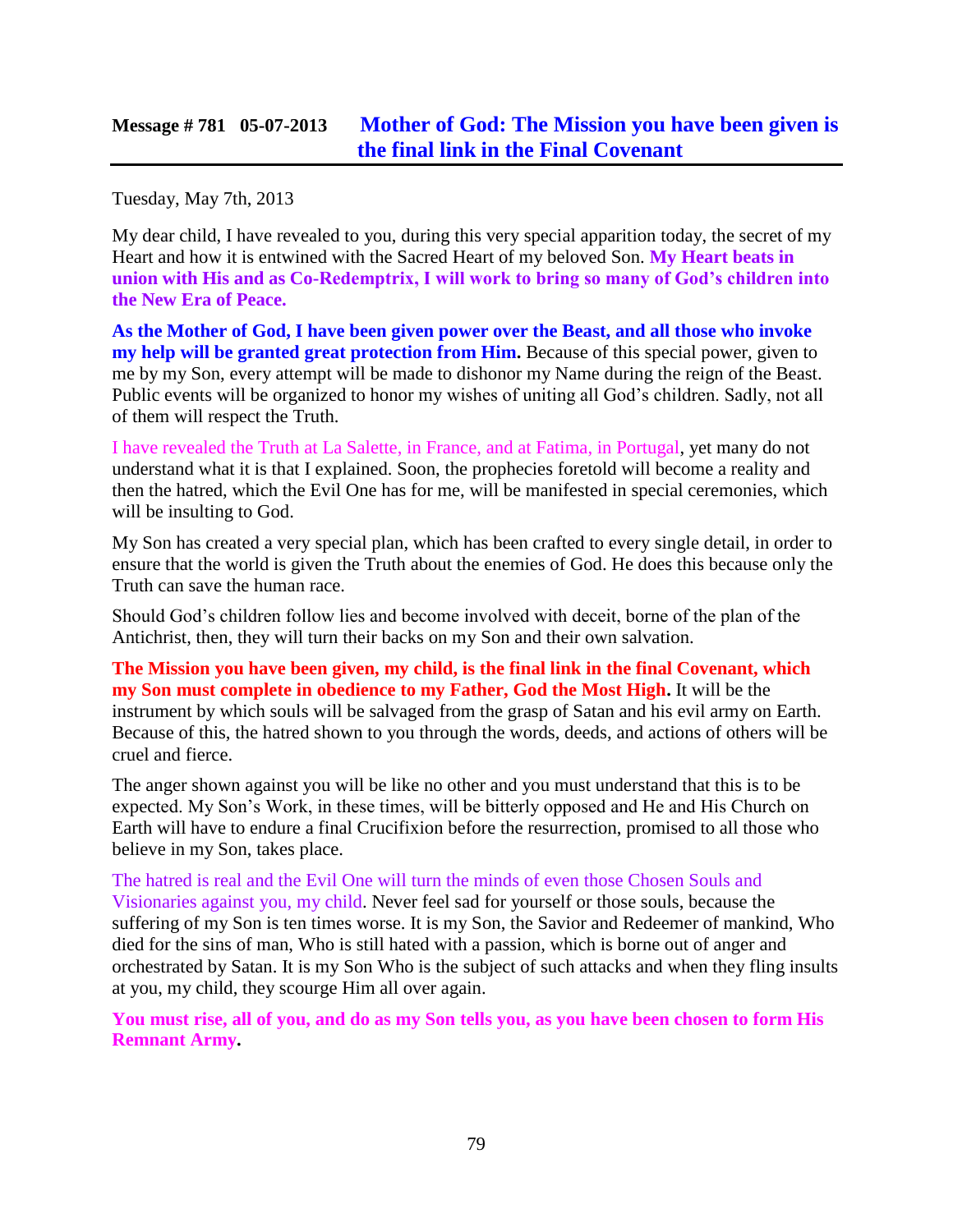When you suffer in His Name, it is for the glory of God and the salvation of humanity. When the New Heaven and the New Earth become one, such suffering will cease and all will sing praise to God.

Your beloved Mother

Mother of God Mother of Salvation

### **Message # 782 05-07-2013 [The plague will be more widespread than AIDS](http://www.thewarningsecondcoming.com/the-plague-will-be-more-widespread-than-aids/)**

Tuesday, May 7th, 2013

My dearly beloved daughter, how you have been distracted and allowed yourself to be taken out of My Sight for the last two days. Don't you know what created this diversion? By missing just a day of Eucharist Adoration, you were taken and abused in My Name, without protecting yourself as I have instructed. My instruction is that you continue to come before Me daily, and to recite the most Holy Rosary, so that My Mother can cover you with the protection you need in this Work.

So many who are close to Me gain a confidence which leads them to believe that no amount of suffering will stop them when they carry out My Mission, but this is only made possible when you call on Me to guide you.

My daughter, **the beginning of a plague will soon be seen,** as My Father will cast upon the Earth a punishment on those nations who insult Him and who allow wickedness and injustice to be inflicted on poor innocent people. **This plague will be visible on the face and the sores will not be healed until the Great Chastisement is over. The plague will be more widespread than AIDS and will be one of the first signs of the coming Chastisement**. This will then be followed by a famine in one third of the Earth and will be witnessed during the reign of the Antichrist.

**As the rule of the Antichrist spreads like a spider's web, so will it be matched by a series of chastisements poured over the four corners of the world by the Hand of My Father**. Divine intervention will help to stop souls from being snatched by the Beast through the power of the Antichrist. His followers will suffer an agonizing punishment and it will be seen on their faces through the plague. They will not escape this severe punishment nor will those who carry out the wicked deceit over My Church on Earth.

This Warning is being given so that those who doubt My Hand of Justice will understand, eventually, that men will suffer as they did in the day of Noah should they turn their back on God.

**The final insult against My Father, through the sin of war and abortion, will draw down His greatest punishment upon humanity. The life of the unborn child, taken away so cruelly, and without remorse, will be punishable by death of the body and death of the soul.**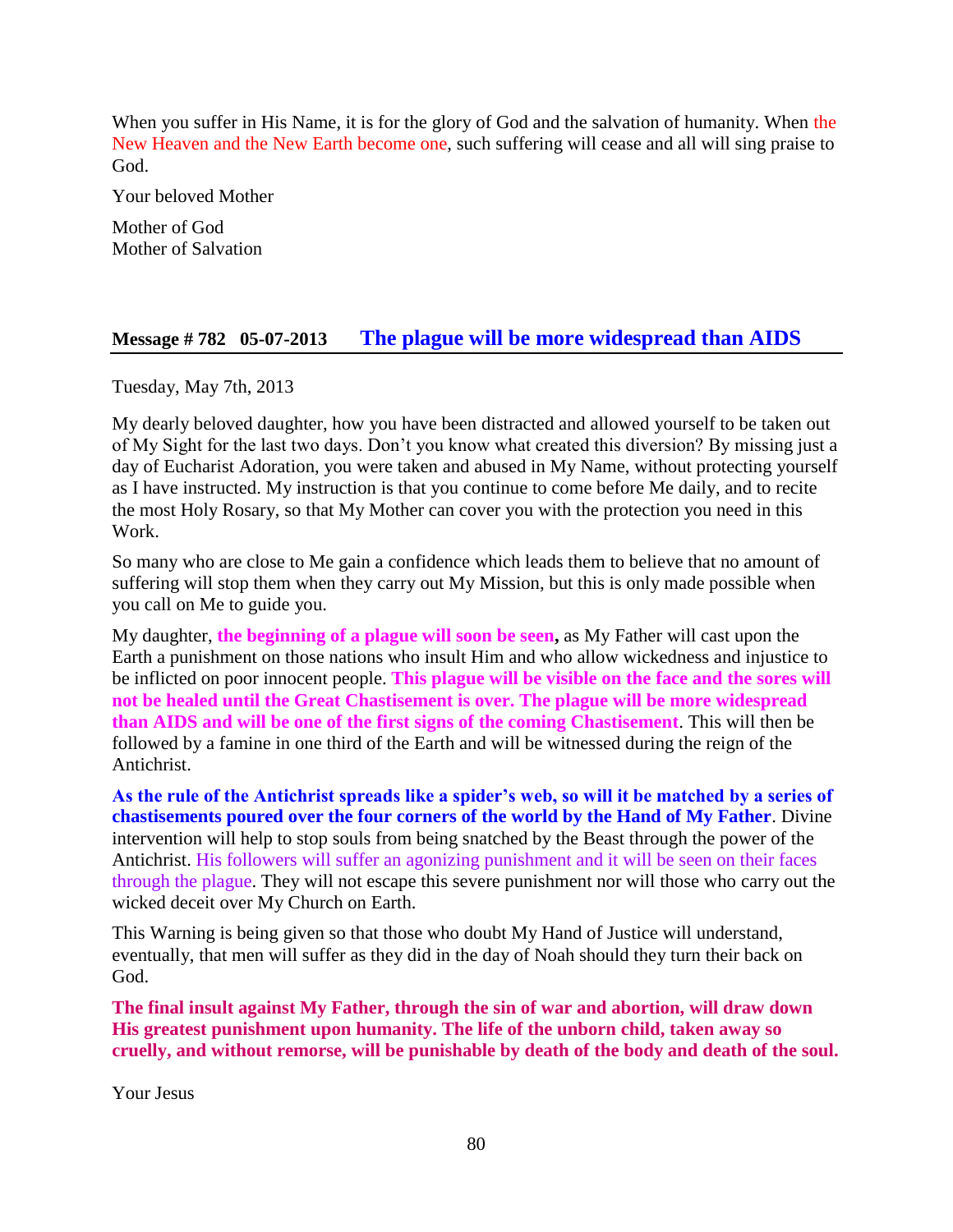### **Message # 783 05-09-2013 [My dearest wish is that you seek out the souls of the](http://www.thewarningsecondcoming.com/my-dearest-wish-is-that-you-seek-out-the-souls-of-the-young/)  [young](http://www.thewarningsecondcoming.com/my-dearest-wish-is-that-you-seek-out-the-souls-of-the-young/)**

Thursday, May 9th, 2013

My dearly beloved daughter, **My Love for those young people of every nation, color and creed, who do not acknowledge Me, is everlasting.** My sorrow for these little souls of Mine is deep. They are to be prayed for, especially now. I will take them into My Mercy, without hesitation, if you ask Me through this Crusade Prayer.

**Crusade Prayer (106) Mercy for the young who don't acknowledge God**

Dear Jesus, take under Your protection the souls of these children of God who do not know You, who do not acknowledge Your Love and who do not accept Your Promise. Pour out Your grace of conversion and give them eternal life. Be merciful to all those who do not believe in Your Presence and who will not seek remorse for their sins. Amen.

My beloved Remnant Army, My dearest wish is that you seek out the souls of the young, the agnostics and those who do not believe in God. They are your priority. **I ask you to draw all nations, creeds, colors, and religions into My Protection. When you bring Me such souls, I will give them great Gifts and promise their salvation.**

It is important that you do not ignore those who have no interest in their salvation. They are the lost souls I yearn for and I will follow them into every corner, every crevice, and every country until I can draw them into My Kingdom.

Remember this request. Remember My desire is to reach out to those who don't know Me and to those who don't want to know Me.

Your Jesus

# **Message # 784 05-10-2013 The [only water necessary for the survival of God's](http://www.thewarningsecondcoming.com/the-only-water-necessary-for-the-survival-of-gods-children-will-come-from-the-tree-of-life/)  [children will come from the Tree of Life](http://www.thewarningsecondcoming.com/the-only-water-necessary-for-the-survival-of-gods-children-will-come-from-the-tree-of-life/)**

Friday, May 10th, 2013

My dearly beloved daughter, blessed are those who respond to the True Word of God, for they will be the first to arise and enter My New Kingdom.

**Those who have not been given My Holy Word, including those countries where I Am condemned, are the first souls I must reach out to.** Through no fault of their own, they have been reared from birth to deny God, the Maker and Creator of all that is. I will strive to convert them through this Mission and promise that once they are shown the Truth, during The Warning, that they will be drawn into My Mercy quickly. I will never forsake those who have been deceived, through false doctrines, for they are helpless and are in need of My Love and Mercy.

My desire is that My followers now prepare to climb the ladder, a long and difficult climb, towards spiritual perfection. **Those of you who have been blessed with the Gift of**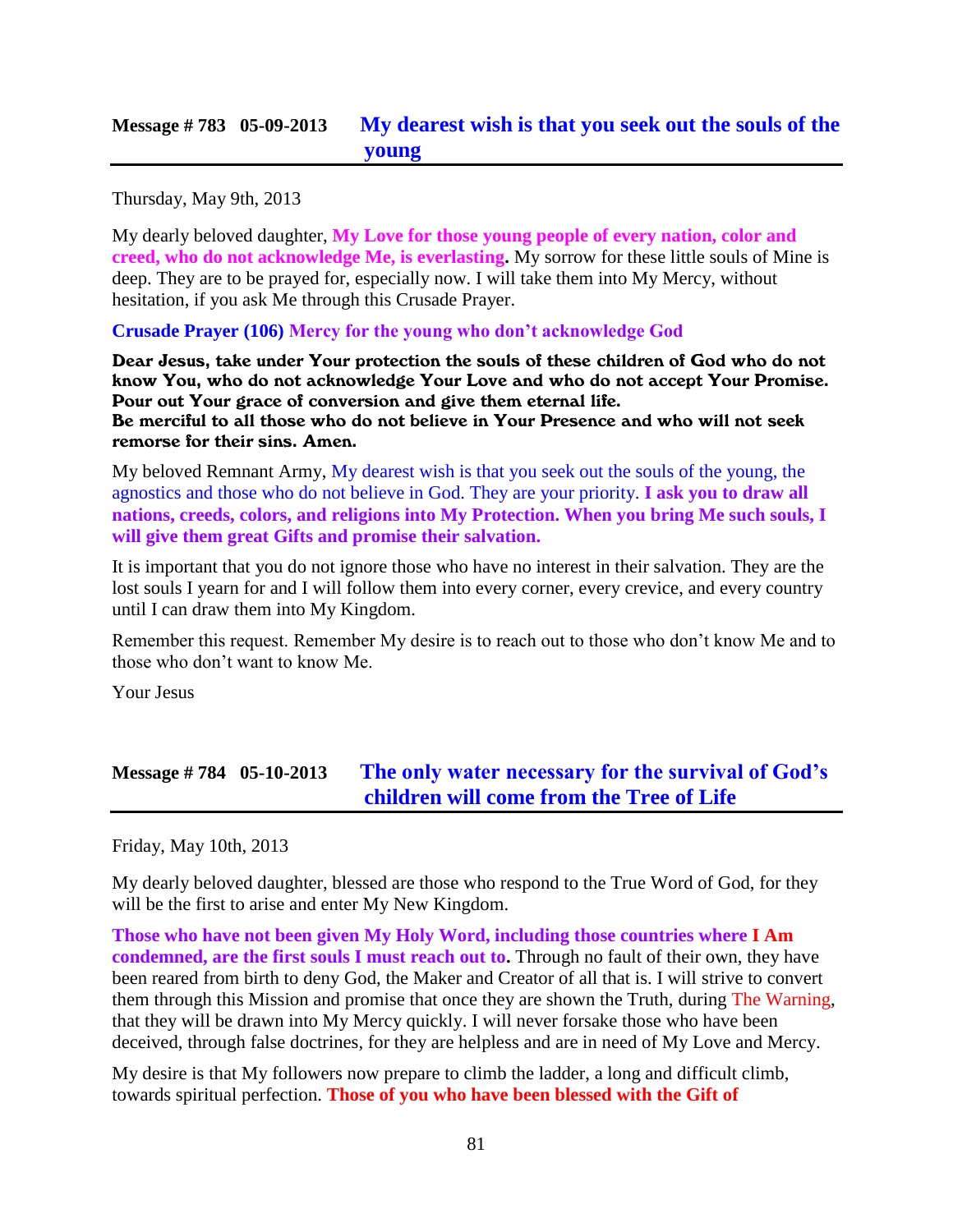**Discernment by My Voice, contained in The Book of Truth, have a duty to Me. This is what you must do. Use the Gift I have given you, to prepare for the spiritual perfection which is required of you, now as I build My Remnant Army on Earth.** Your responsibility is to help those who are too weak, too proud, and too stubborn to accept My Hand of Mercy. It will be through you that I will be able to grant all souls, including those who are not worthy of My Mercy, the salvation needed to live forever in My Glory.

**Oh how wonderful is this glorious New Kingdom of Mine.** If you could only see it, not one amongst you would ever utter another word against Me. **This will be your new home, the place where you and your family will enjoy eternal ecstasy, peace, love, and joy, mingling with all that is created by My Father for your happiness.** Think of it as a new dwelling, similar to the way in which the Earth was created, only this New Heaven and New Earth will have no sea. The only water necessary for the survival of God's children will come from the Tree of Life, where all life will be sustained.

Every need will be catered for and love will abound so that no discontent of any kind will exist. Laughter, love, joy, color, and fine things, which no man has ever seen during his time on Earth, will be plentiful. Happiness, which is beyond your grasp on Earth, will be a Gift to each of you who is given the key to My Kingdom.

The life ahead of you is adorned with great Gifts and you will remain in a constant state of peace with love for Me. I will reign in union with all God's children and not one of you will want for anything, so great is My Love. This is the only life you must strive for, as no other life will exist after the Great Day when I come for you.

Your Jesus

### **Message # 785 05-11-2013 [The miracles I promised the world, through My](http://www.thewarningsecondcoming.com/the-miracles-i-promised-the-world-through-my-crusade-prayers-will-increase/)  [Crusade Prayers, will increase](http://www.thewarningsecondcoming.com/the-miracles-i-promised-the-world-through-my-crusade-prayers-will-increase/)**

Saturday, May 11th, 2013

My dearly beloved daughter, it does not matter if you must endure pain because of the way in which you are rejected because of Me, for My Word will never die. It will rise and become louder until, like a powerful wind, it will increase in intensity until the roar of My Voice will peal out like thunder across the Earth. There will be very few who will not hear My Voice and even those who reject Me will continue to speak of Me. They will find it impossible to ignore.

Like any child begotten of its mother, God's children – including those who refuse to acknowledge Him – will be drawn towards Him, for they cannot help it. Like a new baby who bonds with its mother, every child of God will recognize his own through touch, sound, and smell. God's children will sense when the Presence of God touches their souls. Just as I know My own, so also will those who love Me respond to My Call.

My daughter, **the Holy Will of God is Powerful and will defeat all those who oppose the Word of God.** When you feel that there is so much opposition and so much hatred towards this Mission, you must always be comforted by My solemn promise. That is to save all souls, so that My New Paradise can be presented to humanity soon and with as little suffering as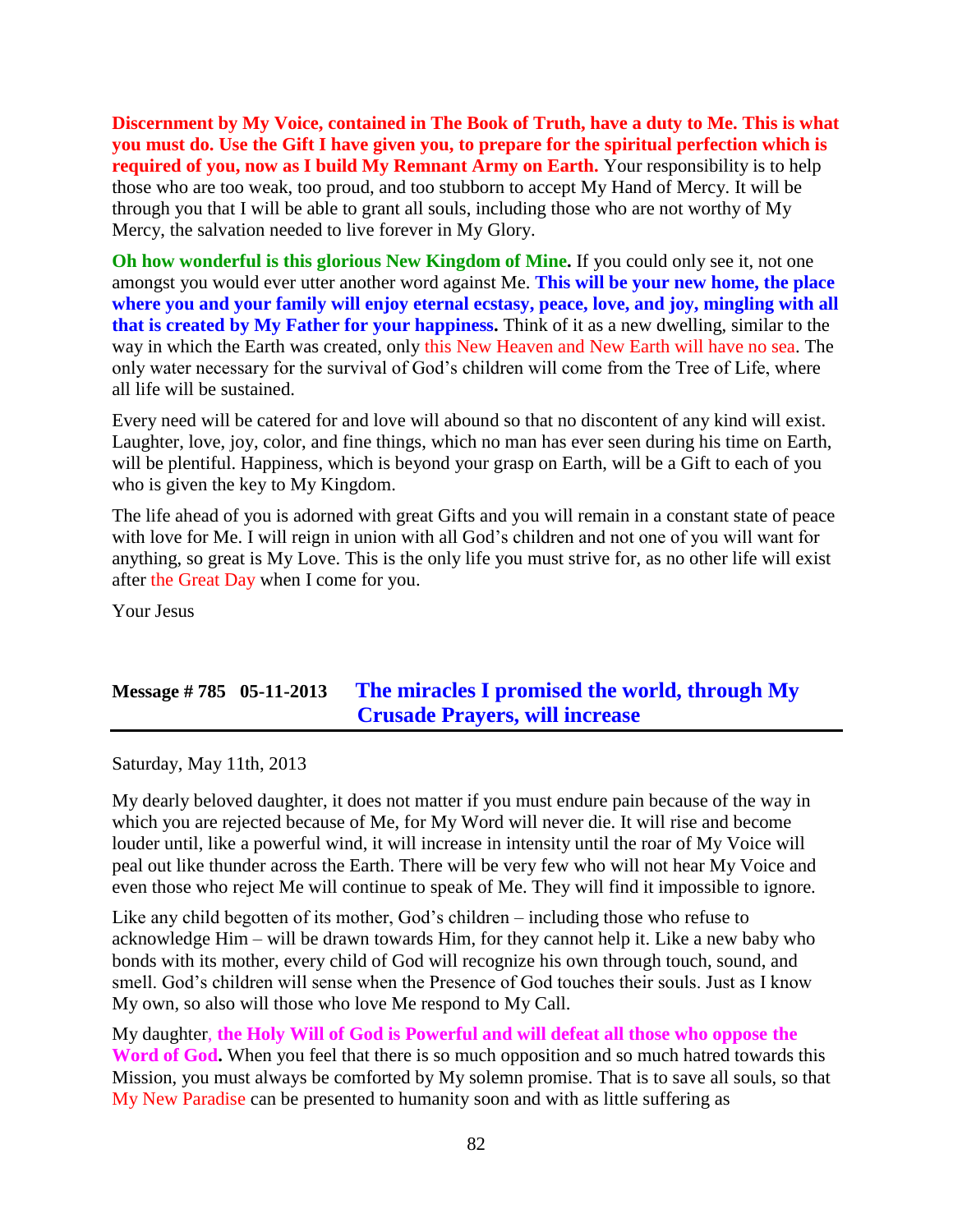possible. **Suffering can be reduced through the prayers of My Remnant Army, because I bequeath to them special graces.**

The miracles I promised the world, through My Crusade Prayers, will increase and many will witness healings and conversions. It will be through these miracles that I will make Myself known, even to the most hardened of skeptics. It will be through the Crusade Prayers that servants of My Christian Churches will be shown My Mercy and soon many of them will be given the proof of the authenticity of these Messages.

**My Will will be done and no man will stop it.** Many will oppose My Will, scream abuse at My Word and spit at you, My daughter, but their hatred will be wiped out and soon they will open their hearts, for they will be in no doubt that it is their Master Who calls them. I Am the Vessel through which they will be purified. **It will be through Me that they will be given the only possible protection from the Antichrist.** My protection must be sought out and the Seal of the Living God must be given to as many souls as possible.

Listen to My instructions and all will be well. Ignore My warnings and try to fight the injustices, which will be widespread when the world is run by the hand of the Beast, on your own and you will not be strong enough. Accept My Gifts and you will remain standing, safe in the knowledge that I Am protecting you and your family and friends.

Your Jesus

### **Message # 786 05-13-2013 [My Word is the end. It is final. There can be no](http://www.thewarningsecondcoming.com/my-word-is-the-end-it-is-final-there-can-be-no-other-word/)  [other word](http://www.thewarningsecondcoming.com/my-word-is-the-end-it-is-final-there-can-be-no-other-word/)**

Monday, May 13th, 2013

My dearly beloved daughter, **My Remnant Army will grow very quickly at this time and will spread to fifty-eight nations.** There will be leaders among you and you must unite wherever you are, through the formation of Jesus to Mankind Prayer Groups.

Bring all those who follow Me, first, into your fold and then set forth to draw all those who follow every kind of doctrine. I could never favor one soul over another. I desire that you tell all those who do not believe in Me and I promise them that they will be shown the Truth during The Warning. They will find it difficult to deny Me, for I will engulf their souls in a way which will surprise and shock them. **My Holy Spirit will fall over every nation where My Prayer Groups are set up.**

**I will multiply the number of miracles, which have been witnessed already, where I have healed the minds, the spirit, and the bodies of the wretched and sick amongst you. Y**ou will know Me by My Presence, which I will instill in those of you who ask for My favors. You are indeed blessed – you, the children of this generation, who have been chosen in such multitudes to enjoy eternal life in My Kingdom, which has no end. Death will be defeated by you. Evil will be devoured by your strength of perseverance and sin will no longer blight your souls.

My children, there is much work to be done. Allow Me to guide you through My Crusade Prayers, as they will open your eyes to the Truth. Once you can see the Truth, you will know in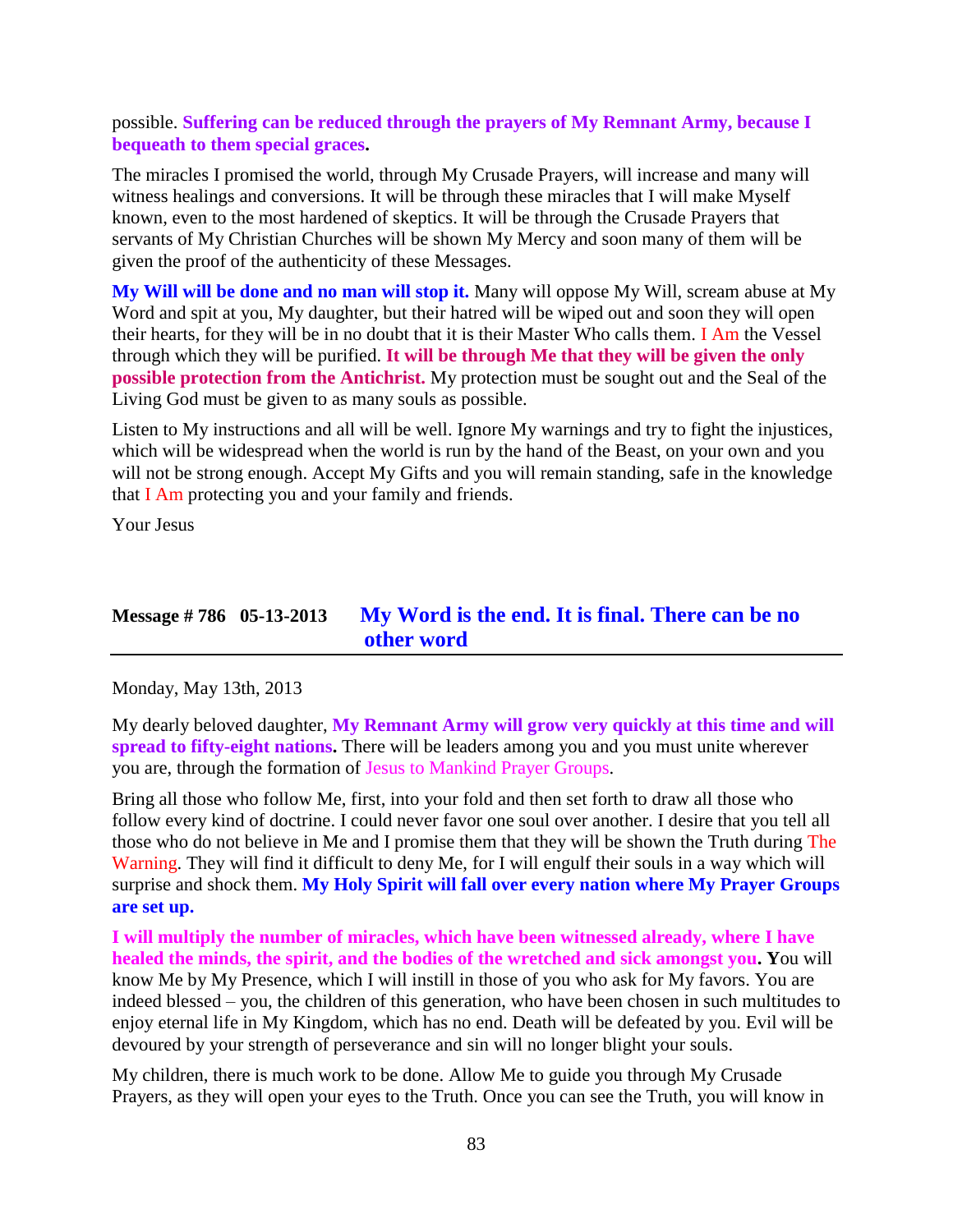your hearts what to do. One word of advice – when you are rebuffed for speaking the Truth, you must remain silent. Pray for those souls, that they will also be given the grace to accept the Book of Truth.

My Word is the end. It is final. There can be no other word. **Anyone who proclaims to speak in My Name, since this Mission commenced in November, 2010, does not have the authority to do so, for they do not come from Me.** Those prophets who came before this, and who also speak in My Name, are blessed and I will continue to protect them. My Voice speaks to the world through these Messages. My beloved Mother, the Immaculate Virgin Mary, also speaks to her Visionaries, and again her Mission is blessed by Me.

**Know that Satan's army includes a number of false prophets, who speak with a sweetness of voice.** Soothing, loving and camouflaged with empty promises, they will say the exact opposite to what I tell you. Know that only My Voice will tell you the Truth. Only My Voice will tell you of events to come, which actually take place. No one else can, nor will be given the authority to, speak for Me, Jesus Christ or My beloved Father.

Take comfort with this revelation and know that only the Holy Trinity communicates in this way with a Fire, which will engulf all souls who are empty of pride and full of humble love for Me.

Your Jesus

# **Message # 787 05-14-2013 Those who followed the [Word of God, laid down by](http://www.thewarningsecondcoming.com/those-who-followed-the-word-of-god-laid-down-by-the-prophets-before-me-were-the-first-to-spit-at-me/)  [the Prophets before Me, were the first to spit at Me](http://www.thewarningsecondcoming.com/those-who-followed-the-word-of-god-laid-down-by-the-prophets-before-me-were-the-first-to-spit-at-me/)**

Tuesday, May 14th, 2013

My dearly beloved daughter, to those amongst My disciples who are suffering because of their belief in these Messages from Heaven, I have this to say.

Difficult though your suffering is, you must know that you have been blessed with My Gift, given to you to help open your eyes to the Truth. **The abuse you will have to endure in My Name, because of your loyalty to these Messages, will come from those close to you. In particular, many sacred servants of Mine**, **who refuse to seek Me out through this, My Holy Word**, will cause you the most upset. You will be vilified, belittled, challenged, criticized, and mocked, and yet these same people profess to speak in My Holy Name.

**You must endure this pain just as My Apostles and Disciples had to bear it. During My time on earth, I was cast out of the Temples of God.** My disciples were warned to keep away from Me or face banishment from the Church if they were seen with Me. When they spoke My Holy Word and spread My Teachings they were threatened and whipped in some cases. They were made spectacles of.

Those who followed the Word of God, laid down by the Prophets before Me, were the first to spit at Me. Their anger was caused by the fact that I spoke the Truth, for they did not want to hear the Truth. It frightened them and made them uncomfortable.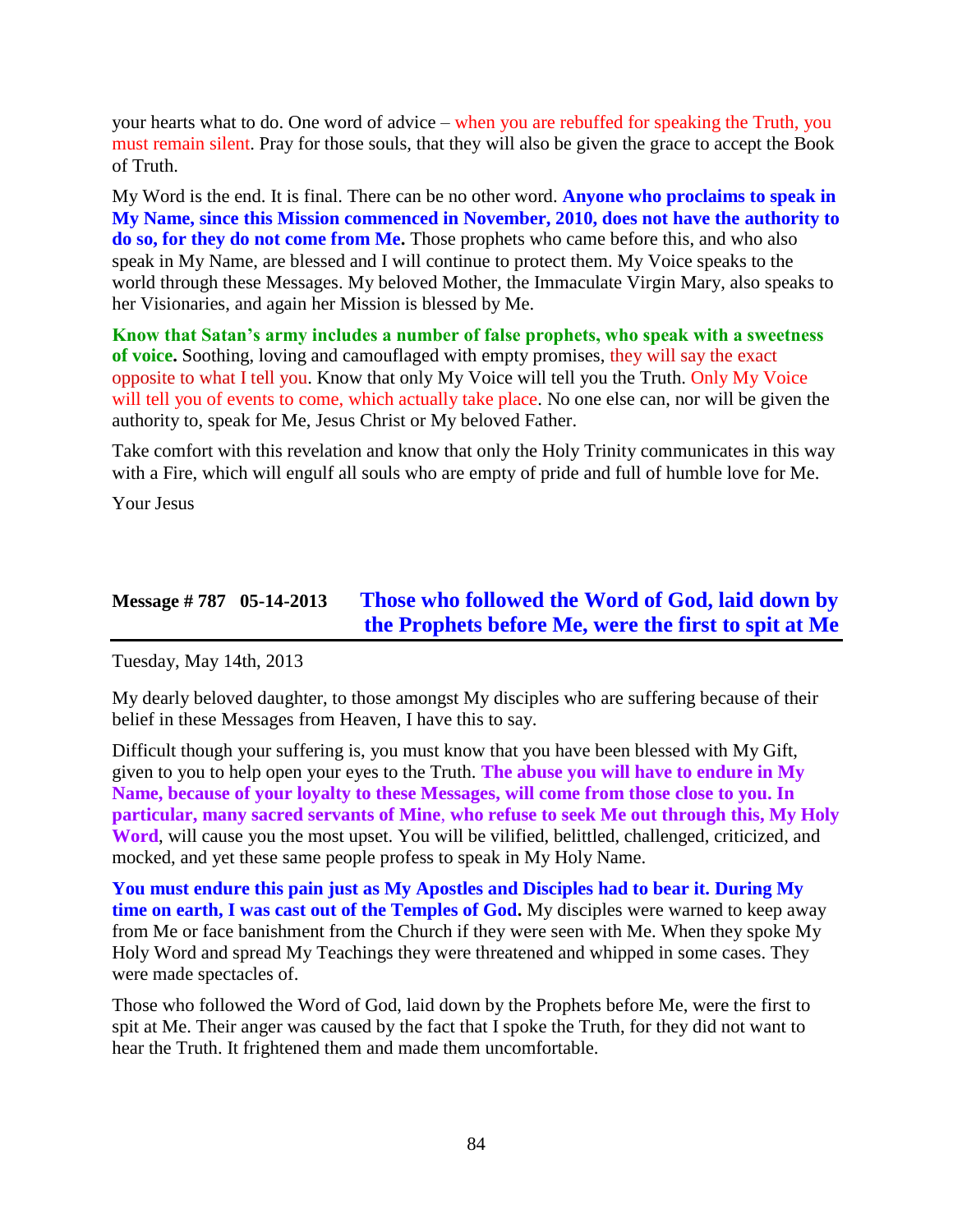Filled with the Power of the Holy Spirit, My Apostles were hated after My Ascension, by many who worshipped in the Temples. And, although their suffering was great, and the voices of opposition screamed loudly in their presence, it did not matter.

**Nothing can prevent My Word from spreading. No voice will be loud enough. No argument will be credible enough. No venom will be strong enough. My Power is impossible to conquer.**

My Holy Spirit will draw billions of souls into the safety of My New Paradise. All voices of discontent will be quieted and all opposition will be suppressed, for the intervention of My Father will ensure that the brambles and boulders, which litter the Path of Truth, will be eradicated.

Only My Voice will remain. It will be the only Voice of Authority, which will be sustained and then the Great Day will come.

Your Jesus

# **Message # 788 05-15-2013 [God the Father: My Great Intervention to save](http://www.thewarningsecondcoming.com/god-the-father-my-great-intervention-to-save-humanity-has-commenced-and-the-speed-of-my-actions-will-be-evident-to-all/)  [humanity has commenced and the speed of My](http://www.thewarningsecondcoming.com/god-the-father-my-great-intervention-to-save-humanity-has-commenced-and-the-speed-of-my-actions-will-be-evident-to-all/)  [actions will be evident to all](http://www.thewarningsecondcoming.com/god-the-father-my-great-intervention-to-save-humanity-has-commenced-and-the-speed-of-my-actions-will-be-evident-to-all/)**

Wednesday, May 15th, 2013

My dearest daughter, **the Spirit of God is being poured over the Earth in a way in which it has not been done before.**

In order to prepare My dear children for the New Paradise, which lies waiting for them, I envelop them with the Spirit of Truth. Some will accept it, with open arms, and be grateful for such blessings. Others will refuse because they will not open their hearts.

My Great Intervention to save humanity has commenced and the speed of My actions will be evident to all. **The miracles, permitted by Me, your Almighty Father, will be widespread and talked about.** These will bring about more conversion. Then, just as the Spirit of My Love spreads, the actions by the Evil One and his cohorts will increase.

**My Hand will stop the evil actions of those who try to inflict war, disease, murder and abortion upon My children.** My Hand will fall also on those who torment the loyal followers of My beloved Son and those who try to abolish His Presence in the Holy Eucharist.

Hear now My Call. All of My children will be drawn towards My Mercy. Those who reject My Son, reject Me. Those who insult My Son cannot come to Me. Those who denounce His Teachings and twist the Truth, reject My Existence. You cannot create your own laws and obey Me. Nor may you condone sin and expect to see My Face.

If sin does not decrease, I will punish those nations who are responsible for sins, which offend Me. Just as My Holy Spirit continues unabated, so also will My Intervention be to prevent sin from spreading.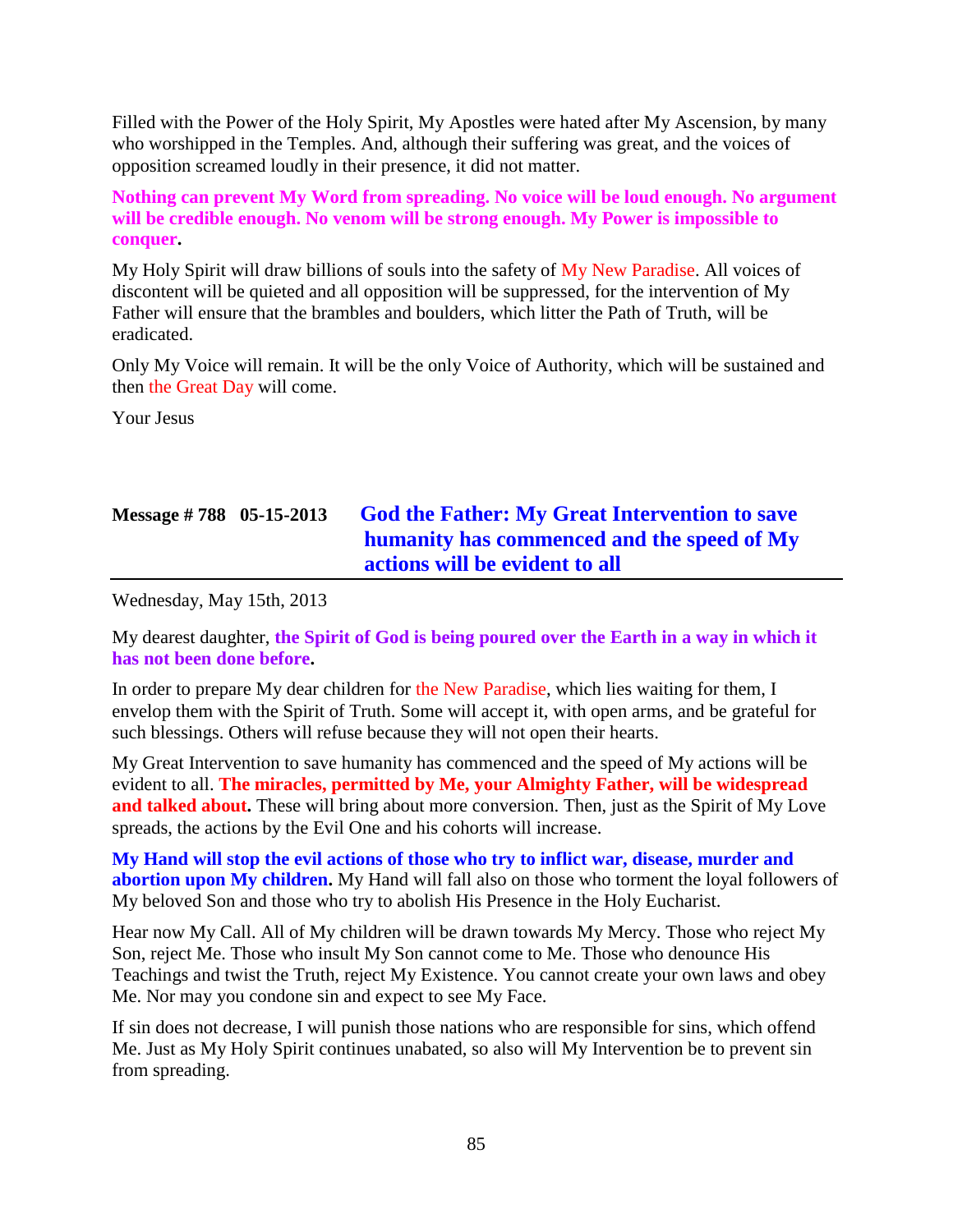All these changes will be seen at the same time. Soon afterwards, when every attempt by My Son, through His Church and His disciples, has been made to spread the Truth, the day will come when My Son's Great Mercy will fall upon mankind. Then, not long after that, will come the Day of Judgment.

Prepare, My children, now for the day can come at any time. Only those who obey My Commandments, and show remorse for their sins, can and will be saved.

Your beloved Father

God the Most High

### **Message # 789 05-16-2013 L[ove only comes from Me. Hatred does not](http://www.thewarningsecondcoming.com/love-only-comes-from-me-hatred-does-not/)**

Thursday, May 16th, 2013

My dearly beloved daughter, **it will be by the Power of Love that humanity can and will be saved.** The Love I speak of is God's Love, which flows in the hearts of mankind. God's Love is present in the hearts of all His children, including those who deny Him. It will be your love for one another, which will sustain you during the trials, which lie ahead. Show love and charity to your neighbor and be kind to the poor, the weak and the helpless and I will make you Mine for eternity.

To those amongst you who deal harshly with others, who inflict pain on those over whom you rule and who whisper malice about others, you will be like empty vessels with nothing to offer Me.

You must always follow My Teachings. Love only comes from Me. Hatred does not. Those who say they honor Me and speak evil of others, although they claim to uphold My Word and guard My Name – they do not honor Me. They insult Me and their shame will become evident on the Great Day.

Never, for one moment, think that you can live without love in your hearts for others, for if you don't have love for others then you deny the Gift, which is given freely to all of God's children. When you love Me truly, you will treat others with love and respect. When you are cruel to others, speak ill of them or unfairly criticize them, then you reject the Love I bestow on you. In its place is hatred. **Hatred for another human being comes from Satan.** When you allow hatred to harden your soul, you distance yourself from Me, and you will be deeply agitated within your soul.

When you love another in My Name, you will do this through your words, your deeds and acts of charity. Love of God, lived according to His wishes, through His children, can save humanity.

Love conquers evil. **Satan's power is destroyed in an instant when you show love to others**  who treat you badly. You must work hard to allow love to envelop you, so that you can spread this great grace to others.

Love breeds love in others. Love brings life. Love brings forgiveness. Love destroys evil. Without love, evil will thrive.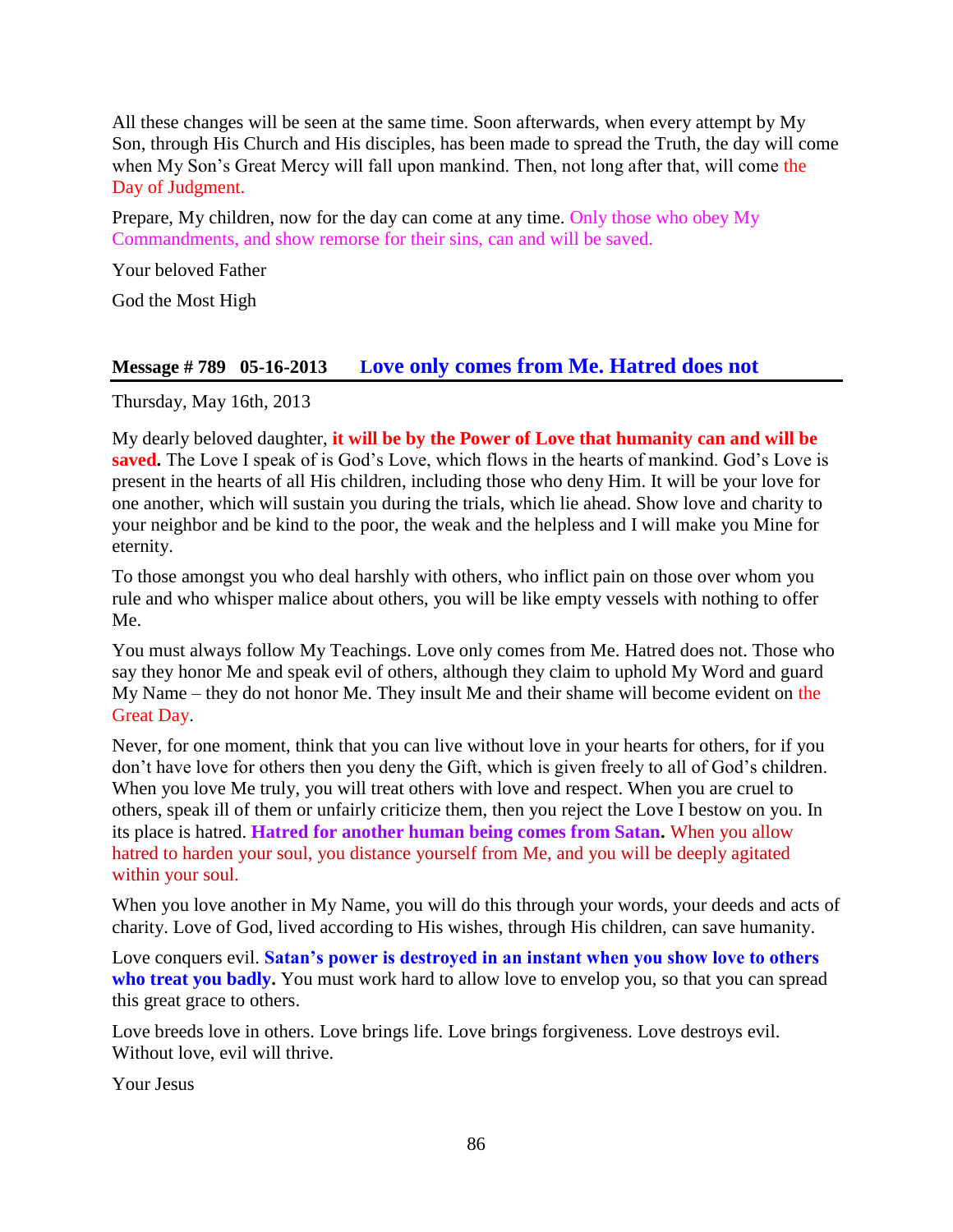### **Message # 790 05-17-2013 [The world will rejoice, for along with My Church](http://www.thewarningsecondcoming.com/the-world-will-rejoice-for-along-with-my-church-in-rome-the-jewish-nations-will-be-cut-down/)  [in Rome, the Jewish nations will be cut down](http://www.thewarningsecondcoming.com/the-world-will-rejoice-for-along-with-my-church-in-rome-the-jewish-nations-will-be-cut-down/)**

Friday, May 17th, 2013

My dearest daughter, I reveal to you in intimacy My pain and sorrow as I relive, all over again, the agony I endured in the Garden of Olives.

Then My pain, created by the Evil One, who showed Me visions of the future, was caused by the paganism which would sweep the Earth in your time. I knew then, just as can be seen now, the hatred in the world which exists for Me, Jesus Christ.

My suffering is exacerbated by the fact that humanity still does not fully understand the Sacrifice, which was made by Me for their souls. My Crucifixion was to save every generation, including those in the world today. My pain is great at this time and My suffering is being manifested within you, My daughter, and other victim souls, so that I can salvage the most ravaged amongst you.

I cry bitter tears and My Heart is heaving as sin is being spread through the laws in your countries, which will force innocent souls into temptation. **Not only will they feel that sin can now be justified, because the laws in their countries condone them, but they will also be accused of breaking the laws of their land if they uphold My Holy Word.**

Oh how deceived you are. How far you have wandered away from Me. How much you offend Me. Those with responsibility for proclaiming My Word, hear Me now. Your duty is to safeguard My Holy Word at all times. **Your vow is to obey My Word and My Teachings, as they were contained in the creation of My Church on Earth. Never deviate from the Truth.** Prepare your souls, for soon you will be forced against your will to deny Me through the Sacraments. You must keep alert at all times for the great changes, which lie ahead.

To the whole of humanity, I Call on you to respond to My Voice, the Voice of Truth, the Voice of Love, the Voice of your Master. Soon, you will see Me. Then the cobwebs will be cleared away from your eyes and then the Truth will become clear. When the Day of My Mercy dawns, you must know that My Second Coming will take place very soon afterwards. And while I yearn for all of you to turn to Me, I cry with sorrow for the souls who are lost to Me.

I must warn those who try to stop Me, in the salvation of souls, that I will punish you, should you continue to defy the Word of God. I refer not to these Messages, although I Am saddened that you will not listen to Me, but to the abolition of My Holy Word in your nations.

Light will fight dark. The Light of God keeps you alive. Darkness destroys you. My Light will become brighter and brighter until My Holy Eucharist is banished. Then it will fade. **Then My Church will crumble and appear to die. The world will rejoice, for along with My Church in Rome, the Jewish nations will be cut down**. This will be the greatest deceit to befall mankind and those who accept this wicked form of paganism will be swept away in the flood. And then, after the fires which will sweep the Earth, will rise My Church, again, into its full glorious form. This will be the end for sinners who refuse My Hand, but the beginning of Eternal Life for those who love Me.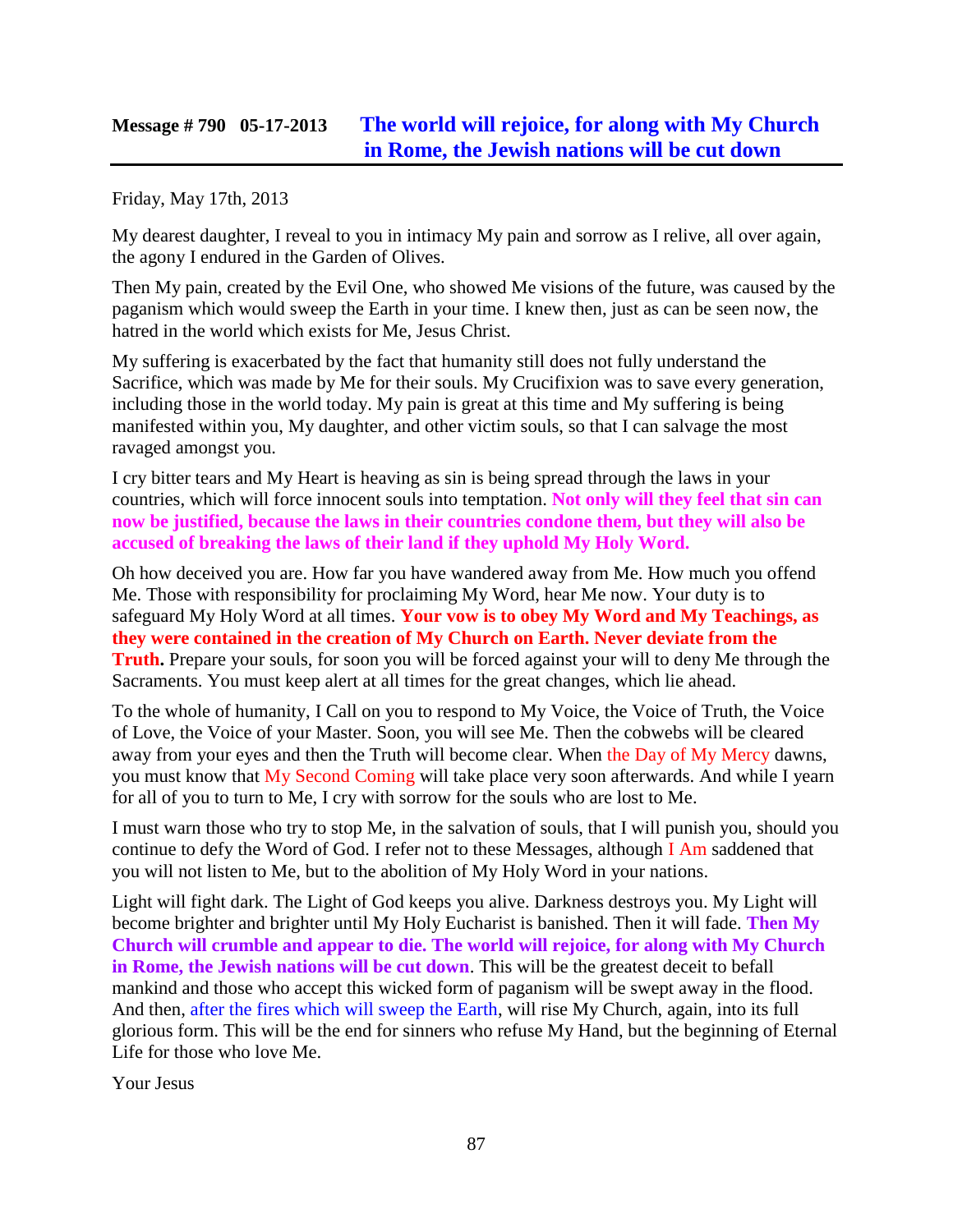# **Message # 791 05-17-2013 [They will be forgiven immediately if they would](http://www.thewarningsecondcoming.com/they-will-be-forgiven-immediately-if-they-would-pluck-up-the-courage-and-call-upon-me-to-help-them-out-of-their-misery/)  [pluck up the courage and call upon Me to help](http://www.thewarningsecondcoming.com/they-will-be-forgiven-immediately-if-they-would-pluck-up-the-courage-and-call-upon-me-to-help-them-out-of-their-misery/)  [them out of their misery](http://www.thewarningsecondcoming.com/they-will-be-forgiven-immediately-if-they-would-pluck-up-the-courage-and-call-upon-me-to-help-them-out-of-their-misery/)**

Friday, May 17th, 2013

My dearly beloved daughter, you must know that all sinners, especially those who have done terrible things, must come to Me. I crave their attention and I want to bring them into My Heart, for I love them. **They will be forgiven immediately** if they would pluck up the courage and call upon Me to help them out of their misery. They must never fear Me, for I Am Ever-Merciful. They are closer to Me than those who profess to represent Me on Earth, but who are hypocrites, just as the Pharisees were.

Give Me your hand. **No matter what deeds you have done, I will alight upon you. My Prayer, given to you now, will bring you into My Heart and I will reside in you and you will be saved.**

#### **Crusade Prayer (107) Save me from the fires of Hell**

I am a terrible sinner, Jesus. By my actions, I have caused desperate suffering to others. I am cast aside as a result. I am no longer tolerated on Earth anywhere. Rescue me from this wilderness and safeguard me from the grip of evil. Allow me to repent. Accept my remorse. Fill me with Your Strength and help me to rise from the depths of despair. I hand over to You, dear Jesus, my free will, to do onto Me as You wish, so that I can be saved from the fires of Hell. Amen.

Go, my child, in peace, for I will never forsake those who beg me for Mercy.

Your Jesus

| Message $\# 792 \quad 05-18-2013$ | When the Holy Spirit is present, It will spread like |
|-----------------------------------|------------------------------------------------------|
|                                   | fire and will replicate the Word of God in many      |
|                                   | tongues                                              |

Saturday, May 18th, 2013

My dearly beloved daughter, the Gift of the Holy Spirit is very much misunderstood. It is a precious Gift and is poured over humanity through the Generosity of God. It is given with great love to all, but not everyone accepts it. Not everyone is capable of receiving this Gift. Those who believe that they deserve this Gift because they say they know Me, and who are educated in every aspect of theology, are not necessarily prepared to receive this Most Holy Gift.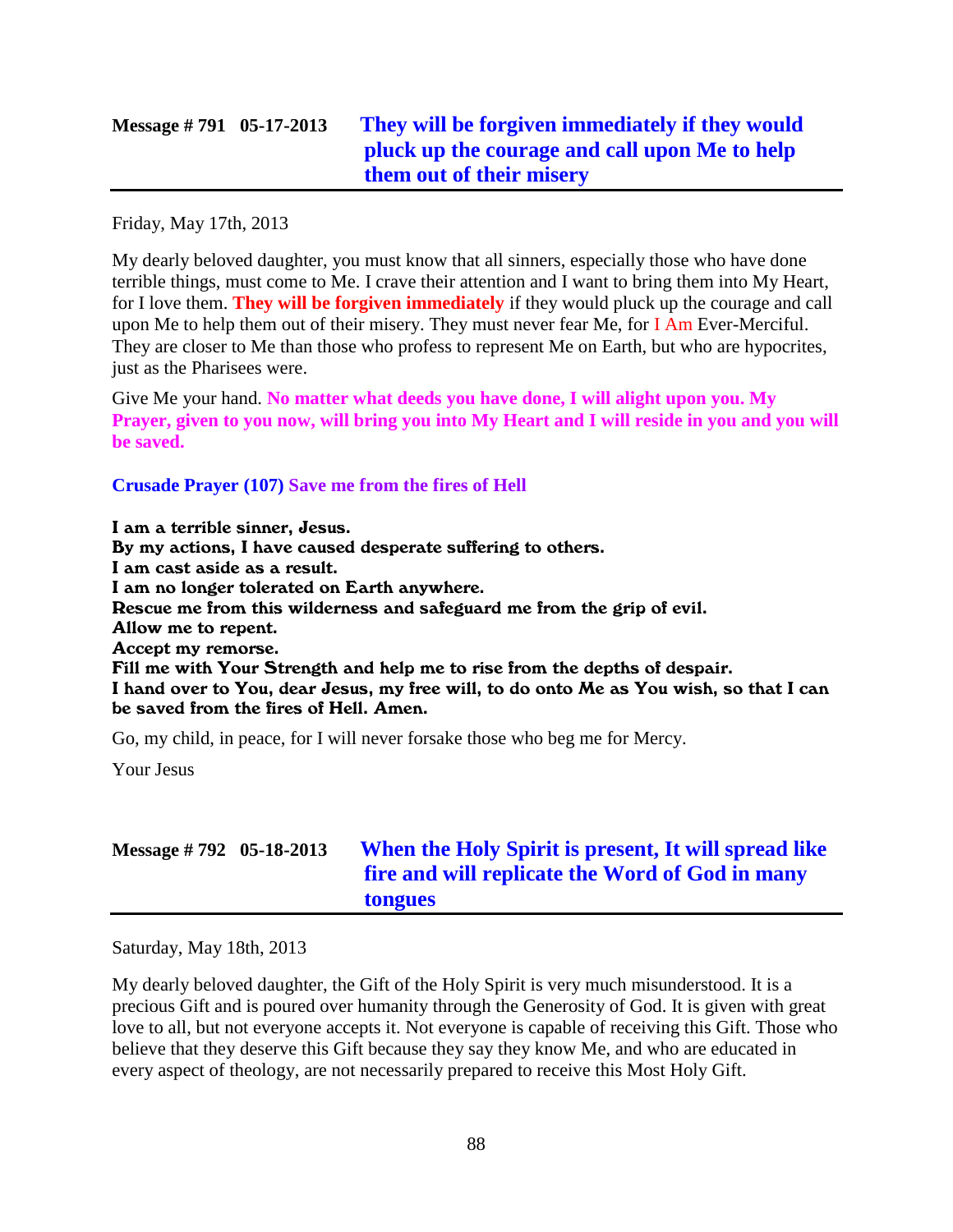**During the ten days in the Cenacle, My beloved Mother had to patiently explain to My Apostles the importance of humility. Without humility you cannot be filled with this Gift from Heaven.** Some of My Apostles thought that as chosen Disciples they were better than ordinary people because they were closer to Me and that others should automatically drop at their feet. But, of course, this is not what I taught them. My Mother spent many long hours explaining to them how pride can prevent the Holy Spirit from entering their souls.

When the Holy Spirit enters a soul, It brings with It many Gifts. It can be the Gift of Knowledge, the Gift of Tongues, the Gift of Wisdom, the Gift of Love, the Gift of Healing or the Gift of Prophecy. In the case of My Apostles, they soon realized that, as soon as they received this Gift that they could never allow the sin of pride to sully their Mission thereafter. **For as soon as pride intervenes in a person, who has received the Gift of the Holy Spirit, the Spirit of God vanishes and in Its place will dwell the spirit of darkness.**

A dark soul cannot pour out the Light of the Holy Spirit over others. It can only spread darkness. Darkness of the spirit deceives others. It is particularly deceptive when it comes from someone who is seen to be a holy Disciple or an expert in My Teachings. All that results is hatred, unease and a sense of hopelessness.

To receive the Gift of the Holy Spirit, your souls must be cleansed and free of the sin of pride, otherwise It will never be granted to you. **When the Holy Spirit is present, It will spread like fire and will replicate the Word of God in many tongues. It will bring about the healing of the mind, body, and spirit, and will bring with it the wisdom, which can only come from God. It will spread conversion globally.**

This then will be the fruits by which you will know where the Holy Spirit is present. The abundance of every possible Gift, including miracles from Heaven, have now been manifested in the Book of Truth for the good of all – The Book promised to the whole of humanity for these times. Accept it with a gracious heart and give thanks to God for one of the last Gifts from Heaven before the Great Day.

Your Jesus

### **Message # 793 05-19-2013 [And then, just as they will have forgotten Me, My](http://www.thewarningsecondcoming.com/and-then-just-as-they-will-have-forgotten-me-my-church-will-rise-from-the-dead-just-as-i-did/)  [Church will rise from the dead, just as I did](http://www.thewarningsecondcoming.com/and-then-just-as-they-will-have-forgotten-me-my-church-will-rise-from-the-dead-just-as-i-did/)**

Sunday, May 19th, 2013

My dearly beloved daughter, death will no longer have power, over those of God's children who love Him, in My New Paradise.

These Messages, sadly, will bring unnecessary fear, to those who believe that when this Earth is discarded in favor of the New Heaven and Earth, that they will face death. This is not true. Those who find favor with Me and who accept My Hand of Mercy will be given the Gift of life. Even atheists, non-believers, non-Christians and those of every faith will turn to Me and accept My Gift, after The Warning takes place. This is when I will defeat the Beast, for I will give Eternal Life to billions of souls who are alive in the world.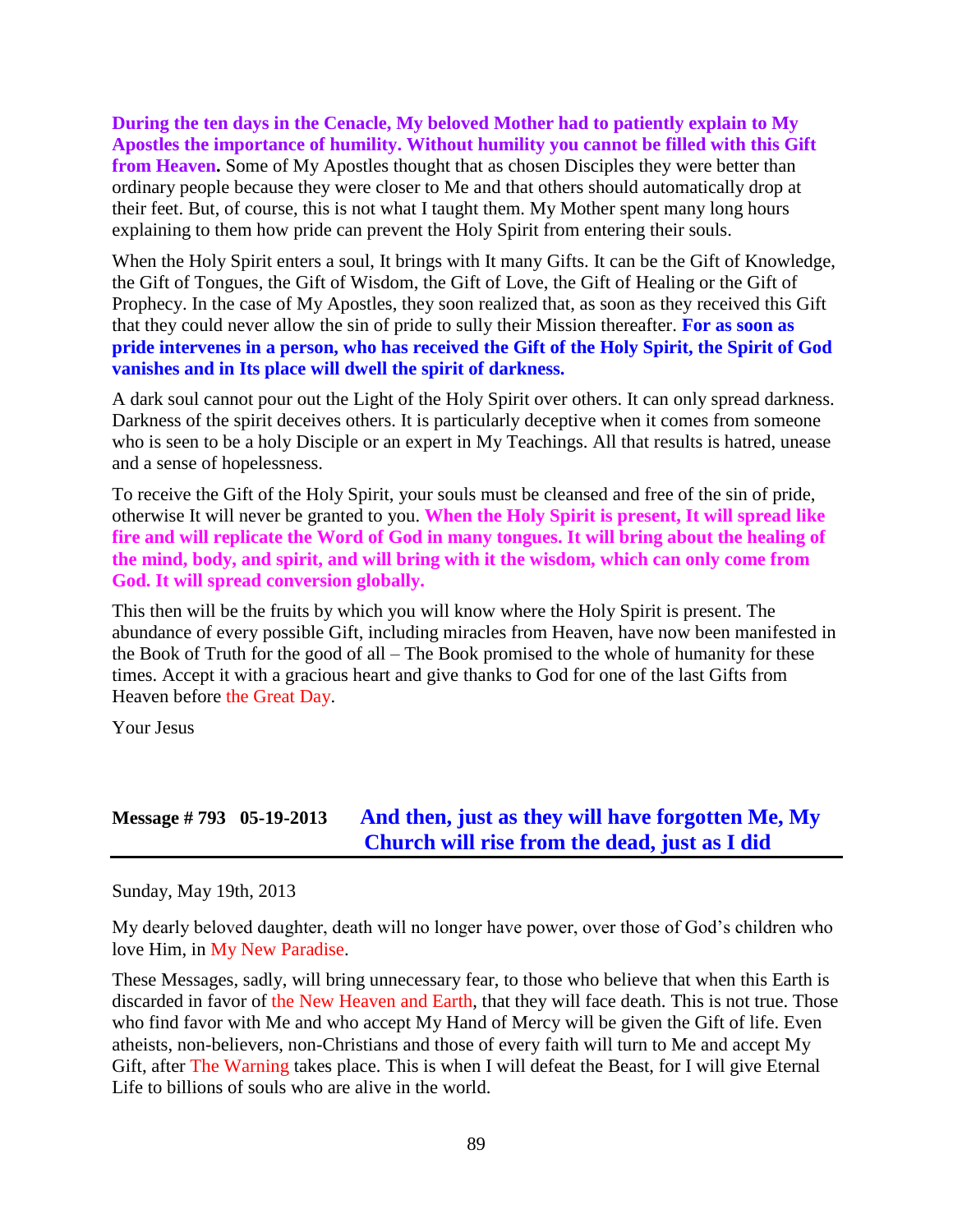**Sin, introduced to Adam and Eve by the Beast, will cease to exist. My Mercy will defeat it. And just as sin destroys the body, My Light will bring to humanity Eternal Life. Death, disease, old age, will no longer exist in My New Paradise. My chosen children – billions of them – will have a perfect body and soul, in union with the Divine Will of My Father.**

He, My Father, gave Eternal Life to Adam and Eve and they rejected it. And so, they and all their descendants were denied the Gift of Paradise and Eternal Life. Now at last, this will change. My Life, Death and Resurrection must now be re-enacted in this, the final part of My Covenant. My Church has, just as I was, been persecuted and it will now endure a savage beating, a painful attack and what will appear to be a crushing defeat. And when it has been crucified and thrown aside, it will seem to be burned and forgotten.

**Paganism will thrive. But because it will be influenced and led by the Evil One, it will be careful not to show its true colors. It will be presented to the world as a new form of social justice – a new form of humanism, when all the needs of man are catered for**. These needs will include the right to sin, but these sins will, in defiance of God, be seen to be the moral rights of man.

**How abhorrent to Me, Jesus Christ, will this wicked, One-World Religion be. Not only will they turn their backs on Me, but they will include satanic symbols where My Cross will be displayed, in the most grotesque way**. My Host will be discarded. A different kind of sacrifice will be made on the altars of churches. It will be the Beast they will worship openly, and in turn, he will give them many powers. This is why many will believe that those who will govern over this abomination will have miraculous powers. And while they may seem to be following a good and fair Church, it will yield nothing but darkness.

**Celebrations and obscene behavior will be witnessed in these churches, which were built to honor Me, Jesus Christ, but I will not be Present. And then, just as they will have forgotten Me, My Church will rise from the dead, just as I did.** It will become alive again in public places. Then I will gather all of My children who remained faithful to My Word and those whose eyes were opened to the Truth. Then we will ascend, along with those who have awaited the Great Day, but who are dead, into the New Paradise.

Those who refuse Me, after every attempt has been made by Me to salvage their souls, will be cast away. Then, My Reign will begin and the Kingdom promised to Me by My Father will be formed.

Never fear the future, for only My New Kingdom will satisfy your poor, sorrowful hearts. Only My New Kingdom will give you Eternal Life.

You must pray for each and every one of you, so that you are made worthy to receive this Great Gift.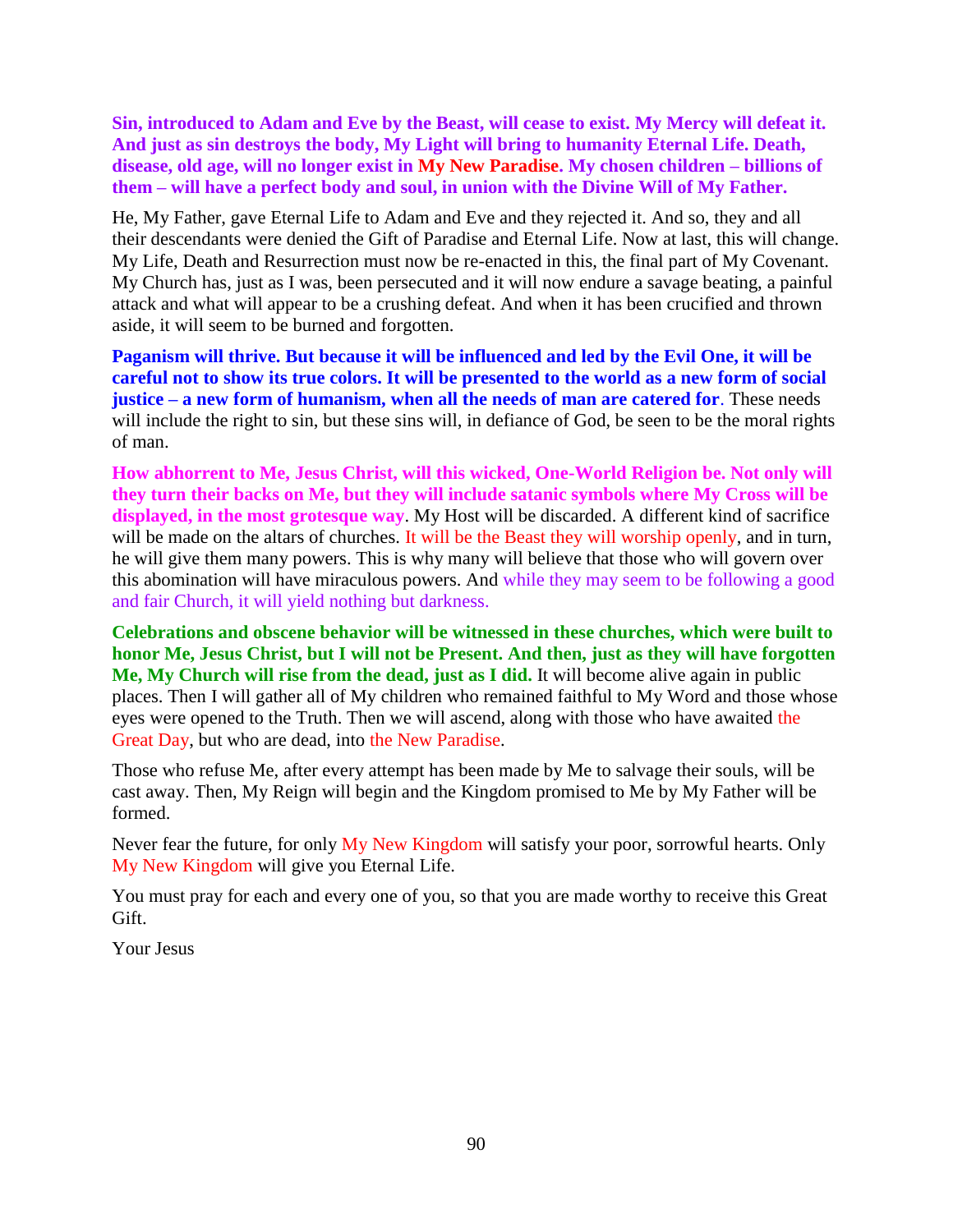# **Message # 794 05-20-2013 [All those amongst the Christian Churches will](http://www.thewarningsecondcoming.com/all-those-amongst-the-christian-churches-will-come-to-me-first-then-the-jews-will-turn-in-time-and-accept-me-finally/)  [come to Me first. Then the Jews will turn, in time,](http://www.thewarningsecondcoming.com/all-those-amongst-the-christian-churches-will-come-to-me-first-then-the-jews-will-turn-in-time-and-accept-me-finally/)  [and accept Me finally](http://www.thewarningsecondcoming.com/all-those-amongst-the-christian-churches-will-come-to-me-first-then-the-jews-will-turn-in-time-and-accept-me-finally/)**

Monday, May 20th, 2013

My dearly beloved daughter, as this Mission escalates, **My Word will be spoken in many languages.** My Messages, given to you today, ignite My Holy Word in the New Testament. My Messages also remind the world of the Word of God, which is contained in the most Holy Bible.

**I do not rewrite the Word, I simply remind you what it means today.** I also speak to the world to prepare them for My Second Coming, for I do not want them to be lost. It is with great love and joy that I watch how My faithful followers accept Me as I Am. **Those who knew immediately that it was I, Jesus Christ, Who spoke to them through these Messages, are blessed.** They are the ones who never doubted. They could feel My Presence. My Word pierced their hearts like a sword. My Spirit touched their souls. They knew. They recognized Me and how they suffer for this.

You, My precious children, know that **when you responded to My Call that I gave you a special Gift, a blessing,** which will help you to endure this Path to Eternal Life. You will need these Gifts, because **you will be the backbone of My Remnant Army** and you will lead the others, who will eventually follow you.

**People of all nations will follow you when they have nowhere to turn and you will share My Teachings with them.** All those loyal to Me, Jesus Christ, will be given new Gifts to help them to unite around the world in union with Me. All those amongst the Christian Churches will come to Me first. **Then the Jews will turn, in time, and accept Me finally**. All other religions will realize the Truth of My Teachings and they also will follow Me. But not all accept the Truth, even when it is presented to them right before their eyes.

Then there are the non-believers, many of them good people. They use human intellect to put forth all the reasons why God does not Exist. Yet they, including many of their Christian counterparts who are lukewarm in their faith – will run to Me first. Their hearts will be unlocked and because they will only see what witness I bring to bear, they will know that I Call them. They won't resist Me, unlike those stubborn souls who think they know more about the Promise I made to return to present the Final Covenant, than Me.

Every task I give you, will lead to more and more nations taking up My Cross to create the one pathway towards Me. Never hesitate to walk alongside Me when I Call you, because when you respond to Me, you will destroy the power of evil. Evil may cause you pain, but when you allow Me to guide you, you can overcome any obstacle in your way.

I love you and I guide you, just as I protect My Prayer Groups around the world.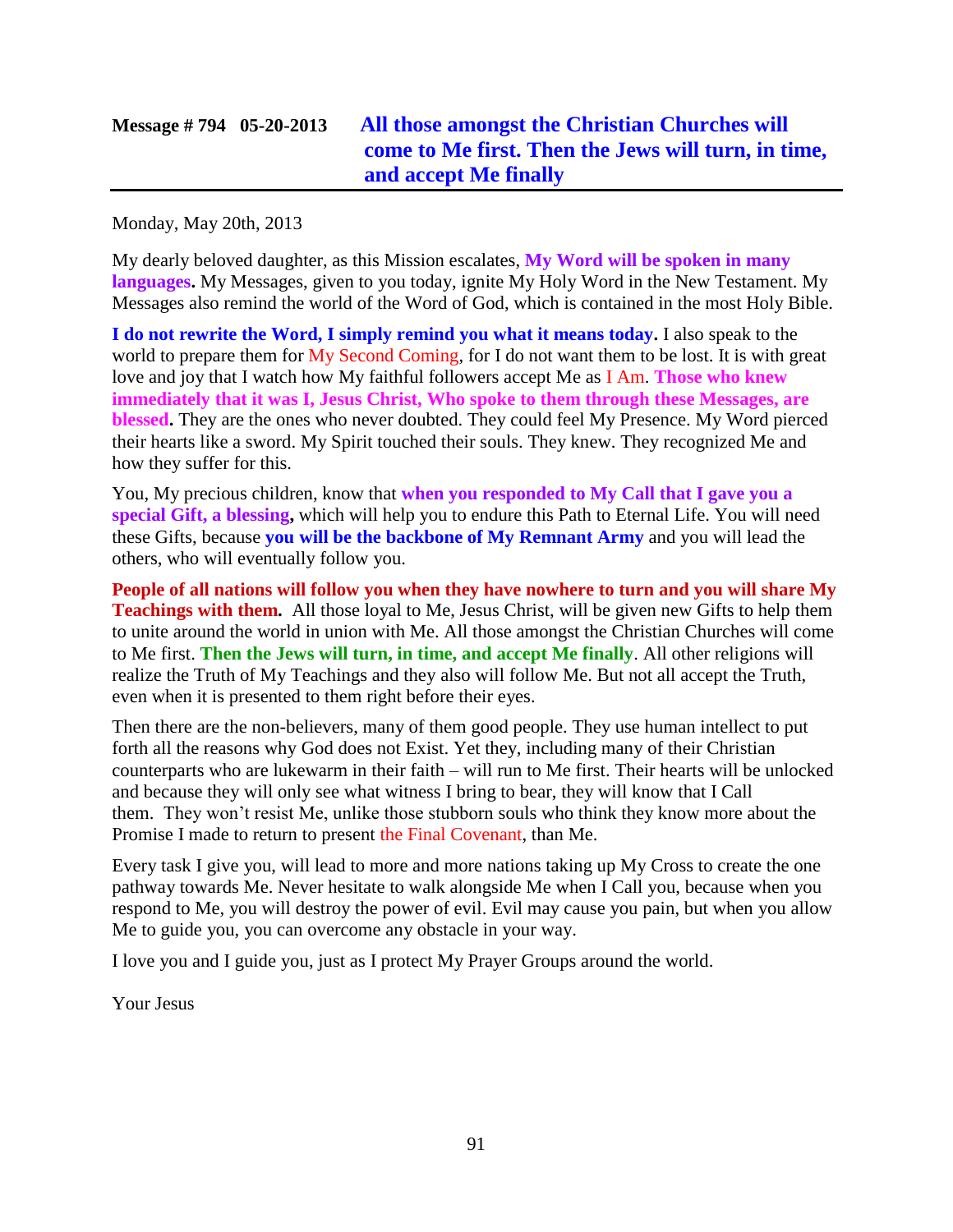### **Message # 795 05-21-2013 [When the time comes for the Beast to reveal the](http://www.thewarningsecondcoming.com/when-the-time-comes-for-the-beast-to-reveal-the-antichrist-great-signs-will-be-seen/)  [Antichrist, great signs will be seen](http://www.thewarningsecondcoming.com/when-the-time-comes-for-the-beast-to-reveal-the-antichrist-great-signs-will-be-seen/)**

Tuesday, May 21st, 2013

My dearly beloved daughter, when the time comes for the Beast to reveal the Antichrist, great signs will be seen. **Thunder, as it has never been heard before, will be felt in many parts of the world, but in particular, the part where the Antichrist was born.**

By then **My Holy Spirit, poured out amongst My followers, in all of My Christian Churches, will ensure that they are ready.** They, along with My disciples from this Mission will form the Remnant Church. **Their power will be great and no harm will come to those with the Seal of the Living God. Their power will come from the Prayers given to them by My Mother and in the Crusade Prayers.**

The Antichrist will begin his reign gently. No one will suspect his intent because a peace of sorts will descend over the Earth. This time will be very important for you, My Remnant Army, to gather in Prayer Groups. I solemnly promise that these Prayers will dilute much of the terrible deeds that he, the Antichrist, will inflict on nations covering the four corners of the Earth.

**I will grant reprieves to all those nations where Prayer Groups are set up.** It will be by your devotion to Me, your beloved Jesus, that I will save souls and pour out more Gifts upon humanity, in order to protect God's children against the suffering which the Beast is plotting.

Trust in Me. Be at peace in the knowledge that you are being guided and protected.

Your Jesus

# **Message # 796 05-23-2013 [My Christian soldiers will form the biggest Army](http://www.thewarningsecondcoming.com/my-christian-soldiers-will-form-the-biggest-army-against-the-antichrist/)  [against the Antichrist](http://www.thewarningsecondcoming.com/my-christian-soldiers-will-form-the-biggest-army-against-the-antichrist/)**

Thursday, May 23rd, 2013

My dearly beloved daughter, **My beloved followers, all over the world, will soon feel My Presence, for I will make Myself known within their hearts in a way they have not experienced before.** This is how I will prepare Christians to fight, on My behalf, to save the souls of everyone.

My Christian soldiers will form the biggest Army against the Antichrist. I refer to all those who know Me and who remain loyal to My Holy Doctrine, contained within the most Holy Bible. I refer also to those who practice their faith; to those who believe in Me, but who do not visit Me and to all those who remain loyal to the Truth. **You will gather in every corner of the world and, although you will join in My Remnant Army speaking in many tongues, you will unite as one in Me.**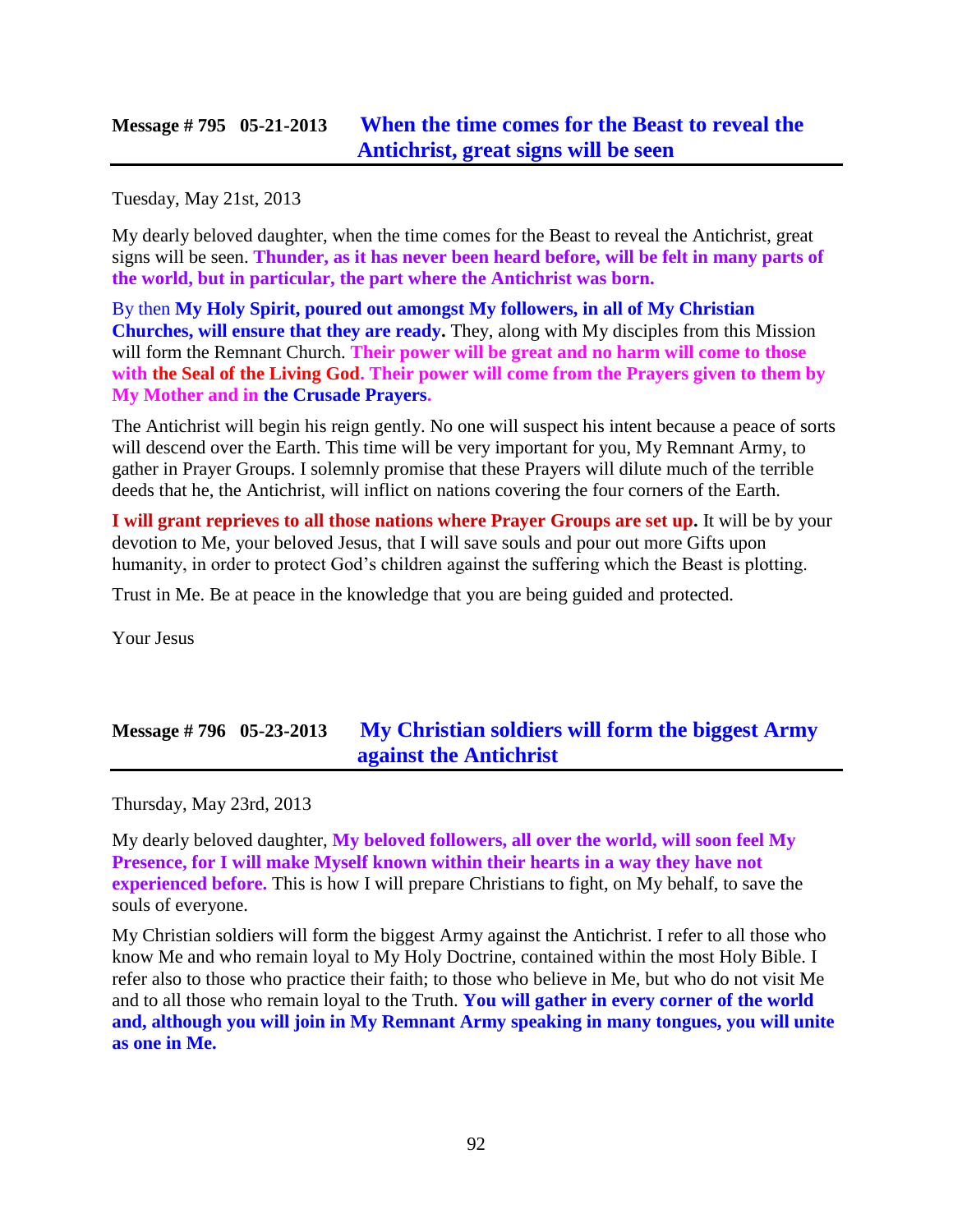Those who follow these Messages will form the kernel and from this will grow the shoots and then the branches of My Remnant Army all over the world. **There will be not one country left untouched by My Holy Spirit through the Book of Truth.**

**The Book of Truth will unite you when your faith will be tested.** When allegiance to Me is tampered with and when I Am thrown out of your churches, trampled upon and then buried out of sight – you will rise and keep My Word alive. **The Flame of the Holy Spirit will guide you every step of the way.** You will feel a strength and courage, which will surprise even the most meek amongst you. The weak will become strong. The fearful will become brave and the downtrodden will march forward as warriors of the Truth. And all the while, as My Remnant Army will grow and swell in their millions, many obstacles will be placed before them.

Insults, accusations of heresy, lies, anger, and hatred will be their lot. Confusion will be seen everywhere amongst the detractors, whose argument will be riddled with inaccuracies, contradictions, and incomprehensible arguments. Satan's influence will always create confusion, disorder, illogical and cunning arguments, and will always be laced with hatred against God's children. Those who are blessed with the Light of God and the Light of the Truth will attract terrible and hateful attacks. **For where I Am Present, you can be sure that the persecution of those who proclaim My Holy Word will be great. The worse the persecution against any Mission of God, you can be sure that Satan is very angry.**

When you suffer, as you will, by the hatred shown to you because you are taking up My Cross to follow Me, the more worried will be the Beast and the harder he will work, through the souls of those stained with the sin of pride, to destroy you. You must ignore these attacks. Be at peace, for as they increase with an intense hatred against you, you will know for sure that you are in true union with Me, your Jesus.

Go in love and peace and know that I live in your hearts.

Your Jesus

| Message $\# 797 \quad 05-24-2013$ | Those who scream at My Word in anger and          |
|-----------------------------------|---------------------------------------------------|
|                                   | declare that It comes from Satan will reside with |
|                                   | the Beast for eternity                            |

#### Friday, May 24th, 2013

**My dearly beloved daughter, everywhere My Voice is heard, in every place, and in every temple dedicated to the adoration of God, there will be disruption.** While many will pay homage to Me, to My Teachings, to My Church, when they hear My Voice, as It commands attention now, they will cover their ears.

My Voice will fall on deaf and stubborn souls. My Voice, My Word, and My Call will be angrily rejected and spit out, as I Am persecuted for the last time on Earth. **This is the final Calling to draw God's children into My Bosom, before My Second Coming and yet, many people, confused by the lies spread by demons, will turn away and reject My Mercy.**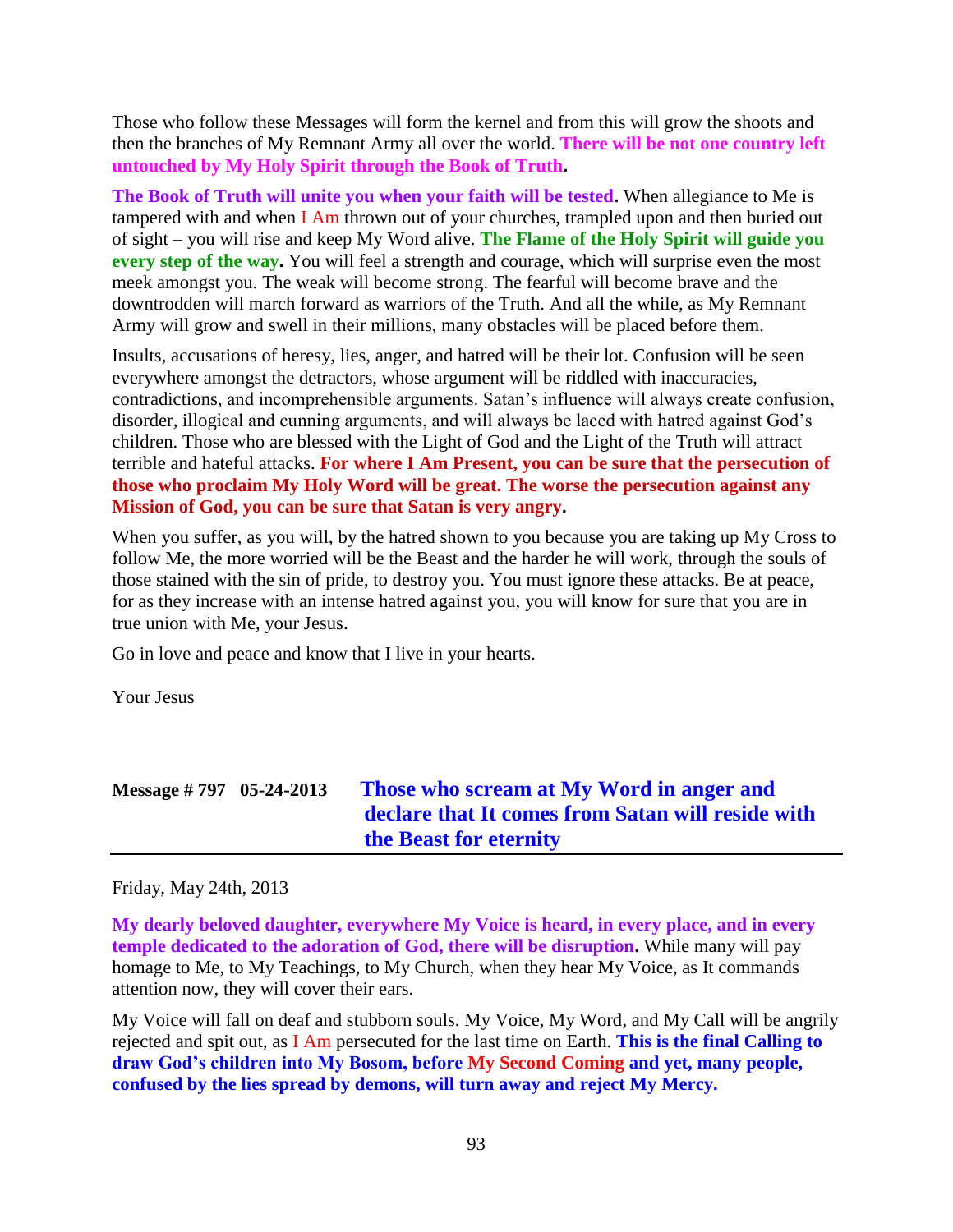I will once again be rejected by those who reside in the House of God, the priests and all those who do not accept the Truth. The final insult to My Name will be seen by all of you shortly. Those of you who cover your ears and walk around with blindfolds on your eyes will, eventually, see the Truth as it is being given to you at this time.

**I cannot create schism within My Church, for then I would be denying Myself.** My Body is the Church and It can never die, but It will be those within it, who will reject Me. Just as I was rejected the first time, they will, this time, try to destroy Me, before I come to bring the final salvation promised to man.

Man is weak. Man is ignorant and is not worthy of My Mercy. Man is stubborn. Man was given the Truth during My Time on earth, but still does not understand My Promise. My Return, in the Second Coming will be precipitated by the rejection of My final Prophet.

The Prophet which has been sent to give you the final Word of God in order to prepare your souls, will suffer harshly. It is Me, Jesus Christ, you slander when you mock My Holy Word given to God's Prophet.

It is the Word of God, which is being given to prepare you for the battle with the Antichrist, which you reject. By doing so, you destroy souls. You prevent these souls from entering My Paradise.

Those who say evil things about My Messages cannot justify their resentment, their anger or their logic, for they are full of error, which is born of the sin of pride. **Soon the Truth will be difficult to discern from the lies by the new world organization, which will present the pagan new World Religion.**

If you do not listen to Me now, you will be bullied into accepting this evil substitute. It will be dressed in a glittering, gold exterior. It will impress even the most devout amongst you and it will twist your allegiance to Me and will be admired by all.

This is the religion which will convert atheists into believing in a great lie. No peace will come to those who follow this pagan abomination. Fear and loathing for each other will be manifested, where brother will fight brother and where the human race will be divided into two.

One half will accept the twisted truth of this new World Religion, which will be presided over by many Churches, many faiths, as well as a large part of the Catholic Church. The other half will consist of those who truly love Me and who will remain faithful to the Truth.

When you do not accept the Truth – the Truth contained in the Holy Bible – you will live a lie. You will have no love left in your soul for Me if you accept the lies which will be fed to you.

**And while My Word may seem like heresy today, as it was during My times on Earth, many of you will devour these Messages when you are starved of the Truth, when the Antichrist will control your nations.** You will crawl on your stomachs and scream out for Me. You, who blasphemed against Me, will want to cut out your tongues, for you will realize then how your words have insulted Me. I await this day patiently, but should you stand before Me and prevent Me from reaching out to souls, I will cut you down. Should you continue to blaspheme against Me, by declaring My Messages to be the work of the Devil, then you will never be forgiven. For this is the greatest sin against God.

**Remember that I come to God's children this final time in order to fulfill My Father's Covenant.** His Will, can now be done on Earth as it is in Heaven. Not one amongst you can stop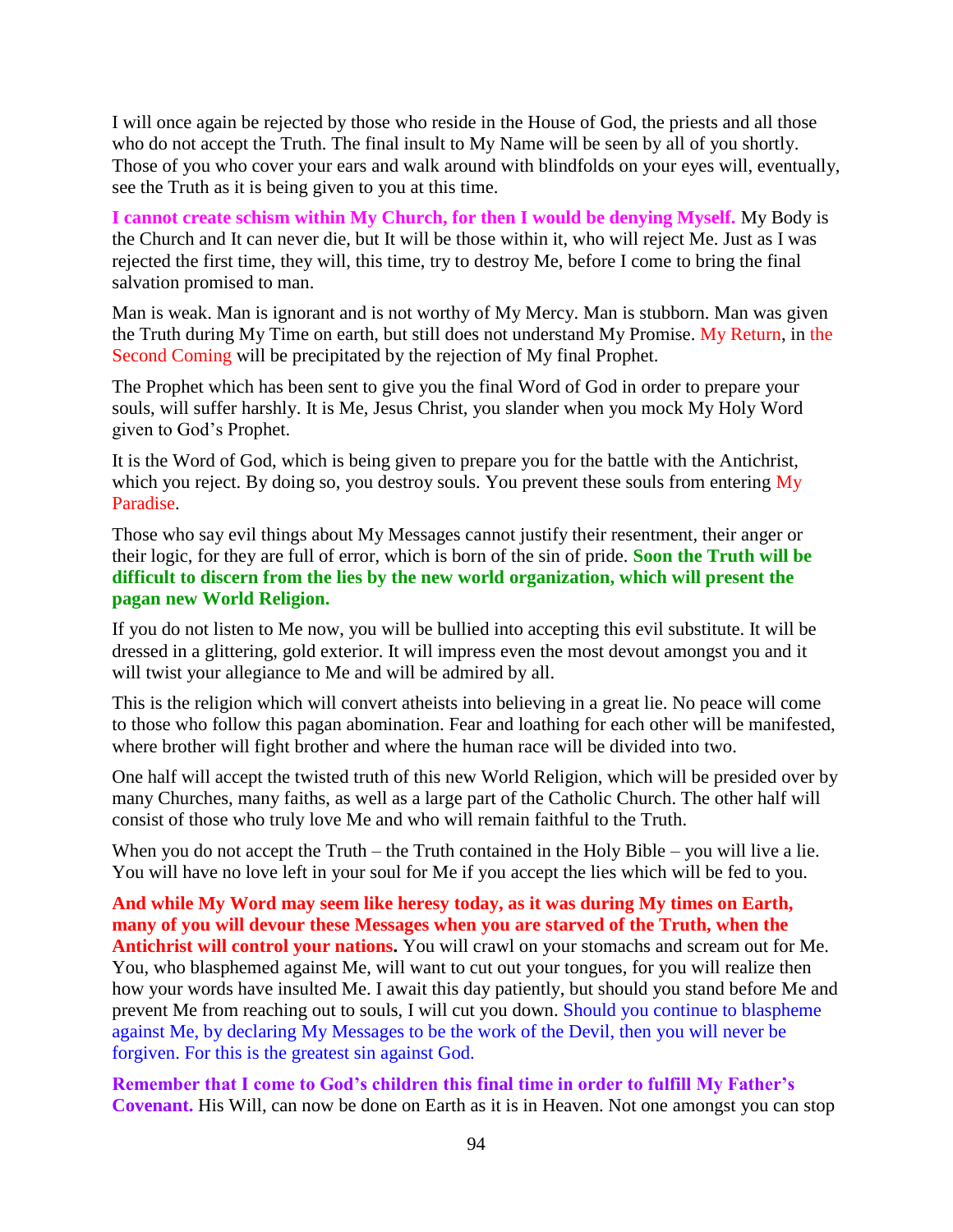this from happening. Not one amongst you, though some of you hate Me, can prevent My Second Coming. Those who scream at My Word in anger and declare that it comes from Satan will reside with the Beast for eternity.

Your Jesus

### **Message # 798 05-25-2013 [These Messages will be the last given to you before](http://www.thewarningsecondcoming.com/these-messages-will-be-the-last-given-to-you-before-the-great-day-when-i-come-to-judge/)  [the Great Day when I come to Judge](http://www.thewarningsecondcoming.com/these-messages-will-be-the-last-given-to-you-before-the-great-day-when-i-come-to-judge/)**

Saturday, May 25th, 2013

My dearly beloved daughter, the pain of the Prophets who came before you has never truly been known. But their load was heavy. Unlike visionaries, they worked alone and were denied any form of acceptance.

**The Prophets were hated because they prophesized in the Name of God and because they told of future tragedies, which were to befall humanity because of the stain of sin.** They led lonely and frightening lives and fell down many times because of the difficulty of their Mission. They found it hard to understand the prophecies and many of them were ignorant of the meaning of the Words, which were dictated to them. Many were unsure whether they were, in fact, prophets at all, but by the fruits of their Mission, when they could see the spread of the Word of God and how quickly conversions were witnessed, they understood.

Most of God's Prophets were despised, mocked and considered to be heretics. Many were cast into the wilderness and tormented, all because they were messengers sent by God.

**Prophets are sent into the world, only because of the Love of God, to prepare His children for events, which will have an impact on the salvation of their souls.** Prophets have been given different Missions. In some cases, they were sent to warn humanity of the danger of disobeying the Father. Others were sent to warn of the consequences, which would befall man, were they to fall into grave sin. In other cases, it was to warn humanity of those who would cause them persecution and try to prevent the Word of God from nourishing His children. And then there was John the Baptist, sent to prepare God's children for the coming of the Messiah, the only Son of God, sent to redeem them in the Eyes of God. But, they would not listen to him. The lowliest amongst the Jews did listen and accepted Me, Jesus Christ, the Son of man, but the holiest and most senior servants, within the Church at that time, refused to accept the Truth.

**And now you, My daughter, have been sent to prepare the way for My Second Coming so that I can bring salvation to the world and so that My New Paradise can be realized.** This has been foretold, but will they listen? Sadly, no. They refuse to believe that My Father could possibly send into the world, in their time, His final Prophet. By doing so, they are denying the Holy Gospel of God. They believe that My Second Coming will not take place until far into the future. This error is not caused by their knowledge of Holy Scripture, but because of their flawed human reasoning, through which no part of My Promise to come again can be understood.

The Glorious Inheritance of your future, which awaits you, is yours. It is for every single one of you, no matter how blackened or pure your souls are, but you must prepare and be alert, for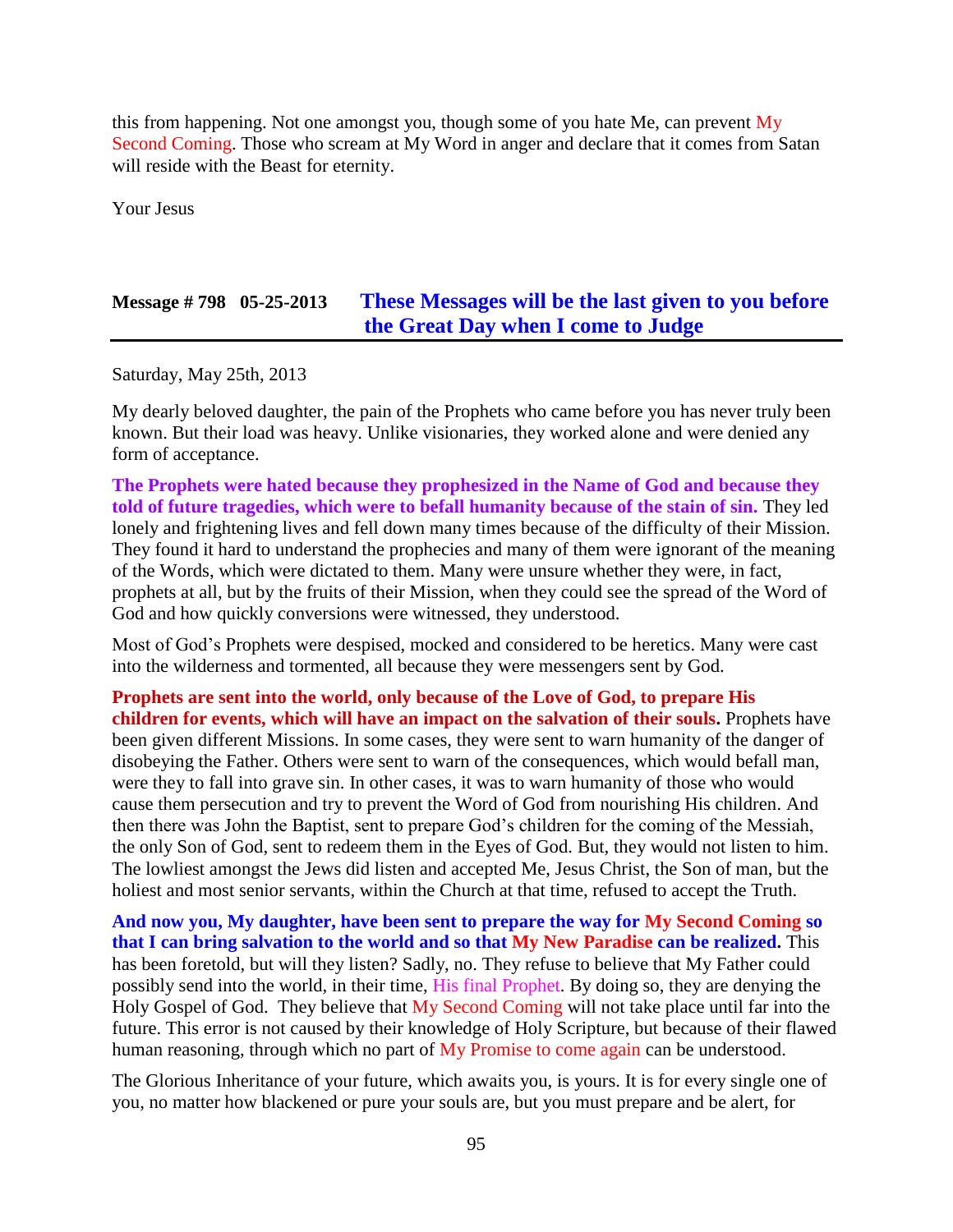every demon from Hell roams the Earth at this time, and through others will try to stop you. Satan does not want My Father to bring His children home to their rightful Inheritance. He will spread lies, cause confusion, and distract you. His cunning and deceitful ways will be so subtle and he will work through other souls, who allow themselves to be open to such temptation.

People will, therefore, not believe that God would ever send another Prophet into the world in this way. It is unnecessary, they will say. They will be fooled into believing, instead, in the false prophets and as there are so many of them –wolves in sheep's clothing – they will be drawn to those who will say all the things they want to hear. Made-up tales. Cleverly camouflaged in holy speak, which will hide terrible lies, which defile My Holy Word.

**You, My daughter, will be the only one who will speak the True Word of God at this time, for all the world to hear.** There are also other Prophets of God, but their Missions are different. You will be asked to tell the Truth, but the Truth will shock, just as it will salvage souls.

Do those among you who proclaim to know Me not think that My Father would send a final Prophet to prepare you, through the Power of the Holy Spirit, before My Second Coming? Don't you know Him? Don't you know how great His Love is? Do you not know the extent of His great Compassion? If you do, then you will listen to these Messages from Heaven. These Messages will be the last given to you before the Great Day when I come to Judge.

**Those who live their lives according to the Word of God and who do not know of these Messages have nothing to fear.** Those who accept these Messages and warnings, not to accept any other doctrine other than that given to the world by Me, Jesus Christ, have nothing to fear, for theirs will be the kingdom of My New Paradise.

Those who will refuse My Hand of Mercy, who wander away from Me and who destroy their souls by honoring Satan and all his empty promises, instead of their God and Creator, will be denied Eternal Life, unless they beg for My Mercy.

**There is time ahead to renew your lives.** It is very simple. **Come to Me and I will protect you.** These prophecies relate to the future and they will be realized. Reject them as nonsense and you will rue the day you turned your back on the Truth promised to you as God's cherished children.

Your Jesus

# **Message # 799 05-26-2013 [I, the Mother of God, will destroy the power of the](http://www.thewarningsecondcoming.com/i-the-mother-of-god-will-destroy-the-power-of-the-evil-one-in-the-hearts-of-those-who-call-on-me/)  [Evil One, in the hearts of those who call on me](http://www.thewarningsecondcoming.com/i-the-mother-of-god-will-destroy-the-power-of-the-evil-one-in-the-hearts-of-those-who-call-on-me/)**

Sunday, May 26th, 2013

My child, you must never listen to those who try to stop you in this Holy Mission. It is important that you remain in union with my beloved Son and know that those voices, who speak blasphemy against my Son, will continue to multiply. The hatred, which pours from their mouths, is not against you, but the Holy Word of my Son. Now, you know how many enemies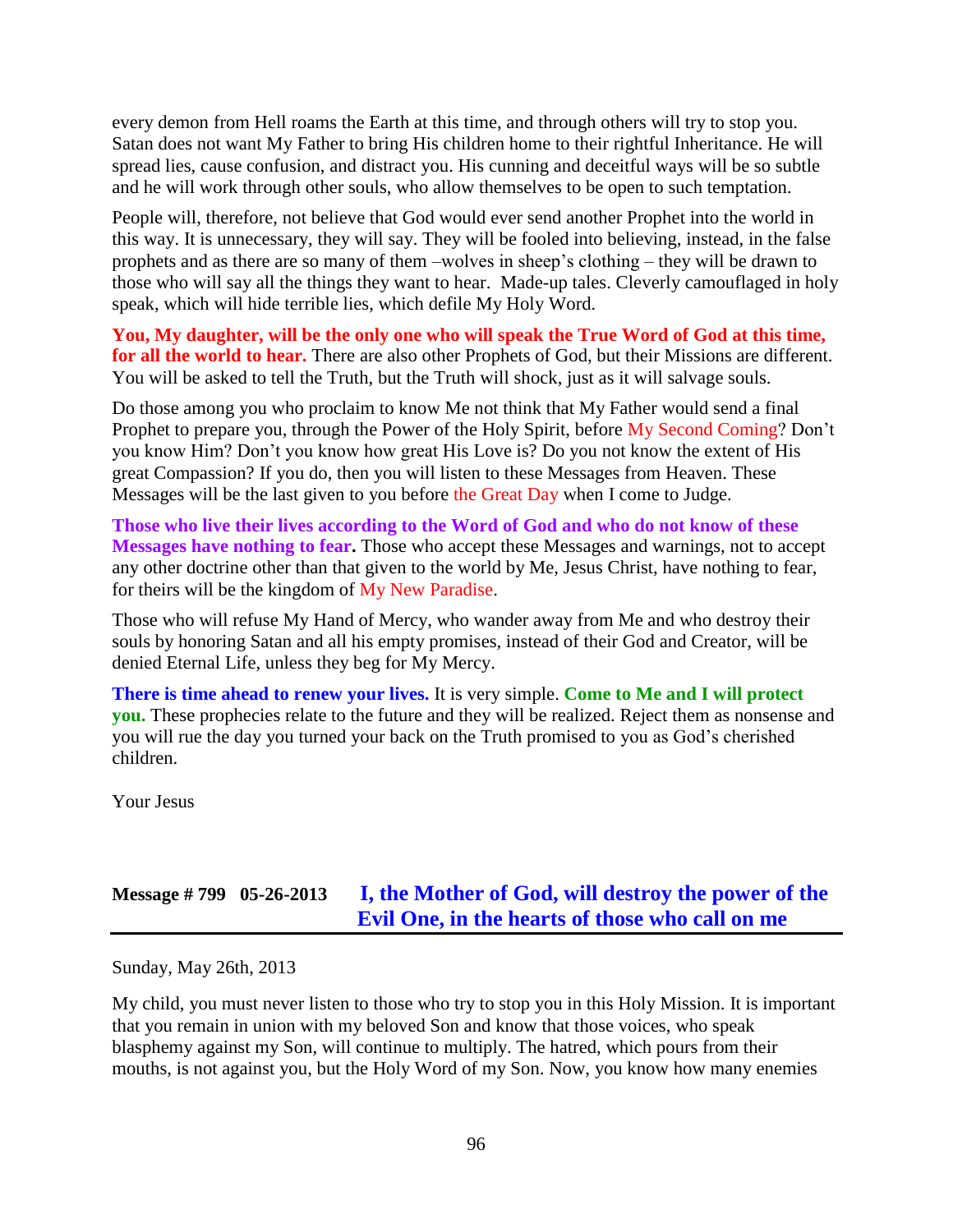my Son has in the world. **The ones who hurt Him the most are those who say they love Him, but who reject Him now, as He speaks through the chosen Prophets of God.**

**Those who use me, the Holy and Immaculate Mother of God, to hide behind, while they scream obscenities, fill me with tears of great sorrow.** So hardened are their hearts and so filled with anger, that their hatred of these Messages will shock many. Those who believe that they defend the Word of God, and who reject those who come in His Name, must never condone those who show hatred to or slander others in His Name. When this happens and when those who claim to be prophets do this, know that these bitter attacks do not come from God, as this would be impossible.

I, the Mother of God, will destroy the power of the Evil One, in the hearts of those who call on me. If they do not call on me, I cannot help them. I, as the Co-Redemptrix, could never deny the Truth, which my Son wishes to reveal to the world. My duty is to my Son. I would never tell you to reject or denounce the evil one and then deceive you by claiming to be the Mother of God.

**Those who claim to honor me through my Most Holy Rosary and then say wicked things about my Son, by declaring His Messages to be lies, insult my Son and dishonor me.** My Most Holy Rosary, when said slowly and from the heart, will open your hearts to the Truth of this Mission. You must never give up hope, even if you are not given the Gift of Discernment. It will be given to you, if you ask me to consecrate your soul into the care of my Son. If this is done with a simple and humble spirit, my Son will reward you with the Gift of the Holy Spirit.

Children, you must never insult my Son's Prophets, even if you do not believe them. You must remain silent and pray for them. Should you reject my Son's Prophets, He will not hold this against you. But, if you declare that His Holy Word, given to the true prophets, to be that of the Evil One, you will suffer terribly.

Remain calm, children, and place your trust completely in my Son. Surrender yourself into His Mercy and He will guide you and peace will be yours. Go, my dear children, safe in the knowledge that my Son loves you. **He forgives all souls, for all sins, with the exception of eternal sin – blasphemy of the Holy Spirit.**

Your beloved Mother

Mother of Salvation

# **Message # 800 05-26-2013 [God the Father: I promised the world the Book of](http://www.thewarningsecondcoming.com/god-the-father-i-promised-the-world-the-book-of-truth-and-i-never-go-back-on-my-holy-word-2/)  [Truth and I never go back on My Holy Word](http://www.thewarningsecondcoming.com/god-the-father-i-promised-the-world-the-book-of-truth-and-i-never-go-back-on-my-holy-word-2/)**

Sunday, May 26th, 2013

My dearest daughter, My beloved children are in disarray at this time. I wish to tell them, and especially those who doubt these Divine Messages given to you because I love them, that they must not fear.

Fear creates doubt. Doubt creates confusion. Confusion can lead to unease and, eventually, you will be blinded to the Truth. The Truth will never be easy to accept, for the Truth reveals the